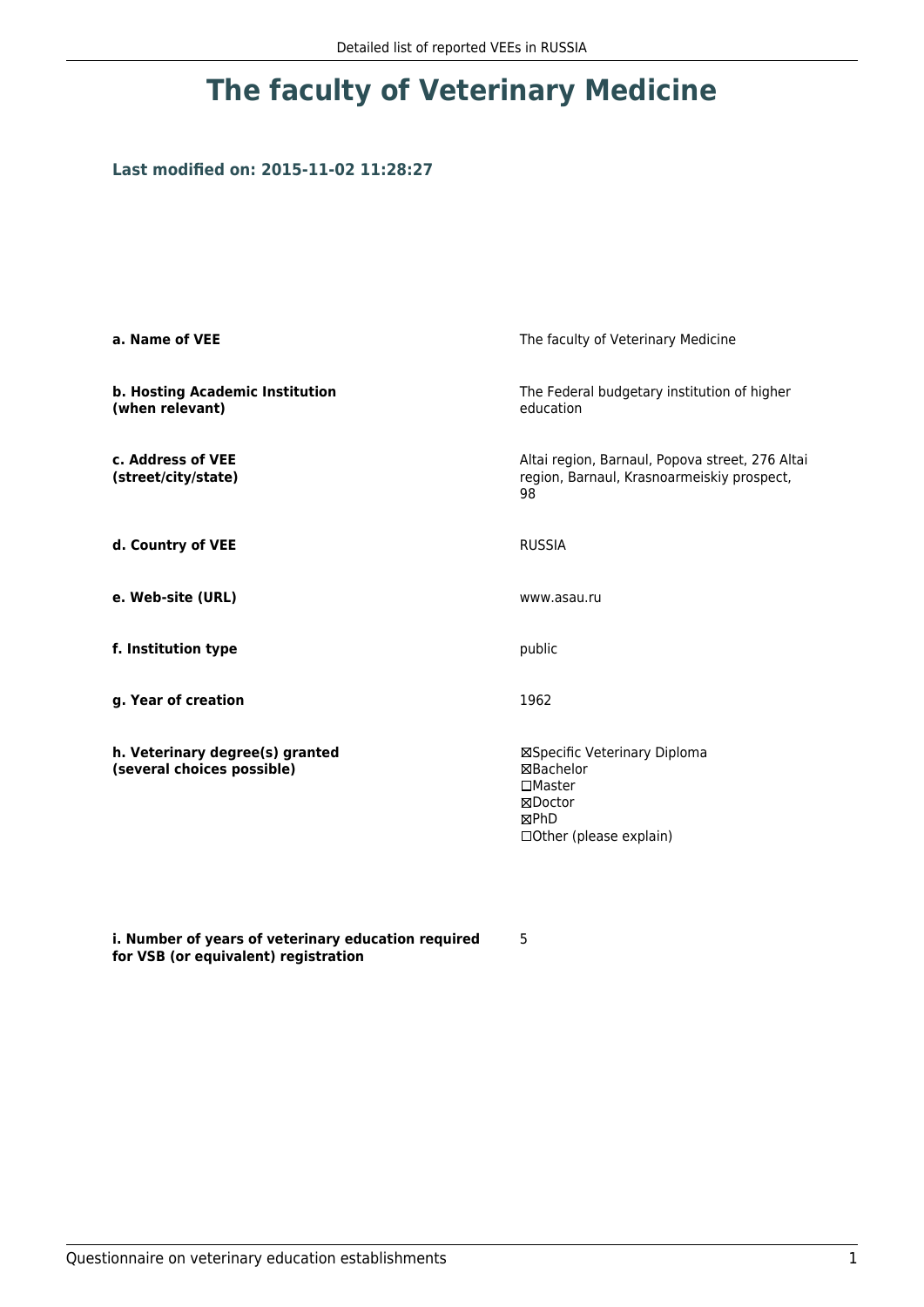|                                                                                                   | 1st Year                                                                                                                                                              | 51-100                                                                 |
|---------------------------------------------------------------------------------------------------|-----------------------------------------------------------------------------------------------------------------------------------------------------------------------|------------------------------------------------------------------------|
|                                                                                                   | 2d Year                                                                                                                                                               | 51-100                                                                 |
|                                                                                                   | 3d Year                                                                                                                                                               | 51-100                                                                 |
|                                                                                                   | 4th Year                                                                                                                                                              | 51-100                                                                 |
|                                                                                                   | <b>5th Year</b>                                                                                                                                                       | 51-100                                                                 |
|                                                                                                   | 6th Year                                                                                                                                                              |                                                                        |
|                                                                                                   | 7th Year                                                                                                                                                              |                                                                        |
| k. Average number of veterinary graduates per year<br>from the establishment                      | 51-100                                                                                                                                                                |                                                                        |
| I. Minimum education required for admission to the<br>establishment<br>(several choices possible) | ⊠High School University Entrance<br>Qualification<br>□Pre-Veterinary Science Diploma<br>□Pre-Veterinary Science Degree<br>□Other specific VEE entrance qualifications |                                                                        |
| m. Is there a selection procedure at<br>(several choices possible)                                | □National level<br>□State level<br>□Establishment level                                                                                                               |                                                                        |
| n. National accreditation/certification/approval                                                  | Yes                                                                                                                                                                   |                                                                        |
|                                                                                                   | <b>Accrediting agency:</b>                                                                                                                                            |                                                                        |
|                                                                                                   | <b>Name of the Agency</b>                                                                                                                                             | <b>State Service</b><br>for Supervision<br>in Education<br>and Science |
|                                                                                                   | <b>Address of the</b><br><b>Agency</b>                                                                                                                                | Russia,<br>Moscow,<br>127994,<br>Sadovaya-<br>Sukharevskaya,<br>16     |
|                                                                                                   | <b>Country of the</b><br><b>Agency</b>                                                                                                                                | Russia                                                                 |
|                                                                                                   | Date granted (yyyy-<br>mm-dd)                                                                                                                                         | 2014-04-27                                                             |
|                                                                                                   | <b>Period of validity</b><br>(years)                                                                                                                                  | $\pmb{0}$                                                              |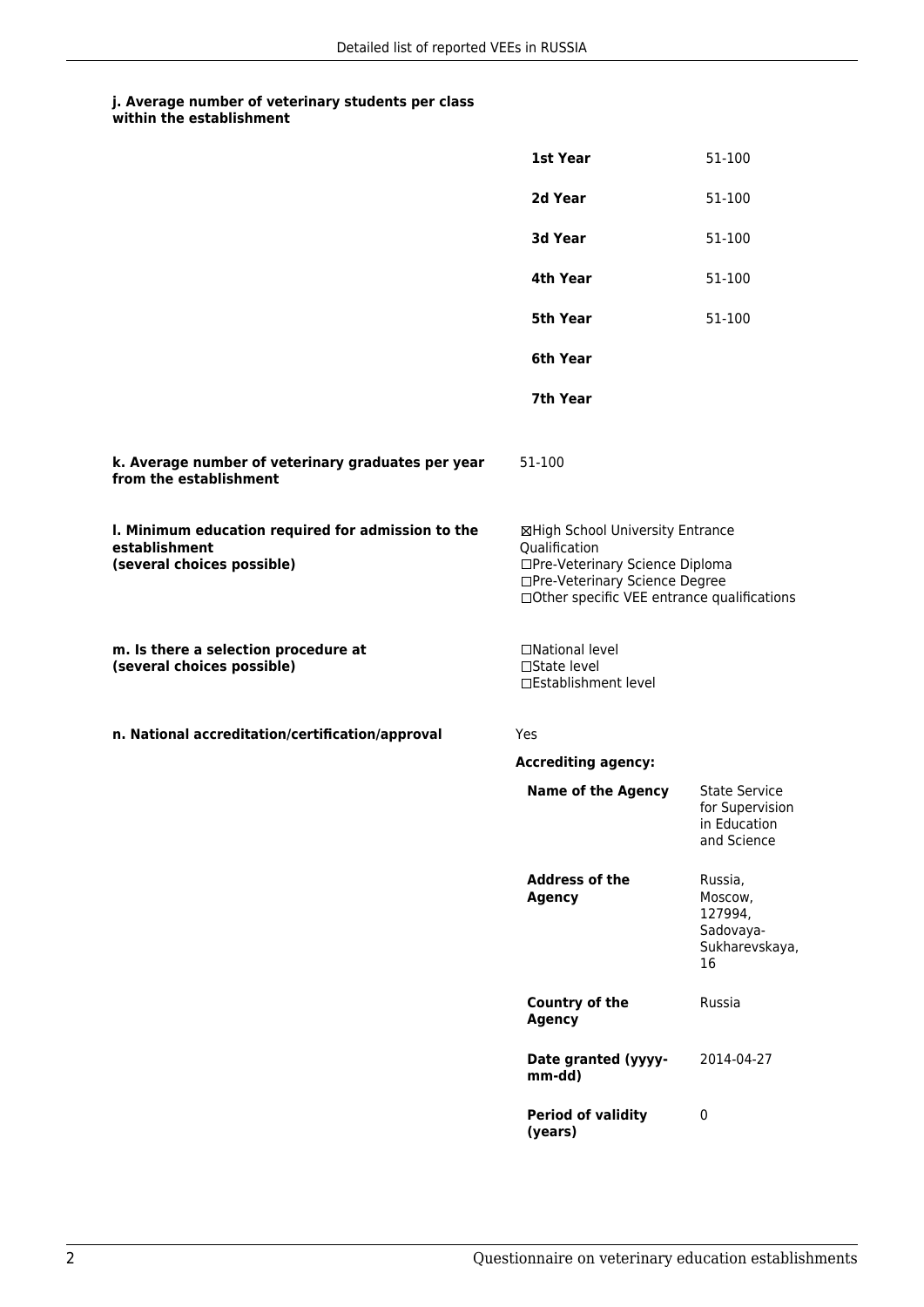**p. Any form of other international accreditation/certification/approval?**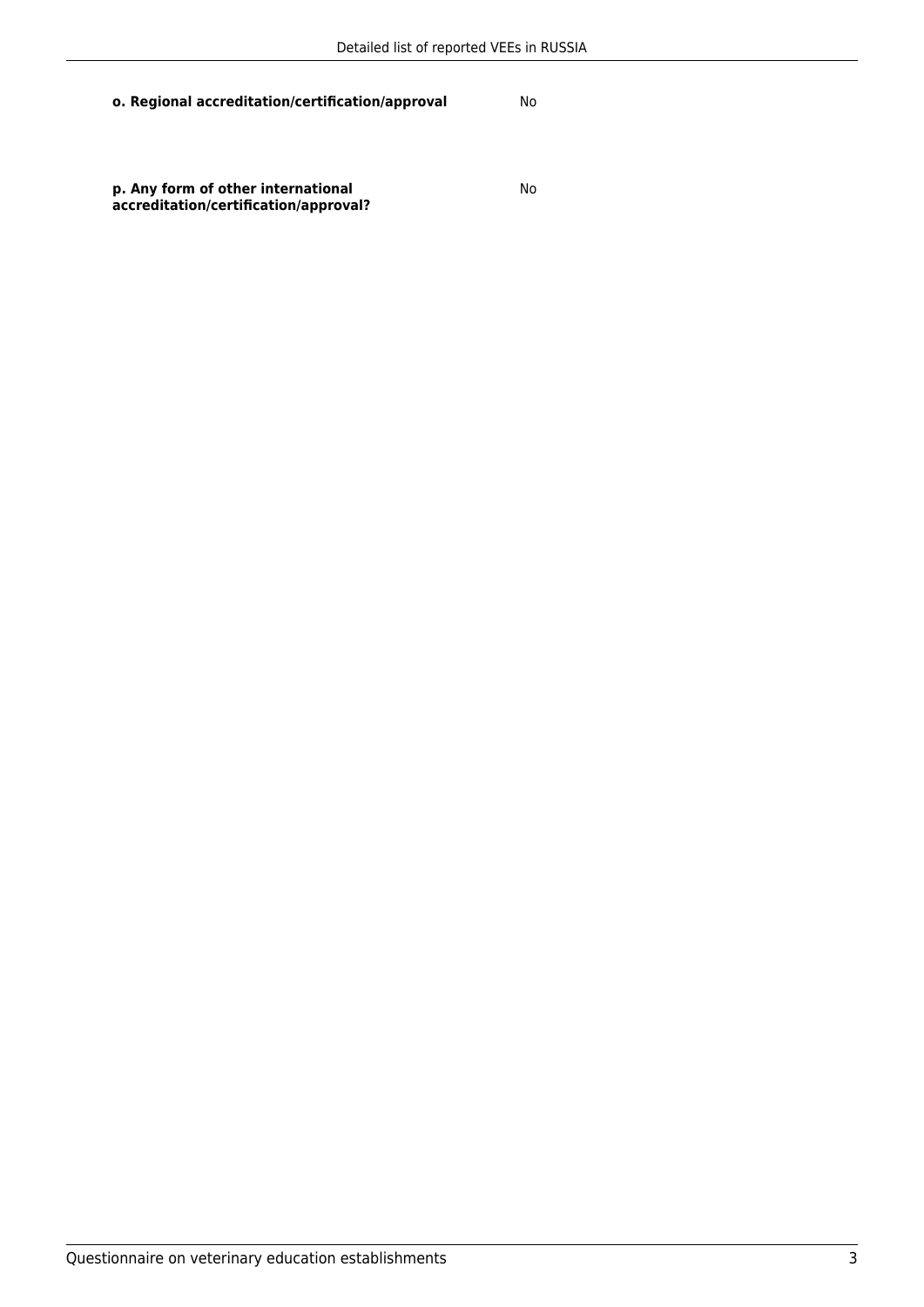## **Last modified on: 2015-11-02 11:32:14**

| a. Name of VEE                                                | The faculty of Veterinary Medicine                                                                                 |  |
|---------------------------------------------------------------|--------------------------------------------------------------------------------------------------------------------|--|
| b. Hosting Academic Institution<br>(when relevant)            | The Federal budgetary institution of higher<br>education «Bashkir State Agrarian University»                       |  |
| c. Address of VEE<br>(street/city/state)                      | Bashkortostan Republic, Ufa, 450001, 50<br>years October street, 34                                                |  |
| d. Country of VEE                                             | <b>RUSSIA</b>                                                                                                      |  |
| e. Web-site (URL)                                             | www.bsau.ru                                                                                                        |  |
| f. Institution type                                           | public                                                                                                             |  |
| g. Year of creation                                           | 1934                                                                                                               |  |
| h. Veterinary degree(s) granted<br>(several choices possible) | ⊠Specific Veterinary Diploma<br>□Bachelor<br>$\Box$ Master<br>$\square$ Doctor<br>⊠PhD<br>□ Other (please explain) |  |

**i. Number of years of veterinary education required for VSB (or equivalent) registration**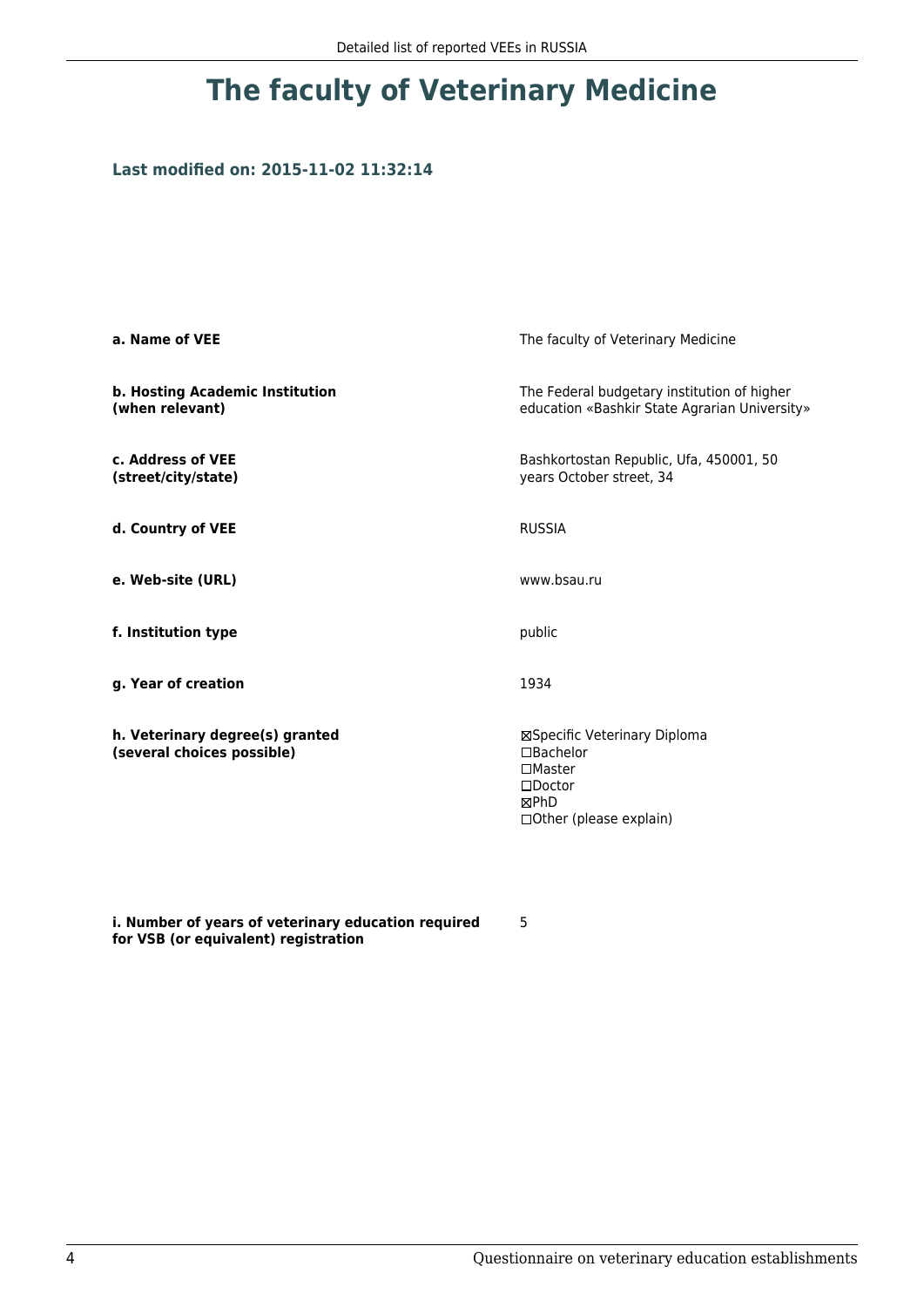|                                                                                                   | 1st Year                                                                                                                                                              | 51-100                                                                   |
|---------------------------------------------------------------------------------------------------|-----------------------------------------------------------------------------------------------------------------------------------------------------------------------|--------------------------------------------------------------------------|
|                                                                                                   | 2d Year                                                                                                                                                               | 51-100                                                                   |
|                                                                                                   | 3d Year                                                                                                                                                               | 51-100                                                                   |
|                                                                                                   | 4th Year                                                                                                                                                              | 51-100                                                                   |
|                                                                                                   | 5th Year                                                                                                                                                              | 51-100                                                                   |
|                                                                                                   | 6th Year                                                                                                                                                              |                                                                          |
|                                                                                                   | 7th Year                                                                                                                                                              |                                                                          |
| k. Average number of veterinary graduates per year<br>from the establishment                      | 51-100                                                                                                                                                                |                                                                          |
| I. Minimum education required for admission to the<br>establishment<br>(several choices possible) | ⊠High School University Entrance<br>Qualification<br>□Pre-Veterinary Science Diploma<br>□Pre-Veterinary Science Degree<br>□Other specific VEE entrance qualifications |                                                                          |
| m. Is there a selection procedure at<br>(several choices possible)                                | □National level<br>□State level<br>□Establishment level                                                                                                               |                                                                          |
| n. National accreditation/certification/approval                                                  | <b>Yes</b>                                                                                                                                                            |                                                                          |
|                                                                                                   | <b>Accrediting agency:</b>                                                                                                                                            |                                                                          |
|                                                                                                   | <b>Name of the Agency</b>                                                                                                                                             | the State<br>Service for<br>Supervision in<br>Education and<br>Science   |
|                                                                                                   | <b>Address of the</b><br><b>Agency</b>                                                                                                                                | Moscow,<br>127994,<br>Sadovaya-<br>Sukharevskaya,<br>16. Date<br>granted |
|                                                                                                   | <b>Country of the</b><br><b>Agency</b>                                                                                                                                | Russia                                                                   |
|                                                                                                   | Date granted (yyyy-<br>mm-dd)                                                                                                                                         | 2012-02-10                                                               |
|                                                                                                   | <b>Period of validity</b><br>(years)                                                                                                                                  | 6                                                                        |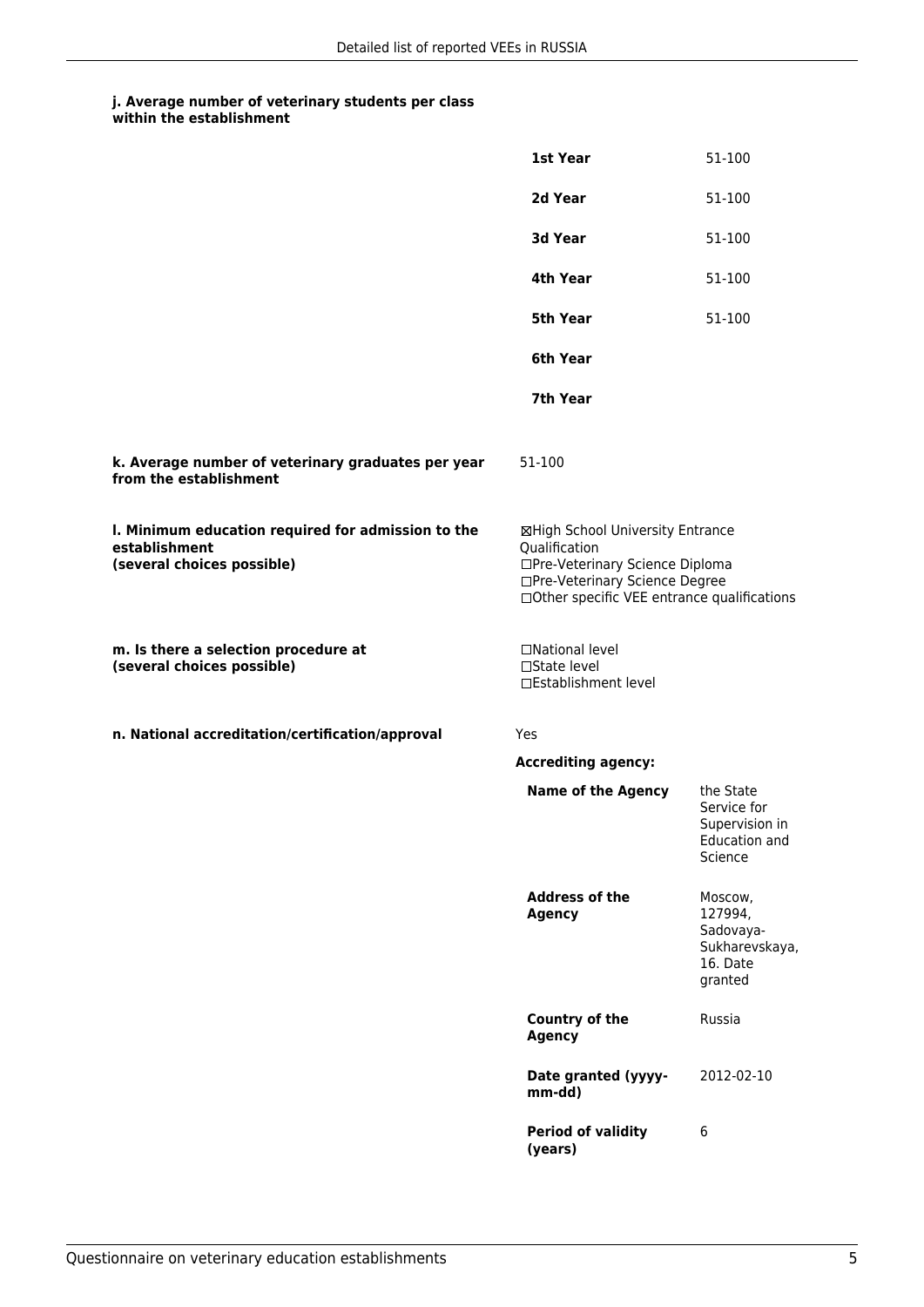**p. Any form of other international accreditation/certification/approval?**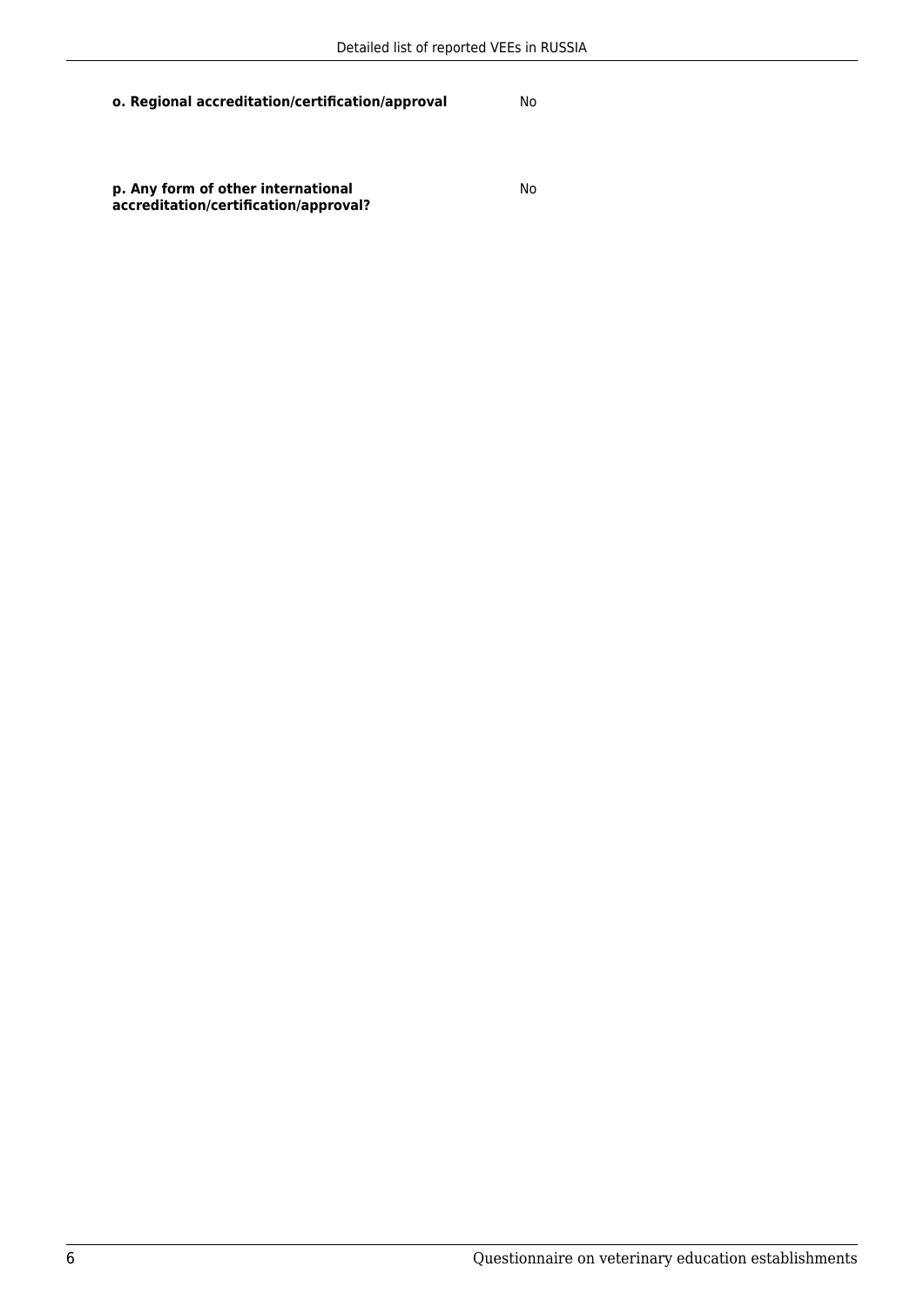## **Last modified on: 2015-11-02 11:36:28**

| a. Name of VEE                                                | The faculty of Veterinary Medicine                                                                                      |  |
|---------------------------------------------------------------|-------------------------------------------------------------------------------------------------------------------------|--|
| b. Hosting Academic Institution<br>(when relevant)            | The Federal budgetary institution of higher<br>education «Bashkir State Agrarian University»                            |  |
| c. Address of VEE<br>(street/city/state)                      | Russia, 308503, Belgorod region, The may<br>settlement, Vavilov street, 1                                               |  |
| d. Country of VEE                                             | <b>RUSSIA</b>                                                                                                           |  |
| e. Web-site (URL)                                             | www.bsaa.edu.ru                                                                                                         |  |
| f. Institution type                                           | public                                                                                                                  |  |
| g. Year of creation                                           | 1985                                                                                                                    |  |
| h. Veterinary degree(s) granted<br>(several choices possible) | ⊠Specific Veterinary Diploma<br>$\Box$ Bachelor<br>$\square$ Master<br>⊠Doctor<br>⊠PhD<br>$\Box$ Other (please explain) |  |

**i. Number of years of veterinary education required for VSB (or equivalent) registration**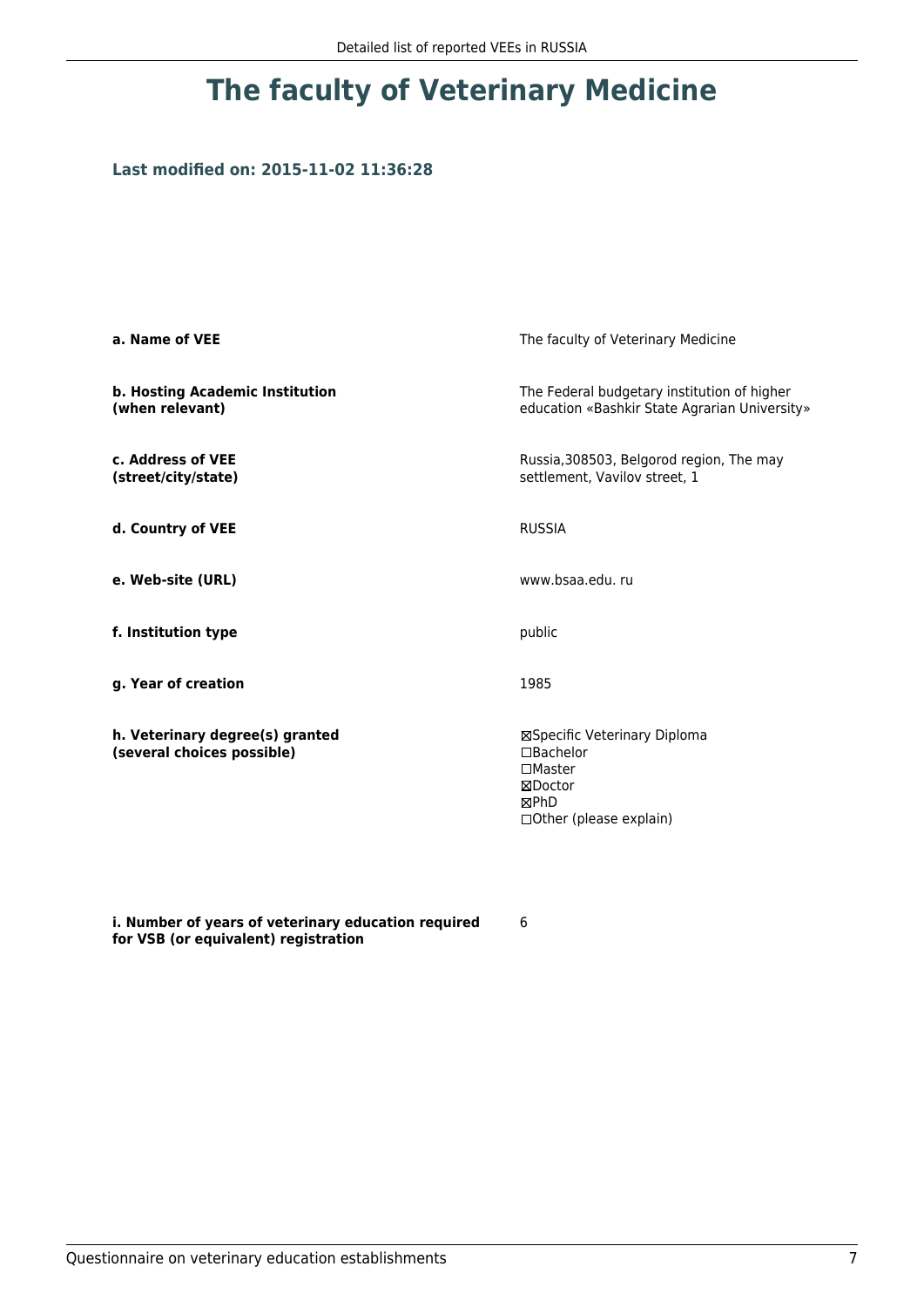|                                                                                                   | 1st Year                                                                                                                                                              | 151-200                                                                |
|---------------------------------------------------------------------------------------------------|-----------------------------------------------------------------------------------------------------------------------------------------------------------------------|------------------------------------------------------------------------|
|                                                                                                   | 2d Year                                                                                                                                                               | 151-200                                                                |
|                                                                                                   | 3d Year                                                                                                                                                               | 151-200                                                                |
|                                                                                                   | 4th Year                                                                                                                                                              | 151-200                                                                |
|                                                                                                   | 5th Year                                                                                                                                                              | 101-150                                                                |
|                                                                                                   | 6th Year                                                                                                                                                              | 151-200                                                                |
|                                                                                                   | 7th Year                                                                                                                                                              |                                                                        |
| k. Average number of veterinary graduates per year<br>from the establishment                      | 51-100                                                                                                                                                                |                                                                        |
| I. Minimum education required for admission to the<br>establishment<br>(several choices possible) | ⊠High School University Entrance<br>Qualification<br>□Pre-Veterinary Science Diploma<br>□Pre-Veterinary Science Degree<br>□Other specific VEE entrance qualifications |                                                                        |
| m. Is there a selection procedure at<br>(several choices possible)                                | □National level<br>□State level<br>□Establishment level                                                                                                               |                                                                        |
| n. National accreditation/certification/approval                                                  | Yes                                                                                                                                                                   |                                                                        |
|                                                                                                   | <b>Accrediting agency:</b>                                                                                                                                            |                                                                        |
|                                                                                                   | <b>Name of the Agency</b>                                                                                                                                             | the State<br>Service for<br>Supervision in<br>Education and<br>Science |
|                                                                                                   | <b>Address of the</b><br><b>Agency</b>                                                                                                                                | Russia,<br>Moscow,<br>127994,<br>Sadovaya-<br>Sukharevskaya,<br>16.    |
|                                                                                                   | <b>Country of the</b><br><b>Agency</b>                                                                                                                                | Russia                                                                 |
|                                                                                                   | Date granted (yyyy-<br>mm-dd)                                                                                                                                         | 2013-04-23                                                             |
|                                                                                                   | <b>Period of validity</b><br>(years)                                                                                                                                  | $\pmb{0}$                                                              |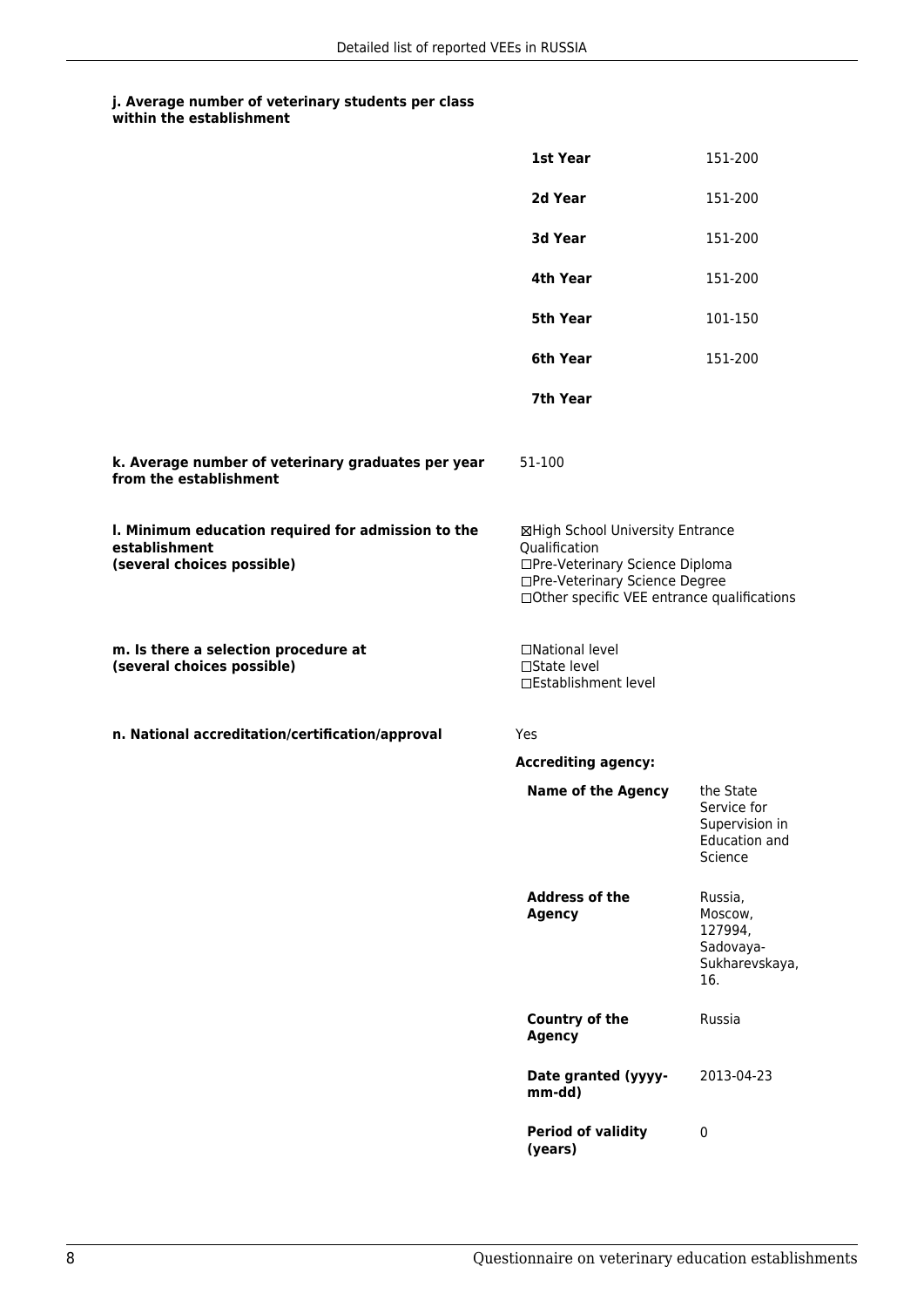**p. Any form of other international accreditation/certification/approval?**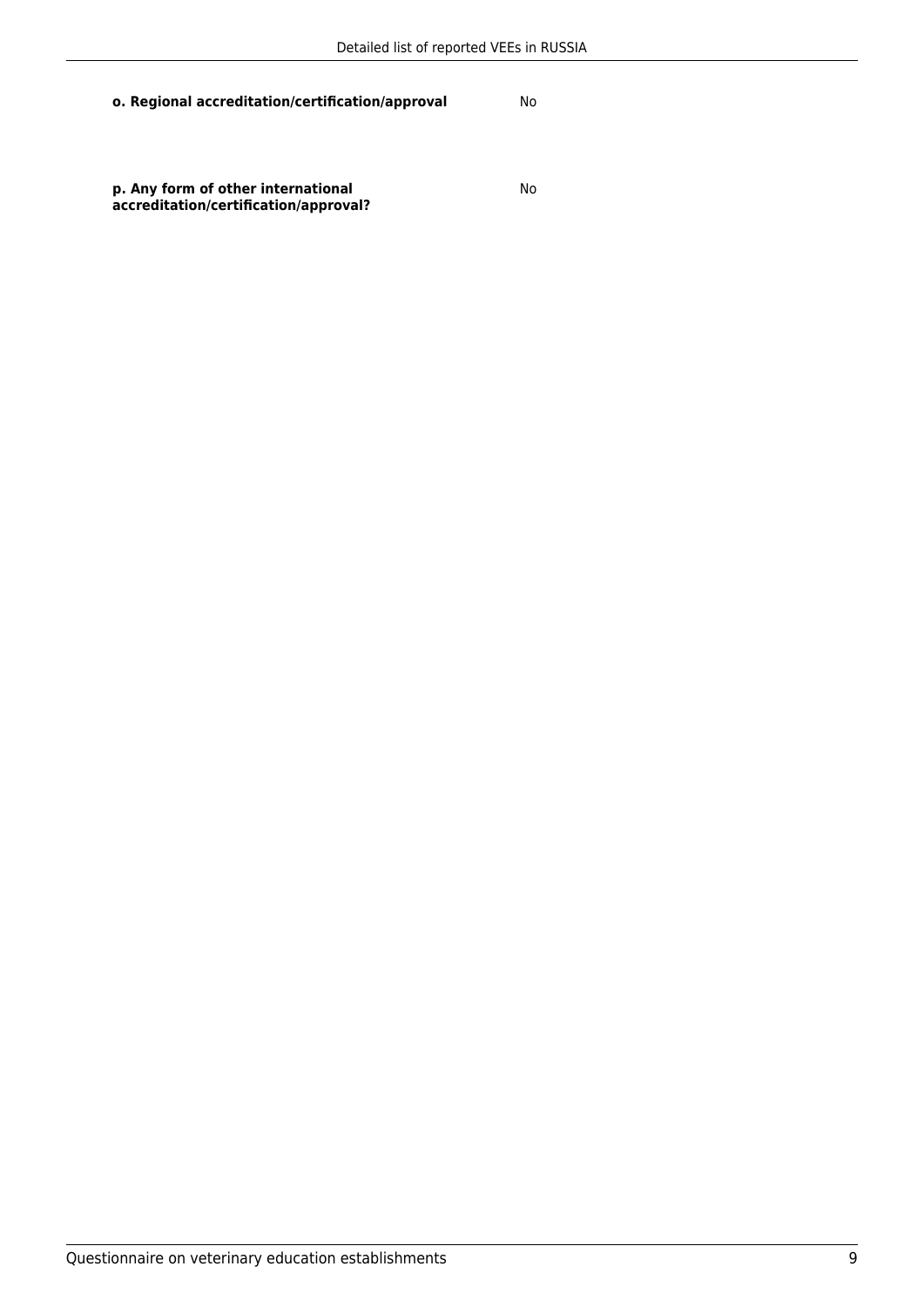## **Last modified on: 2015-11-02 11:39:36**

| a. Name of VEE                                                | The faculty of Veterinary Medicine                                                                              |  |
|---------------------------------------------------------------|-----------------------------------------------------------------------------------------------------------------|--|
| b. Hosting Academic Institution<br>(when relevant)            | The Federal budgetary institution of higher<br>education «Bashkir State Agrarian University»                    |  |
| c. Address of VEE<br>(street/city/state)                      | Russia, 243365, Bryansk region, Vygonichsky<br>district, Kokin settlement, Sovetskaya street,<br>2a             |  |
| d. Country of VEE                                             | <b>RUSSIA</b>                                                                                                   |  |
| e. Web-site (URL)                                             | http://www.bgsha.com                                                                                            |  |
| f. Institution type                                           | public                                                                                                          |  |
| g. Year of creation                                           | 1998                                                                                                            |  |
| h. Veterinary degree(s) granted<br>(several choices possible) | ⊠Specific Veterinary Diploma<br>$\Box$ Bachelor<br>$\Box$ Master<br>⊠Doctor<br>⊠PhD<br>□ Other (please explain) |  |

**i. Number of years of veterinary education required for VSB (or equivalent) registration**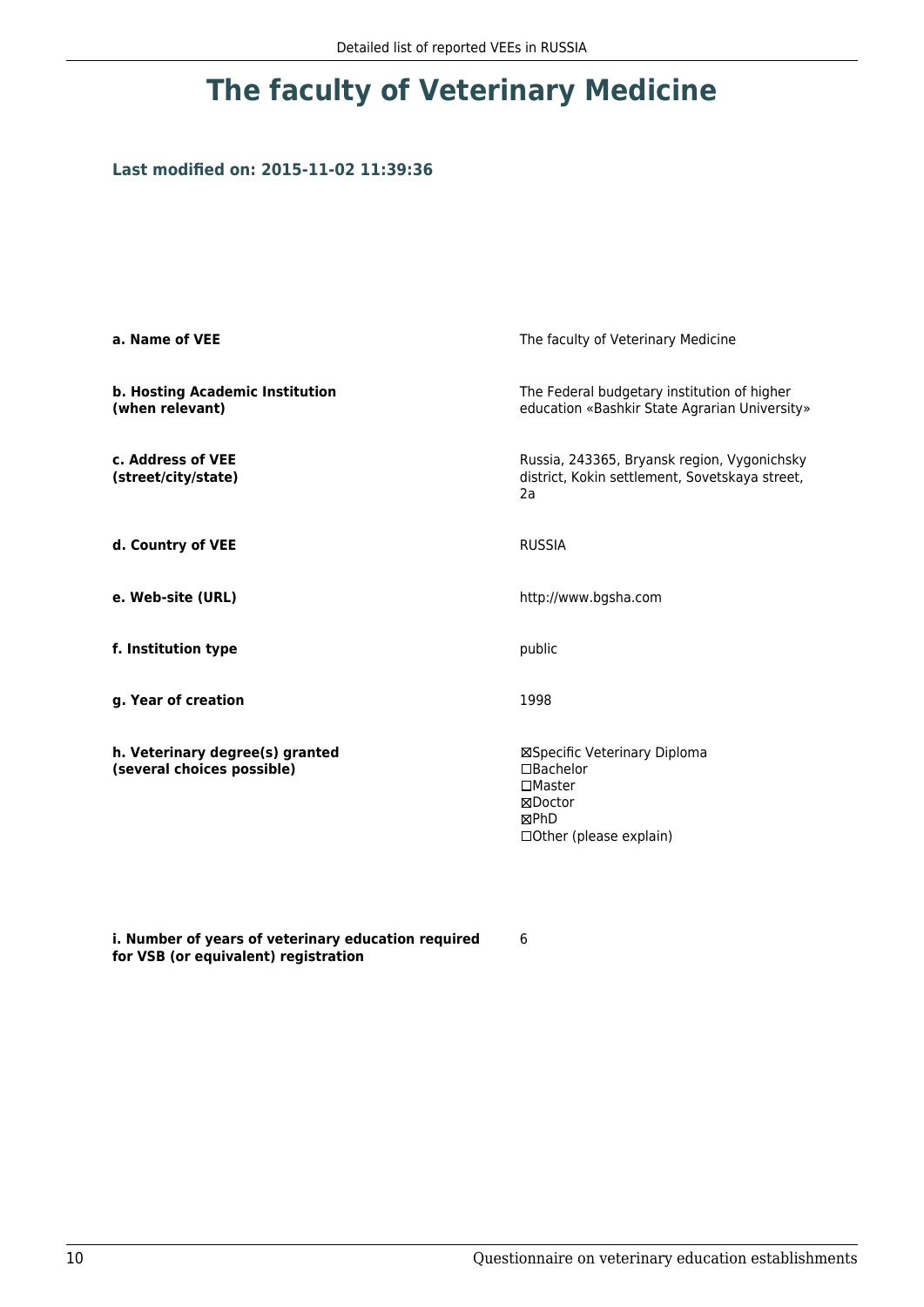|                                                                                                   | 1st Year                                                                                                                                                              | 51-100                                                                              |
|---------------------------------------------------------------------------------------------------|-----------------------------------------------------------------------------------------------------------------------------------------------------------------------|-------------------------------------------------------------------------------------|
|                                                                                                   | 2d Year                                                                                                                                                               | 51-100                                                                              |
|                                                                                                   | 3d Year                                                                                                                                                               | 51-100                                                                              |
|                                                                                                   | 4th Year                                                                                                                                                              | 51-100                                                                              |
|                                                                                                   | 5th Year                                                                                                                                                              | 51-100                                                                              |
|                                                                                                   | 6th Year                                                                                                                                                              | 51-100                                                                              |
|                                                                                                   | 7th Year                                                                                                                                                              |                                                                                     |
| k. Average number of veterinary graduates per year<br>from the establishment                      | 51-100                                                                                                                                                                |                                                                                     |
| I. Minimum education required for admission to the<br>establishment<br>(several choices possible) | ⊠High School University Entrance<br>Qualification<br>□Pre-Veterinary Science Diploma<br>□Pre-Veterinary Science Degree<br>□Other specific VEE entrance qualifications |                                                                                     |
| m. Is there a selection procedure at<br>(several choices possible)                                | □National level<br>□State level<br>□Establishment level                                                                                                               |                                                                                     |
| n. National accreditation/certification/approval                                                  | Yes                                                                                                                                                                   |                                                                                     |
|                                                                                                   | <b>Accrediting agency:</b>                                                                                                                                            |                                                                                     |
|                                                                                                   | <b>Name of the Agency</b>                                                                                                                                             | the State<br>Service for<br>Supervision in<br><b>Education and</b><br>Science       |
|                                                                                                   | <b>Address of the</b><br><b>Agency</b>                                                                                                                                | Russia,<br>Moscow,<br>127994,<br>Sadovaya-<br>Sukharevskaya,<br>16. Date<br>granted |
|                                                                                                   | <b>Country of the</b><br><b>Agency</b>                                                                                                                                | Russia                                                                              |
|                                                                                                   | Date granted (yyyy-<br>mm-dd)                                                                                                                                         | 2010-12-21                                                                          |
|                                                                                                   | <b>Period of validity</b><br>(years)                                                                                                                                  | $\pmb{0}$                                                                           |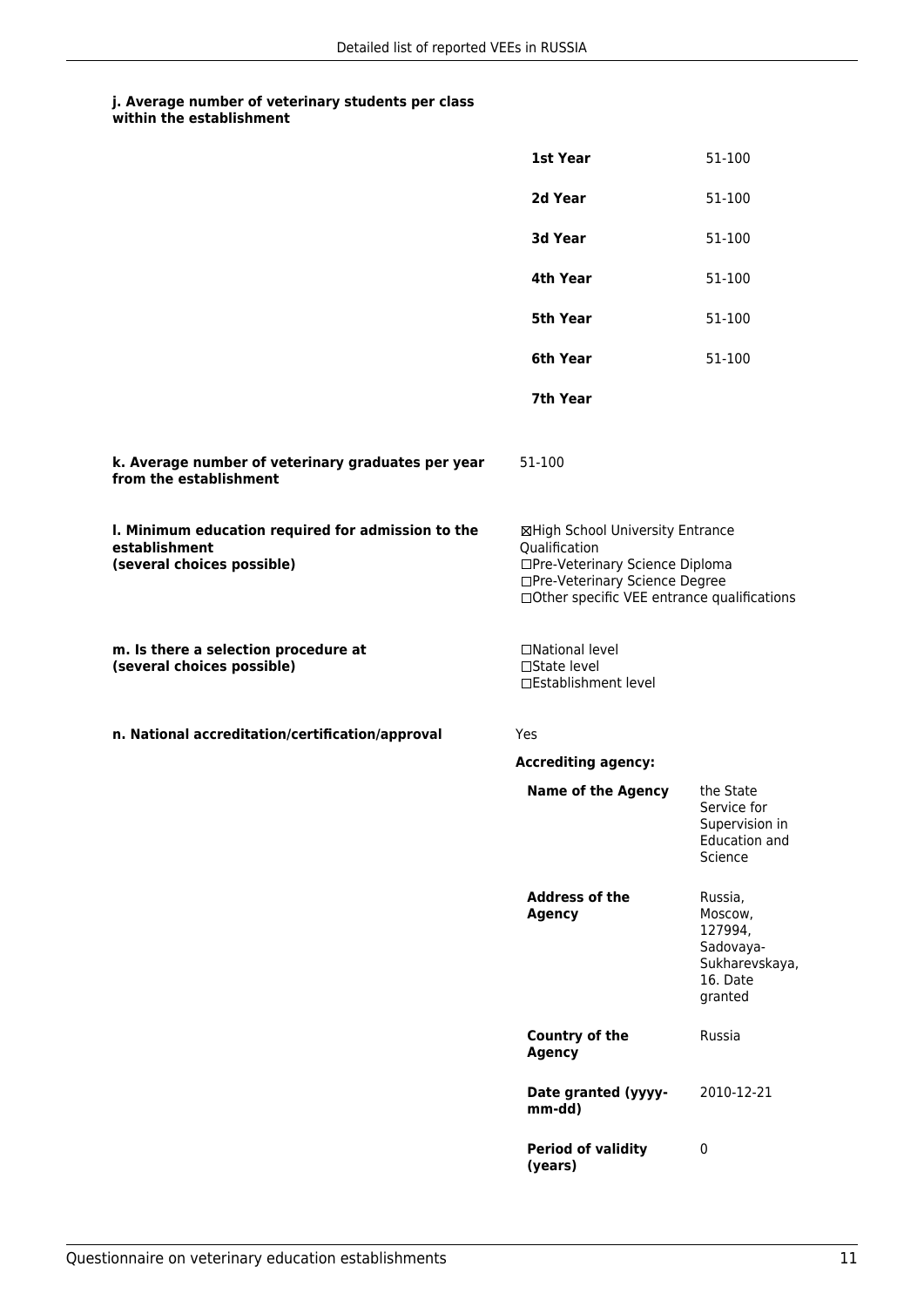No

**p. Any form of other international accreditation/certification/approval?**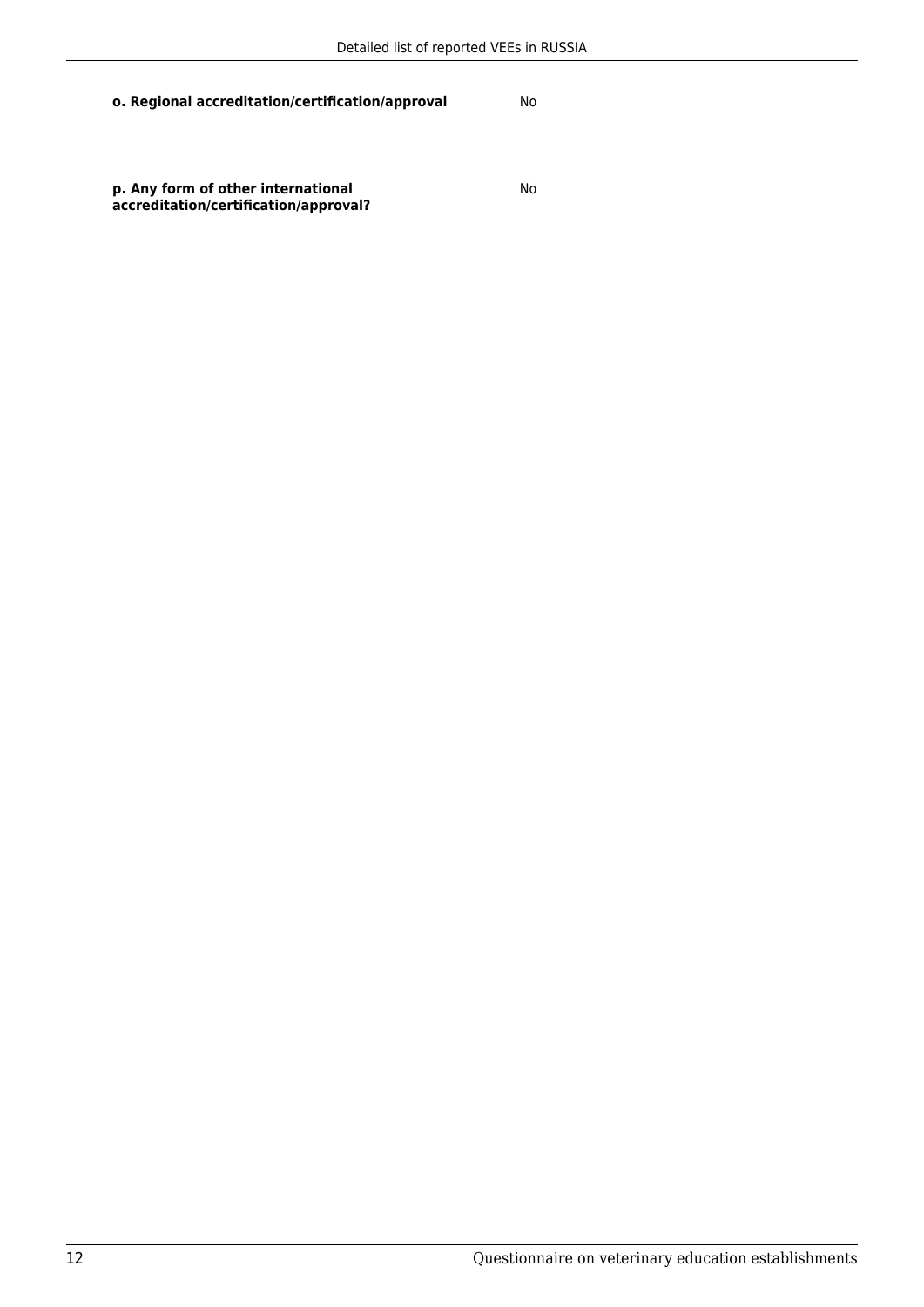## **Last modified on: 2015-11-02 11:43:00**

| a. Name of VEE                                                | The faculty of Veterinary Medicine                                                                           |  |
|---------------------------------------------------------------|--------------------------------------------------------------------------------------------------------------|--|
| b. Hosting Academic Institution<br>(when relevant)            | The Federal budgetary institution of higher<br>education «Bashkir State Agrarian University»                 |  |
| c. Address of VEE<br>(street/city/state)                      | Russia, 670020, Ulan-Ude, Pushkin street, 8.                                                                 |  |
| d. Country of VEE                                             | <b>RUSSIA</b>                                                                                                |  |
| e. Web-site (URL)                                             | www.bgsha.ru                                                                                                 |  |
| f. Institution type                                           | public                                                                                                       |  |
| g. Year of creation                                           | 1935                                                                                                         |  |
| h. Veterinary degree(s) granted<br>(several choices possible) | ⊠Specific Veterinary Diploma<br>⊠Bachelor<br>$\square$ Master<br>⊠Doctor<br>⊠PhD<br>□ Other (please explain) |  |

**i. Number of years of veterinary education required for VSB (or equivalent) registration**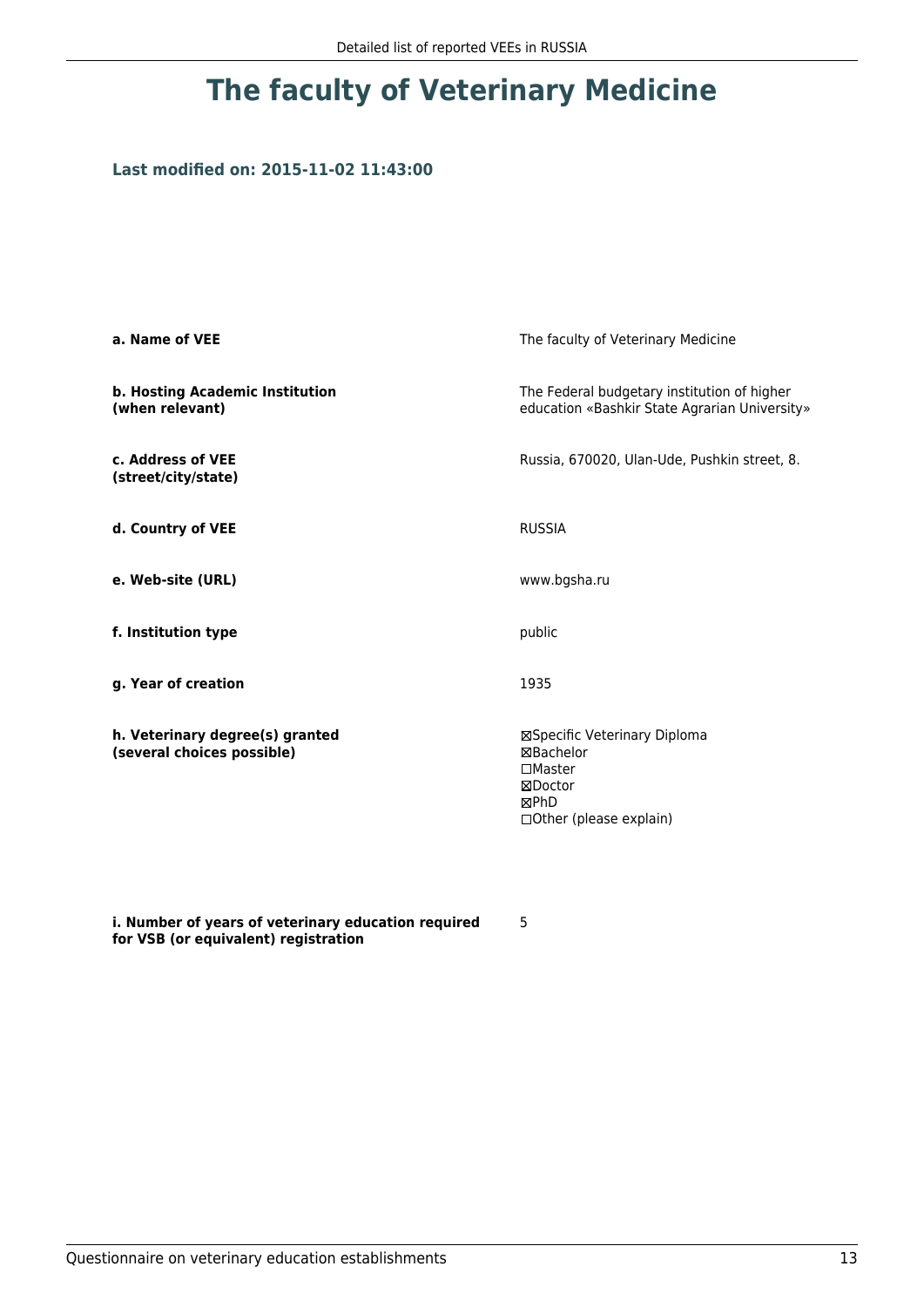|                                                                                                   | 1st Year                                                                                                                                                              | 101-150                                                                             |
|---------------------------------------------------------------------------------------------------|-----------------------------------------------------------------------------------------------------------------------------------------------------------------------|-------------------------------------------------------------------------------------|
|                                                                                                   | 2d Year                                                                                                                                                               | 101-150                                                                             |
|                                                                                                   | 3d Year                                                                                                                                                               | 101-150                                                                             |
|                                                                                                   | 4th Year                                                                                                                                                              | 101-150                                                                             |
|                                                                                                   | <b>5th Year</b>                                                                                                                                                       | 101-150                                                                             |
|                                                                                                   | 6th Year                                                                                                                                                              |                                                                                     |
|                                                                                                   | 7th Year                                                                                                                                                              |                                                                                     |
| k. Average number of veterinary graduates per year<br>from the establishment                      | $0 - 50$                                                                                                                                                              |                                                                                     |
| I. Minimum education required for admission to the<br>establishment<br>(several choices possible) | ⊠High School University Entrance<br>Qualification<br>□Pre-Veterinary Science Diploma<br>□Pre-Veterinary Science Degree<br>□Other specific VEE entrance qualifications |                                                                                     |
| m. Is there a selection procedure at<br>(several choices possible)                                | □National level<br>□State level<br>□Establishment level                                                                                                               |                                                                                     |
| n. National accreditation/certification/approval                                                  | Yes                                                                                                                                                                   |                                                                                     |
|                                                                                                   | <b>Accrediting agency:</b>                                                                                                                                            |                                                                                     |
|                                                                                                   | <b>Name of the Agency</b>                                                                                                                                             | the State<br>Service for<br>Supervision in<br><b>Education and</b><br>Science       |
|                                                                                                   | <b>Address of the</b><br><b>Agency</b>                                                                                                                                | Russia,<br>Moscow,<br>127994,<br>Sadovaya-<br>Sukharevskaya,<br>16. Date<br>granted |
|                                                                                                   | <b>Country of the</b><br><b>Agency</b>                                                                                                                                | Russia                                                                              |
|                                                                                                   | Date granted (yyyy-<br>mm-dd)                                                                                                                                         | 2014-09-12                                                                          |
|                                                                                                   | <b>Period of validity</b><br>(years)                                                                                                                                  | $\pmb{0}$                                                                           |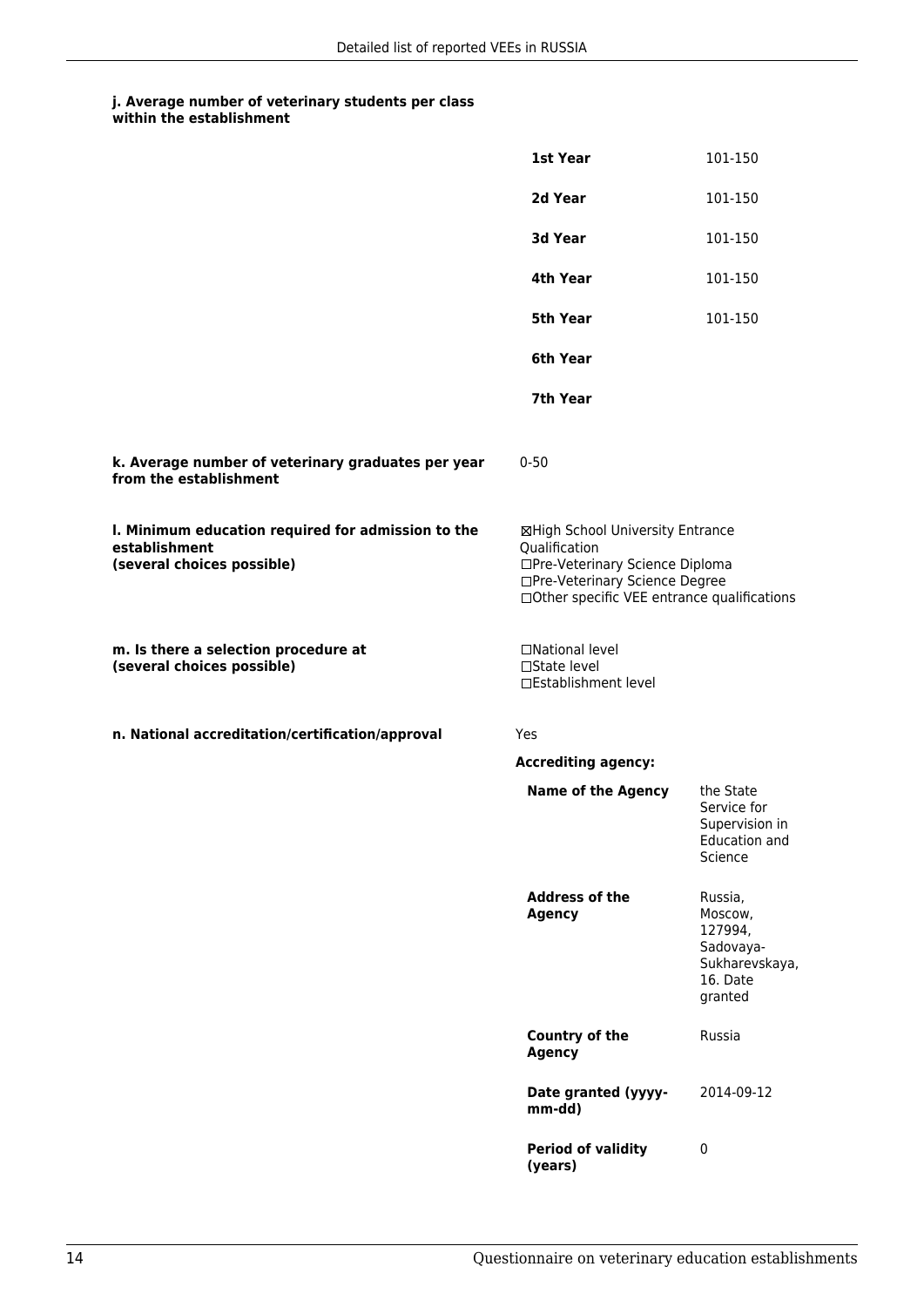**p. Any form of other international accreditation/certification/approval?**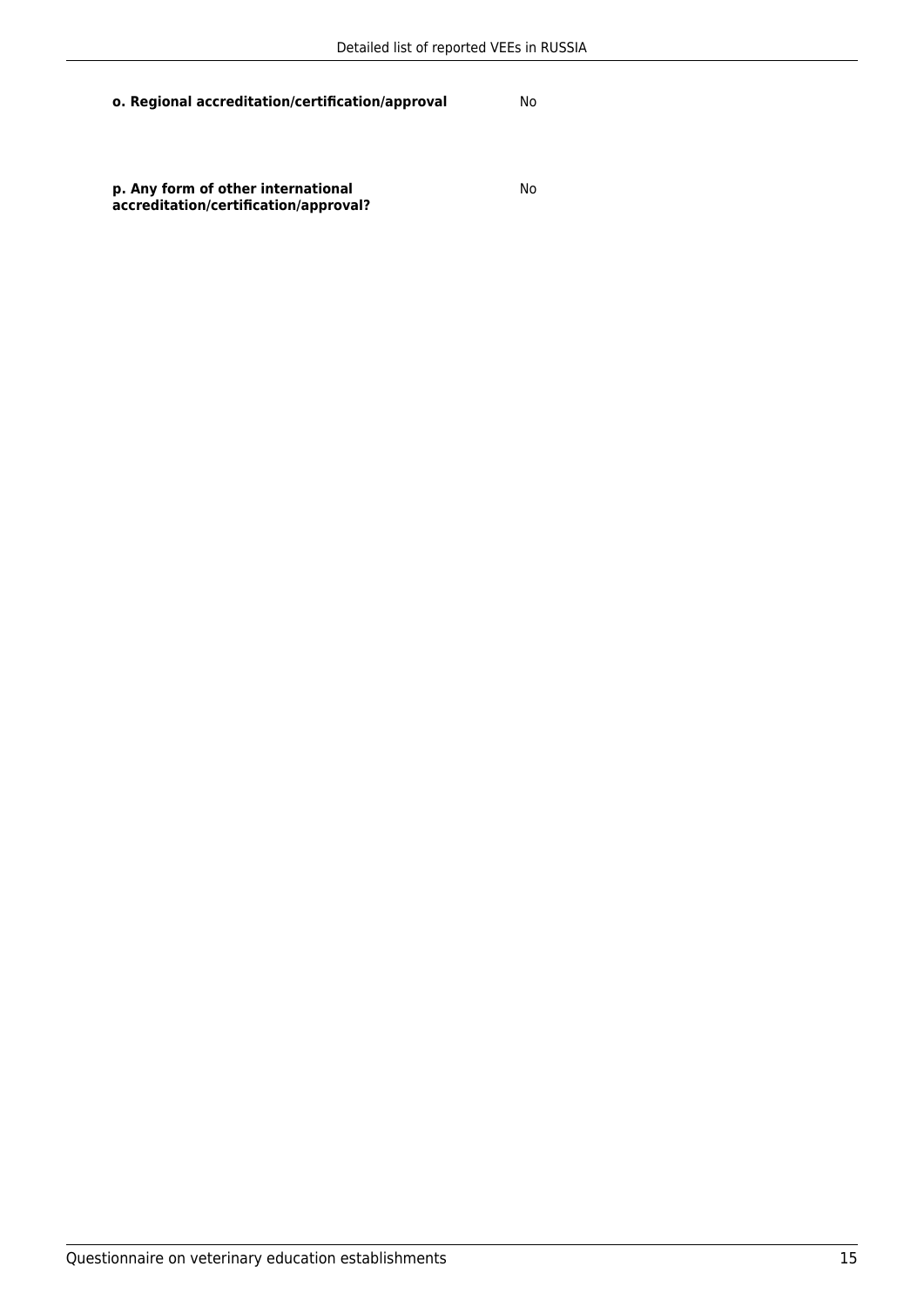## **Last modified on: 2015-11-02 11:46:18**

| a. Name of VEE                                                | The faculty of Veterinary Medicine                                                                           |  |
|---------------------------------------------------------------|--------------------------------------------------------------------------------------------------------------|--|
| b. Hosting Academic Institution<br>(when relevant)            | The Federal budgetary institution of higher<br>education «Bashkir State Agrarian University»                 |  |
| c. Address of VEE<br>(street/city/state)                      | 428003, Chuvash republic, Cheboksary,<br>K.Marks street, 29                                                  |  |
| d. Country of VEE                                             | <b>RUSSIA</b>                                                                                                |  |
| e. Web-site (URL)                                             | http://www.чгсха.рф                                                                                          |  |
| f. Institution type                                           | public                                                                                                       |  |
| g. Year of creation                                           | 1997                                                                                                         |  |
| h. Veterinary degree(s) granted<br>(several choices possible) | ⊠Specific Veterinary Diploma<br>⊠Bachelor<br>$\square$ Master<br>⊠Doctor<br>⊠PhD<br>□ Other (please explain) |  |

**i. Number of years of veterinary education required for VSB (or equivalent) registration**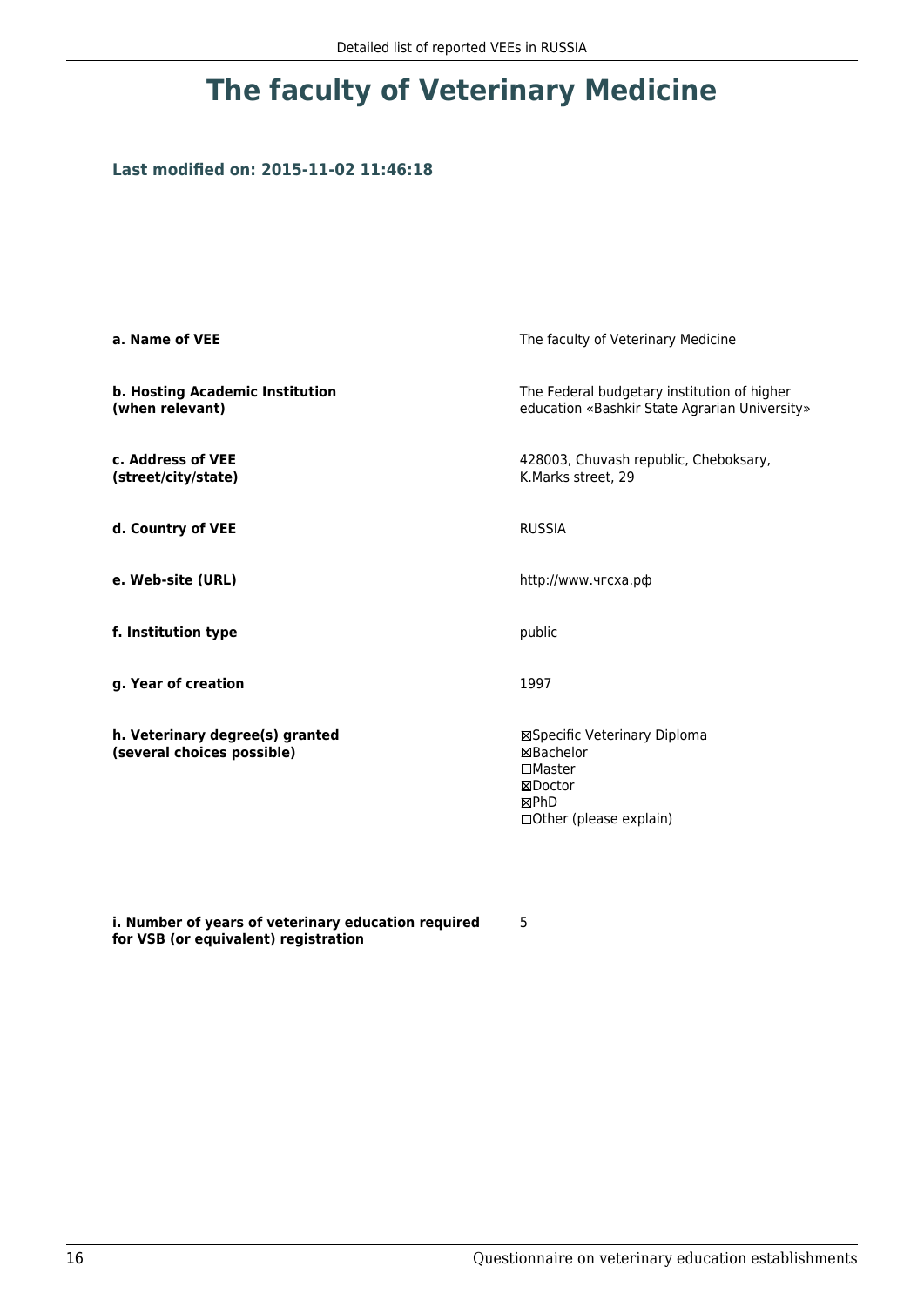|                                                                                                   | <b>1st Year</b>                                                                                                                                                        | 51-100                                                                              |
|---------------------------------------------------------------------------------------------------|------------------------------------------------------------------------------------------------------------------------------------------------------------------------|-------------------------------------------------------------------------------------|
|                                                                                                   | 2d Year                                                                                                                                                                | 51-100                                                                              |
|                                                                                                   | 3d Year                                                                                                                                                                | 51-100                                                                              |
|                                                                                                   | 4th Year                                                                                                                                                               | 51-100                                                                              |
|                                                                                                   | 5th Year                                                                                                                                                               | 51-100                                                                              |
|                                                                                                   | 6th Year                                                                                                                                                               |                                                                                     |
|                                                                                                   | 7th Year                                                                                                                                                               |                                                                                     |
| k. Average number of veterinary graduates per year<br>from the establishment                      | $0 - 50$                                                                                                                                                               |                                                                                     |
| I. Minimum education required for admission to the<br>establishment<br>(several choices possible) | ⊠High School University Entrance<br>Qualification<br>□Pre-Veterinary Science Diploma<br>□Pre-Veterinary Science Degree<br>□ Other specific VEE entrance qualifications |                                                                                     |
| m. Is there a selection procedure at<br>(several choices possible)                                | □National level<br>□State level<br>□Establishment level                                                                                                                |                                                                                     |
| n. National accreditation/certification/approval                                                  | Yes                                                                                                                                                                    |                                                                                     |
|                                                                                                   | <b>Accrediting agency:</b>                                                                                                                                             |                                                                                     |
|                                                                                                   | <b>Name of the Agency</b>                                                                                                                                              | the State<br>Service for<br>Supervision in<br>Education and<br>Science              |
|                                                                                                   | <b>Address of the</b><br><b>Agency</b>                                                                                                                                 | Russia,<br>Moscow,<br>127994,<br>Sadovaya-<br>Sukharevskaya,<br>16. Date<br>granted |
|                                                                                                   | <b>Country of the</b><br><b>Agency</b>                                                                                                                                 | Russia                                                                              |
|                                                                                                   | Date granted (yyyy-<br>mm-dd)                                                                                                                                          | 2011-08-12                                                                          |
|                                                                                                   | <b>Period of validity</b><br>(years)                                                                                                                                   | 4                                                                                   |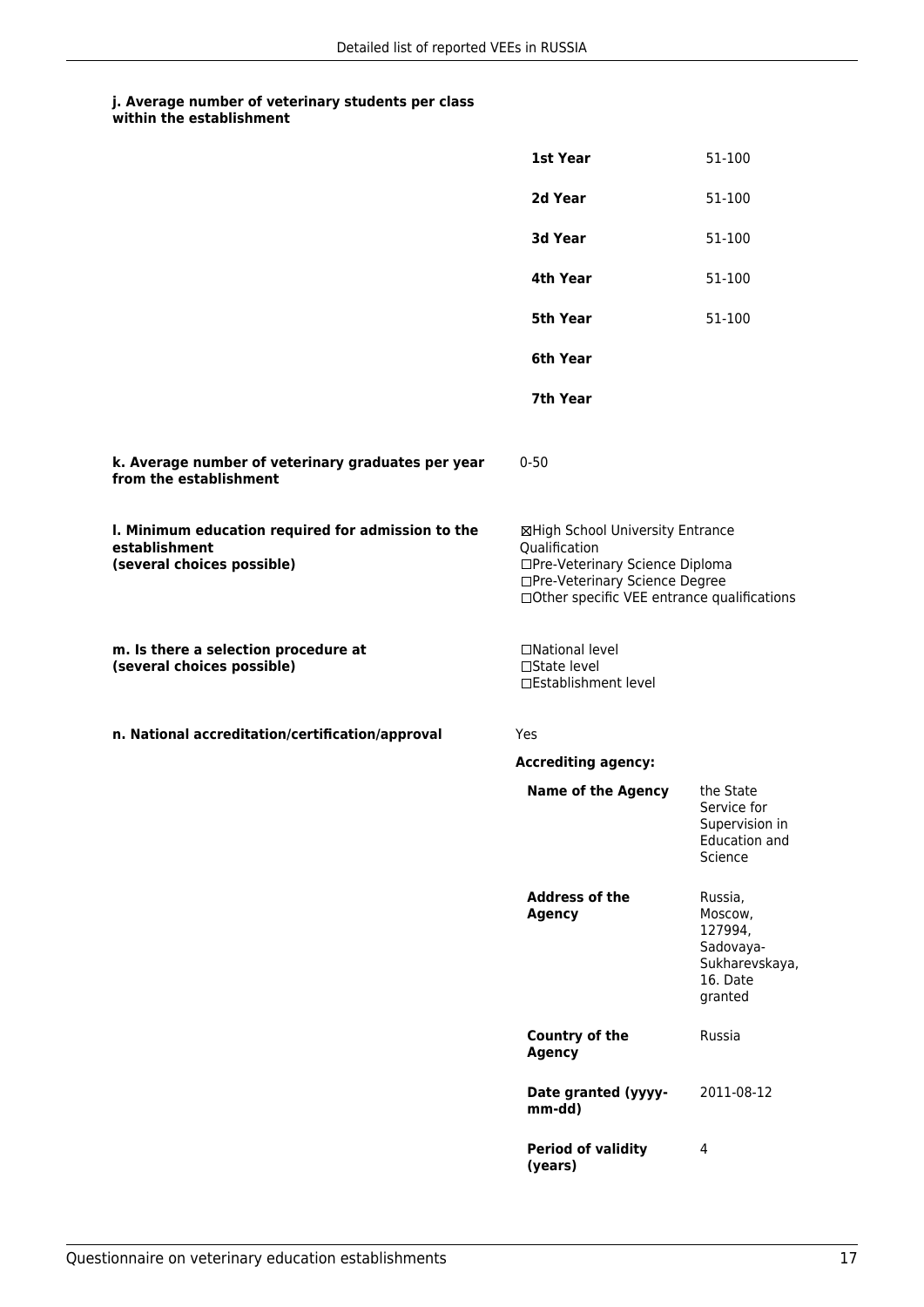No

**p. Any form of other international accreditation/certification/approval?**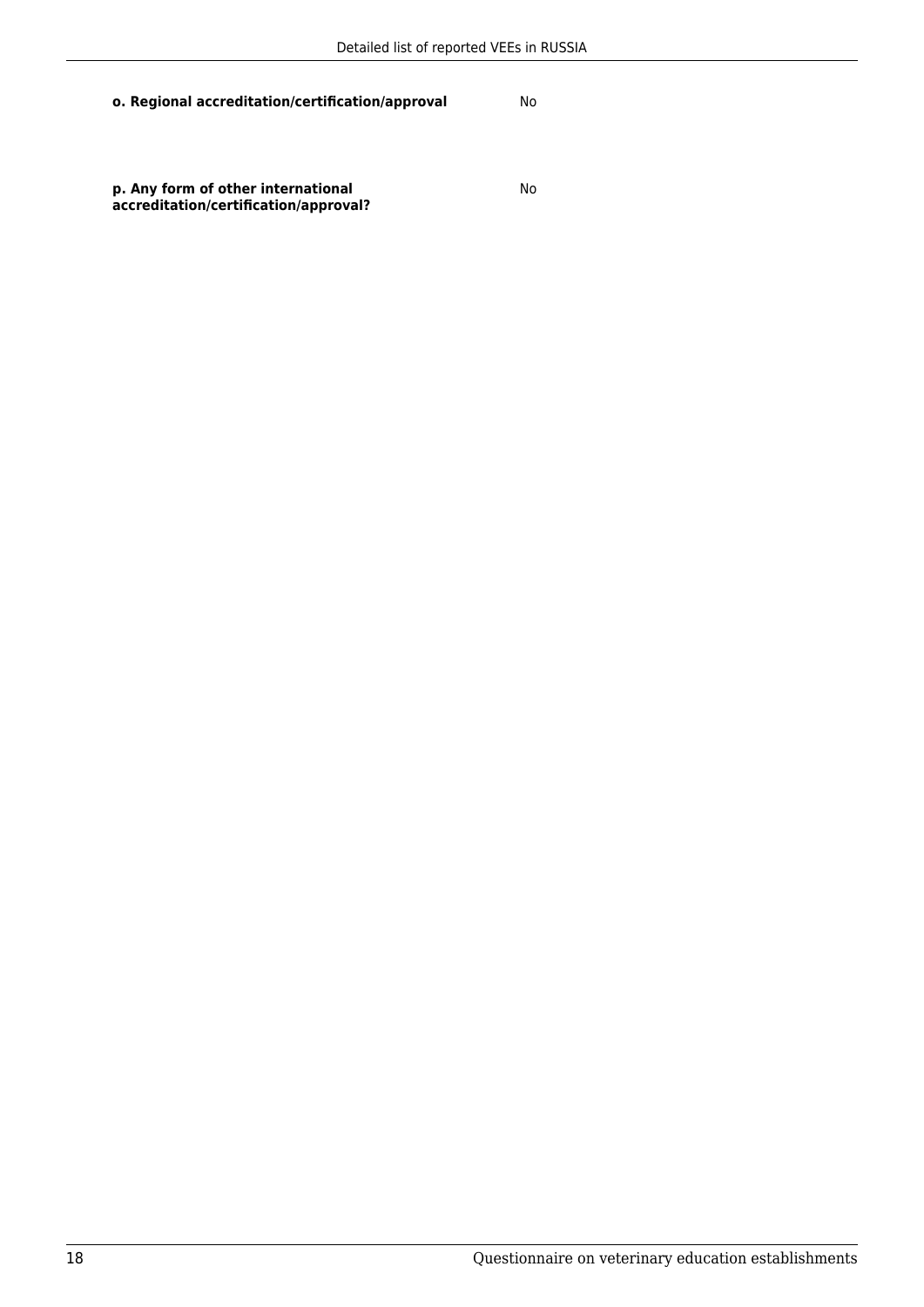### **Last modified on: 2015-11-02 11:49:05**

| a. Name of VEE                                                | The faculty of Veterinary Medicine                                                                                |  |
|---------------------------------------------------------------|-------------------------------------------------------------------------------------------------------------------|--|
| b. Hosting Academic Institution<br>(when relevant)            | The Federal budgetary institution of higher<br>education «Bashkir State Agrarian University»                      |  |
| c. Address of VEE<br>(street/city/state)                      | 367032, Makhachkala, M.Gadzhieva street,<br>180.                                                                  |  |
| d. Country of VEE                                             | <b>RUSSIA</b>                                                                                                     |  |
| e. Web-site (URL)                                             | http://www.даггау.рф                                                                                              |  |
| f. Institution type                                           | public                                                                                                            |  |
| g. Year of creation                                           | 1938                                                                                                              |  |
| h. Veterinary degree(s) granted<br>(several choices possible) | ⊠Specific Veterinary Diploma<br>⊠Bachelor<br>⊠Master<br>$\square$ Doctor<br>⊠PhD<br>$\Box$ Other (please explain) |  |

**i. Number of years of veterinary education required for VSB (or equivalent) registration**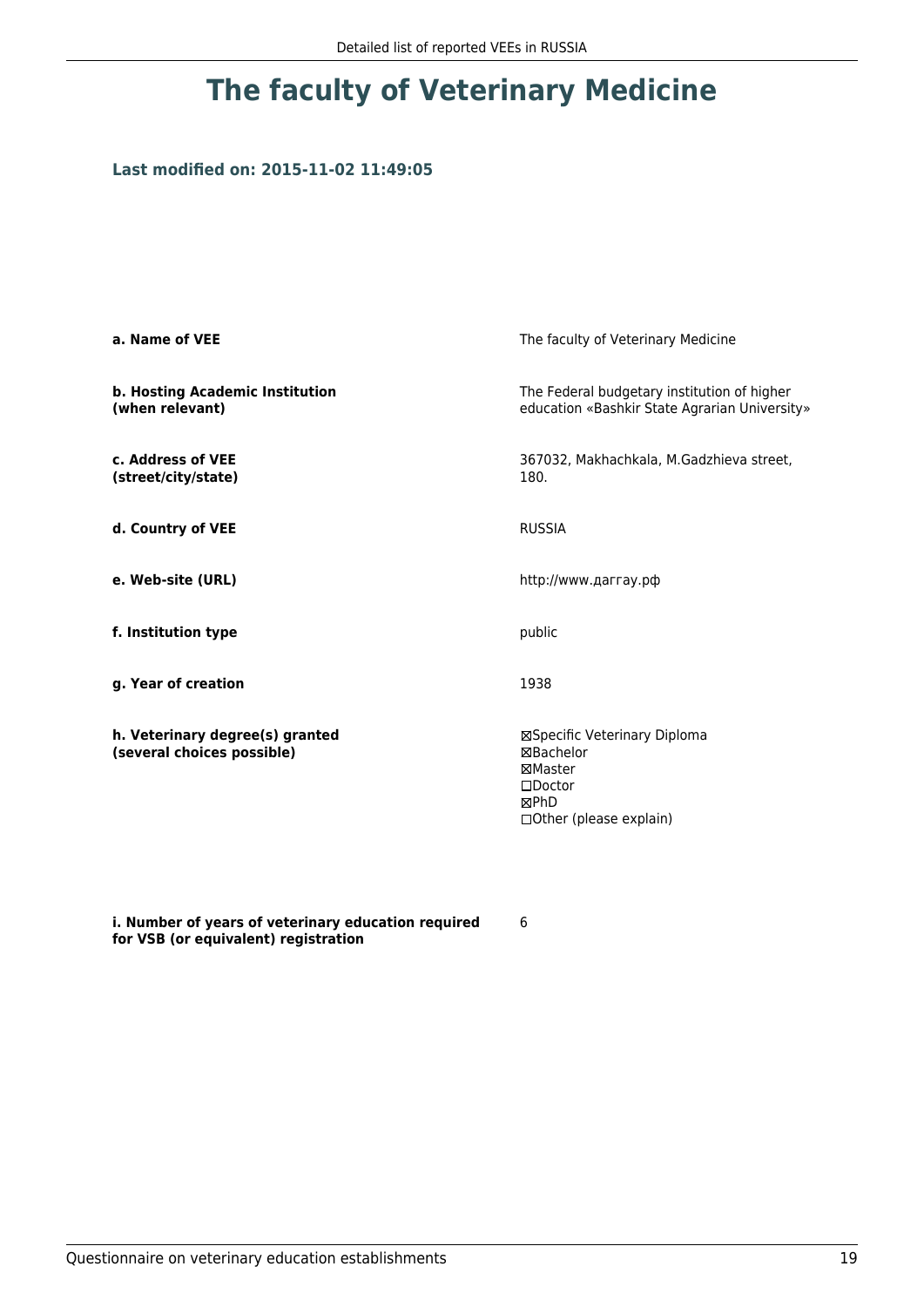|                                                                                                   | 1st Year                                                                                                                                                              | 51-100                                                                              |
|---------------------------------------------------------------------------------------------------|-----------------------------------------------------------------------------------------------------------------------------------------------------------------------|-------------------------------------------------------------------------------------|
|                                                                                                   | 2d Year                                                                                                                                                               | 51-100                                                                              |
|                                                                                                   | 3d Year                                                                                                                                                               | 51-100                                                                              |
|                                                                                                   | 4th Year                                                                                                                                                              | 51-100                                                                              |
|                                                                                                   | <b>5th Year</b>                                                                                                                                                       | 51-100                                                                              |
|                                                                                                   | 6th Year                                                                                                                                                              | 51-100                                                                              |
|                                                                                                   | 7th Year                                                                                                                                                              |                                                                                     |
| k. Average number of veterinary graduates per year<br>from the establishment                      | 51-100                                                                                                                                                                |                                                                                     |
| I. Minimum education required for admission to the<br>establishment<br>(several choices possible) | ⊠High School University Entrance<br>Qualification<br>□Pre-Veterinary Science Diploma<br>□Pre-Veterinary Science Degree<br>□Other specific VEE entrance qualifications |                                                                                     |
| m. Is there a selection procedure at<br>(several choices possible)                                | □National level<br>$\Box$ State level<br>□Establishment level                                                                                                         |                                                                                     |
| n. National accreditation/certification/approval                                                  | Yes                                                                                                                                                                   |                                                                                     |
|                                                                                                   | <b>Accrediting agency:</b>                                                                                                                                            |                                                                                     |
|                                                                                                   | <b>Name of the Agency</b>                                                                                                                                             | the State<br>Service for<br>Supervision in<br>Education and<br>Science              |
|                                                                                                   | <b>Address of the</b><br><b>Agency</b>                                                                                                                                | Russia,<br>Moscow,<br>127994,<br>Sadovaya-<br>Sukharevskaya,<br>16. Date<br>granted |
|                                                                                                   | <b>Country of the</b><br><b>Agency</b>                                                                                                                                | Russia                                                                              |
|                                                                                                   | Date granted (yyyy-<br>mm-dd)                                                                                                                                         | 2014-04-02                                                                          |
|                                                                                                   | <b>Period of validity</b><br>(years)                                                                                                                                  | $\pmb{0}$                                                                           |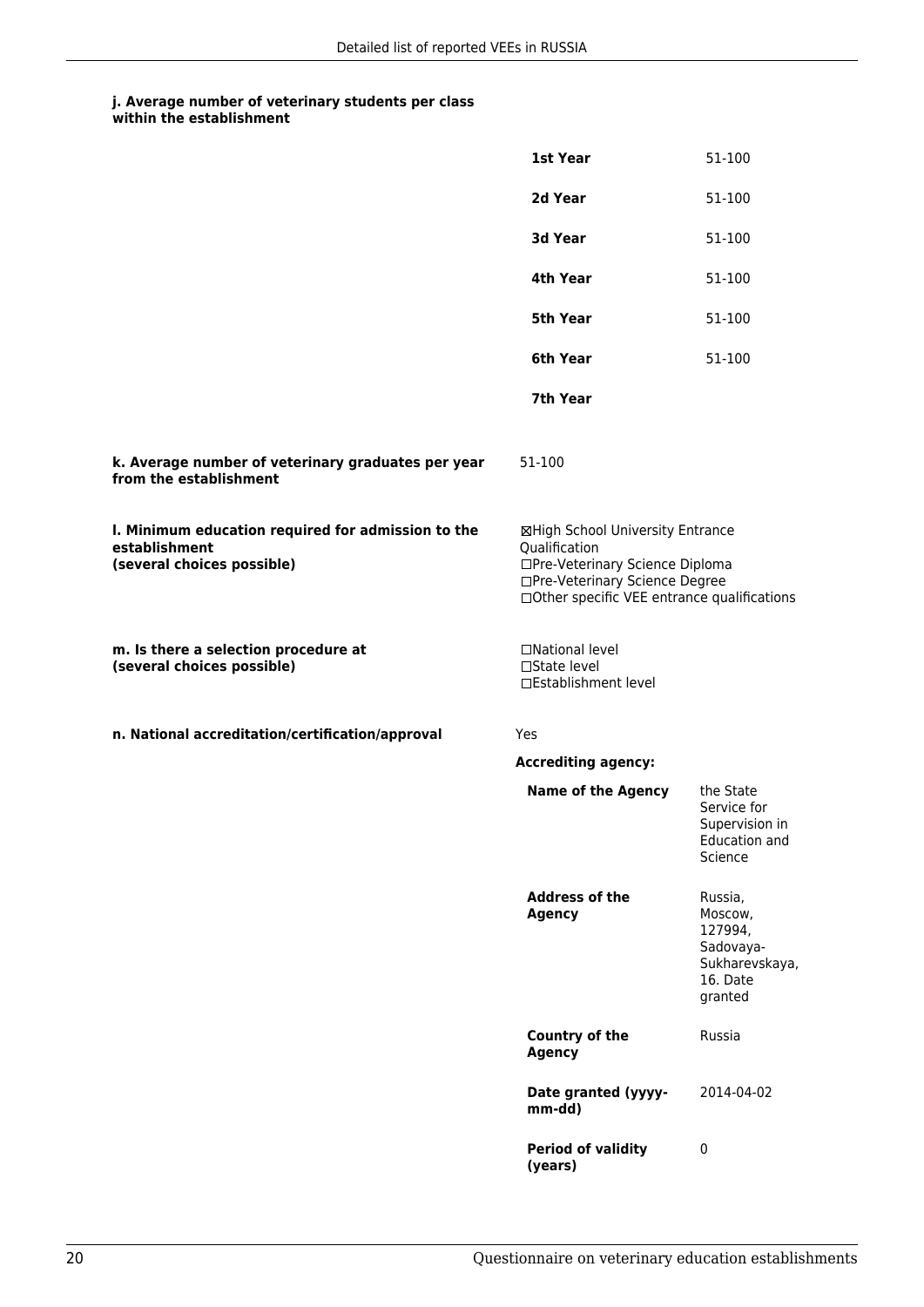**p. Any form of other international accreditation/certification/approval?**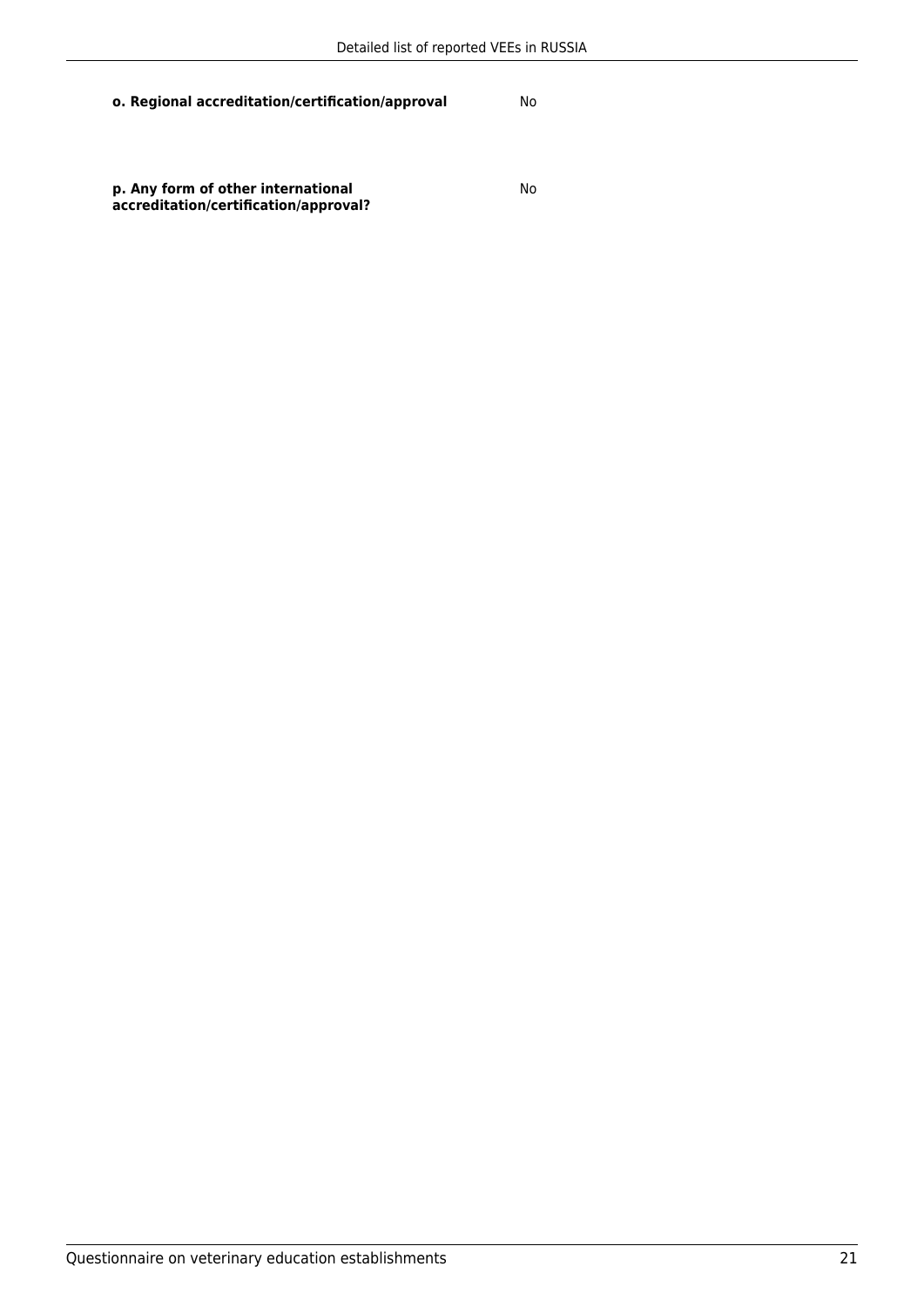### **Last modified on: 2015-11-02 11:51:50**

| a. Name of VEE                                                | The faculty of Veterinary Medicine                                                                         |  |
|---------------------------------------------------------------|------------------------------------------------------------------------------------------------------------|--|
| b. Hosting Academic Institution<br>(when relevant)            | The Federal budgetary institution of higher<br>education «Bashkir State Agrarian University»               |  |
| c. Address of VEE<br>(street/city/state)                      | 346493, Rostov Region, Octiab district,<br>Persianovsky settlement, Krivoshlykova, 28                      |  |
| d. Country of VEE                                             | <b>RUSSIA</b>                                                                                              |  |
| e. Web-site (URL)                                             | http://www.dongau.ru                                                                                       |  |
| f. Institution type                                           | public                                                                                                     |  |
| g. Year of creation                                           | 1940                                                                                                       |  |
| h. Veterinary degree(s) granted<br>(several choices possible) | □Specific Veterinary Diploma<br><b>⊠Bachelor</b><br>⊠Master<br>⊠Doctor<br>⊠PhD<br>□ Other (please explain) |  |

**i. Number of years of veterinary education required for VSB (or equivalent) registration**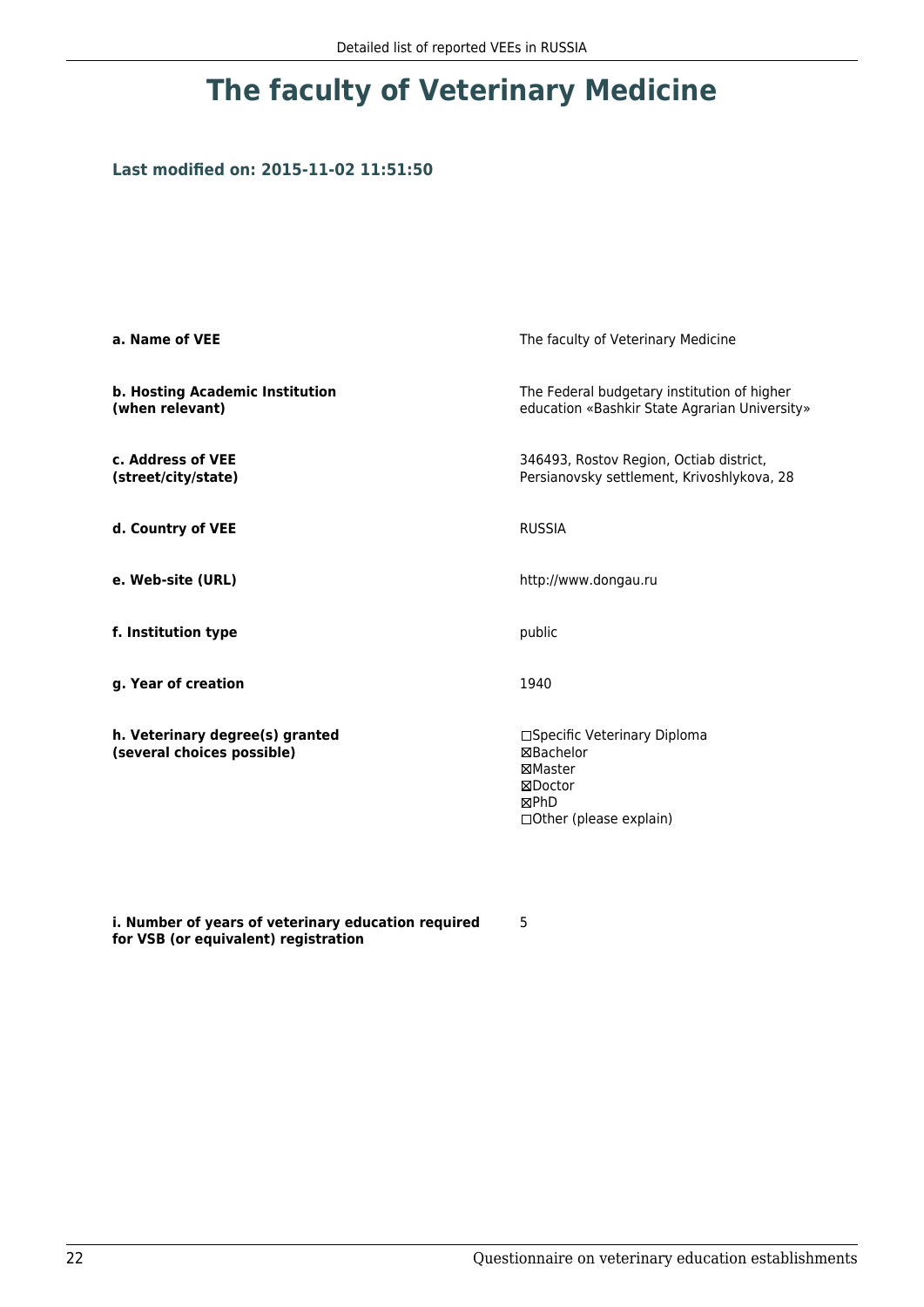|                                                                                                   | 1st Year                                                                                                                                                              | 101-150                                                                             |
|---------------------------------------------------------------------------------------------------|-----------------------------------------------------------------------------------------------------------------------------------------------------------------------|-------------------------------------------------------------------------------------|
|                                                                                                   | 2d Year                                                                                                                                                               | 101-150                                                                             |
|                                                                                                   | 3d Year                                                                                                                                                               | 101-150                                                                             |
|                                                                                                   | 4th Year                                                                                                                                                              | 101-150                                                                             |
|                                                                                                   | 5th Year                                                                                                                                                              | 101-150                                                                             |
|                                                                                                   | 6th Year                                                                                                                                                              |                                                                                     |
|                                                                                                   | 7th Year                                                                                                                                                              |                                                                                     |
| k. Average number of veterinary graduates per year<br>from the establishment                      | 101-150                                                                                                                                                               |                                                                                     |
| I. Minimum education required for admission to the<br>establishment<br>(several choices possible) | ⊠High School University Entrance<br>Qualification<br>□Pre-Veterinary Science Diploma<br>□Pre-Veterinary Science Degree<br>□Other specific VEE entrance qualifications |                                                                                     |
| m. Is there a selection procedure at<br>(several choices possible)                                | □National level<br>□State level<br>□Establishment level                                                                                                               |                                                                                     |
| n. National accreditation/certification/approval                                                  | Yes                                                                                                                                                                   |                                                                                     |
|                                                                                                   | <b>Accrediting agency:</b>                                                                                                                                            |                                                                                     |
|                                                                                                   | <b>Name of the Agency</b>                                                                                                                                             | the State<br>Service for<br>Supervision in<br><b>Education and</b><br>Science       |
|                                                                                                   | <b>Address of the</b><br><b>Agency</b>                                                                                                                                | Russia,<br>Moscow,<br>127994,<br>Sadovaya-<br>Sukharevskaya,<br>16. Date<br>granted |
|                                                                                                   | <b>Country of the</b><br><b>Agency</b>                                                                                                                                | Russia                                                                              |
|                                                                                                   | Date granted (yyyy-<br>mm-dd)                                                                                                                                         | 2014-03-10                                                                          |
|                                                                                                   | <b>Period of validity</b><br>(years)                                                                                                                                  | $\pmb{0}$                                                                           |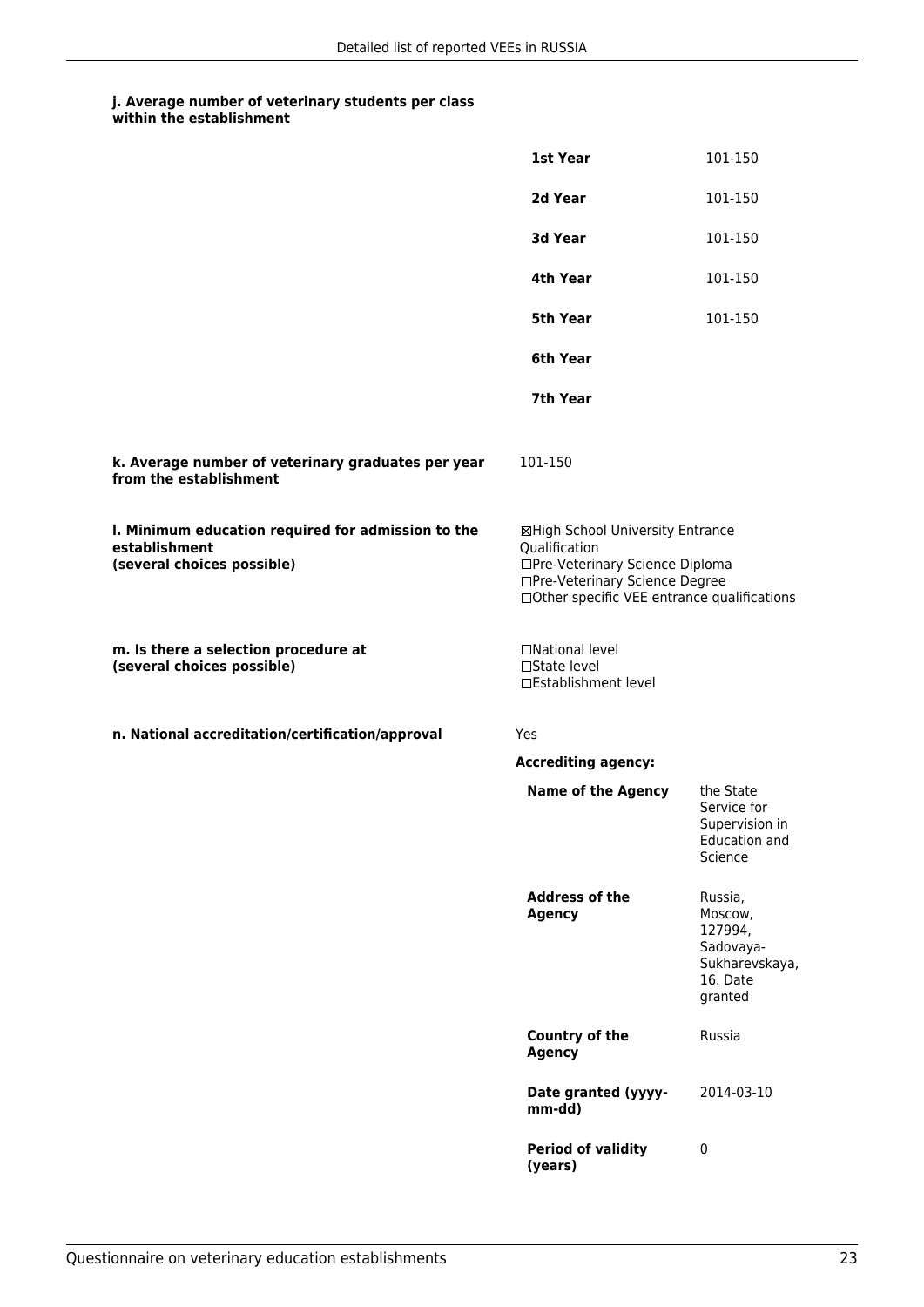No

**p. Any form of other international accreditation/certification/approval?**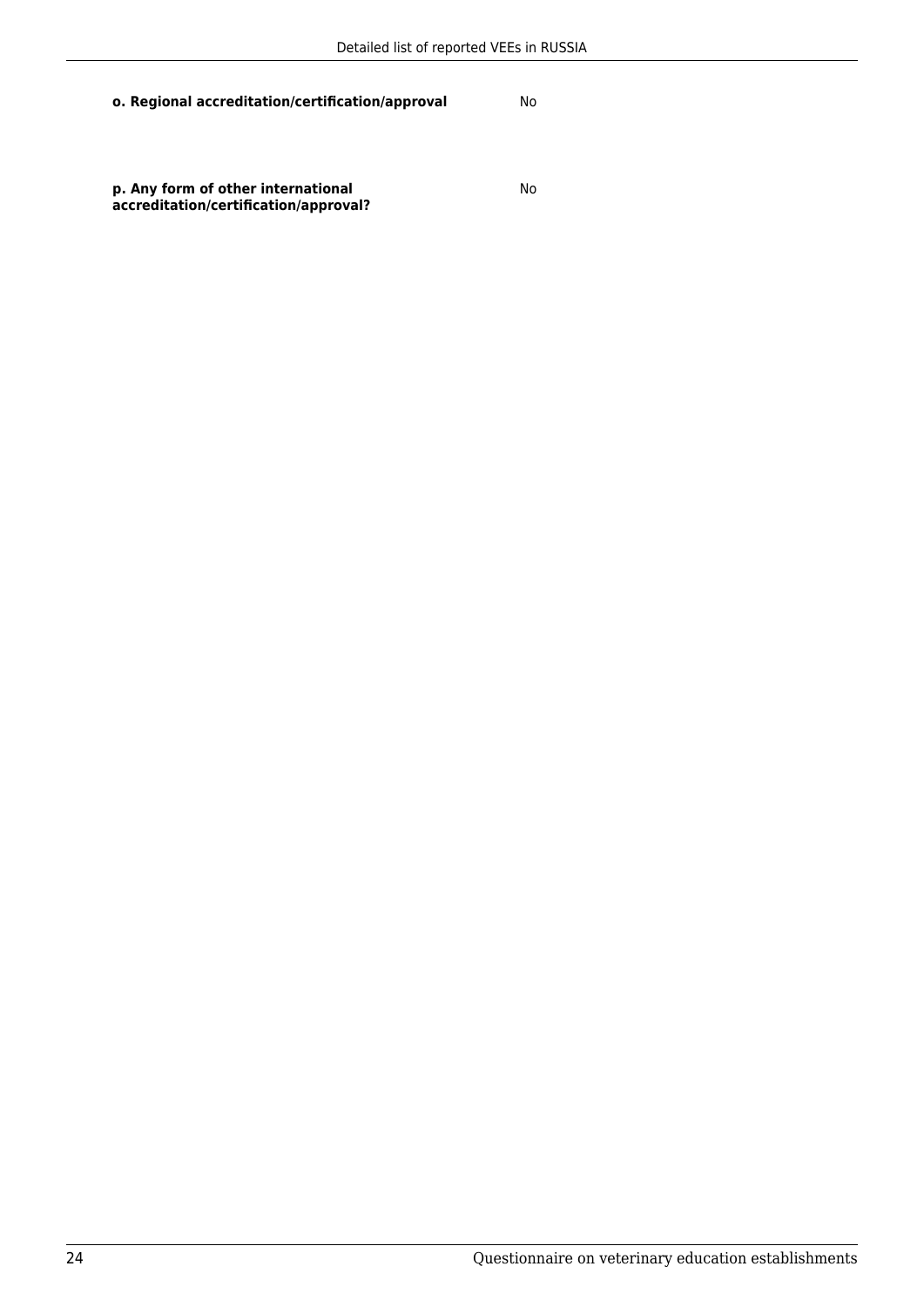## **Last modified on: 2015-11-02 11:54:12**

| a. Name of VEE                                                | The faculty of Veterinary Medicine                                                                                |  |
|---------------------------------------------------------------|-------------------------------------------------------------------------------------------------------------------|--|
| b. Hosting Academic Institution<br>(when relevant)            | The Federal budgetary institution of higher<br>education «Bashkir State Agrarian University»                      |  |
| c. Address of VEE<br>(street/city/state)                      | 675005, Amur Region, Blagoveshchensk,<br>Polytechnique street, 86.                                                |  |
| d. Country of VEE                                             | <b>RUSSIA</b>                                                                                                     |  |
| e. Web-site (URL)                                             | http://www.dalgau.ru                                                                                              |  |
| f. Institution type                                           | public                                                                                                            |  |
| g. Year of creation                                           | 1963                                                                                                              |  |
| h. Veterinary degree(s) granted<br>(several choices possible) | □Specific Veterinary Diploma<br>⊠Bachelor<br>$\square$ Master<br>⊠Doctor<br>⊠PhD<br>$\Box$ Other (please explain) |  |

**i. Number of years of veterinary education required for VSB (or equivalent) registration**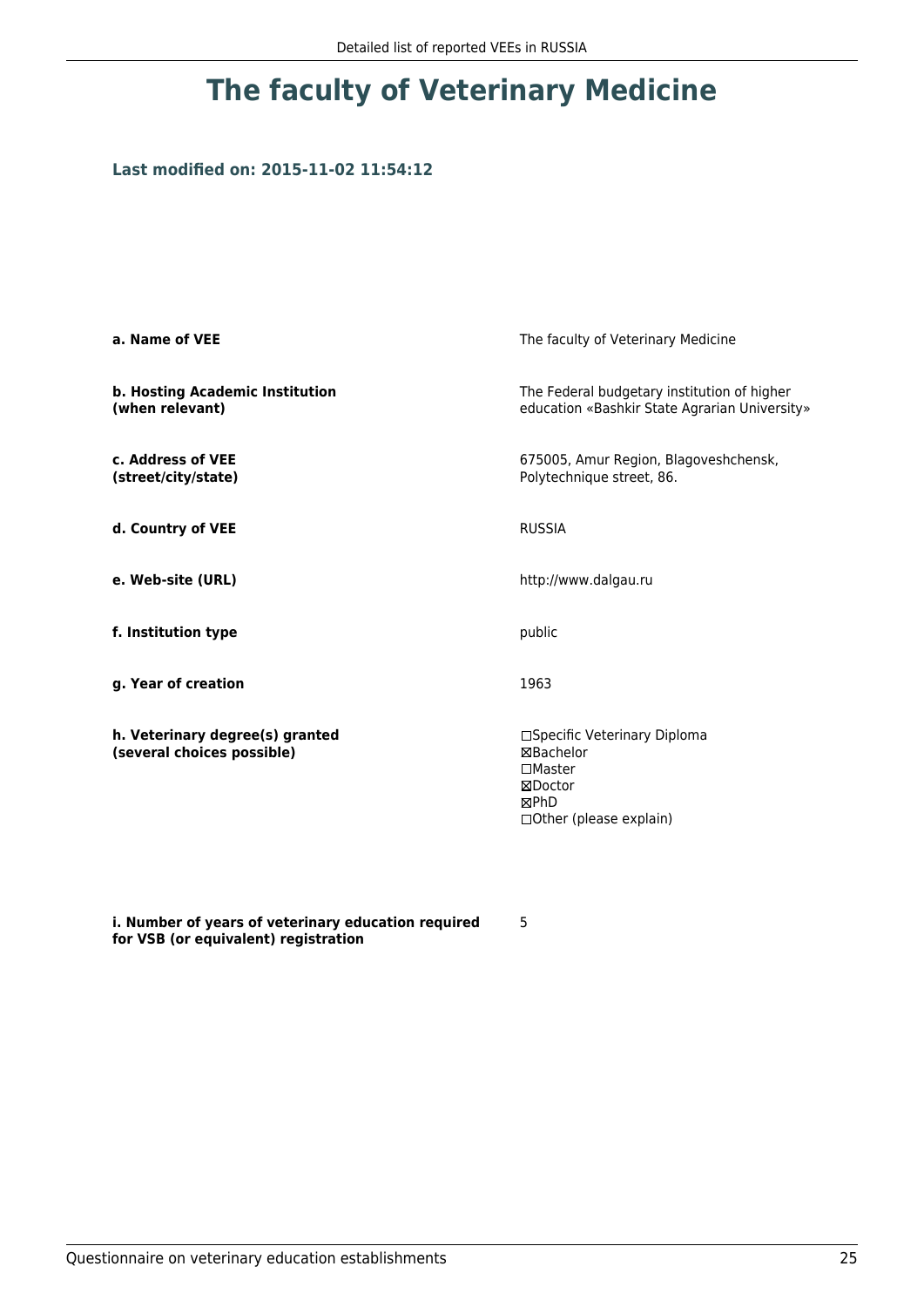|                                                                                                   | 1st Year                                                                                                                                                              | 51-100                                                                              |
|---------------------------------------------------------------------------------------------------|-----------------------------------------------------------------------------------------------------------------------------------------------------------------------|-------------------------------------------------------------------------------------|
|                                                                                                   | 2d Year                                                                                                                                                               | 51-100                                                                              |
|                                                                                                   | 3d Year                                                                                                                                                               | 51-100                                                                              |
|                                                                                                   | 4th Year                                                                                                                                                              | 51-100                                                                              |
|                                                                                                   | <b>5th Year</b>                                                                                                                                                       | 51-100                                                                              |
|                                                                                                   | 6th Year                                                                                                                                                              |                                                                                     |
|                                                                                                   | 7th Year                                                                                                                                                              |                                                                                     |
| k. Average number of veterinary graduates per year<br>from the establishment                      | $0 - 50$                                                                                                                                                              |                                                                                     |
| I. Minimum education required for admission to the<br>establishment<br>(several choices possible) | ⊠High School University Entrance<br>Qualification<br>□Pre-Veterinary Science Diploma<br>□Pre-Veterinary Science Degree<br>□Other specific VEE entrance qualifications |                                                                                     |
| m. Is there a selection procedure at<br>(several choices possible)                                | □National level<br>□State level<br>□Establishment level                                                                                                               |                                                                                     |
| n. National accreditation/certification/approval                                                  | Yes                                                                                                                                                                   |                                                                                     |
|                                                                                                   | <b>Accrediting agency:</b>                                                                                                                                            |                                                                                     |
|                                                                                                   | <b>Name of the Agency</b>                                                                                                                                             | the State<br>Service for<br>Supervision in<br>Education and<br>Science              |
|                                                                                                   | <b>Address of the</b><br><b>Agency</b>                                                                                                                                | Russia,<br>Moscow,<br>127994,<br>Sadovaya-<br>Sukharevskaya,<br>16. Date<br>granted |
|                                                                                                   | <b>Country of the</b><br><b>Agency</b>                                                                                                                                | Russia                                                                              |
|                                                                                                   | Date granted (yyyy-<br>mm-dd)                                                                                                                                         | 2012-01-11                                                                          |
|                                                                                                   | <b>Period of validity</b><br>(years)                                                                                                                                  | $\pmb{0}$                                                                           |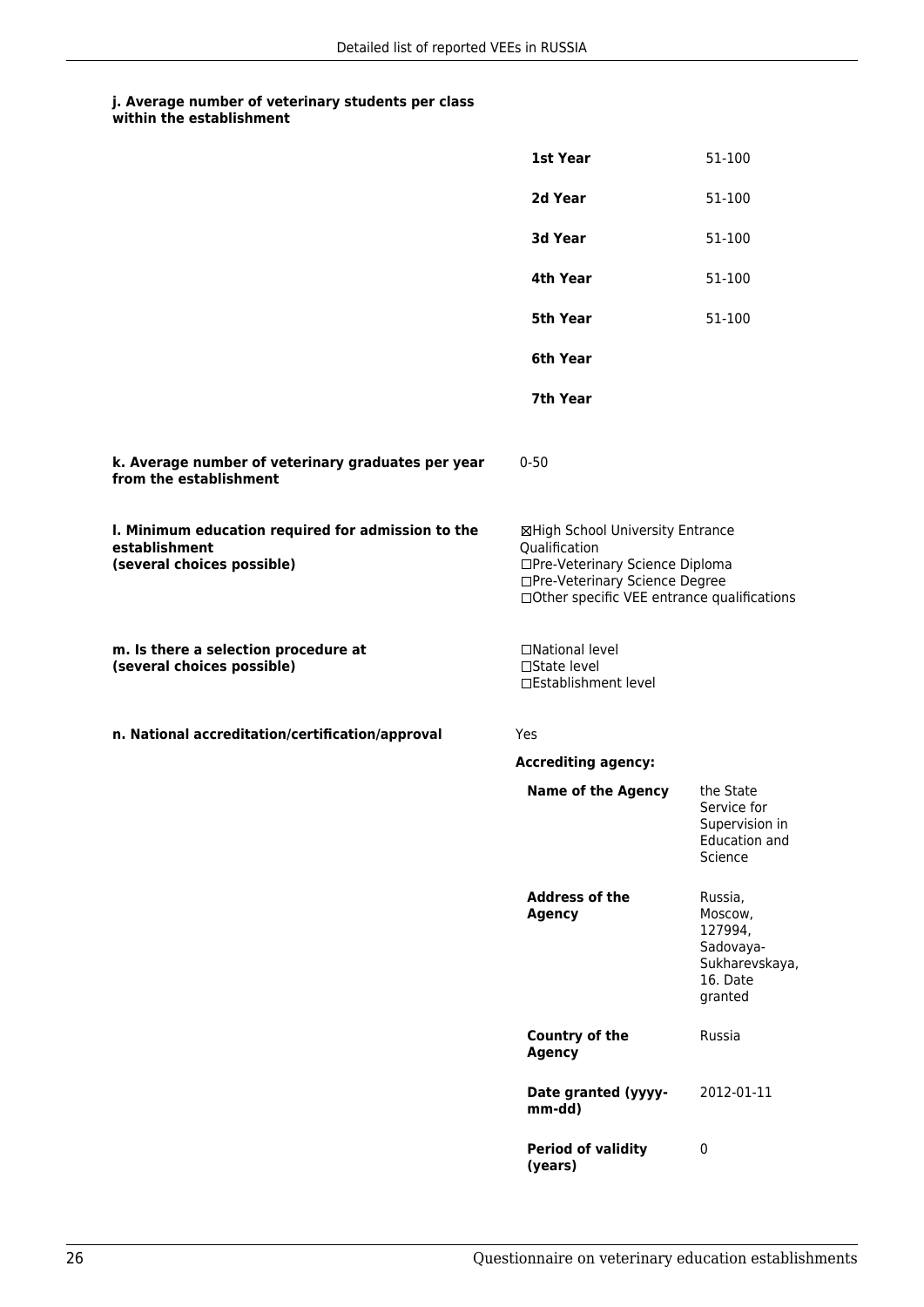**p. Any form of other international accreditation/certification/approval?**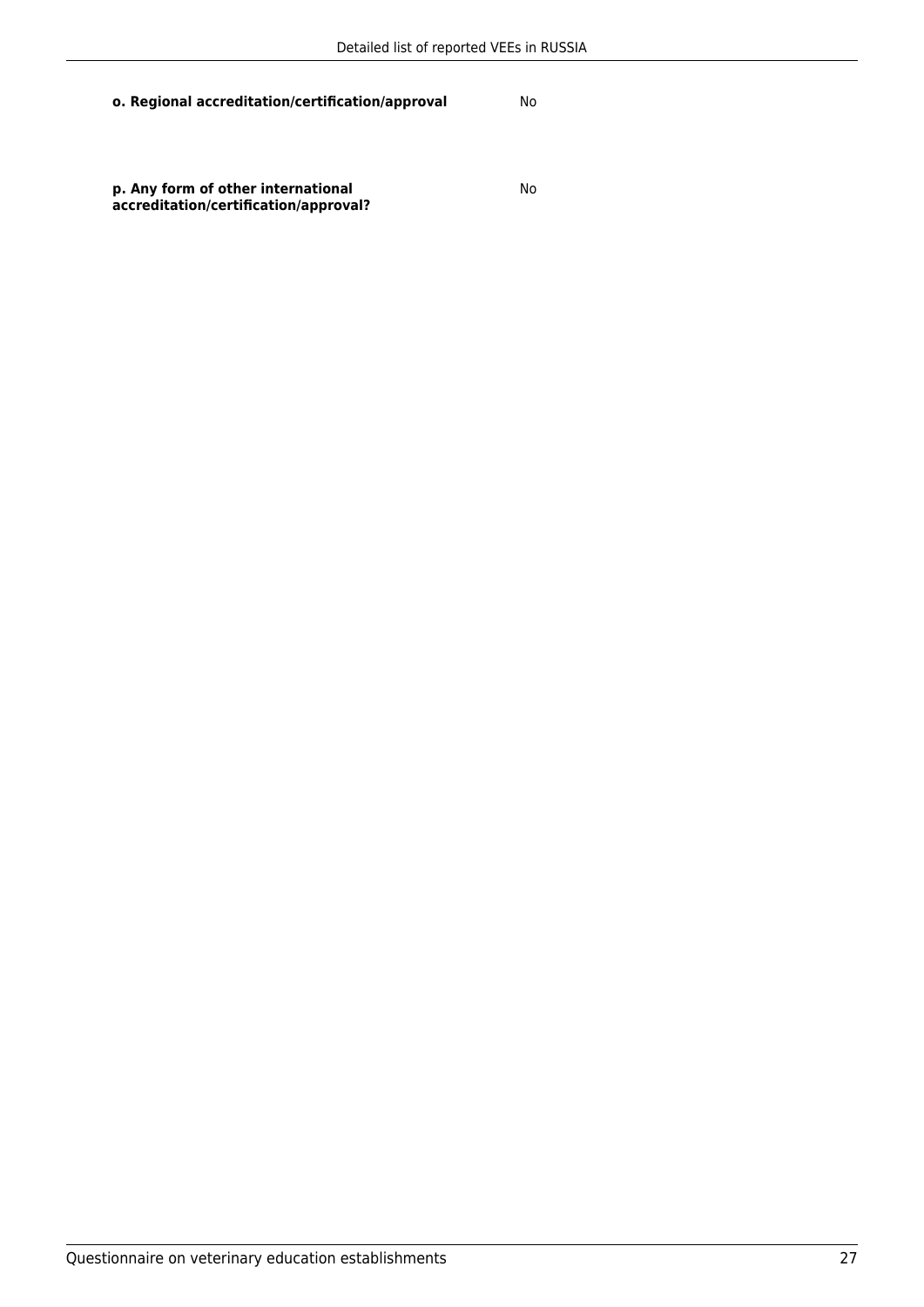### **Last modified on: 2015-11-02 11:57:03**

| a. Name of VEE                                                | The faculty of Veterinary Medicine                                                                          |  |
|---------------------------------------------------------------|-------------------------------------------------------------------------------------------------------------|--|
| b. Hosting Academic Institution<br>(when relevant)            | The Federal budgetary institution of higher<br>education «Bashkir State Agrarian University»                |  |
| c. Address of VEE<br>(street/city/state)                      | North Ossetia-Alania, 362040, Vladikavkaz,<br>Kirov street, 37.                                             |  |
| d. Country of VEE                                             | <b>RUSSIA</b>                                                                                               |  |
| e. Web-site (URL)                                             | http://www.gorskigau.ru                                                                                     |  |
| f. Institution type                                           | public                                                                                                      |  |
| g. Year of creation                                           | 1975                                                                                                        |  |
| h. Veterinary degree(s) granted<br>(several choices possible) | ⊠Specific Veterinary Diploma<br>⊠Bachelor<br>⊠Master<br>$\square$ Doctor<br>DPhD<br>□Other (please explain) |  |

**i. Number of years of veterinary education required for VSB (or equivalent) registration**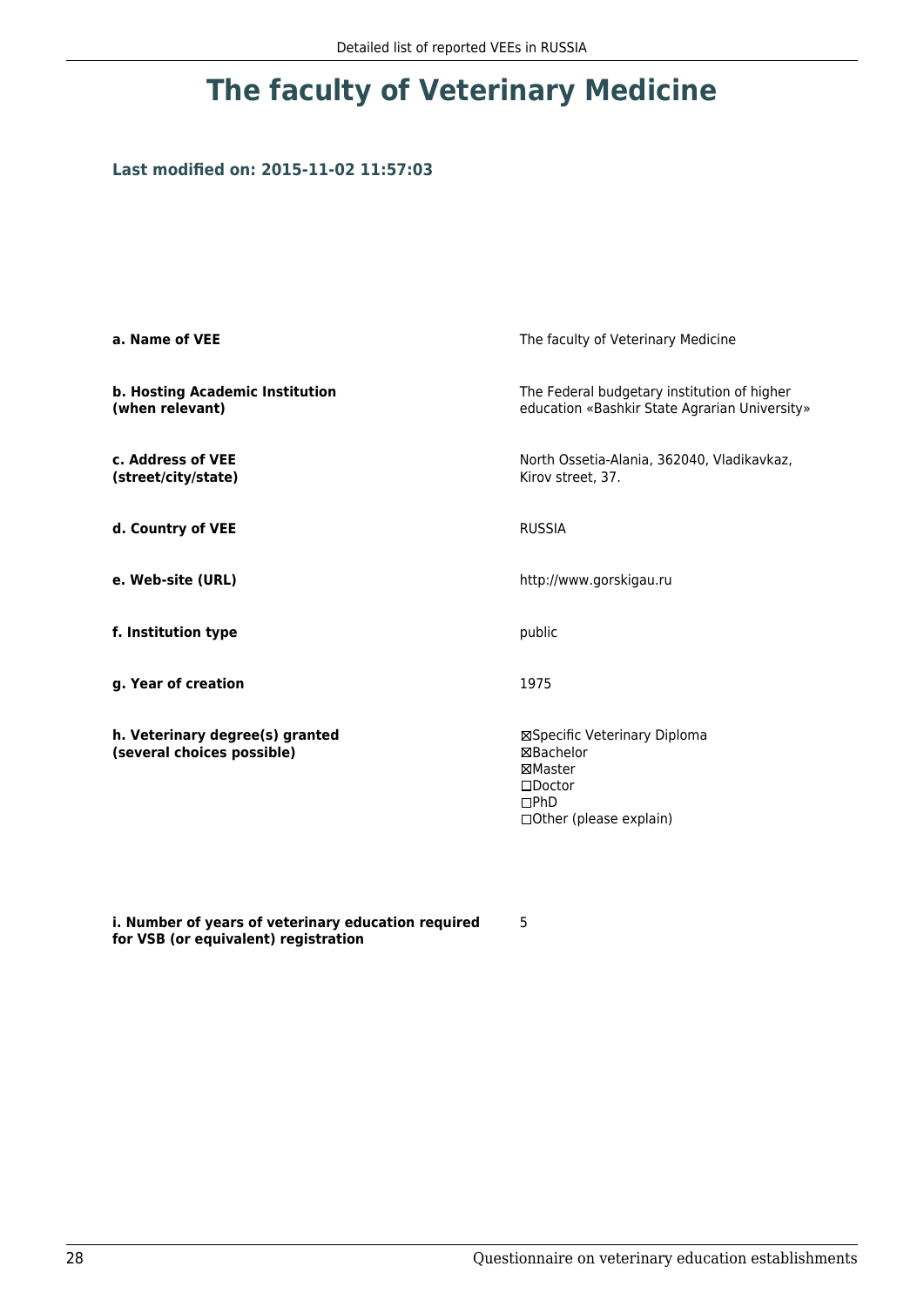|                                                                                                   | 1st Year                                                                                                                                                              | $0 - 50$                                                                            |
|---------------------------------------------------------------------------------------------------|-----------------------------------------------------------------------------------------------------------------------------------------------------------------------|-------------------------------------------------------------------------------------|
|                                                                                                   | 2d Year                                                                                                                                                               | $0 - 50$                                                                            |
|                                                                                                   | 3d Year                                                                                                                                                               | $0 - 50$                                                                            |
|                                                                                                   | 4th Year                                                                                                                                                              | $0 - 50$                                                                            |
|                                                                                                   | 5th Year                                                                                                                                                              | $0 - 50$                                                                            |
|                                                                                                   | 6th Year                                                                                                                                                              |                                                                                     |
|                                                                                                   | 7th Year                                                                                                                                                              |                                                                                     |
| k. Average number of veterinary graduates per year<br>from the establishment                      | $0 - 50$                                                                                                                                                              |                                                                                     |
| I. Minimum education required for admission to the<br>establishment<br>(several choices possible) | ⊠High School University Entrance<br>Qualification<br>□Pre-Veterinary Science Diploma<br>□Pre-Veterinary Science Degree<br>□Other specific VEE entrance qualifications |                                                                                     |
| m. Is there a selection procedure at<br>(several choices possible)                                | □National level<br>□State level<br>□Establishment level                                                                                                               |                                                                                     |
| n. National accreditation/certification/approval                                                  | Yes                                                                                                                                                                   |                                                                                     |
|                                                                                                   | <b>Accrediting agency:</b>                                                                                                                                            |                                                                                     |
|                                                                                                   | <b>Name of the Agency</b>                                                                                                                                             | the State<br>Service for<br>Supervision in<br><b>Education and</b><br>Science       |
|                                                                                                   | <b>Address of the</b><br><b>Agency</b>                                                                                                                                | Russia,<br>Moscow,<br>127994,<br>Sadovaya-<br>Sukharevskaya,<br>16. Date<br>granted |
|                                                                                                   | <b>Country of the</b><br><b>Agency</b>                                                                                                                                | Russia                                                                              |
|                                                                                                   | Date granted (yyyy-<br>mm-dd)                                                                                                                                         | 2011-10-06                                                                          |
|                                                                                                   | <b>Period of validity</b><br>(years)                                                                                                                                  | $\pmb{0}$                                                                           |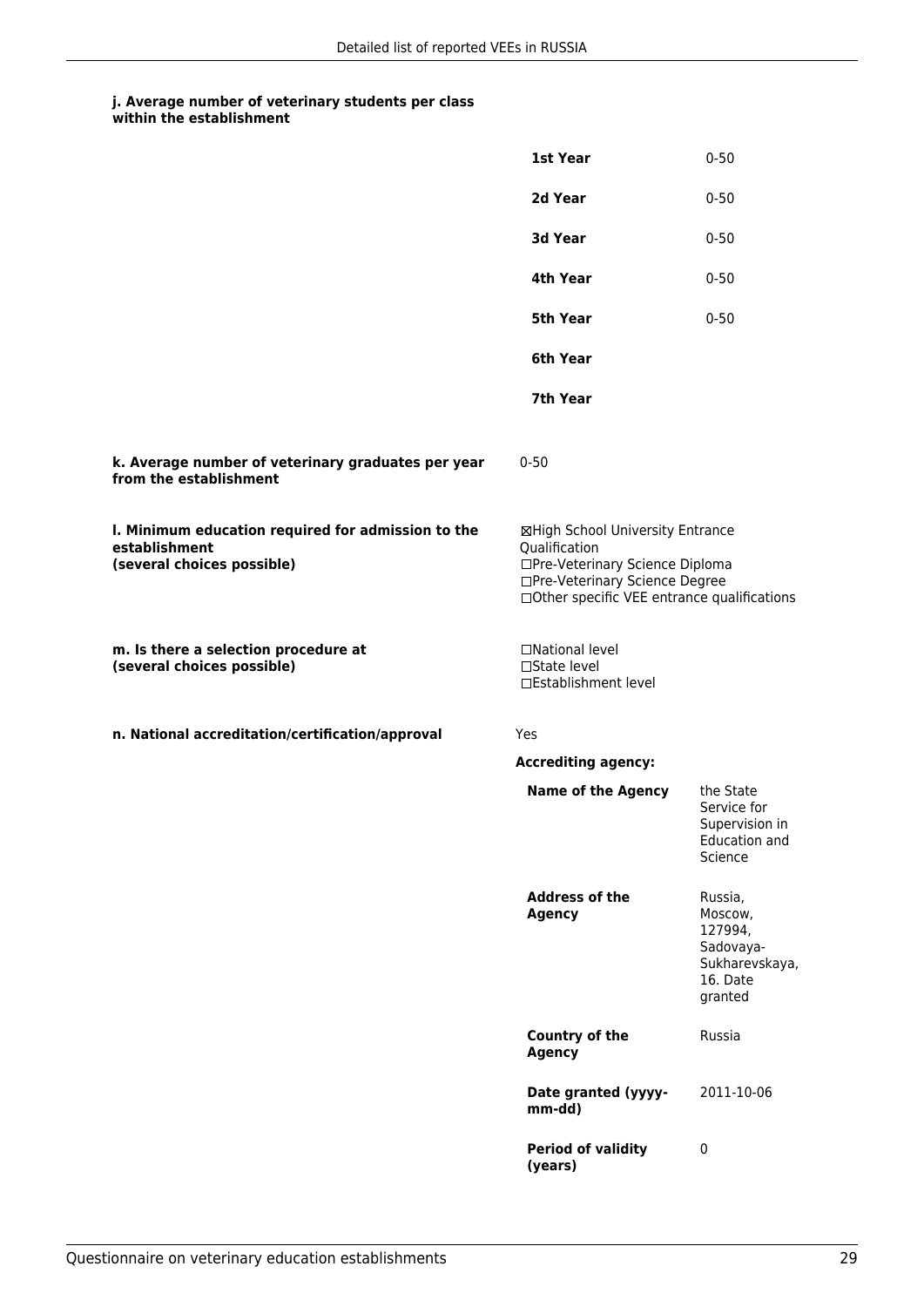No

**p. Any form of other international accreditation/certification/approval?**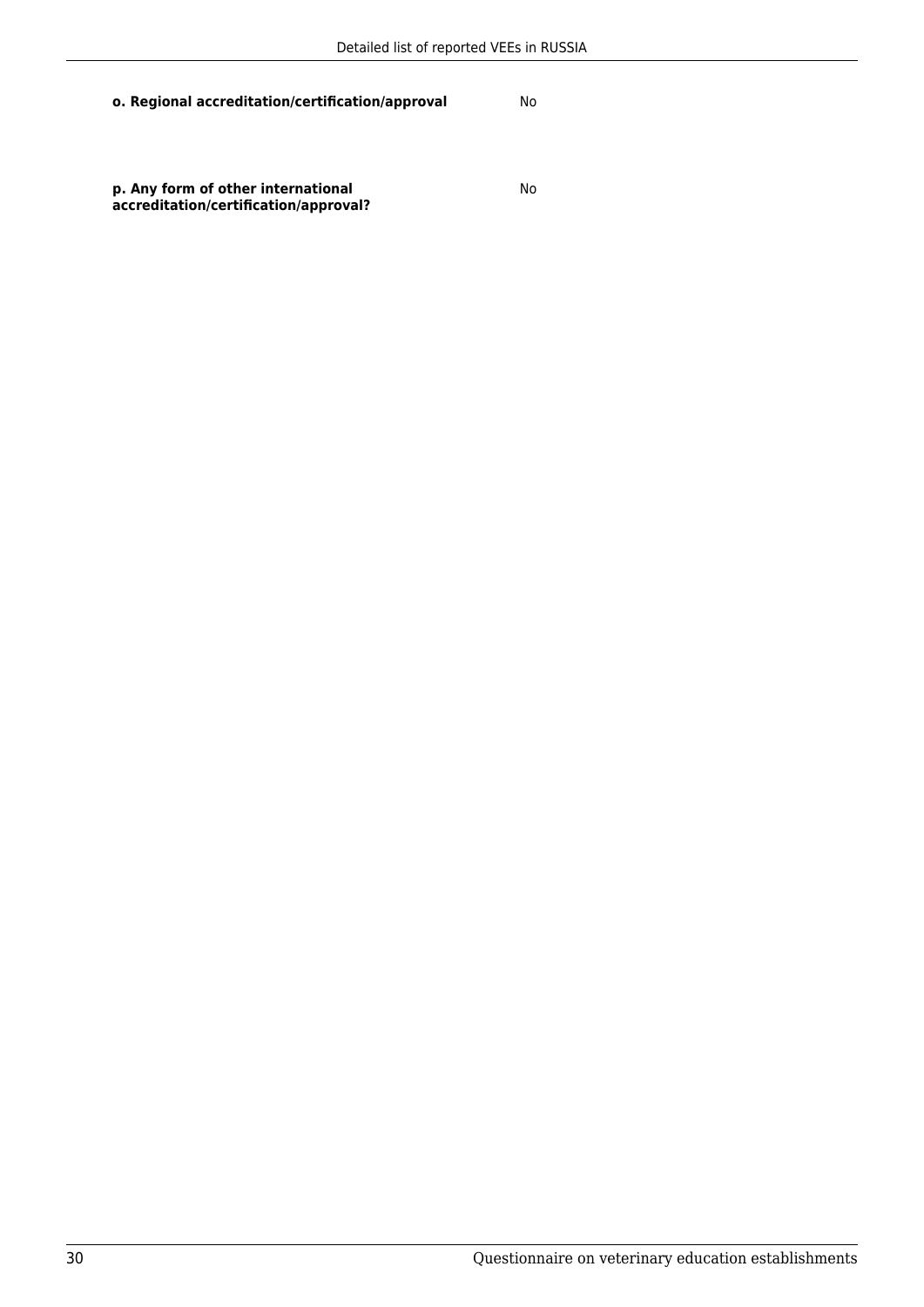## **Last modified on: 2015-11-02 11:59:20**

| a. Name of VEE                                                | The faculty of Veterinary Medicine                                                                                    |  |
|---------------------------------------------------------------|-----------------------------------------------------------------------------------------------------------------------|--|
| b. Hosting Academic Institution<br>(when relevant)            | The Federal budgetary institution of higher<br>education «Bashkir State Agrarian University»                          |  |
| c. Address of VEE<br>(street/city/state)                      | 664038, Irkutsk, Molodezhniy settlement                                                                               |  |
| d. Country of VEE                                             | <b>RUSSIA</b>                                                                                                         |  |
| e. Web-site (URL)                                             | http://www.igsha.ru                                                                                                   |  |
| f. Institution type                                           | public                                                                                                                |  |
| g. Year of creation                                           | 1936                                                                                                                  |  |
| h. Veterinary degree(s) granted<br>(several choices possible) | ⊠Specific Veterinary Diploma<br>⊠Bachelor<br>$\square$ Master<br>$\square$ Doctor<br>⊠PhD<br>□ Other (please explain) |  |

**i. Number of years of veterinary education required for VSB (or equivalent) registration**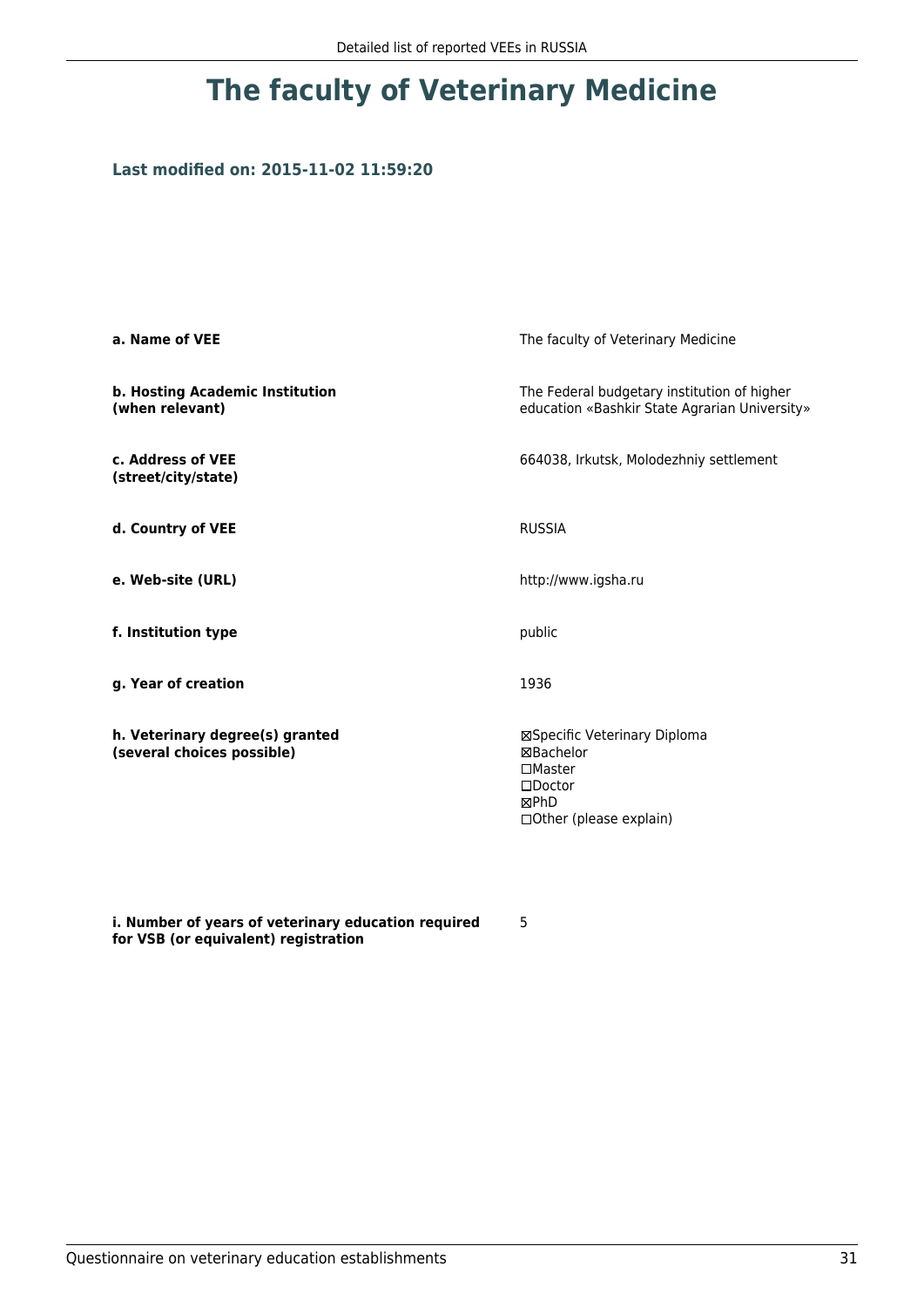|                                                                                                   | 1st Year                                                                                                                                                              | 51-100                                                                              |
|---------------------------------------------------------------------------------------------------|-----------------------------------------------------------------------------------------------------------------------------------------------------------------------|-------------------------------------------------------------------------------------|
|                                                                                                   | 2d Year                                                                                                                                                               | 51-100                                                                              |
|                                                                                                   | 3d Year                                                                                                                                                               | 51-100                                                                              |
|                                                                                                   | 4th Year                                                                                                                                                              | 51-100                                                                              |
|                                                                                                   | <b>5th Year</b>                                                                                                                                                       | 51-100                                                                              |
|                                                                                                   | 6th Year                                                                                                                                                              |                                                                                     |
|                                                                                                   | 7th Year                                                                                                                                                              |                                                                                     |
| k. Average number of veterinary graduates per year<br>from the establishment                      | $0 - 50$                                                                                                                                                              |                                                                                     |
| I. Minimum education required for admission to the<br>establishment<br>(several choices possible) | ⊠High School University Entrance<br>Qualification<br>□Pre-Veterinary Science Diploma<br>□Pre-Veterinary Science Degree<br>□Other specific VEE entrance qualifications |                                                                                     |
| m. Is there a selection procedure at<br>(several choices possible)                                | □National level<br>□State level<br>□Establishment level                                                                                                               |                                                                                     |
| n. National accreditation/certification/approval                                                  | Yes                                                                                                                                                                   |                                                                                     |
|                                                                                                   | <b>Accrediting agency:</b>                                                                                                                                            |                                                                                     |
|                                                                                                   | <b>Name of the Agency</b>                                                                                                                                             | the State<br>Service for<br>Supervision in<br>Education and<br>Science              |
|                                                                                                   | <b>Address of the</b><br><b>Agency</b>                                                                                                                                | Russia,<br>Moscow,<br>127994,<br>Sadovaya-<br>Sukharevskaya,<br>16. Date<br>granted |
|                                                                                                   | <b>Country of the</b><br><b>Agency</b>                                                                                                                                | Russia                                                                              |
|                                                                                                   | Date granted (yyyy-<br>mm-dd)                                                                                                                                         | 2014-10-09                                                                          |
|                                                                                                   | <b>Period of validity</b><br>(years)                                                                                                                                  | $\pmb{0}$                                                                           |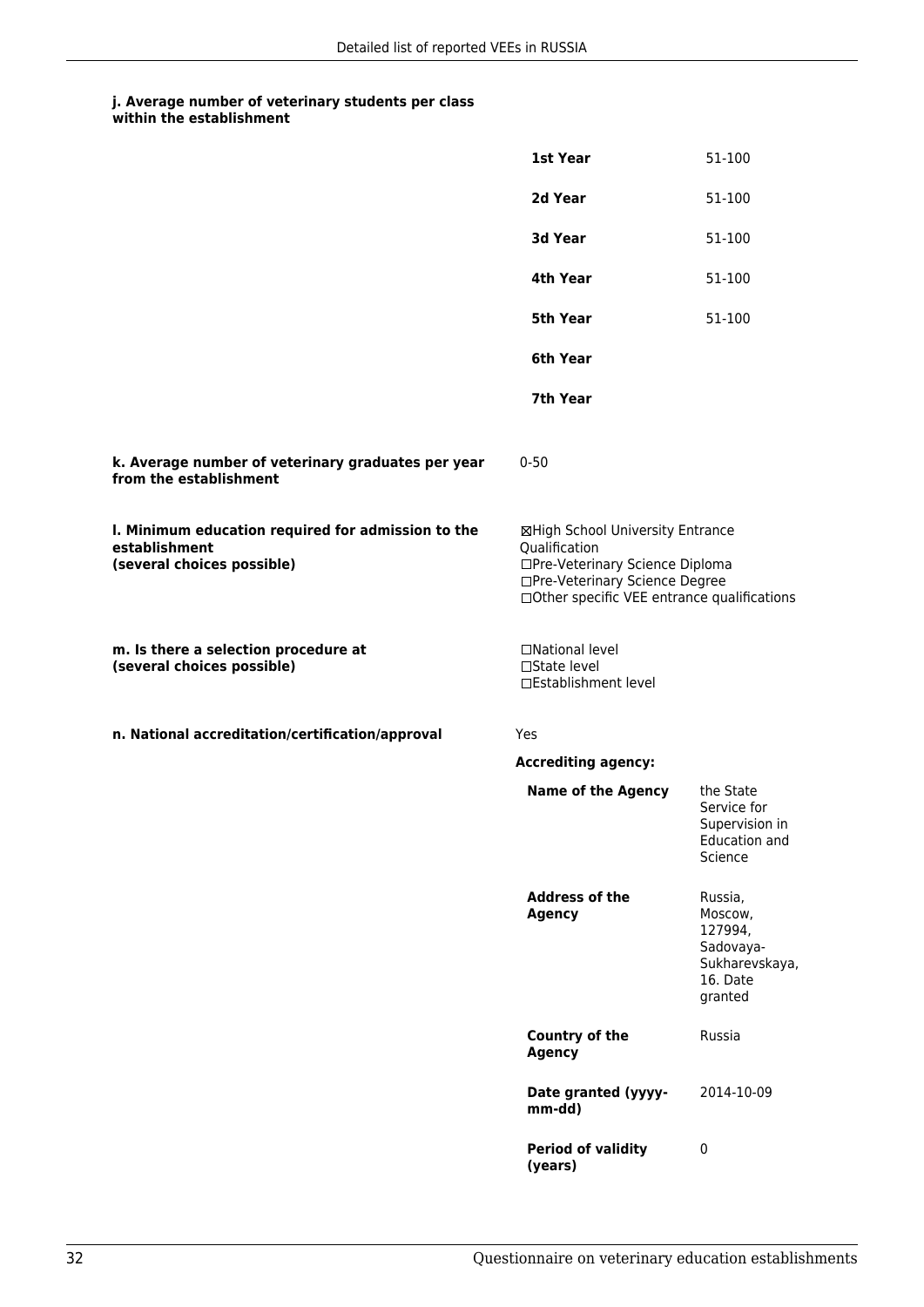**p. Any form of other international accreditation/certification/approval?**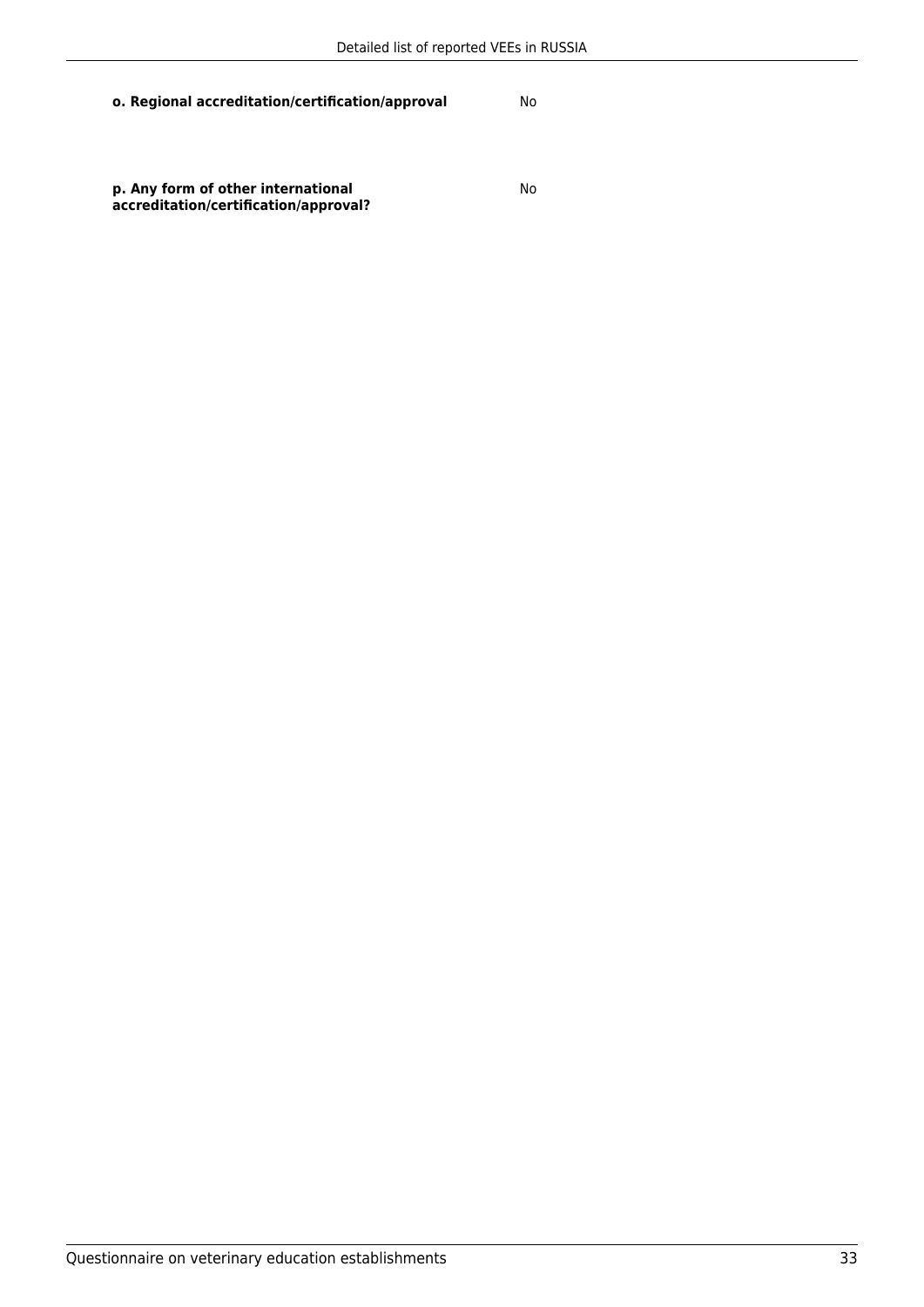## **Last modified on: 2015-11-02 12:01:53**

| a. Name of VEE                                                | The faculty of Veterinary Medicine                                                                                          |  |
|---------------------------------------------------------------|-----------------------------------------------------------------------------------------------------------------------------|--|
| b. Hosting Academic Institution<br>(when relevant)            | The Federal budgetary institution of higher<br>education «Bashkir State Agrarian University»                                |  |
| c. Address of VEE<br>(street/city/state)                      | 153012, Ivanovo, Sovetskaya street, 45                                                                                      |  |
| d. Country of VEE                                             | <b>RUSSIA</b>                                                                                                               |  |
| e. Web-site (URL)                                             | http://www.ivgsha.ru                                                                                                        |  |
| f. Institution type                                           | public                                                                                                                      |  |
| g. Year of creation                                           | 1941                                                                                                                        |  |
| h. Veterinary degree(s) granted<br>(several choices possible) | ⊠Specific Veterinary Diploma<br>$\Box$ Bachelor<br>$\square$ Master<br>$\square$ Doctor<br>⊠PhD<br>□ Other (please explain) |  |

**i. Number of years of veterinary education required for VSB (or equivalent) registration**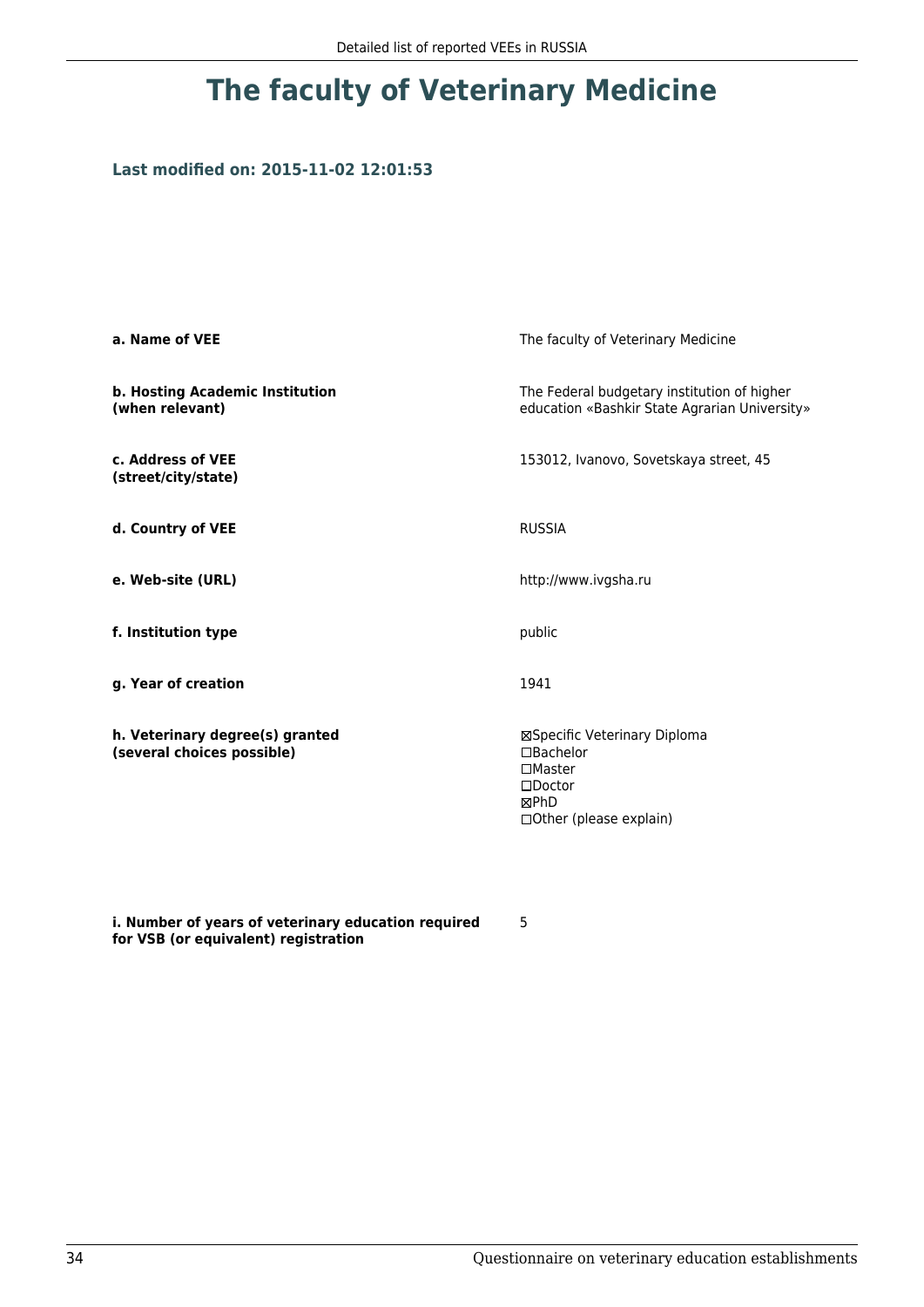|                                                                                                   | 1st Year                                                                                                                                                              | 101-150                                                                             |
|---------------------------------------------------------------------------------------------------|-----------------------------------------------------------------------------------------------------------------------------------------------------------------------|-------------------------------------------------------------------------------------|
|                                                                                                   | 2d Year                                                                                                                                                               | 101-150                                                                             |
|                                                                                                   | 3d Year                                                                                                                                                               | 101-150                                                                             |
|                                                                                                   | 4th Year                                                                                                                                                              | 101-150                                                                             |
|                                                                                                   | <b>5th Year</b>                                                                                                                                                       | 101-150                                                                             |
|                                                                                                   | 6th Year                                                                                                                                                              |                                                                                     |
|                                                                                                   | 7th Year                                                                                                                                                              |                                                                                     |
| k. Average number of veterinary graduates per year<br>from the establishment                      | 51-100                                                                                                                                                                |                                                                                     |
| I. Minimum education required for admission to the<br>establishment<br>(several choices possible) | ⊠High School University Entrance<br>Qualification<br>□Pre-Veterinary Science Diploma<br>□Pre-Veterinary Science Degree<br>□Other specific VEE entrance qualifications |                                                                                     |
| m. Is there a selection procedure at<br>(several choices possible)                                | □National level<br>□State level<br>□Establishment level                                                                                                               |                                                                                     |
| n. National accreditation/certification/approval                                                  | Yes                                                                                                                                                                   |                                                                                     |
|                                                                                                   | <b>Accrediting agency:</b>                                                                                                                                            |                                                                                     |
|                                                                                                   | <b>Name of the Agency</b>                                                                                                                                             | the State<br>Service for<br>Supervision in<br><b>Education and</b><br>Science       |
|                                                                                                   | <b>Address of the</b><br><b>Agency</b>                                                                                                                                | Russia,<br>Moscow,<br>127994,<br>Sadovaya-<br>Sukharevskaya,<br>16. Date<br>granted |
|                                                                                                   | <b>Country of the</b><br><b>Agency</b>                                                                                                                                | Russia                                                                              |
|                                                                                                   | Date granted (yyyy-<br>mm-dd)                                                                                                                                         | 2012-02-10                                                                          |
|                                                                                                   | <b>Period of validity</b><br>(years)                                                                                                                                  | $\pmb{0}$                                                                           |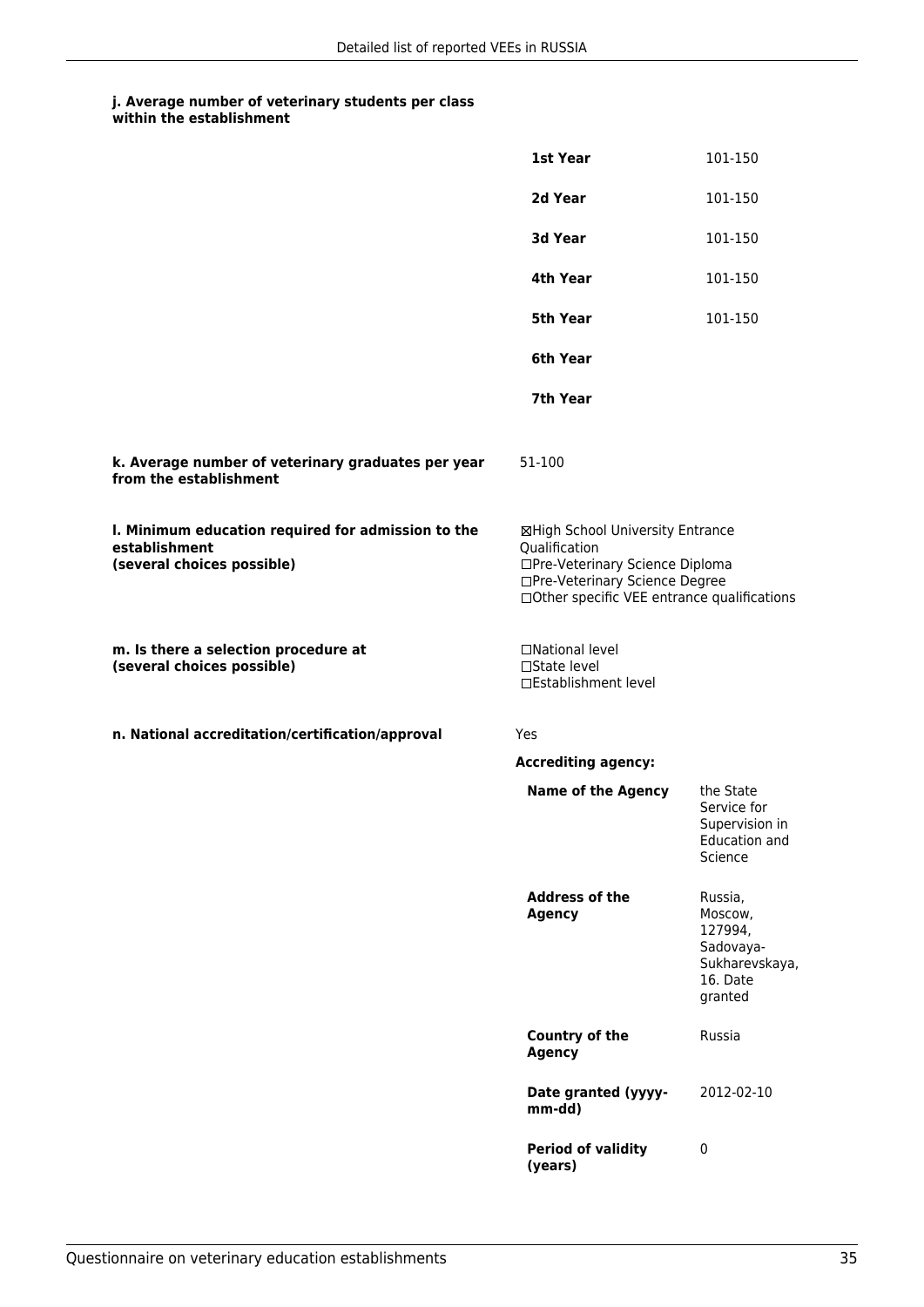**p. Any form of other international accreditation/certification/approval?**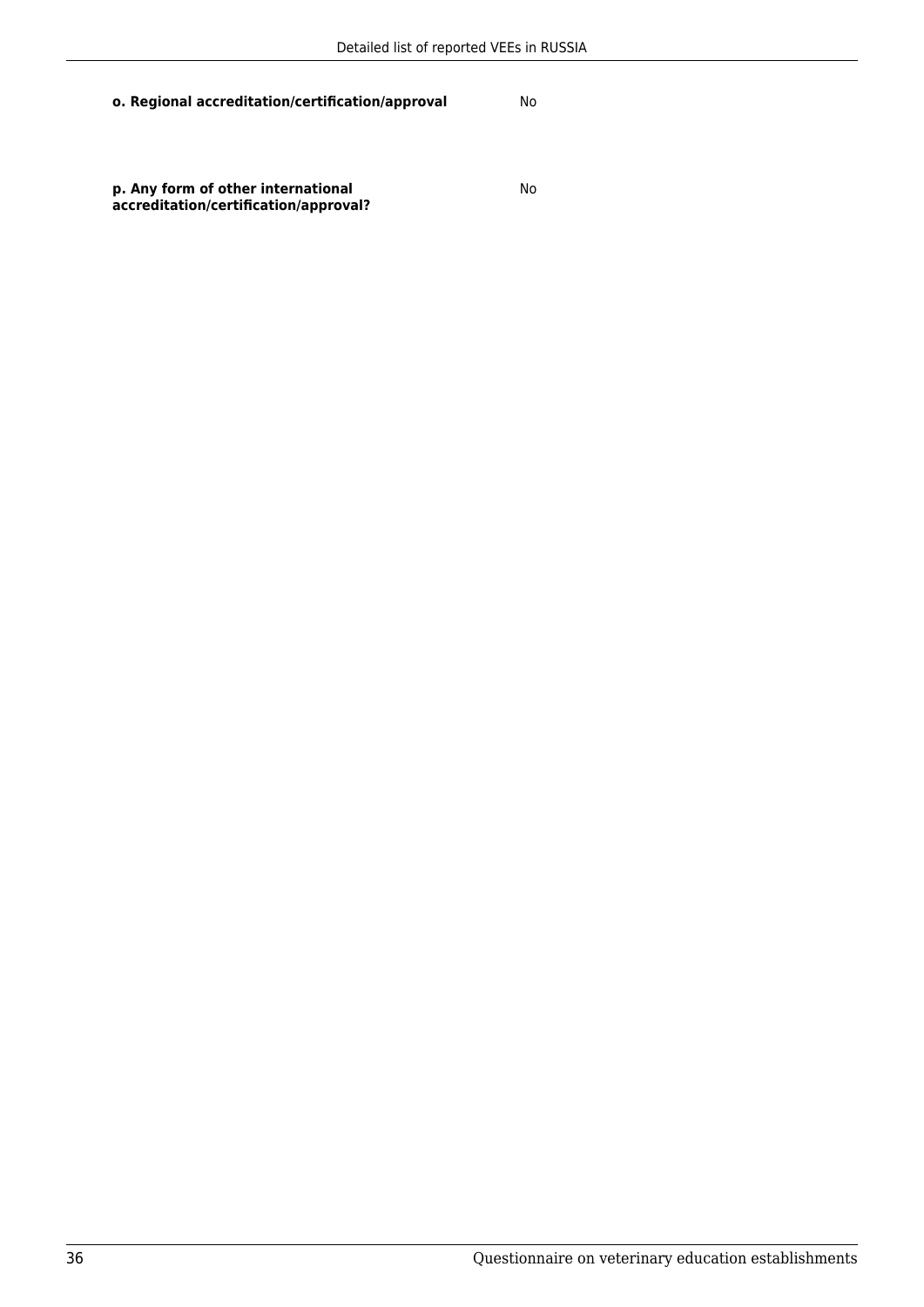### **Last modified on: 2015-11-02 12:04:01**

| a. Name of VEE                                                | The faculty of Veterinary Medicine                                                                                               |  |
|---------------------------------------------------------------|----------------------------------------------------------------------------------------------------------------------------------|--|
| b. Hosting Academic Institution<br>(when relevant)            | The Federal budgetary institution of higher<br>education «Bashkir State Agrarian University»                                     |  |
| c. Address of VEE<br>(street/city/state)                      | 426069, Izhevsk, Student street, 11                                                                                              |  |
| d. Country of VEE                                             | <b>RUSSIA</b>                                                                                                                    |  |
| e. Web-site (URL)                                             | http://www.izhgsha.ru                                                                                                            |  |
| f. Institution type                                           | public                                                                                                                           |  |
| g. Year of creation                                           | 1996                                                                                                                             |  |
| h. Veterinary degree(s) granted<br>(several choices possible) | ⊠Specific Veterinary Diploma<br>$\Box$ Bachelor<br>$\square$ Master<br>$\square$ Doctor<br>⊠PhD<br>$\Box$ Other (please explain) |  |

**i. Number of years of veterinary education required for VSB (or equivalent) registration**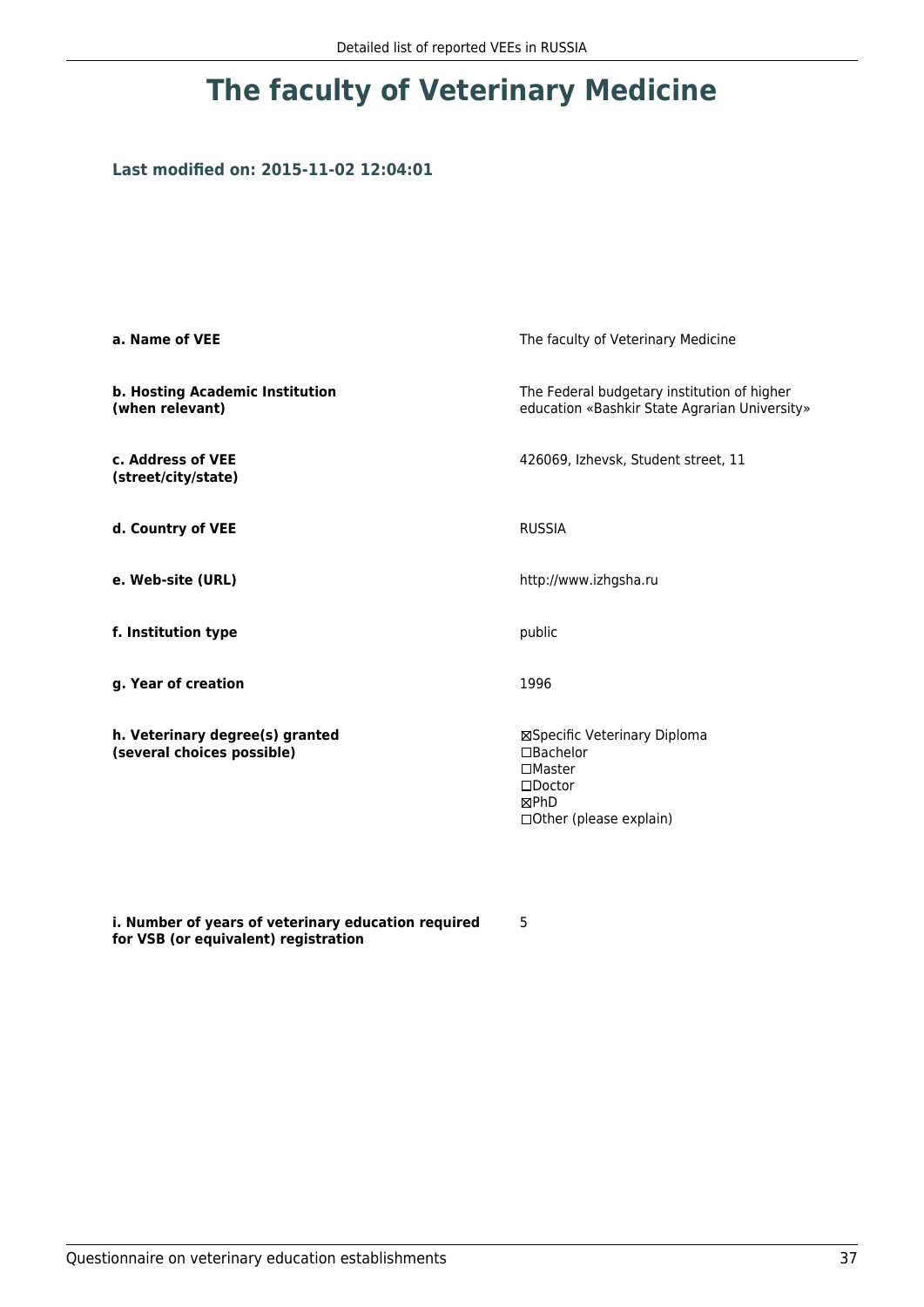|                                                                                                   | 1st Year                                                                                                                                                              | 51-100                                                                              |
|---------------------------------------------------------------------------------------------------|-----------------------------------------------------------------------------------------------------------------------------------------------------------------------|-------------------------------------------------------------------------------------|
|                                                                                                   | 2d Year                                                                                                                                                               | 51-100                                                                              |
|                                                                                                   | 3d Year                                                                                                                                                               | 51-100                                                                              |
|                                                                                                   | 4th Year                                                                                                                                                              | 51-100                                                                              |
|                                                                                                   | <b>5th Year</b>                                                                                                                                                       | 51-100                                                                              |
|                                                                                                   | 6th Year                                                                                                                                                              |                                                                                     |
|                                                                                                   | 7th Year                                                                                                                                                              |                                                                                     |
| k. Average number of veterinary graduates per year<br>from the establishment                      | $0 - 50$                                                                                                                                                              |                                                                                     |
| I. Minimum education required for admission to the<br>establishment<br>(several choices possible) | ⊠High School University Entrance<br>Qualification<br>□Pre-Veterinary Science Diploma<br>□Pre-Veterinary Science Degree<br>□Other specific VEE entrance qualifications |                                                                                     |
| m. Is there a selection procedure at<br>(several choices possible)                                | □National level<br>□State level<br>□Establishment level                                                                                                               |                                                                                     |
| n. National accreditation/certification/approval                                                  | Yes                                                                                                                                                                   |                                                                                     |
|                                                                                                   | <b>Accrediting agency:</b>                                                                                                                                            |                                                                                     |
|                                                                                                   | <b>Name of the Agency</b>                                                                                                                                             | the State<br>Service for<br>Supervision in<br>Education and<br>Science              |
|                                                                                                   | <b>Address of the</b><br><b>Agency</b>                                                                                                                                | Russia,<br>Moscow,<br>127994,<br>Sadovaya-<br>Sukharevskaya,<br>16. Date<br>granted |
|                                                                                                   | <b>Country of the</b><br><b>Agency</b>                                                                                                                                | Russia                                                                              |
|                                                                                                   | Date granted (yyyy-<br>mm-dd)                                                                                                                                         | 2011-12-20                                                                          |
|                                                                                                   | <b>Period of validity</b><br>(years)                                                                                                                                  | $\pmb{0}$                                                                           |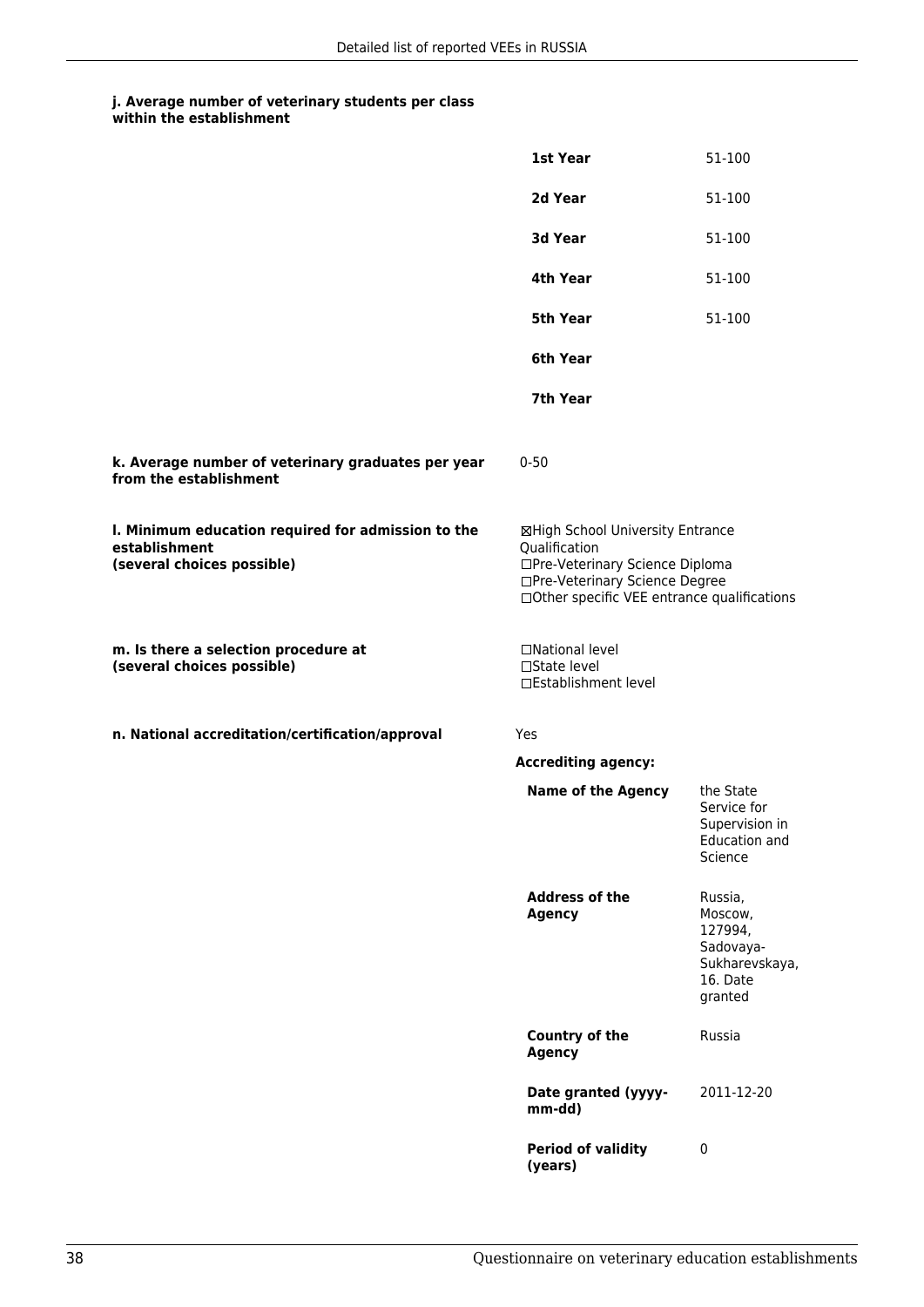No

**p. Any form of other international accreditation/certification/approval?**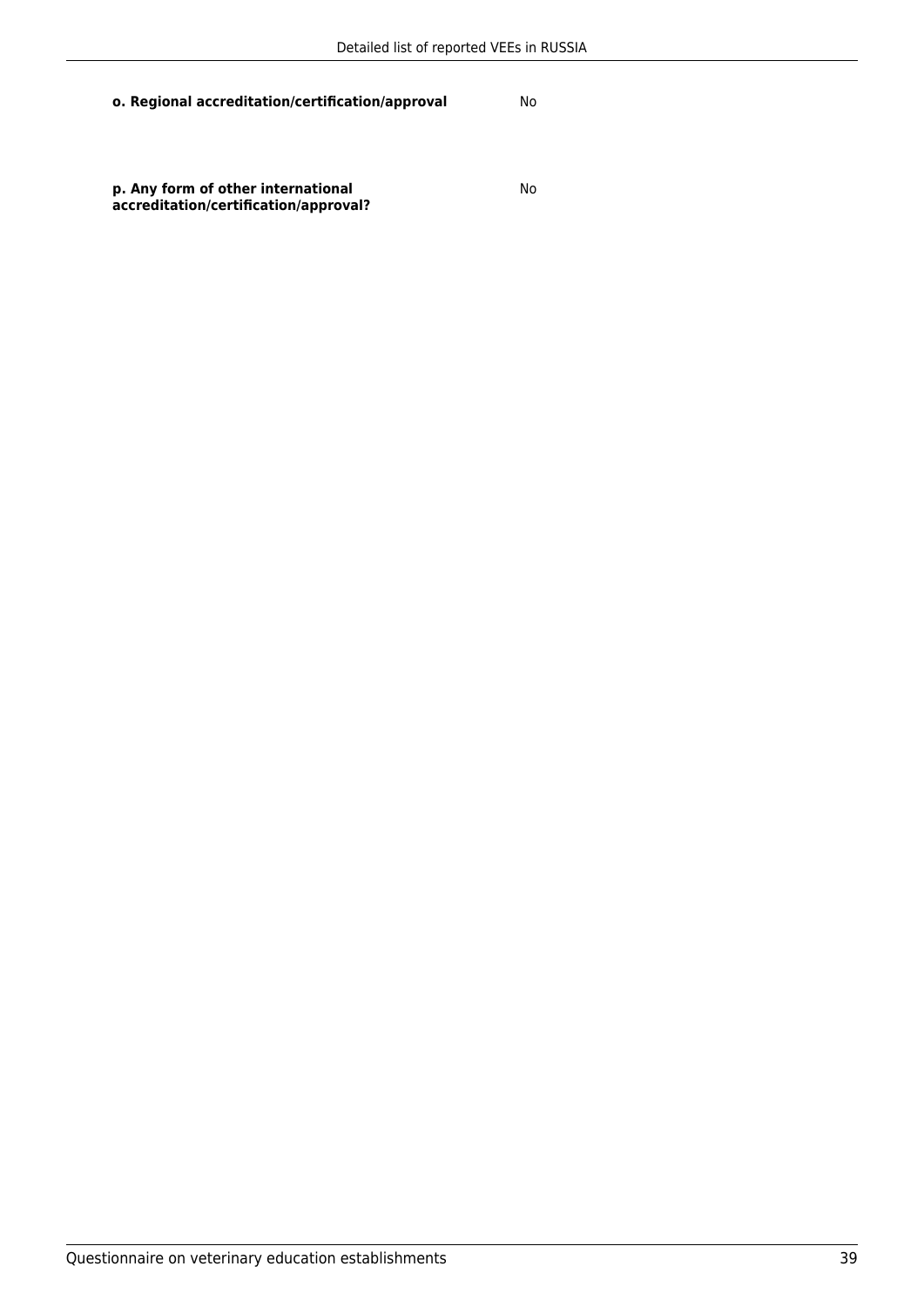### **Last modified on: 2015-11-02 12:06:13**

| a. Name of VEE                                                | The faculty of Veterinary Medicine                                                                           |  |
|---------------------------------------------------------------|--------------------------------------------------------------------------------------------------------------|--|
| b. Hosting Academic Institution<br>(when relevant)            | The Federal budgetary institution of higher<br>education «Bashkir State Agrarian University»                 |  |
| c. Address of VEE<br>(street/city/state)                      | Kabardino-Balkaria, 360030, Nalchik, Lenin<br>prospect, 1v                                                   |  |
| d. Country of VEE                                             | <b>RUSSIA</b>                                                                                                |  |
| e. Web-site (URL)                                             | http://www.kbgau.ru                                                                                          |  |
| f. Institution type                                           | public                                                                                                       |  |
| g. Year of creation                                           | 1963                                                                                                         |  |
| h. Veterinary degree(s) granted<br>(several choices possible) | □Specific Veterinary Diploma<br>⊠Bachelor<br>⊠Master<br>$\square$ Doctor<br>⊠PhD<br>□ Other (please explain) |  |

**i. Number of years of veterinary education required for VSB (or equivalent) registration**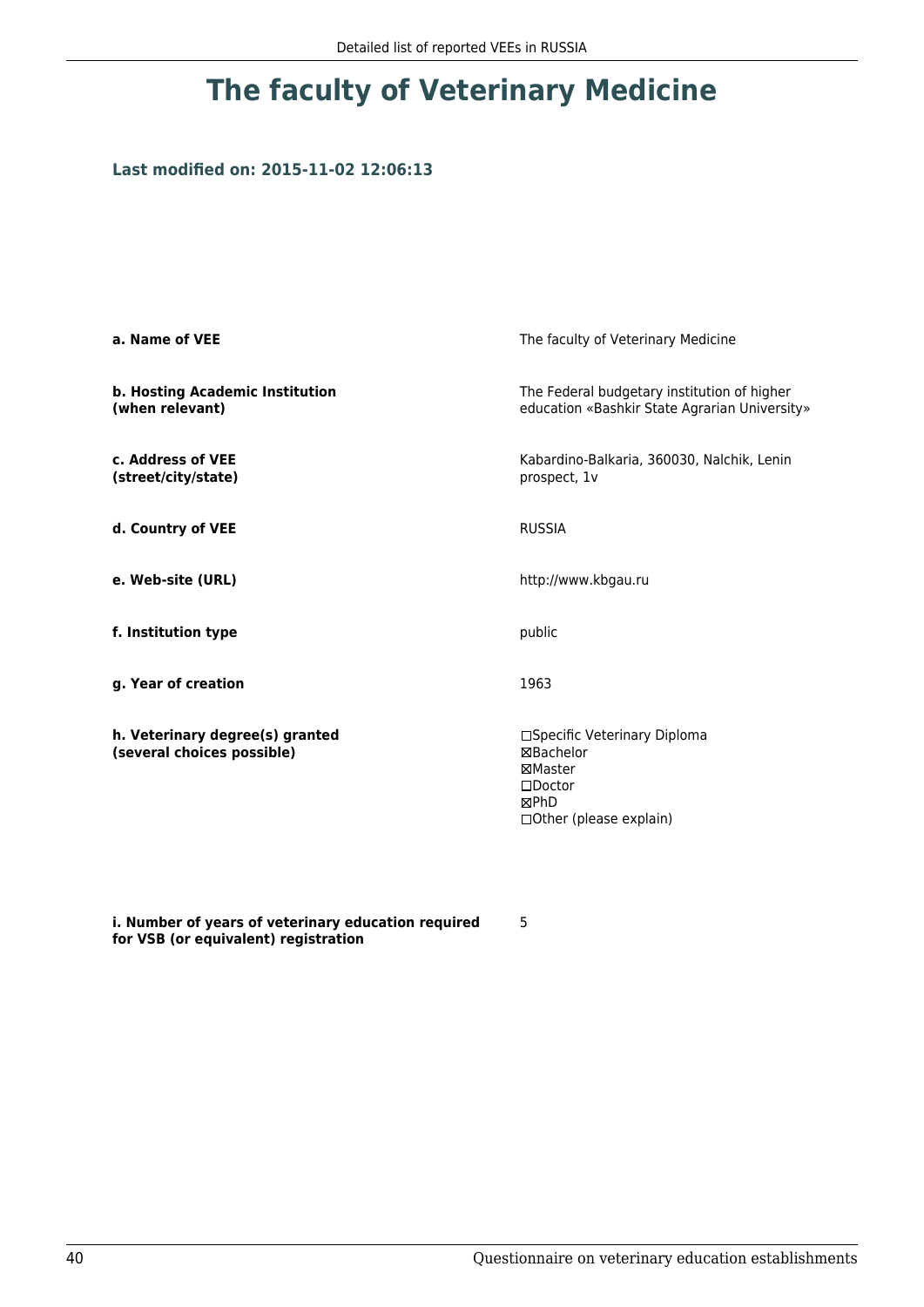|                                                                                                   | 1st Year                                                                                                                                                              | 51-100                                                                              |
|---------------------------------------------------------------------------------------------------|-----------------------------------------------------------------------------------------------------------------------------------------------------------------------|-------------------------------------------------------------------------------------|
|                                                                                                   | 2d Year                                                                                                                                                               | 51-100                                                                              |
|                                                                                                   | 3d Year                                                                                                                                                               | 51-100                                                                              |
|                                                                                                   | 4th Year                                                                                                                                                              | 51-100                                                                              |
|                                                                                                   | 5th Year                                                                                                                                                              | 51-100                                                                              |
|                                                                                                   | 6th Year                                                                                                                                                              |                                                                                     |
|                                                                                                   | 7th Year                                                                                                                                                              |                                                                                     |
| k. Average number of veterinary graduates per year<br>from the establishment                      | $0 - 50$                                                                                                                                                              |                                                                                     |
| I. Minimum education required for admission to the<br>establishment<br>(several choices possible) | ⊠High School University Entrance<br>Qualification<br>□Pre-Veterinary Science Diploma<br>□Pre-Veterinary Science Degree<br>□Other specific VEE entrance qualifications |                                                                                     |
| m. Is there a selection procedure at<br>(several choices possible)                                | □National level<br>$\square$ State level<br>□Establishment level                                                                                                      |                                                                                     |
| n. National accreditation/certification/approval                                                  | Yes                                                                                                                                                                   |                                                                                     |
|                                                                                                   | <b>Accrediting agency:</b>                                                                                                                                            |                                                                                     |
|                                                                                                   | <b>Name of the Agency</b>                                                                                                                                             | the State<br>Service for<br>Supervision in<br>Education and<br>Science              |
|                                                                                                   | <b>Address of the</b><br><b>Agency</b>                                                                                                                                | Russia,<br>Moscow,<br>127994,<br>Sadovaya-<br>Sukharevskaya,<br>16. Date<br>granted |
|                                                                                                   | <b>Country of the</b><br><b>Agency</b>                                                                                                                                | Russia                                                                              |
|                                                                                                   | Date granted (yyyy-<br>mm-dd)                                                                                                                                         | 2013-10-15                                                                          |
|                                                                                                   | <b>Period of validity</b><br>(years)                                                                                                                                  | $\pmb{0}$                                                                           |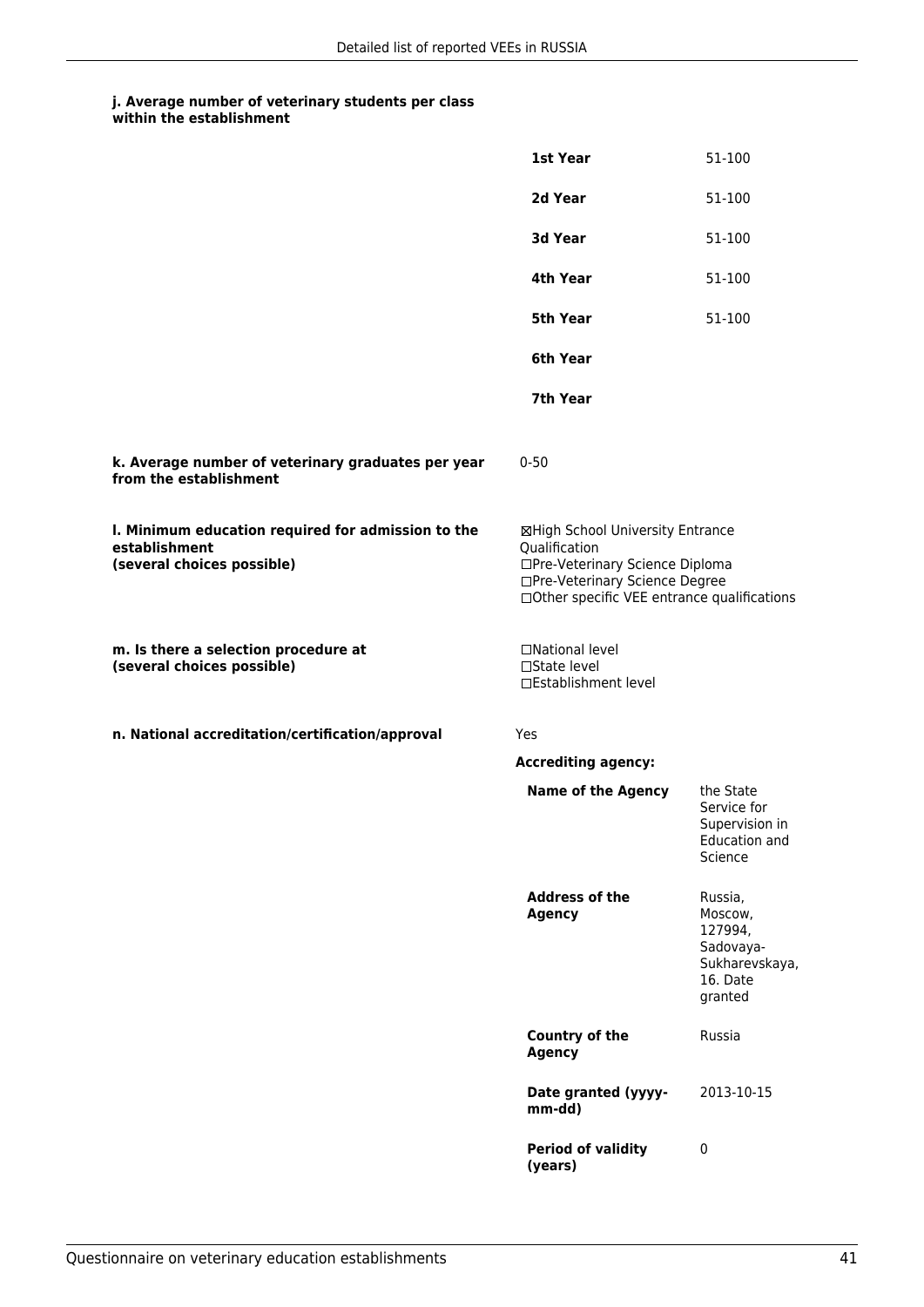No

**p. Any form of other international accreditation/certification/approval?**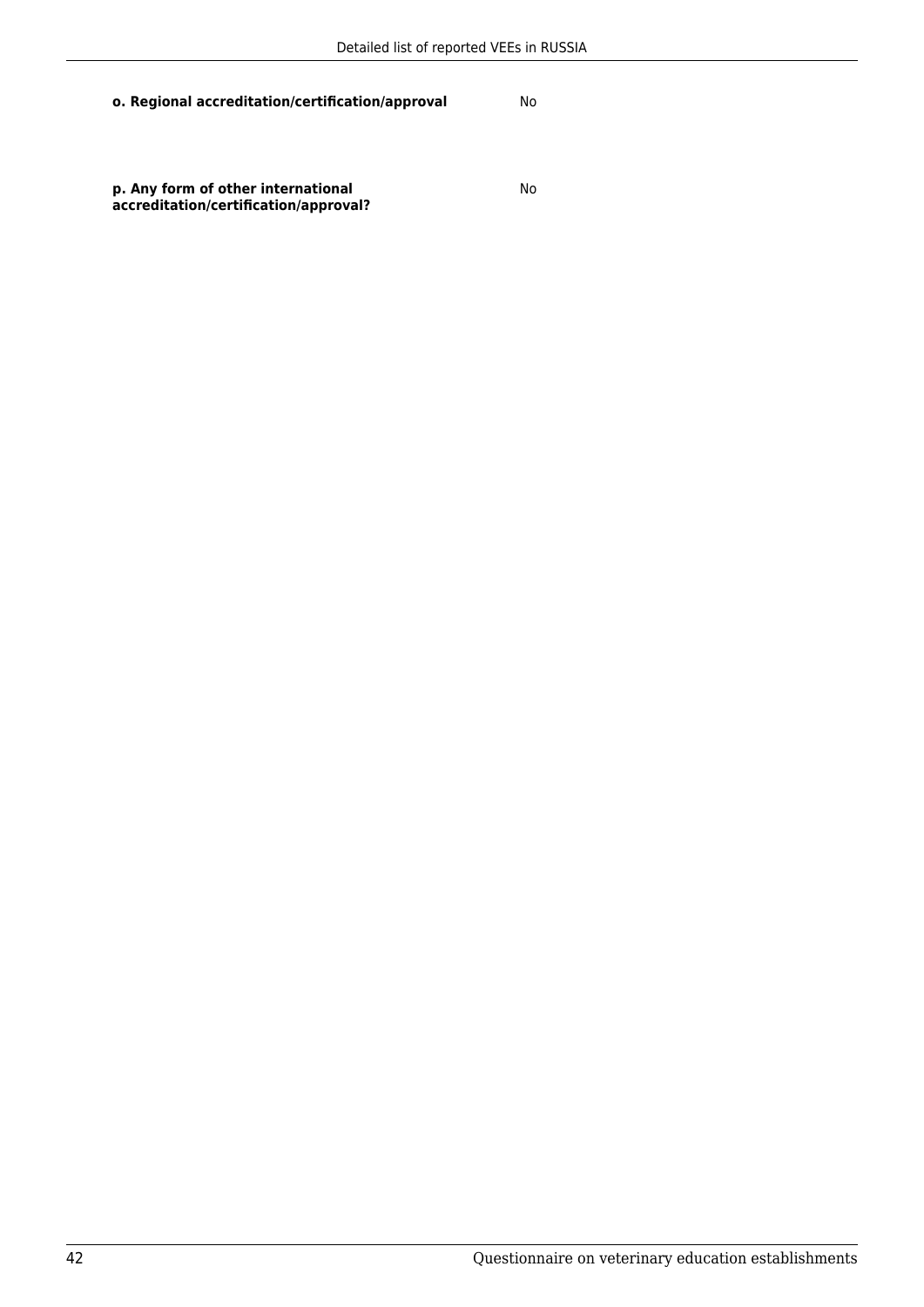### **Last modified on: 2015-11-02 12:08:55**

| a. Name of VEE                                                | The faculty of Veterinary Medicine                                                                                    |  |
|---------------------------------------------------------------|-----------------------------------------------------------------------------------------------------------------------|--|
| b. Hosting Academic Institution<br>(when relevant)            | The Federal budgetary institution of higher<br>education «Bashkir State Agrarian University»                          |  |
| c. Address of VEE<br>(street/city/state)                      | 420074, Kazan, Siberian highway, 35                                                                                   |  |
| d. Country of VEE                                             | <b>RUSSIA</b>                                                                                                         |  |
| e. Web-site (URL)                                             | http://www.ksavm.senet.ru                                                                                             |  |
| f. Institution type                                           | public                                                                                                                |  |
| g. Year of creation                                           | 1873                                                                                                                  |  |
| h. Veterinary degree(s) granted<br>(several choices possible) | ⊠Specific Veterinary Diploma<br>⊠Bachelor<br>$\square$ Master<br>$\square$ Doctor<br>⊠PhD<br>□ Other (please explain) |  |

**i. Number of years of veterinary education required for VSB (or equivalent) registration**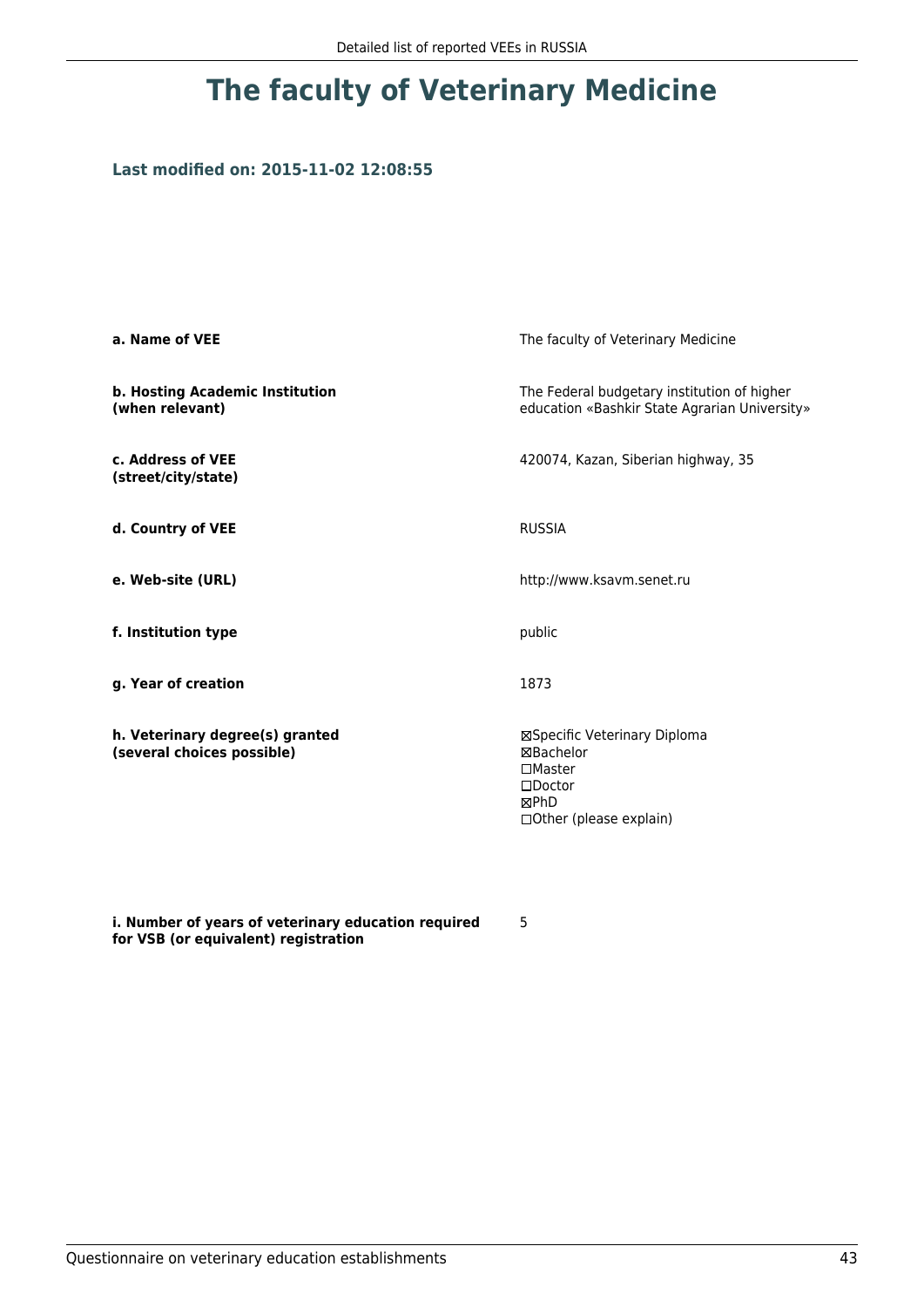|                                                                                                   | 1st Year                                                                                                                                                              | $+200$                                                                              |
|---------------------------------------------------------------------------------------------------|-----------------------------------------------------------------------------------------------------------------------------------------------------------------------|-------------------------------------------------------------------------------------|
|                                                                                                   | 2d Year                                                                                                                                                               | $+200$                                                                              |
|                                                                                                   | 3d Year                                                                                                                                                               | $+200$                                                                              |
|                                                                                                   | 4th Year                                                                                                                                                              | $+200$                                                                              |
|                                                                                                   | 5th Year                                                                                                                                                              | $+200$                                                                              |
|                                                                                                   | 6th Year                                                                                                                                                              |                                                                                     |
|                                                                                                   | 7th Year                                                                                                                                                              |                                                                                     |
| k. Average number of veterinary graduates per year<br>from the establishment                      | 101-150                                                                                                                                                               |                                                                                     |
| I. Minimum education required for admission to the<br>establishment<br>(several choices possible) | ⊠High School University Entrance<br>Qualification<br>□Pre-Veterinary Science Diploma<br>□Pre-Veterinary Science Degree<br>□Other specific VEE entrance qualifications |                                                                                     |
| m. Is there a selection procedure at<br>(several choices possible)                                | □National level<br>$\square$ State level<br>□Establishment level                                                                                                      |                                                                                     |
| n. National accreditation/certification/approval                                                  | Yes                                                                                                                                                                   |                                                                                     |
|                                                                                                   | <b>Accrediting agency:</b>                                                                                                                                            |                                                                                     |
|                                                                                                   | <b>Name of the Agency</b>                                                                                                                                             | the State<br>Service for<br>Supervision in<br>Education and<br>Science              |
|                                                                                                   | <b>Address of the</b><br><b>Agency</b>                                                                                                                                | Russia,<br>Moscow,<br>127994,<br>Sadovaya-<br>Sukharevskaya,<br>16. Date<br>granted |
|                                                                                                   | <b>Country of the</b><br><b>Agency</b>                                                                                                                                | Russia                                                                              |
|                                                                                                   | Date granted (yyyy-<br>mm-dd)                                                                                                                                         | 2015-03-18                                                                          |
|                                                                                                   | <b>Period of validity</b><br>(years)                                                                                                                                  | $\pmb{0}$                                                                           |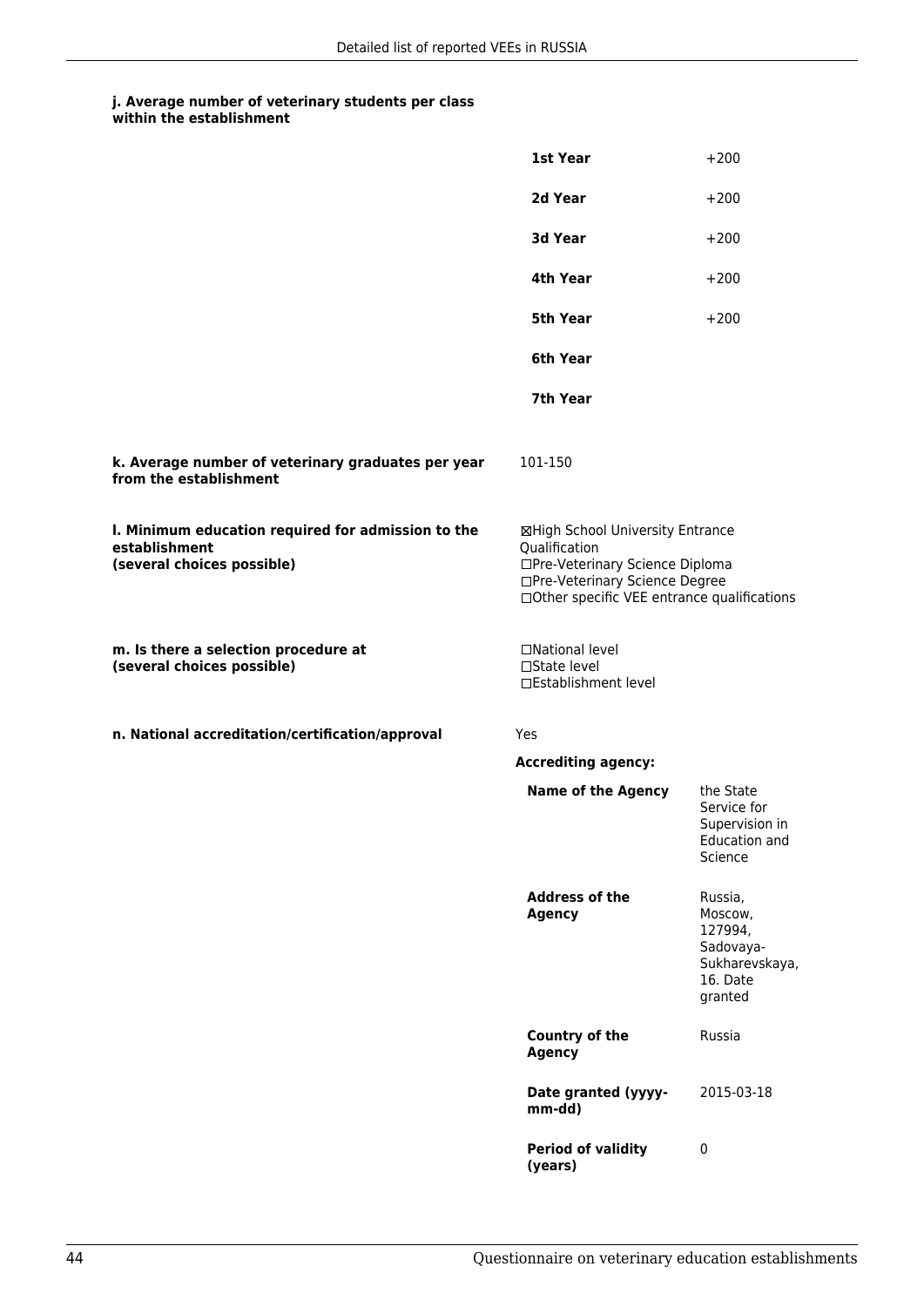**p. Any form of other international accreditation/certification/approval?** No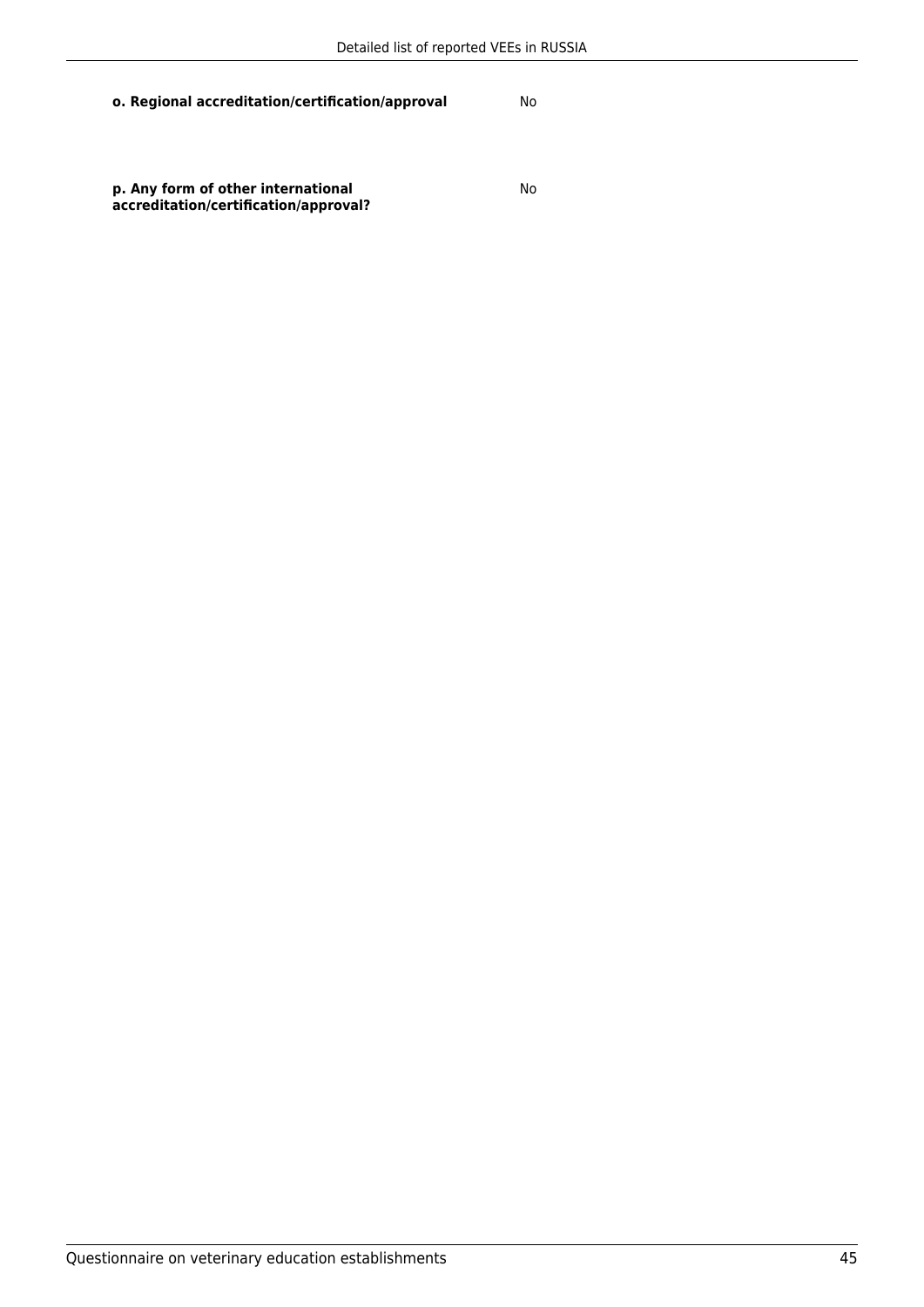### **Last modified on: 2015-11-02 12:10:52**

| a. Name of VEE                                                | The faculty of Veterinary Medicine                                                                                   |  |
|---------------------------------------------------------------|----------------------------------------------------------------------------------------------------------------------|--|
| b. Hosting Academic Institution<br>(when relevant)            | The Federal budgetary institution of higher<br>education «Bashkir State Agrarian University»                         |  |
| c. Address of VEE<br>(street/city/state)                      | 157930, Kostroma Region, Kostroma district,<br>Karavaevo settlement, Akademgorodok                                   |  |
| d. Country of VEE                                             | <b>RUSSIA</b>                                                                                                        |  |
| e. Web-site (URL)                                             | http://www.kgsxa.ru                                                                                                  |  |
| f. Institution type                                           | public                                                                                                               |  |
| g. Year of creation                                           | 1992                                                                                                                 |  |
| h. Veterinary degree(s) granted<br>(several choices possible) | ⊠Specific Veterinary Diploma<br>□Bachelor<br>$\square$ Master<br>$\square$ Doctor<br>⊠PhD<br>□Other (please explain) |  |

**i. Number of years of veterinary education required for VSB (or equivalent) registration**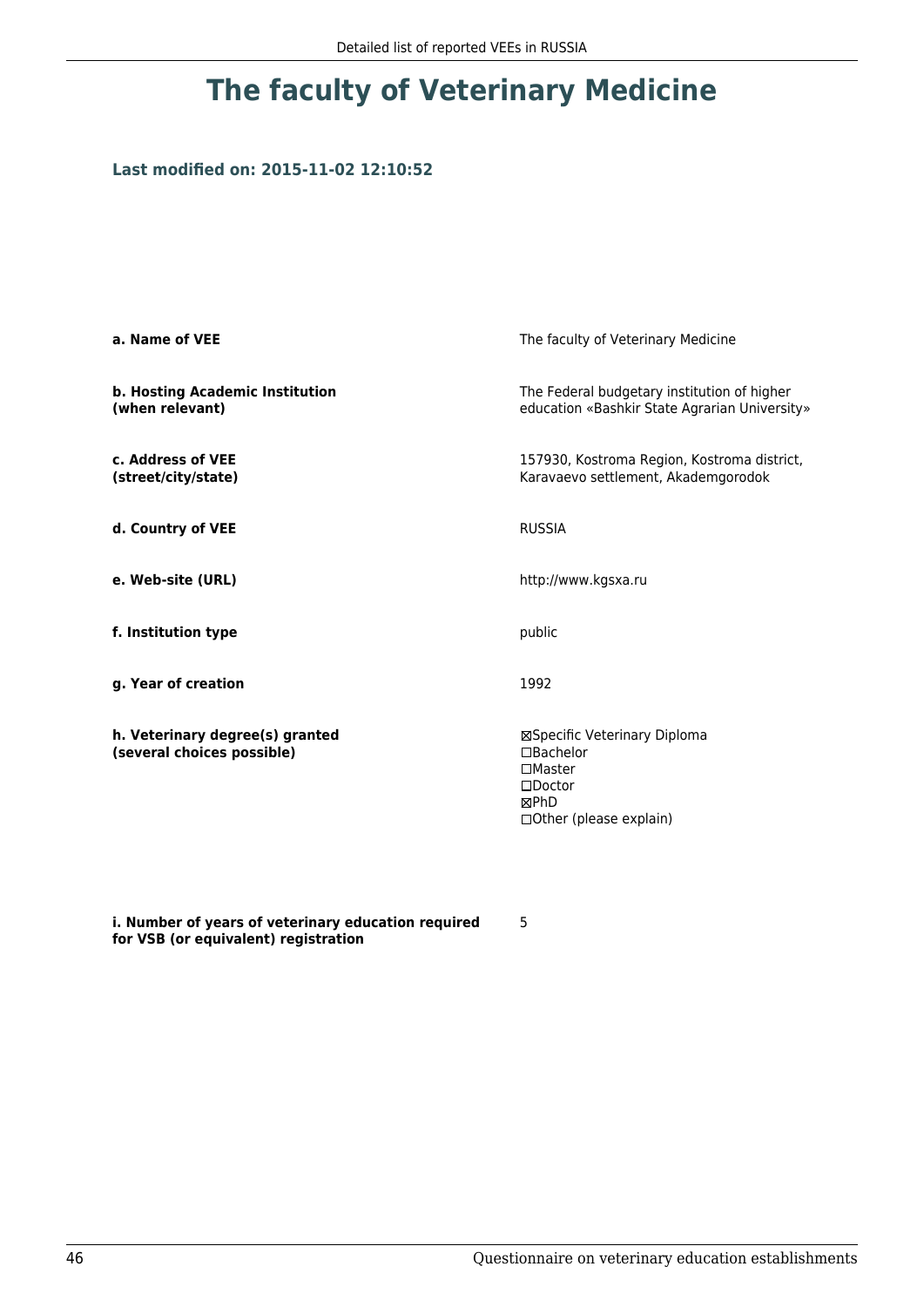|                                                                                                   | 1st Year                                                                                                                                                              | 101-150                                                                               |
|---------------------------------------------------------------------------------------------------|-----------------------------------------------------------------------------------------------------------------------------------------------------------------------|---------------------------------------------------------------------------------------|
|                                                                                                   | 2d Year                                                                                                                                                               | 101-150                                                                               |
|                                                                                                   | 3d Year                                                                                                                                                               | 101-150                                                                               |
|                                                                                                   | 4th Year                                                                                                                                                              | 101-150                                                                               |
|                                                                                                   | 5th Year                                                                                                                                                              | 101-150                                                                               |
|                                                                                                   | 6th Year                                                                                                                                                              |                                                                                       |
|                                                                                                   | 7th Year                                                                                                                                                              |                                                                                       |
| k. Average number of veterinary graduates per year<br>from the establishment                      | 51-100                                                                                                                                                                |                                                                                       |
| I. Minimum education required for admission to the<br>establishment<br>(several choices possible) | ⊠High School University Entrance<br>Qualification<br>□Pre-Veterinary Science Diploma<br>□Pre-Veterinary Science Degree<br>□Other specific VEE entrance qualifications |                                                                                       |
| m. Is there a selection procedure at<br>(several choices possible)                                | □National level<br>□State level<br>□Establishment level                                                                                                               |                                                                                       |
| n. National accreditation/certification/approval                                                  | Yes                                                                                                                                                                   |                                                                                       |
|                                                                                                   | <b>Accrediting agency:</b>                                                                                                                                            |                                                                                       |
|                                                                                                   | <b>Name of the Agency</b>                                                                                                                                             | the State<br>Service for<br>Supervision in<br><b>Education and</b><br>Science         |
|                                                                                                   | <b>Address of the</b><br><b>Agency</b>                                                                                                                                | Russia,<br>Moscow,<br>127994,<br>Sadovaya-<br>Sukharevskaya,<br>16. Date<br>granted - |
|                                                                                                   | <b>Country of the</b><br><b>Agency</b>                                                                                                                                | Russia                                                                                |
|                                                                                                   | Date granted (yyyy-<br>mm-dd)                                                                                                                                         | 2012-03-28                                                                            |
|                                                                                                   | <b>Period of validity</b><br>(years)                                                                                                                                  | $\pmb{0}$                                                                             |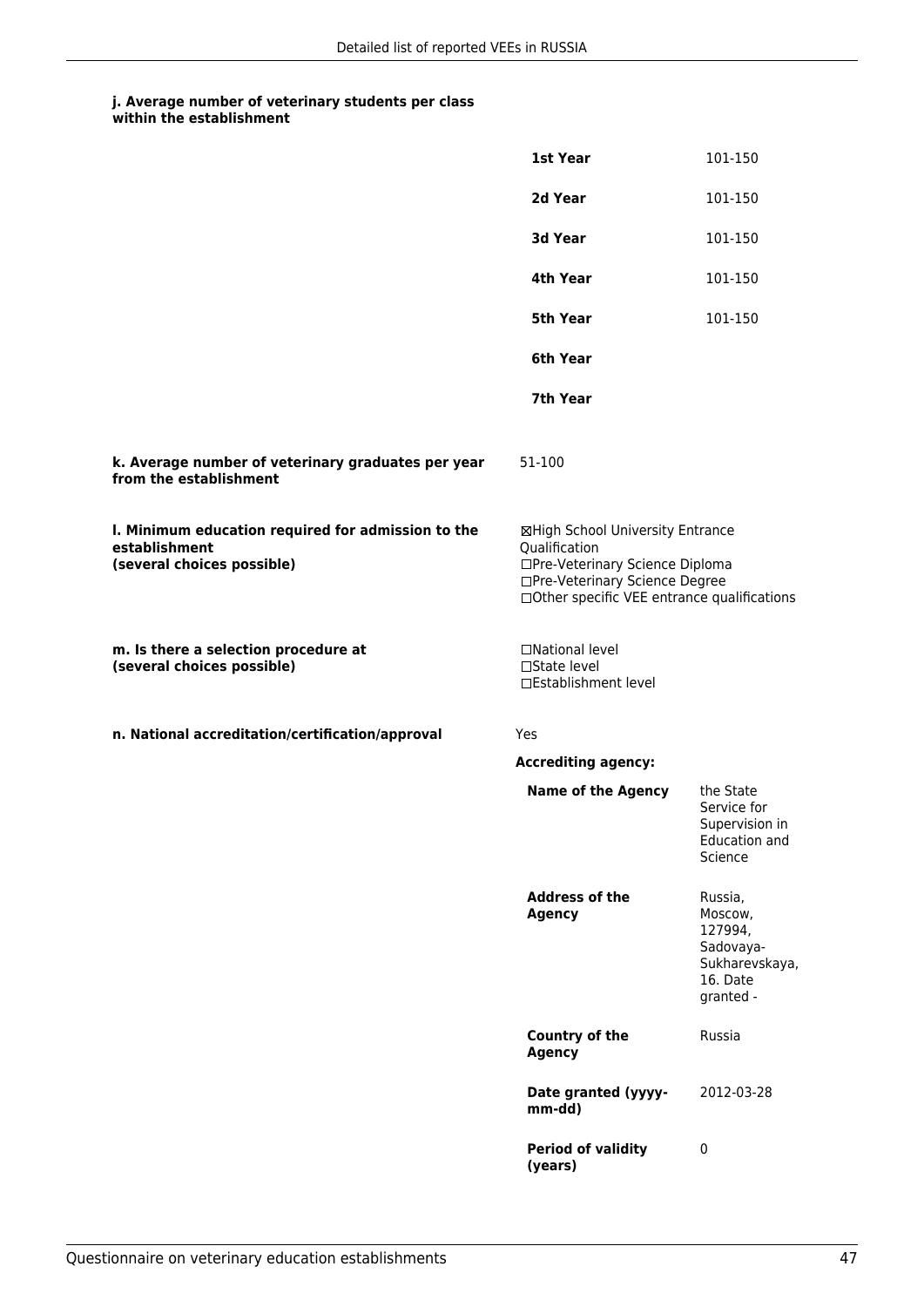No

**p. Any form of other international accreditation/certification/approval?**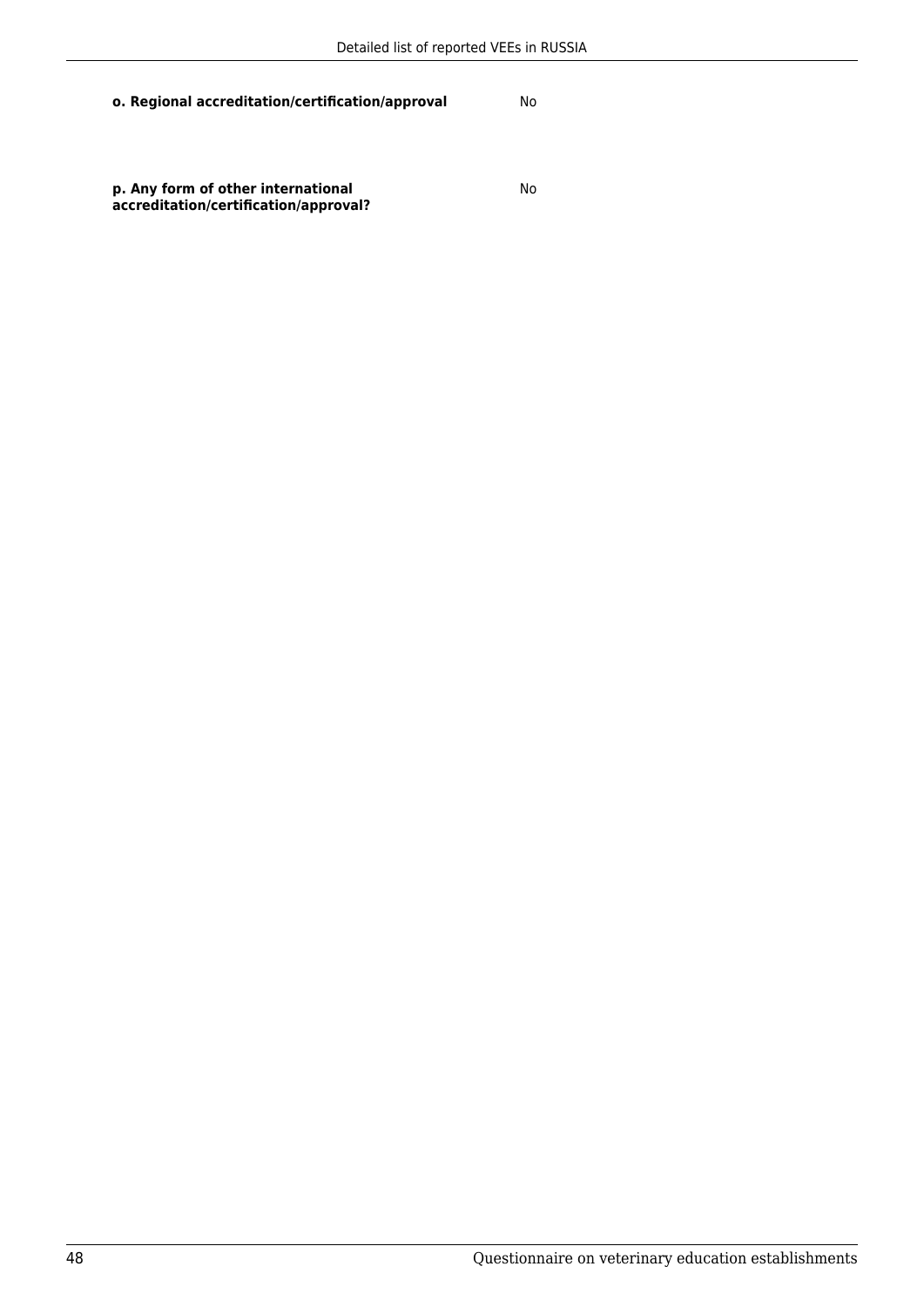### **Last modified on: 2015-11-02 12:13:53**

| a. Name of VEE                                                | The faculty of Veterinary Medicine                                                                                   |  |
|---------------------------------------------------------------|----------------------------------------------------------------------------------------------------------------------|--|
| b. Hosting Academic Institution<br>(when relevant)            | The Federal budgetary institution of higher<br>education «Bashkir State Agrarian University»                         |  |
| c. Address of VEE<br>(street/city/state)                      | 660049, Krasnoyarsk region, Krasnoyarsk,<br>prospect Mira, 90                                                        |  |
| d. Country of VEE                                             | <b>RUSSIA</b>                                                                                                        |  |
| e. Web-site (URL)                                             | http://www.kgau.ru                                                                                                   |  |
| f. Institution type                                           | public                                                                                                               |  |
| g. Year of creation                                           | 1968                                                                                                                 |  |
| h. Veterinary degree(s) granted<br>(several choices possible) | ⊠Specific Veterinary Diploma<br>⊠Bachelor<br>$\square$ Master<br>$\square$ Doctor<br>⊠PhD<br>□Other (please explain) |  |

**i. Number of years of veterinary education required for VSB (or equivalent) registration**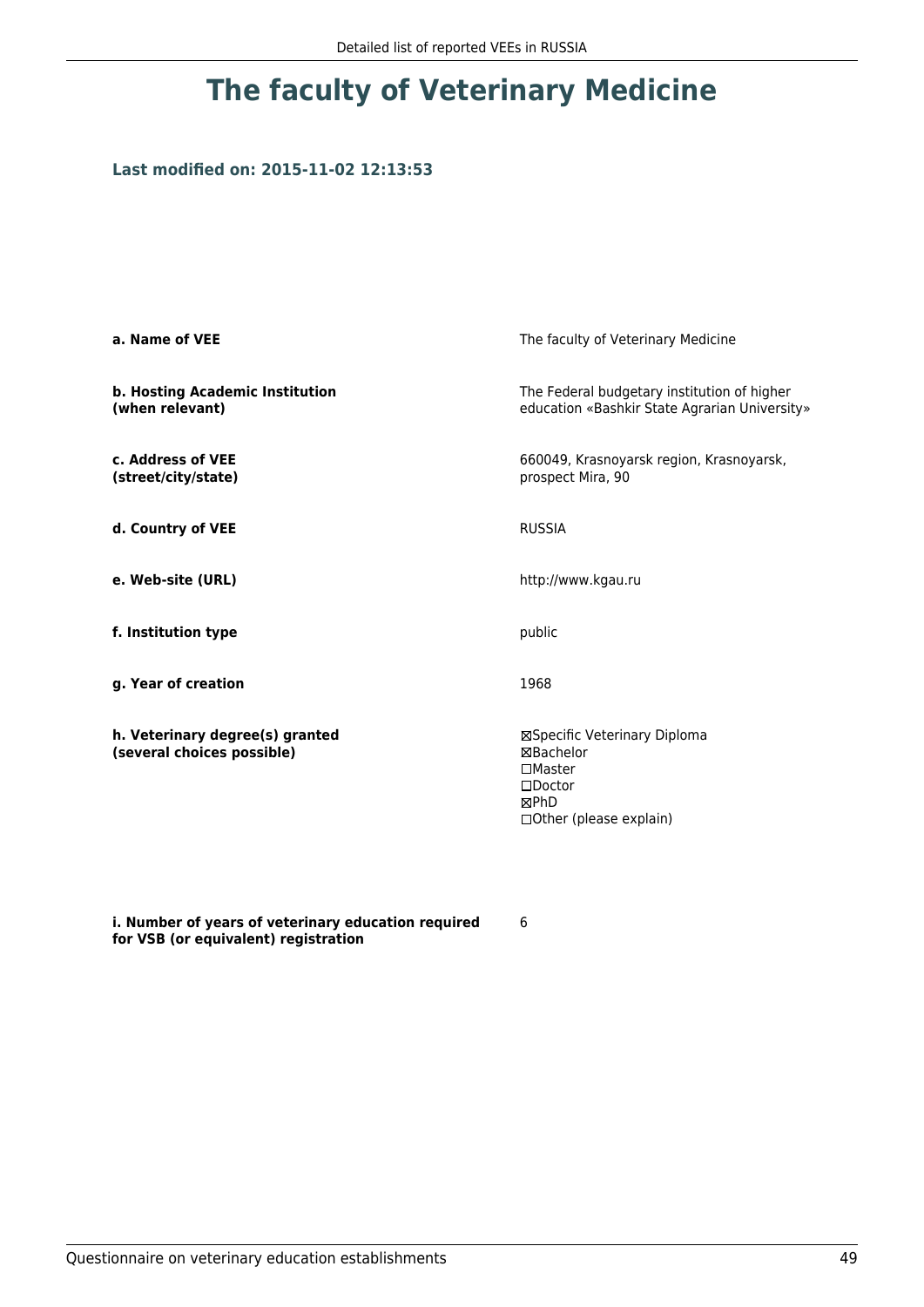|                                                                                                   | 1st Year                                                                                                                                                              | 101-150                                                                       |
|---------------------------------------------------------------------------------------------------|-----------------------------------------------------------------------------------------------------------------------------------------------------------------------|-------------------------------------------------------------------------------|
|                                                                                                   | 2d Year                                                                                                                                                               | 101-150                                                                       |
|                                                                                                   | 3d Year                                                                                                                                                               | 101-150                                                                       |
|                                                                                                   | 4th Year                                                                                                                                                              | 101-150                                                                       |
|                                                                                                   | 5th Year                                                                                                                                                              | 101-150                                                                       |
|                                                                                                   | 6th Year                                                                                                                                                              | 101-150                                                                       |
|                                                                                                   | 7th Year                                                                                                                                                              |                                                                               |
| k. Average number of veterinary graduates per year<br>from the establishment                      | 101-150                                                                                                                                                               |                                                                               |
| I. Minimum education required for admission to the<br>establishment<br>(several choices possible) | ⊠High School University Entrance<br>Qualification<br>□Pre-Veterinary Science Diploma<br>□Pre-Veterinary Science Degree<br>□Other specific VEE entrance qualifications |                                                                               |
| m. Is there a selection procedure at<br>(several choices possible)                                | □National level<br>□State level<br>□Establishment level                                                                                                               |                                                                               |
| n. National accreditation/certification/approval                                                  | Yes                                                                                                                                                                   |                                                                               |
|                                                                                                   | <b>Accrediting agency:</b>                                                                                                                                            |                                                                               |
|                                                                                                   | <b>Name of the Agency</b>                                                                                                                                             | the State<br>Service for<br>Supervision in<br><b>Education and</b><br>Science |
|                                                                                                   | <b>Address of the</b><br><b>Agency</b>                                                                                                                                | Russia,<br>Moscow,<br>127994,<br>Sadovaya-<br>Sukharevskaya,<br>16.           |
|                                                                                                   | <b>Country of the</b><br><b>Agency</b>                                                                                                                                | Russia                                                                        |
|                                                                                                   | Date granted (yyyy-<br>mm-dd)                                                                                                                                         | 2014-12-01                                                                    |
|                                                                                                   | <b>Period of validity</b><br>(years)                                                                                                                                  | $\pmb{0}$                                                                     |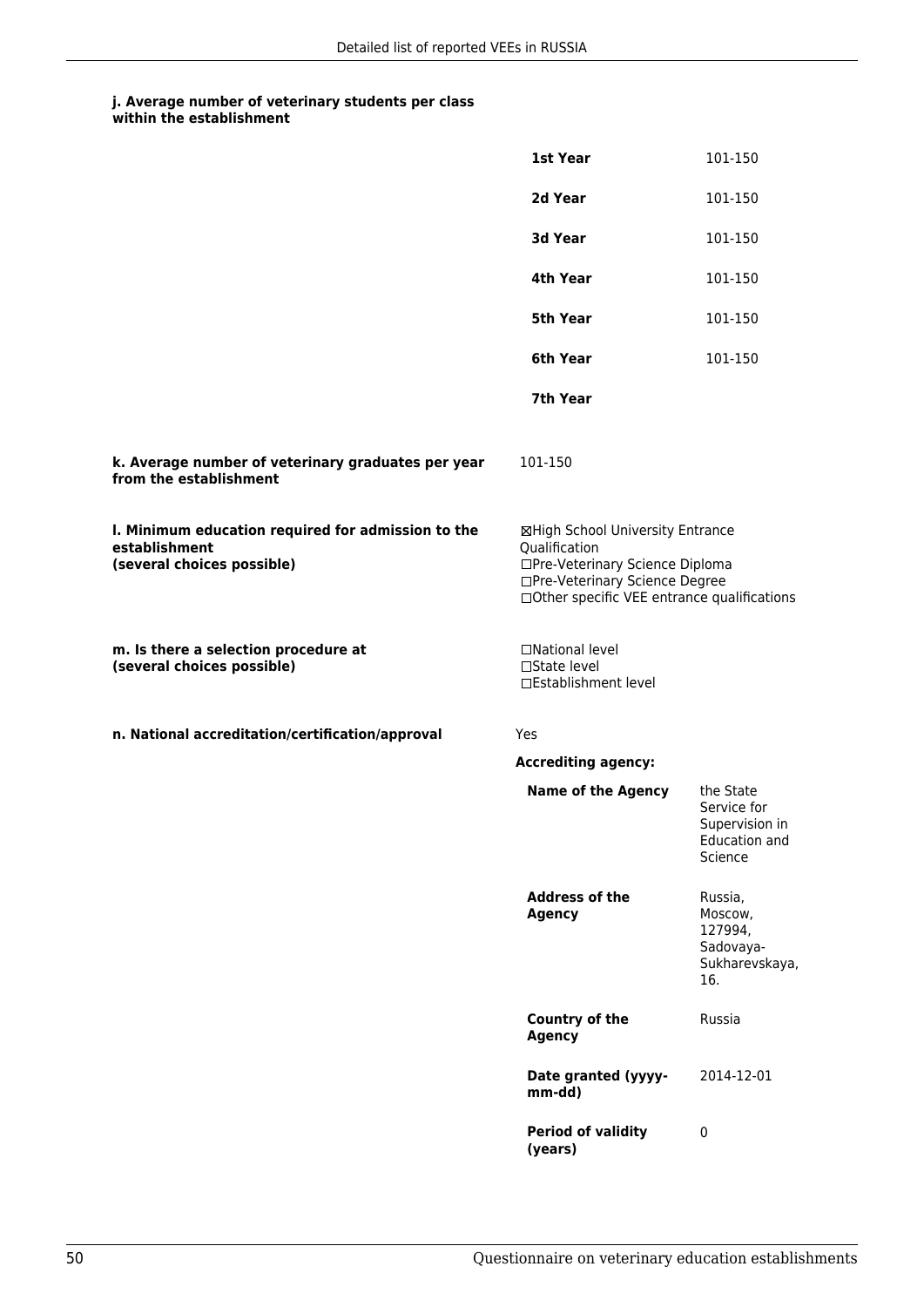**p. Any form of other international accreditation/certification/approval?** No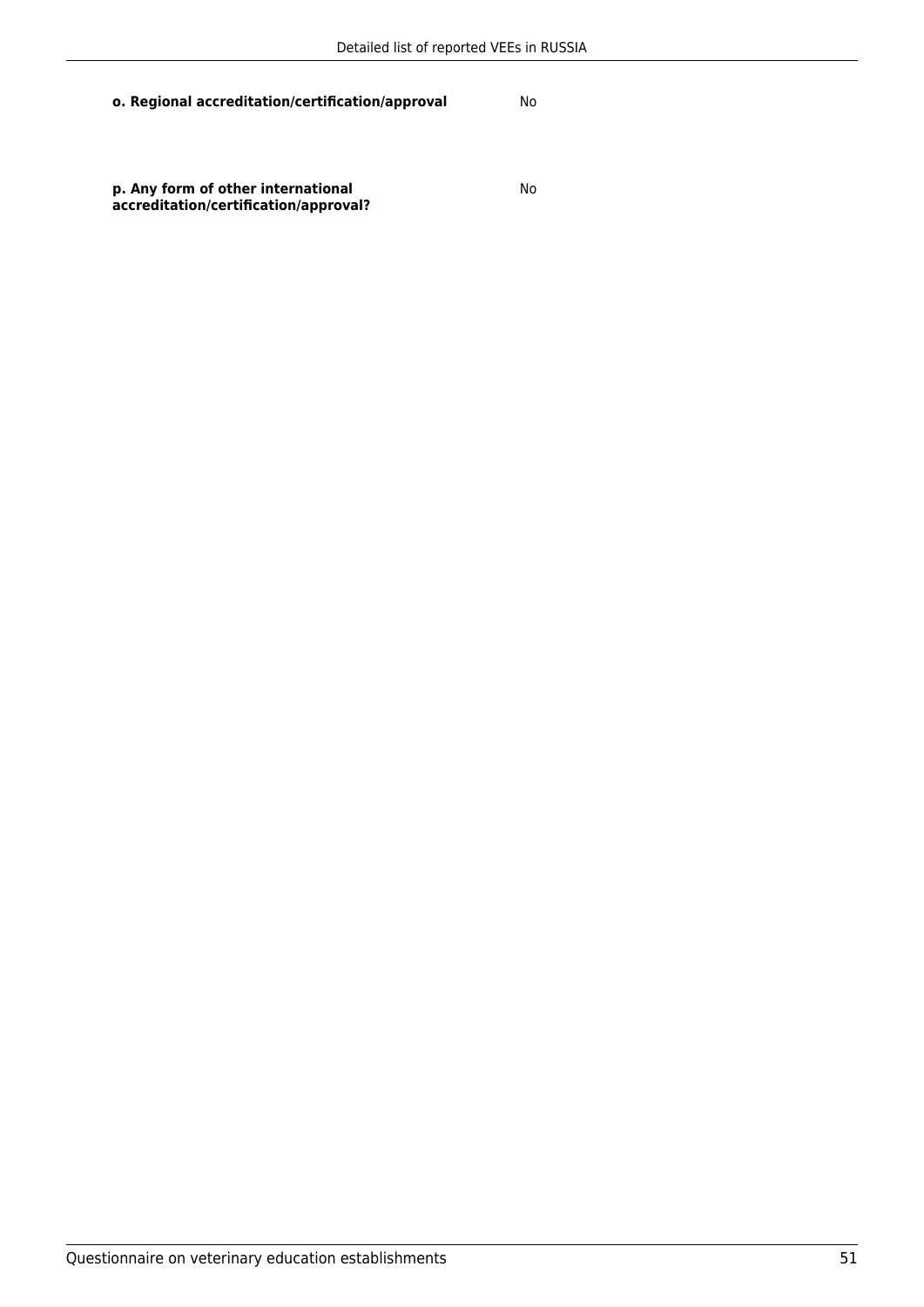### **Last modified on: 2015-11-02 12:15:57**

| a. Name of VEE                                                | The faculty of Veterinary Medicine                                                                                    |  |
|---------------------------------------------------------------|-----------------------------------------------------------------------------------------------------------------------|--|
| b. Hosting Academic Institution<br>(when relevant)            | The Federal budgetary institution of higher<br>education «Bashkir State Agrarian University»                          |  |
| c. Address of VEE<br>(street/city/state)                      | 350044, Krasnodar, Kalinin street, 13                                                                                 |  |
| d. Country of VEE                                             | <b>RUSSIA</b>                                                                                                         |  |
| e. Web-site (URL)                                             | http://www.kubsau.ru                                                                                                  |  |
| f. Institution type                                           | public                                                                                                                |  |
| g. Year of creation                                           | 1974                                                                                                                  |  |
| h. Veterinary degree(s) granted<br>(several choices possible) | ⊠Specific Veterinary Diploma<br>⊠Bachelor<br>$\square$ Master<br>$\square$ Doctor<br>DPhD<br>□ Other (please explain) |  |

**i. Number of years of veterinary education required for VSB (or equivalent) registration**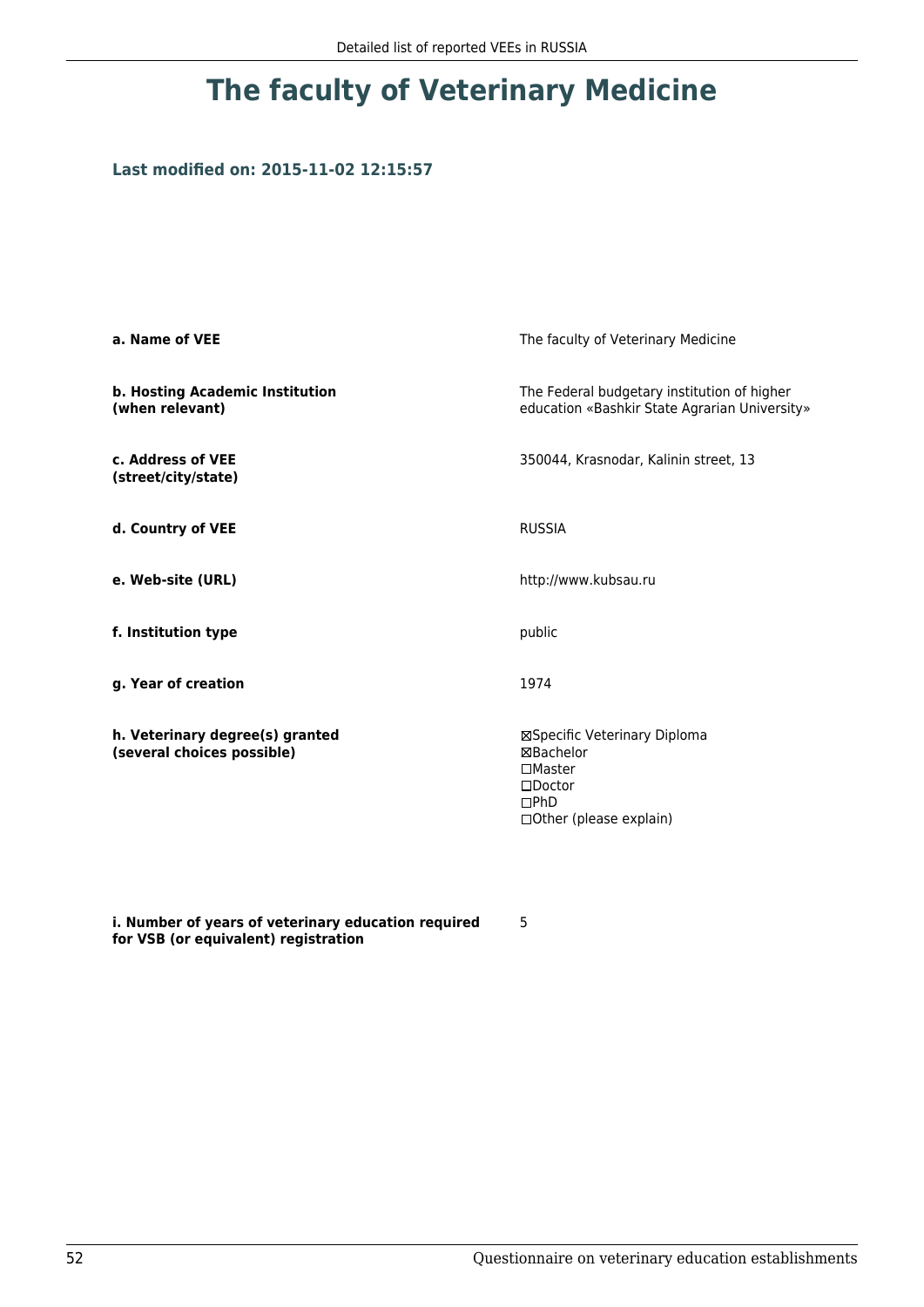|                                                                                                   | 1st Year                                                                                                                                                              | 101-150                                                                             |
|---------------------------------------------------------------------------------------------------|-----------------------------------------------------------------------------------------------------------------------------------------------------------------------|-------------------------------------------------------------------------------------|
|                                                                                                   | 2d Year                                                                                                                                                               | 101-150                                                                             |
|                                                                                                   | 3d Year                                                                                                                                                               | 101-150                                                                             |
|                                                                                                   | 4th Year                                                                                                                                                              | 101-150                                                                             |
|                                                                                                   | 5th Year                                                                                                                                                              | 101-150                                                                             |
|                                                                                                   | 6th Year                                                                                                                                                              |                                                                                     |
|                                                                                                   | 7th Year                                                                                                                                                              |                                                                                     |
| k. Average number of veterinary graduates per year<br>from the establishment                      | 101-150                                                                                                                                                               |                                                                                     |
| I. Minimum education required for admission to the<br>establishment<br>(several choices possible) | ⊠High School University Entrance<br>Qualification<br>□Pre-Veterinary Science Diploma<br>□Pre-Veterinary Science Degree<br>□Other specific VEE entrance qualifications |                                                                                     |
| m. Is there a selection procedure at<br>(several choices possible)                                | □National level<br>□State level<br>□Establishment level                                                                                                               |                                                                                     |
| n. National accreditation/certification/approval                                                  | Yes                                                                                                                                                                   |                                                                                     |
|                                                                                                   | <b>Accrediting agency:</b>                                                                                                                                            |                                                                                     |
|                                                                                                   | <b>Name of the Agency</b>                                                                                                                                             | the State<br>Service for<br>Supervision in<br>Education and<br>Science              |
|                                                                                                   | <b>Address of the</b><br><b>Agency</b>                                                                                                                                | Russia,<br>Moscow,<br>127994,<br>Sadovaya-<br>Sukharevskaya,<br>16. Date<br>granted |
|                                                                                                   | <b>Country of the</b><br><b>Agency</b>                                                                                                                                | Russia                                                                              |
|                                                                                                   | Date granted (yyyy-<br>mm-dd)                                                                                                                                         | 2015-01-15                                                                          |
|                                                                                                   | <b>Period of validity</b><br>(years)                                                                                                                                  | $\pmb{0}$                                                                           |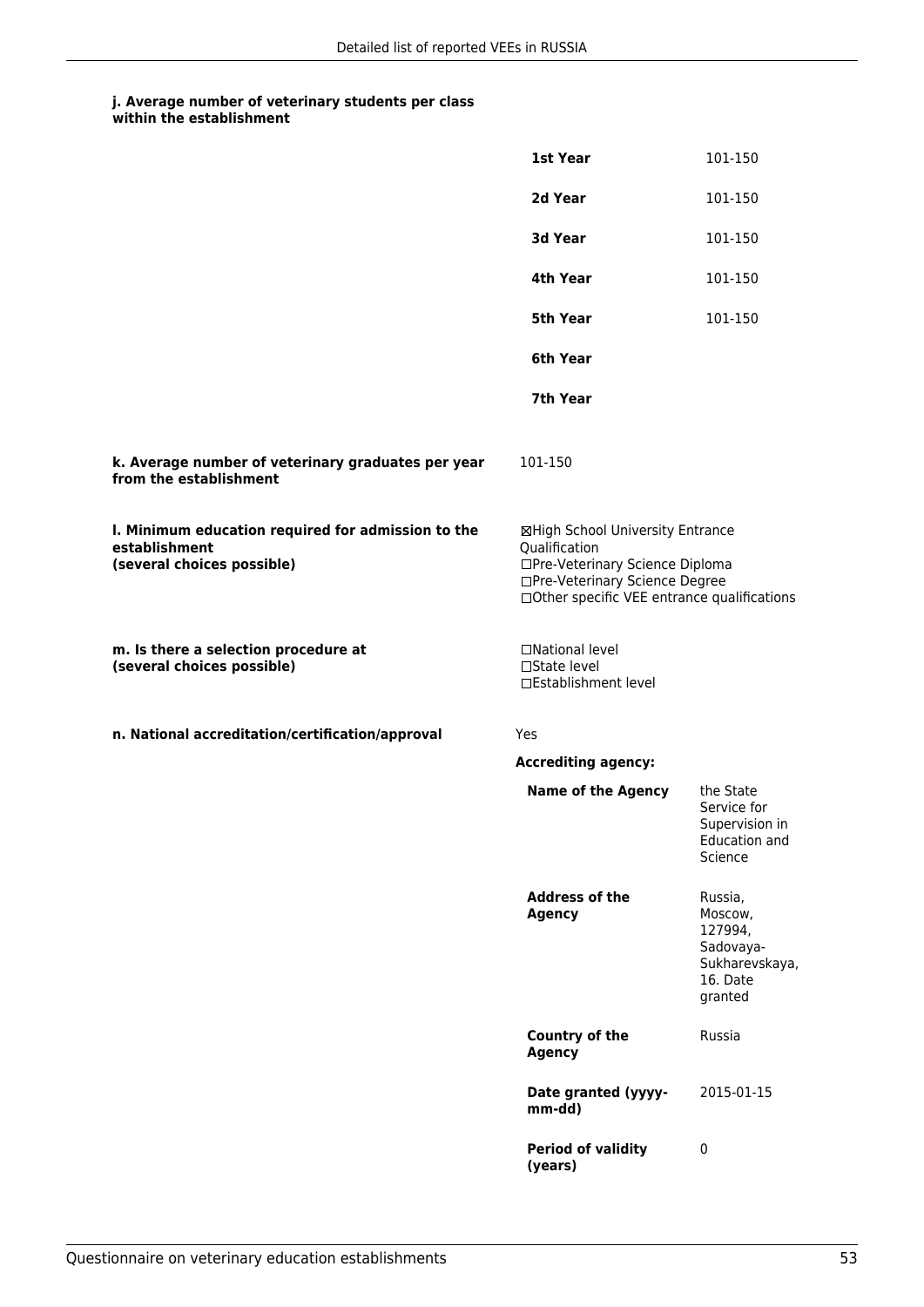No

**p. Any form of other international accreditation/certification/approval?**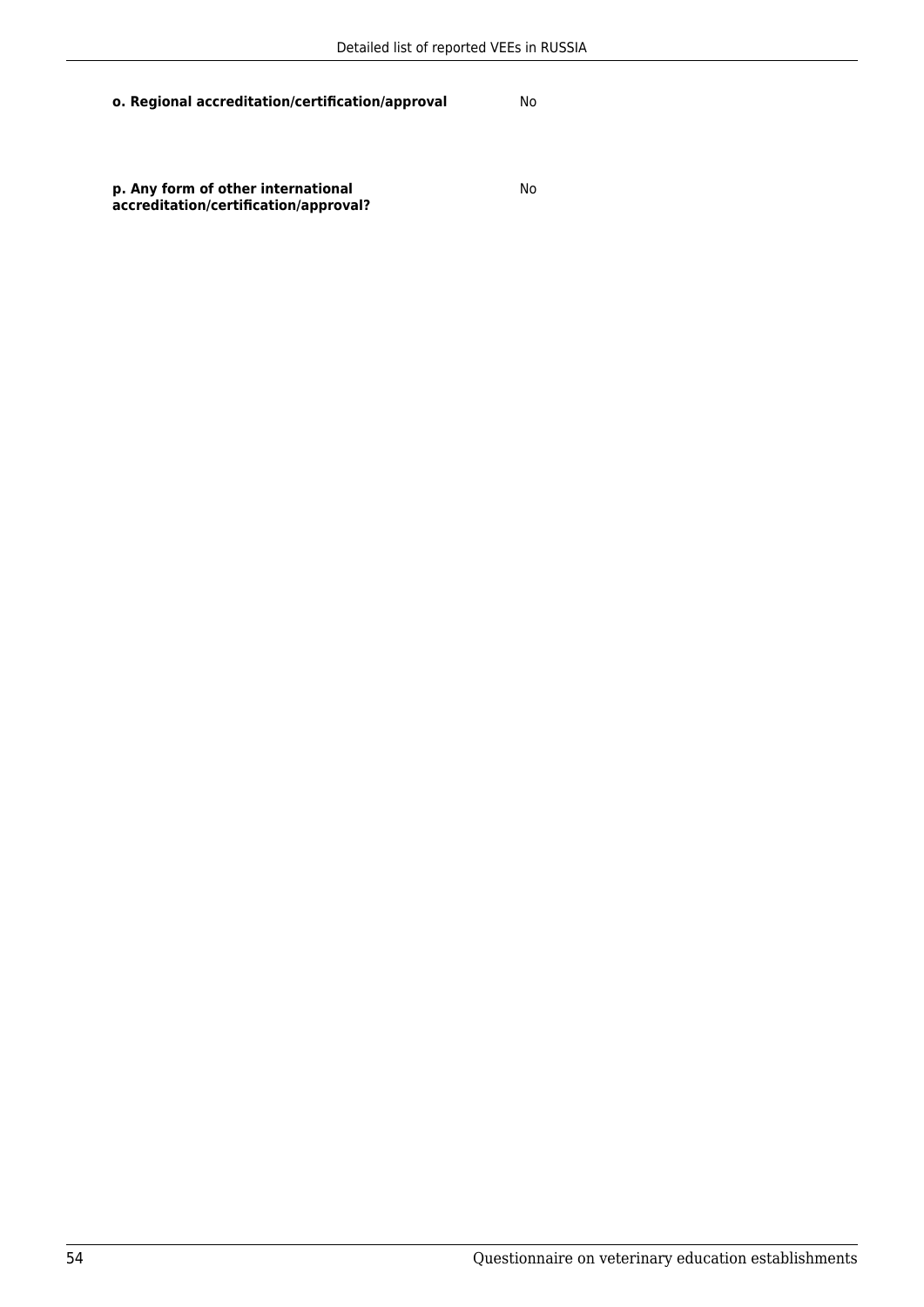### **Last modified on: 2015-11-02 12:18:30**

| a. Name of VEE                                                | The faculty of Veterinary Medicine                                                                  |
|---------------------------------------------------------------|-----------------------------------------------------------------------------------------------------|
| b. Hosting Academic Institution<br>(when relevant)            | The Federal budgetary institution of higher<br>education «Bashkir State Agrarian University»        |
| c. Address of VEE<br>(street/city/state)                      | 109472, Moscow, Academic Skryabin street,<br>23                                                     |
| d. Country of VEE                                             | <b>RUSSIA</b>                                                                                       |
| e. Web-site (URL)                                             | http://www.mgavm.ru                                                                                 |
| f. Institution type                                           | public                                                                                              |
| g. Year of creation                                           | 1919                                                                                                |
| h. Veterinary degree(s) granted<br>(several choices possible) | □Specific Veterinary Diploma<br>⊠Bachelor<br>⊠Master<br>⊠Doctor<br>⊠PhD<br>□ Other (please explain) |

**i. Number of years of veterinary education required for VSB (or equivalent) registration**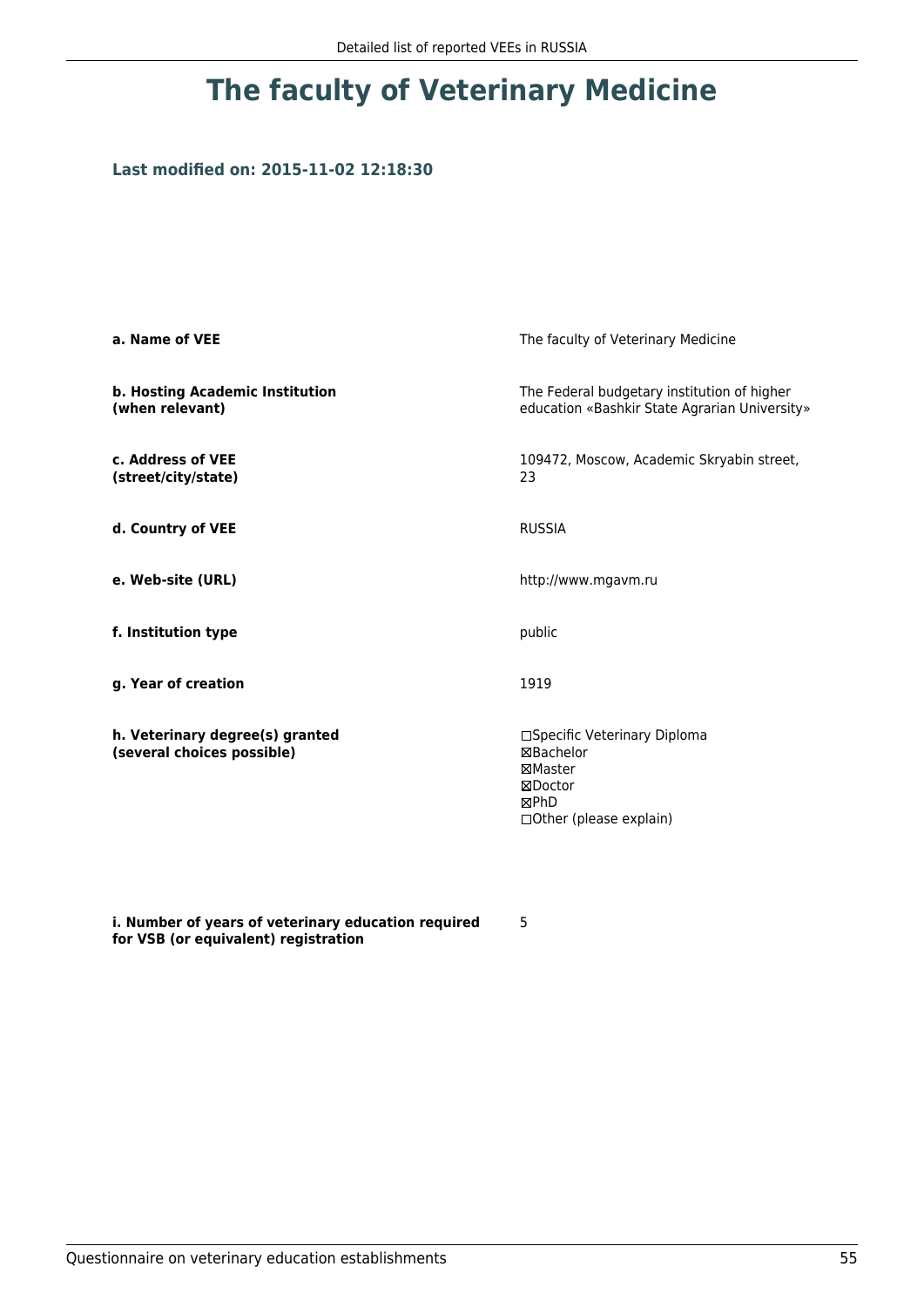|                                                                                                   | 1st Year                                                                                                                                                              | $+200$                                                                              |
|---------------------------------------------------------------------------------------------------|-----------------------------------------------------------------------------------------------------------------------------------------------------------------------|-------------------------------------------------------------------------------------|
|                                                                                                   | 2d Year                                                                                                                                                               | $+200$                                                                              |
|                                                                                                   | 3d Year                                                                                                                                                               | $+200$                                                                              |
|                                                                                                   | 4th Year                                                                                                                                                              | $+200$                                                                              |
|                                                                                                   | 5th Year                                                                                                                                                              | $+200$                                                                              |
|                                                                                                   | 6th Year                                                                                                                                                              |                                                                                     |
|                                                                                                   | 7th Year                                                                                                                                                              |                                                                                     |
| k. Average number of veterinary graduates per year<br>from the establishment                      | $+200$                                                                                                                                                                |                                                                                     |
| I. Minimum education required for admission to the<br>establishment<br>(several choices possible) | ⊠High School University Entrance<br>Qualification<br>□Pre-Veterinary Science Diploma<br>□Pre-Veterinary Science Degree<br>□Other specific VEE entrance qualifications |                                                                                     |
| m. Is there a selection procedure at<br>(several choices possible)                                | □National level<br>□State level<br>□Establishment level                                                                                                               |                                                                                     |
| n. National accreditation/certification/approval                                                  | Yes                                                                                                                                                                   |                                                                                     |
|                                                                                                   | <b>Accrediting agency:</b>                                                                                                                                            |                                                                                     |
|                                                                                                   | <b>Name of the Agency</b>                                                                                                                                             | the State<br>Service for<br>Supervision in<br><b>Education and</b><br>Science       |
|                                                                                                   | <b>Address of the</b><br><b>Agency</b>                                                                                                                                | Russia,<br>Moscow,<br>127994,<br>Sadovaya-<br>Sukharevskaya,<br>16. Date<br>granted |
|                                                                                                   | <b>Country of the</b><br><b>Agency</b>                                                                                                                                | Russia                                                                              |
|                                                                                                   | Date granted (yyyy-<br>mm-dd)                                                                                                                                         | 2013-05-31                                                                          |
|                                                                                                   | <b>Period of validity</b><br>(years)                                                                                                                                  | 6                                                                                   |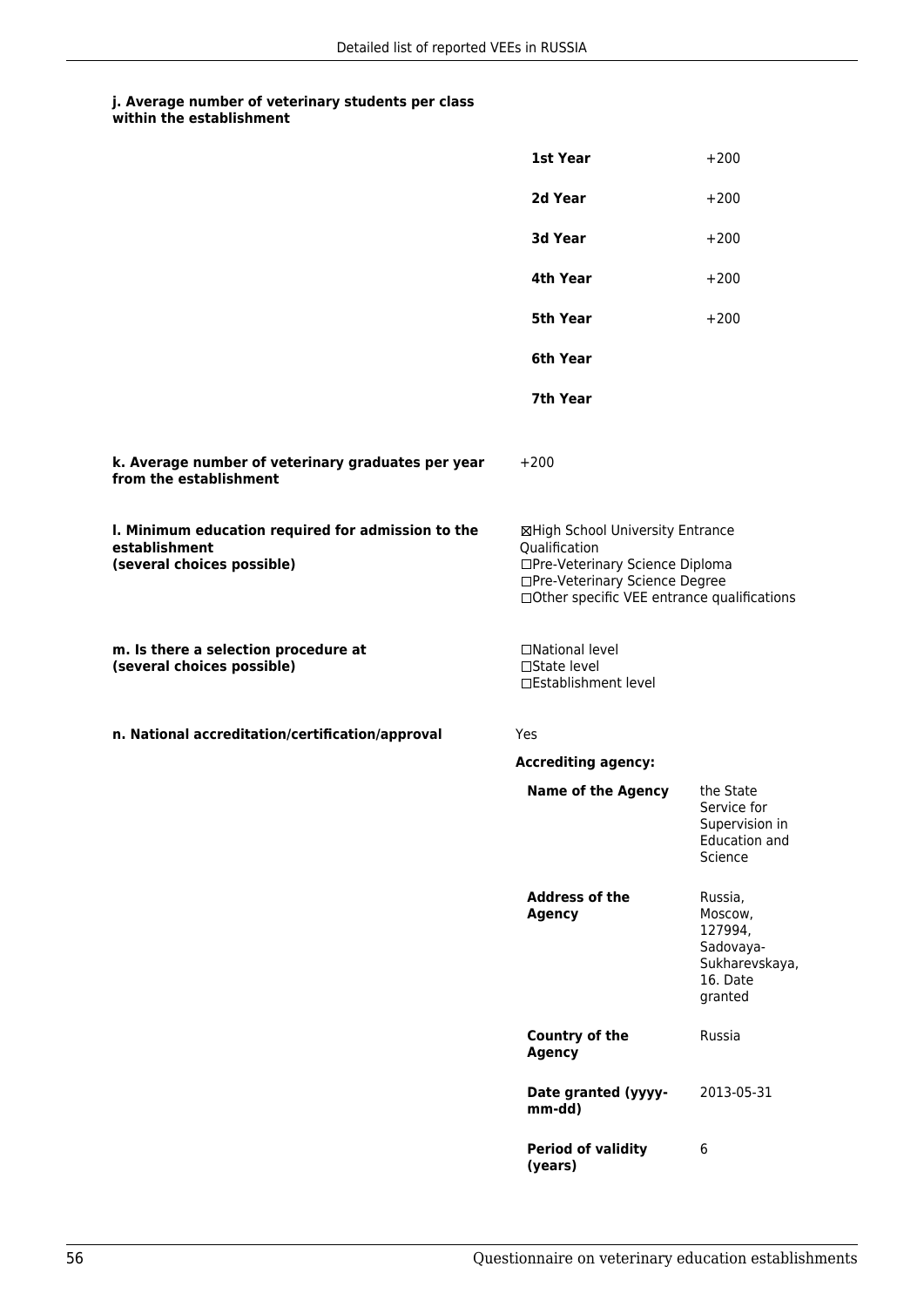**p. Any form of other international accreditation/certification/approval?** No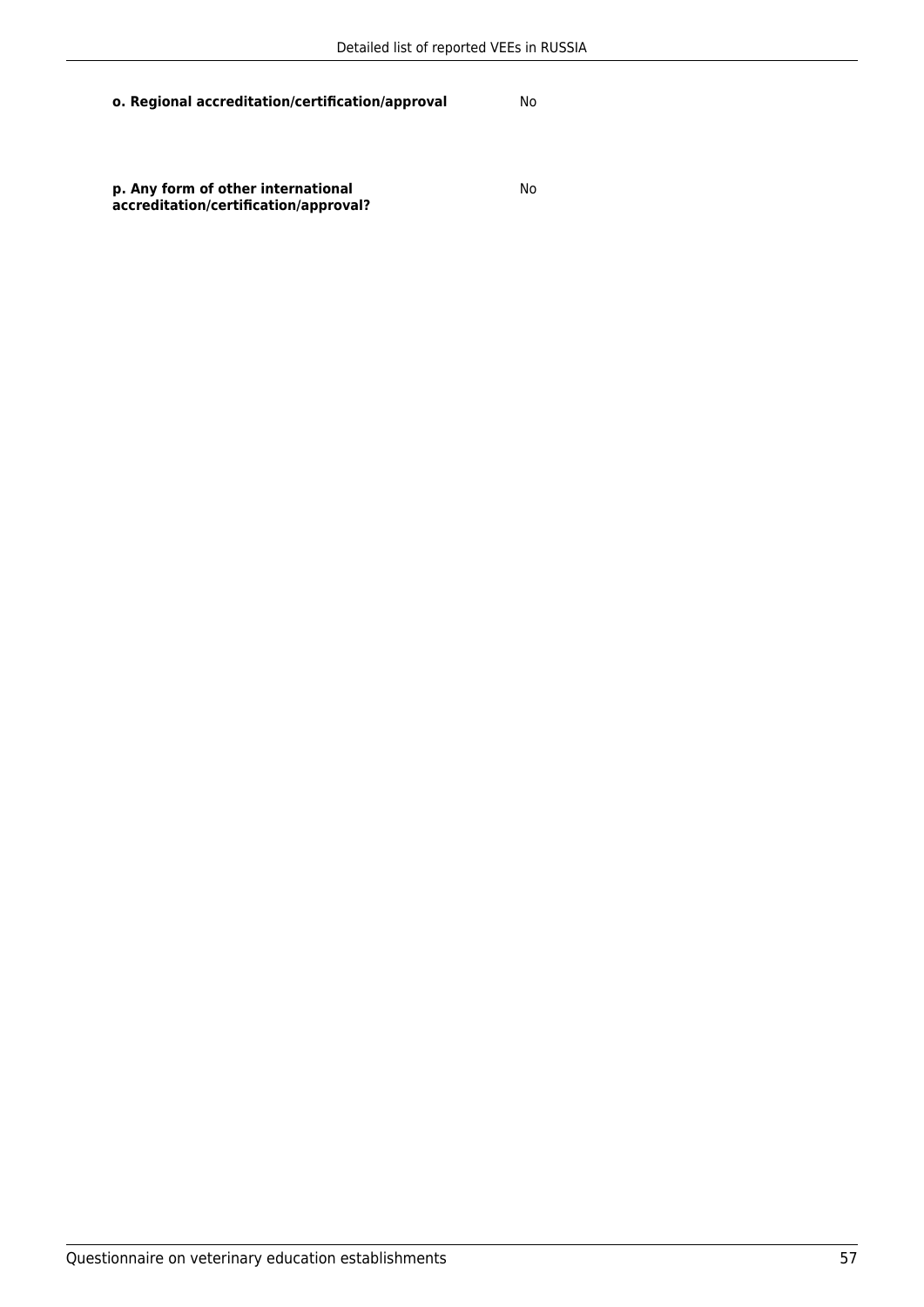### **Last modified on: 2015-11-02 12:20:17**

| a. Name of VEE                                                | The faculty of Veterinary Medicine                                                                                    |
|---------------------------------------------------------------|-----------------------------------------------------------------------------------------------------------------------|
| b. Hosting Academic Institution<br>(when relevant)            | The Federal budgetary institution of higher<br>education «Bashkir State Agrarian University»                          |
| c. Address of VEE<br>(street/city/state)                      | Moscow, 127550, Timiryazevskaya street, 49                                                                            |
| d. Country of VEE                                             | <b>RUSSIA</b>                                                                                                         |
| e. Web-site (URL)                                             | http://www.timacad.ru                                                                                                 |
| f. Institution type                                           | public                                                                                                                |
| g. Year of creation                                           | 2009                                                                                                                  |
| h. Veterinary degree(s) granted<br>(several choices possible) | ⊠Specific Veterinary Diploma<br>⊠Bachelor<br>$\square$ Master<br>$\square$ Doctor<br>DPhD<br>□ Other (please explain) |

**i. Number of years of veterinary education required for VSB (or equivalent) registration**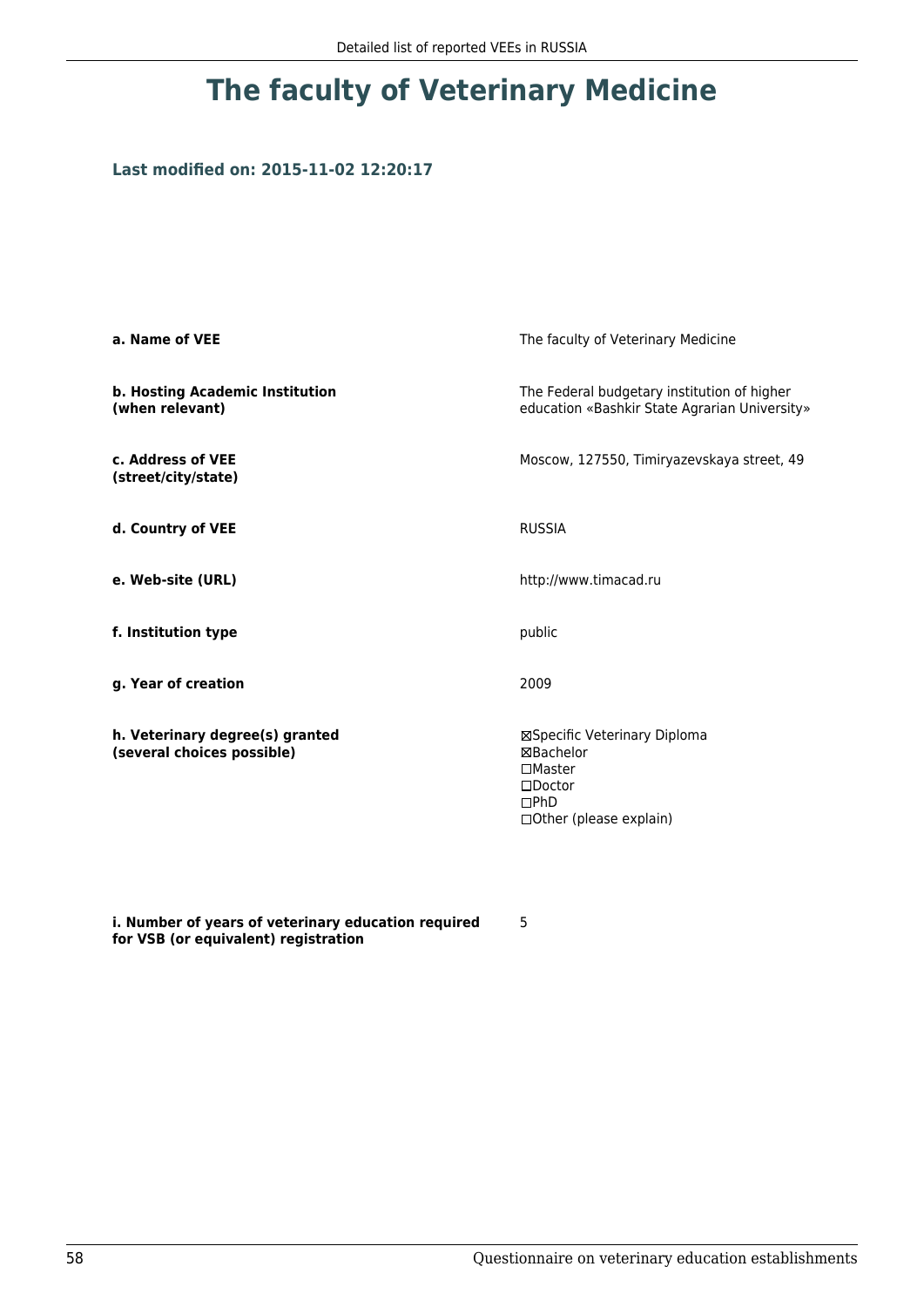## **j. Average number of veterinary students per class**

|                                                                                                   | 1st Year                                                                                                                                                              | 51-100 |
|---------------------------------------------------------------------------------------------------|-----------------------------------------------------------------------------------------------------------------------------------------------------------------------|--------|
|                                                                                                   | 2d Year                                                                                                                                                               | 51-100 |
|                                                                                                   | 3d Year                                                                                                                                                               | 51-100 |
|                                                                                                   | 4th Year                                                                                                                                                              | 51-100 |
|                                                                                                   | 5th Year                                                                                                                                                              | 51-100 |
|                                                                                                   | 6th Year                                                                                                                                                              |        |
|                                                                                                   | 7th Year                                                                                                                                                              |        |
| k. Average number of veterinary graduates per year<br>from the establishment                      | $0 - 50$                                                                                                                                                              |        |
| I. Minimum education required for admission to the<br>establishment<br>(several choices possible) | ⊠High School University Entrance<br>Qualification<br>□Pre-Veterinary Science Diploma<br>□Pre-Veterinary Science Degree<br>□Other specific VEE entrance qualifications |        |
| m. Is there a selection procedure at<br>(several choices possible)                                | □National level<br>$\Box$ State level<br>□Establishment level                                                                                                         |        |
| n. National accreditation/certification/approval                                                  | No                                                                                                                                                                    |        |
| o. Regional accreditation/certification/approval                                                  | No                                                                                                                                                                    |        |
| p. Any form of other international<br>accreditation/certification/approval?                       | No                                                                                                                                                                    |        |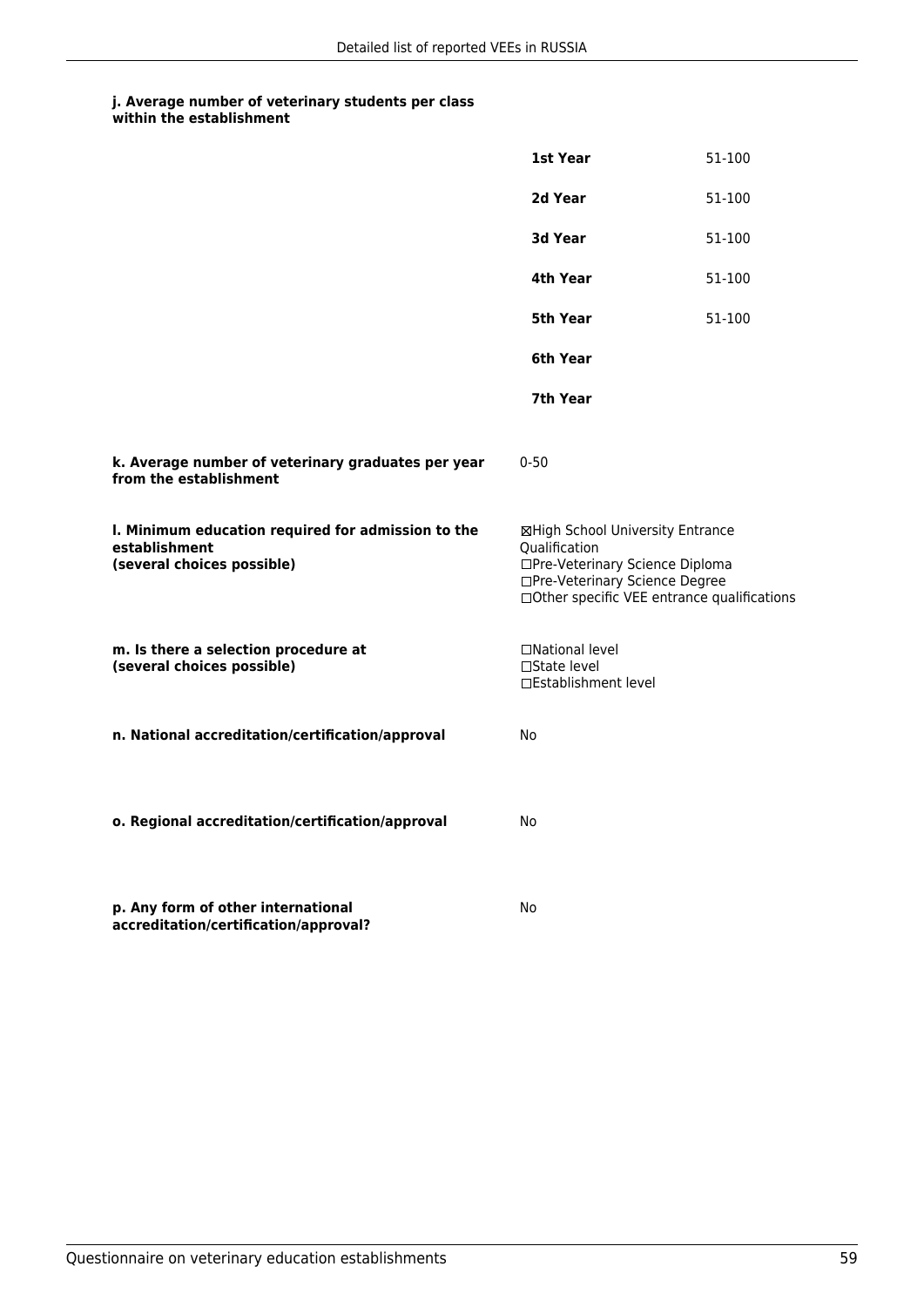### **Last modified on: 2015-11-02 12:22:16**

| a. Name of VEE                                                | The faculty of Veterinary Medicine                                                                           |
|---------------------------------------------------------------|--------------------------------------------------------------------------------------------------------------|
| b. Hosting Academic Institution<br>(when relevant)            | The Federal budgetary institution of higher<br>education «Bashkir State Agrarian University»                 |
| c. Address of VEE<br>(street/city/state)                      | 603107, Nizhny Novgorod, Gagarin prospect,<br>97                                                             |
| d. Country of VEE                                             | <b>RUSSIA</b>                                                                                                |
| e. Web-site (URL)                                             | http://nnsaa.ru                                                                                              |
| f. Institution type                                           | public                                                                                                       |
| g. Year of creation                                           | 1975                                                                                                         |
| h. Veterinary degree(s) granted<br>(several choices possible) | ⊠Specific Veterinary Diploma<br>⊠Bachelor<br>$\square$ Master<br>⊠Doctor<br>⊠PhD<br>□ Other (please explain) |

**i. Number of years of veterinary education required for VSB (or equivalent) registration**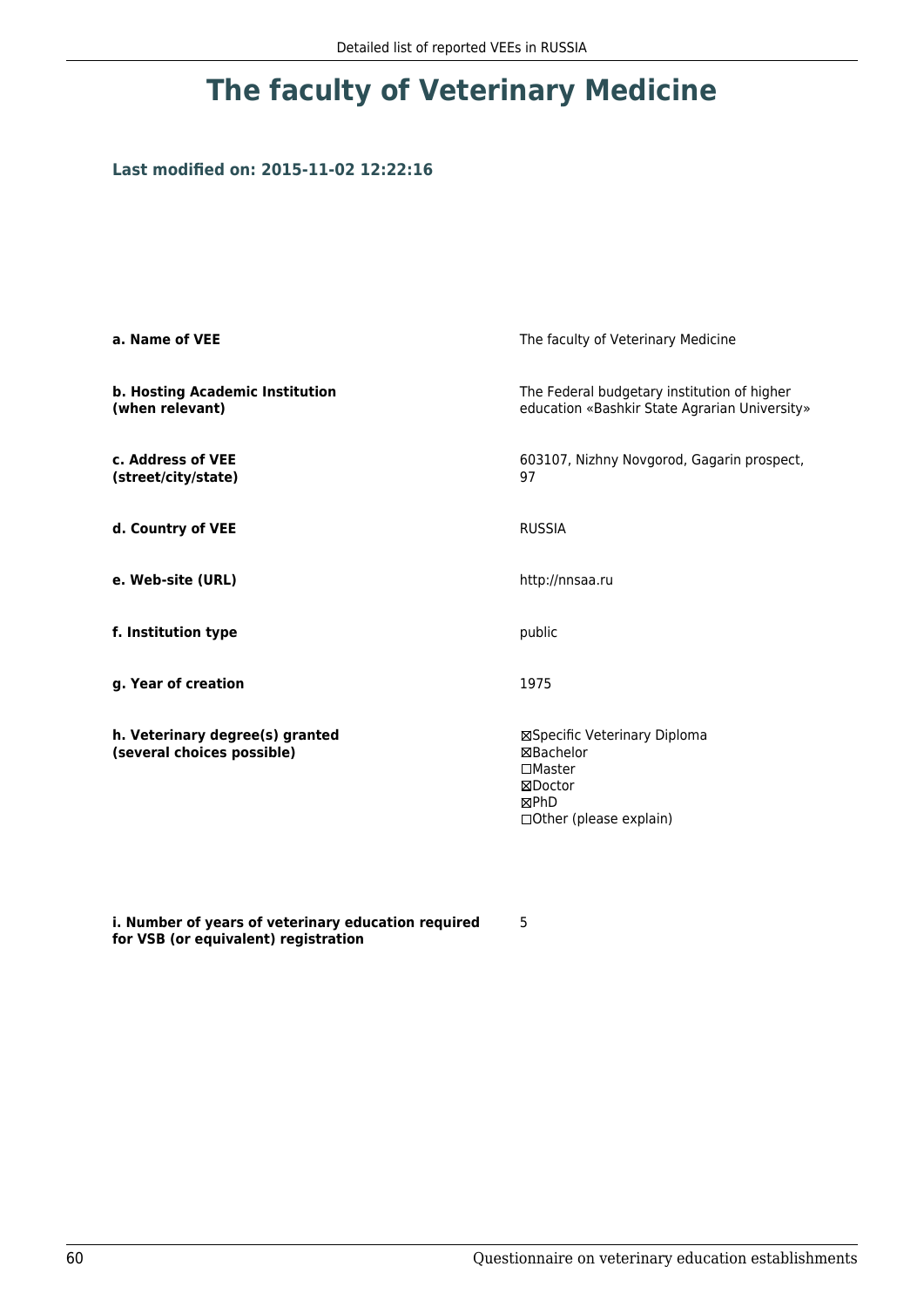|                                                                                                   | 1st Year                                                                                                                                                              | 51-100                                                                              |
|---------------------------------------------------------------------------------------------------|-----------------------------------------------------------------------------------------------------------------------------------------------------------------------|-------------------------------------------------------------------------------------|
|                                                                                                   | 2d Year                                                                                                                                                               | 51-100                                                                              |
|                                                                                                   | 3d Year                                                                                                                                                               | 51-100                                                                              |
|                                                                                                   | 4th Year                                                                                                                                                              | 51-100                                                                              |
|                                                                                                   | 5th Year                                                                                                                                                              | 51-100                                                                              |
|                                                                                                   | 6th Year                                                                                                                                                              |                                                                                     |
|                                                                                                   | 7th Year                                                                                                                                                              |                                                                                     |
| k. Average number of veterinary graduates per year<br>from the establishment                      | 51-100                                                                                                                                                                |                                                                                     |
| I. Minimum education required for admission to the<br>establishment<br>(several choices possible) | ⊠High School University Entrance<br>Qualification<br>□Pre-Veterinary Science Diploma<br>□Pre-Veterinary Science Degree<br>□Other specific VEE entrance qualifications |                                                                                     |
| m. Is there a selection procedure at<br>(several choices possible)                                | □National level<br>□State level<br>□Establishment level                                                                                                               |                                                                                     |
| n. National accreditation/certification/approval                                                  | Yes                                                                                                                                                                   |                                                                                     |
|                                                                                                   | <b>Accrediting agency:</b>                                                                                                                                            |                                                                                     |
|                                                                                                   | <b>Name of the Agency</b>                                                                                                                                             | the State<br>Service for<br>Supervision in<br>Education and<br>Science              |
|                                                                                                   | <b>Address of the</b><br><b>Agency</b>                                                                                                                                | Russia,<br>Moscow,<br>127994,<br>Sadovaya-<br>Sukharevskaya,<br>16. Date<br>granted |
|                                                                                                   | <b>Country of the</b><br><b>Agency</b>                                                                                                                                | Russia                                                                              |
|                                                                                                   | Date granted (yyyy-<br>mm-dd)                                                                                                                                         | 2014-04-14                                                                          |
|                                                                                                   | <b>Period of validity</b><br>(years)                                                                                                                                  | $\pmb{0}$                                                                           |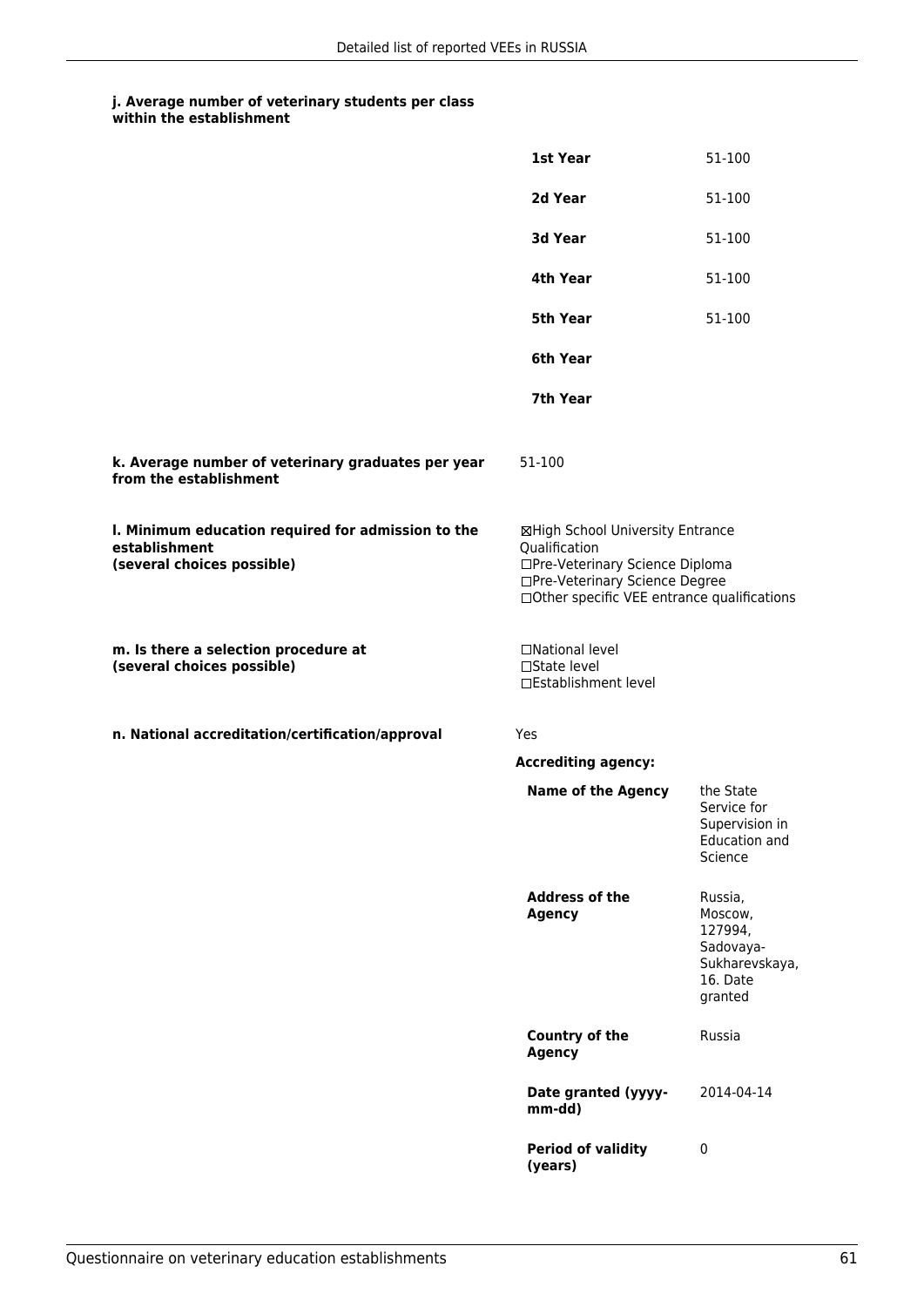**p. Any form of other international accreditation/certification/approval?** No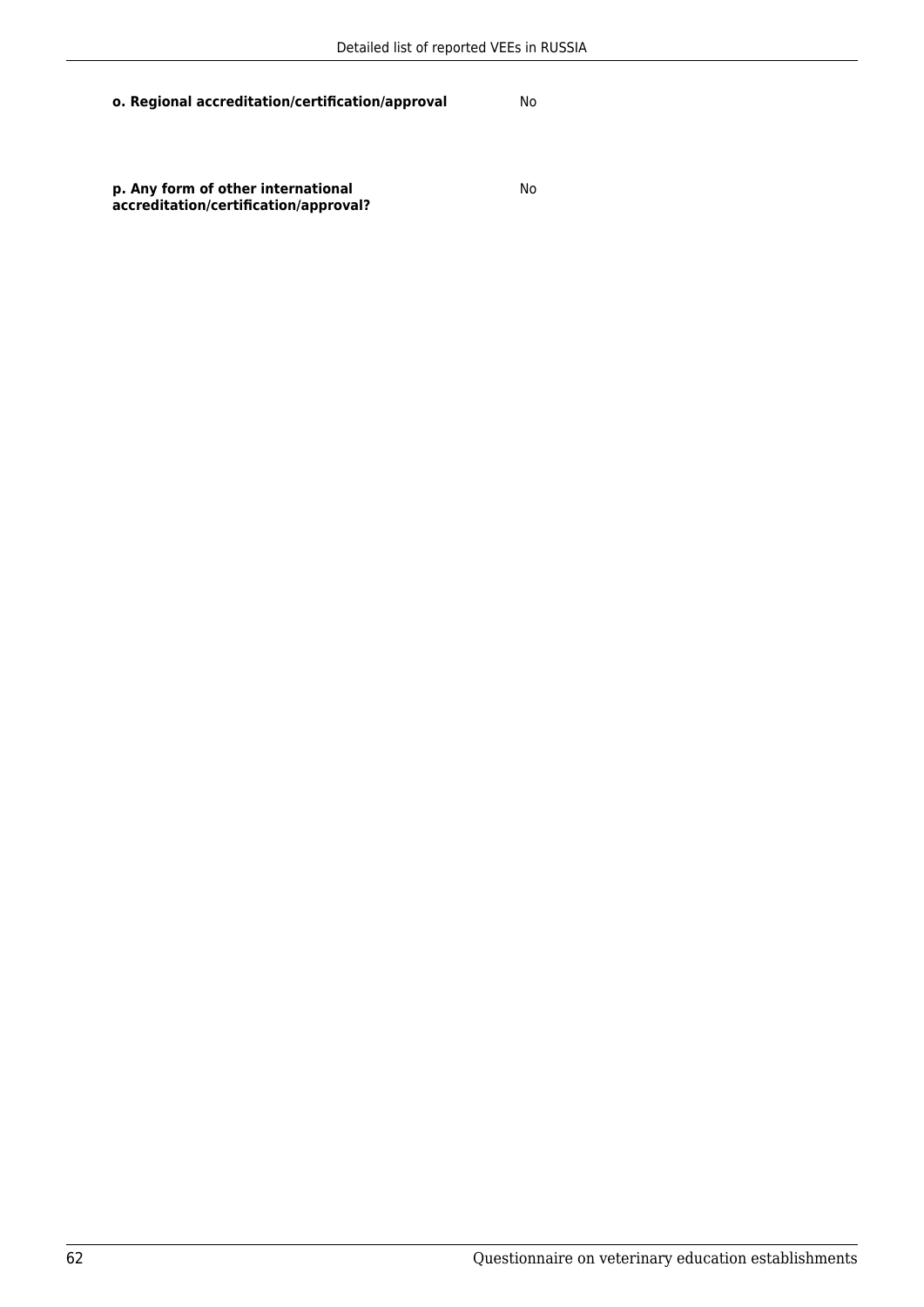### **Last modified on: 2015-11-02 12:27:51**

| a. Name of VEE                                                | The faculty of Veterinary Medicine                                                                  |
|---------------------------------------------------------------|-----------------------------------------------------------------------------------------------------|
| b. Hosting Academic Institution<br>(when relevant)            | The Federal budgetary institution of higher<br>education «Bashkir State Agrarian University»        |
| c. Address of VEE<br>(street/city/state)                      | 630039, Novosibirsk, Dobrolubova street, 160                                                        |
| d. Country of VEE                                             | <b>RUSSIA</b>                                                                                       |
| e. Web-site (URL)                                             | http://nsau.edu.ru                                                                                  |
| f. Institution type                                           | public                                                                                              |
| g. Year of creation                                           | 1979                                                                                                |
| h. Veterinary degree(s) granted<br>(several choices possible) | □Specific Veterinary Diploma<br>⊠Bachelor<br>⊠Master<br>⊠Doctor<br>⊠PhD<br>□ Other (please explain) |

**i. Number of years of veterinary education required for VSB (or equivalent) registration**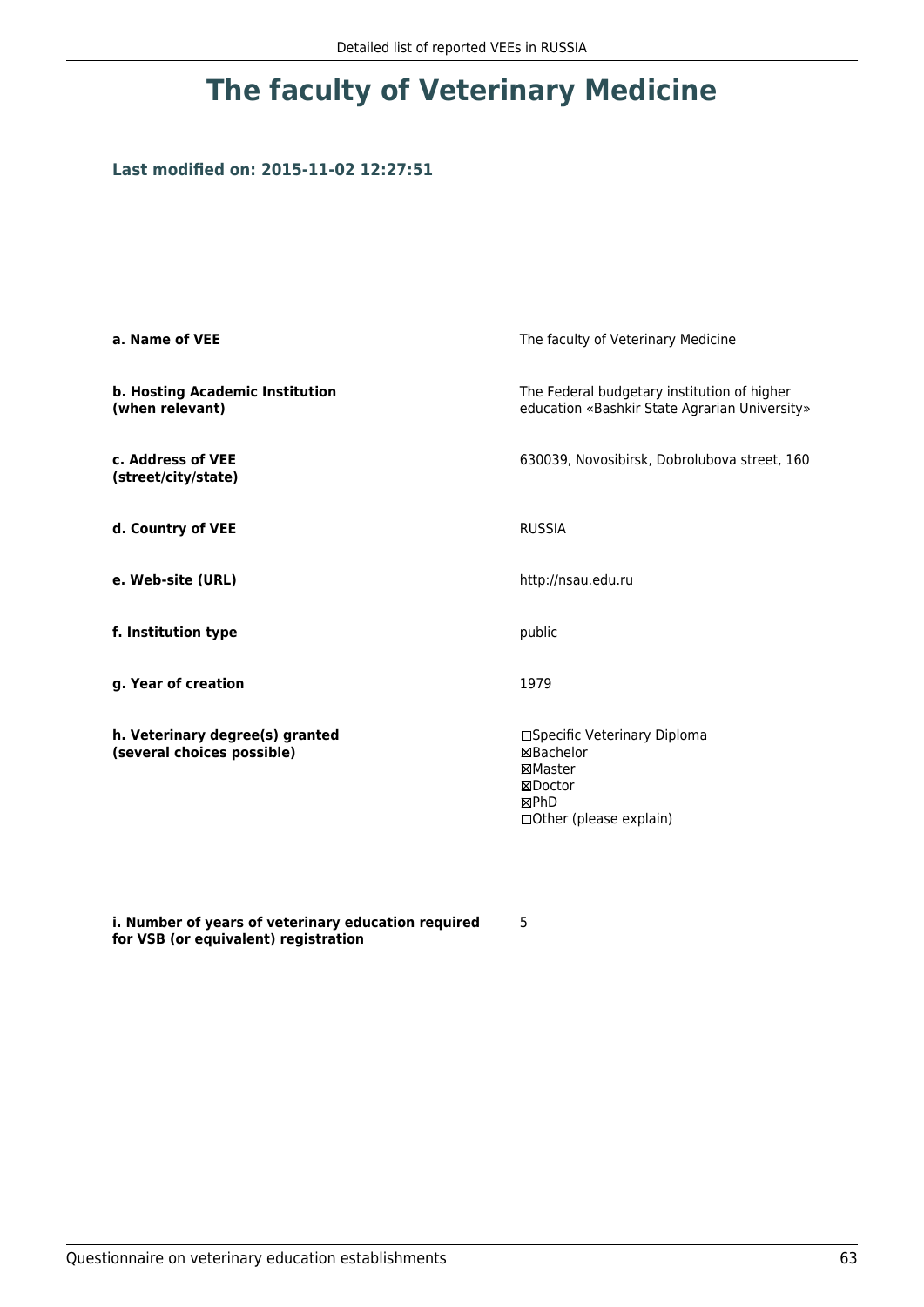|                                                                                                   | 1st Year                                                                                                                                                              | $+200$                                                                              |
|---------------------------------------------------------------------------------------------------|-----------------------------------------------------------------------------------------------------------------------------------------------------------------------|-------------------------------------------------------------------------------------|
|                                                                                                   | 2d Year                                                                                                                                                               | $+200$                                                                              |
|                                                                                                   | 3d Year                                                                                                                                                               | $+200$                                                                              |
|                                                                                                   | 4th Year                                                                                                                                                              | $+200$                                                                              |
|                                                                                                   | 5th Year                                                                                                                                                              | $+200$                                                                              |
|                                                                                                   | 6th Year                                                                                                                                                              |                                                                                     |
|                                                                                                   | 7th Year                                                                                                                                                              |                                                                                     |
| k. Average number of veterinary graduates per year<br>from the establishment                      | 101-150                                                                                                                                                               |                                                                                     |
| I. Minimum education required for admission to the<br>establishment<br>(several choices possible) | ⊠High School University Entrance<br>Qualification<br>□Pre-Veterinary Science Diploma<br>□Pre-Veterinary Science Degree<br>□Other specific VEE entrance qualifications |                                                                                     |
| m. Is there a selection procedure at<br>(several choices possible)                                | □National level<br>$\square$ State level<br>□Establishment level                                                                                                      |                                                                                     |
| n. National accreditation/certification/approval                                                  | Yes                                                                                                                                                                   |                                                                                     |
|                                                                                                   | <b>Accrediting agency:</b>                                                                                                                                            |                                                                                     |
|                                                                                                   | <b>Name of the Agency</b>                                                                                                                                             | the State<br>Service for<br>Supervision in<br>Education and<br>Science              |
|                                                                                                   | <b>Address of the</b><br><b>Agency</b>                                                                                                                                | Russia,<br>Moscow,<br>127994,<br>Sadovaya-<br>Sukharevskaya,<br>16. Date<br>granted |
|                                                                                                   | <b>Country of the</b><br><b>Agency</b>                                                                                                                                | Russia                                                                              |
|                                                                                                   | Date granted (yyyy-<br>mm-dd)                                                                                                                                         | 2012-08-09                                                                          |
|                                                                                                   | <b>Period of validity</b><br>(years)                                                                                                                                  | $\pmb{0}$                                                                           |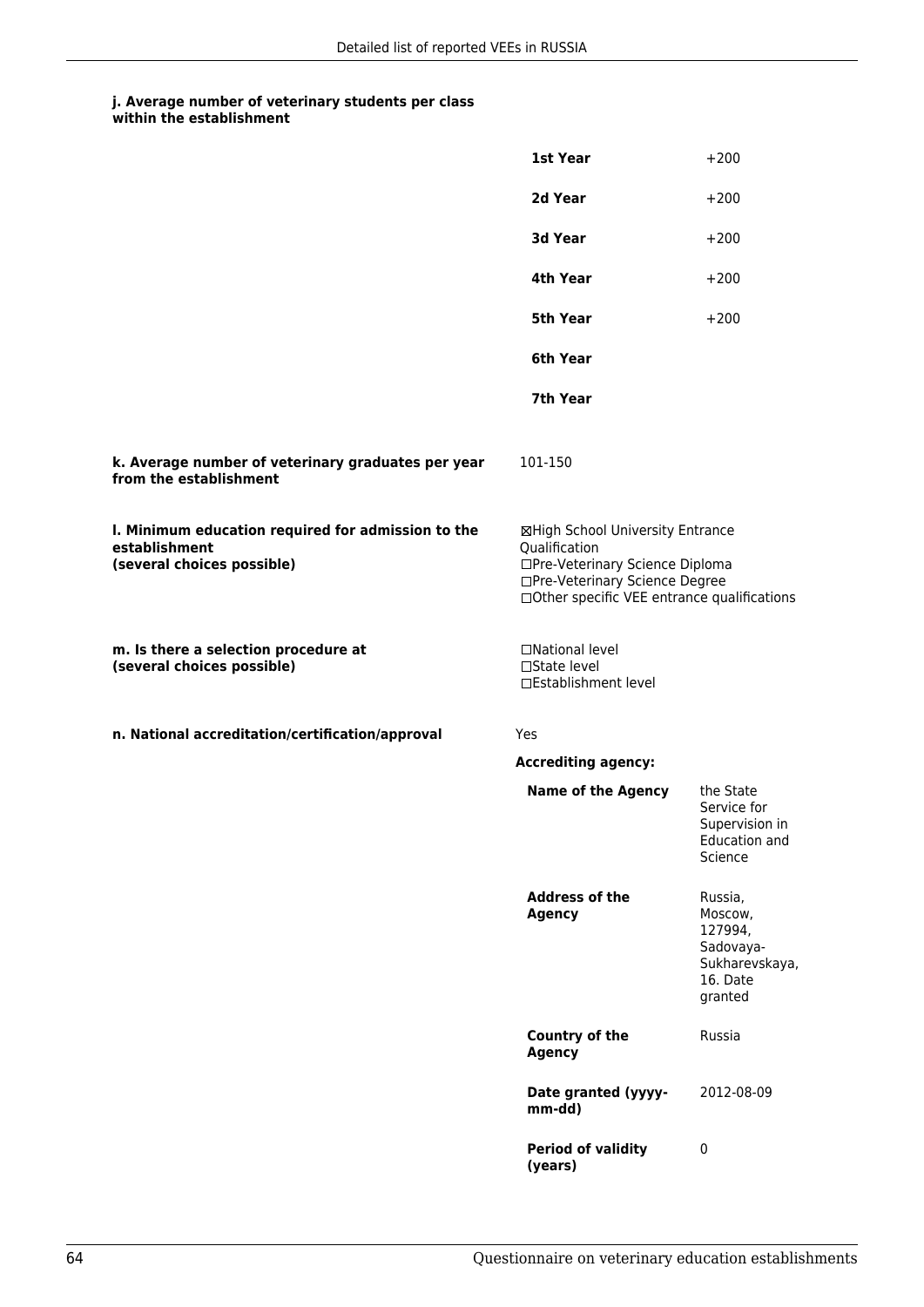No

**p. Any form of other international accreditation/certification/approval?**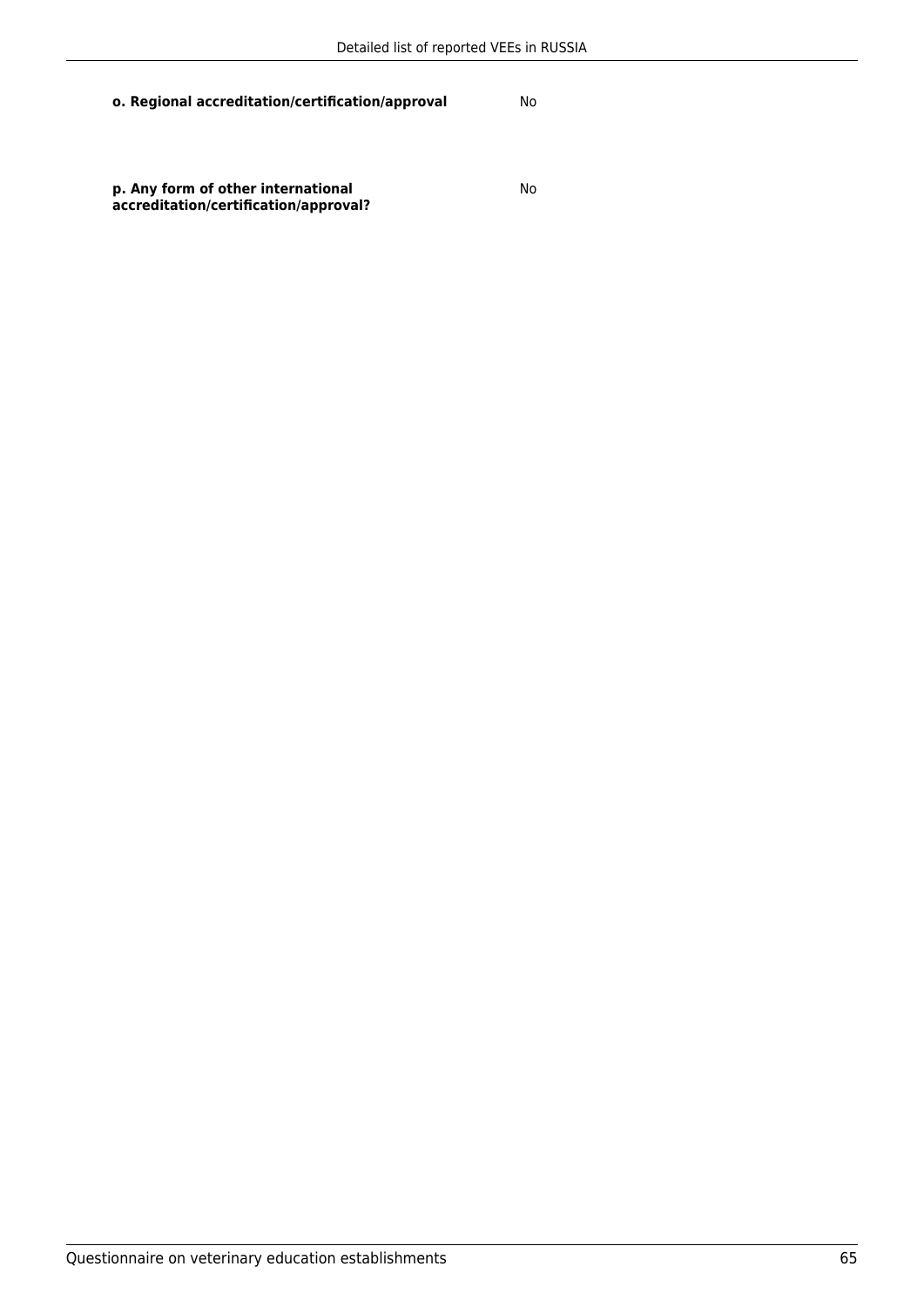### **Last modified on: 2015-11-02 12:30:08**

| a. Name of VEE                                                | The faculty of Veterinary Medicine                                                                           |
|---------------------------------------------------------------|--------------------------------------------------------------------------------------------------------------|
| b. Hosting Academic Institution<br>(when relevant)            | The Federal budgetary institution of higher<br>education «Bashkir State Agrarian University»                 |
| c. Address of VEE<br>(street/city/state)                      | 644008, Omsk, Institutskaya square, 2                                                                        |
| d. Country of VEE                                             | <b>RUSSIA</b>                                                                                                |
| e. Web-site (URL)                                             | http://omgau.edu.ru                                                                                          |
| f. Institution type                                           | public                                                                                                       |
| g. Year of creation                                           | 1918                                                                                                         |
| h. Veterinary degree(s) granted<br>(several choices possible) | ⊠Specific Veterinary Diploma<br>⊠Bachelor<br>⊠Master<br>$\square$ Doctor<br>DPhD<br>□ Other (please explain) |

**i. Number of years of veterinary education required for VSB (or equivalent) registration**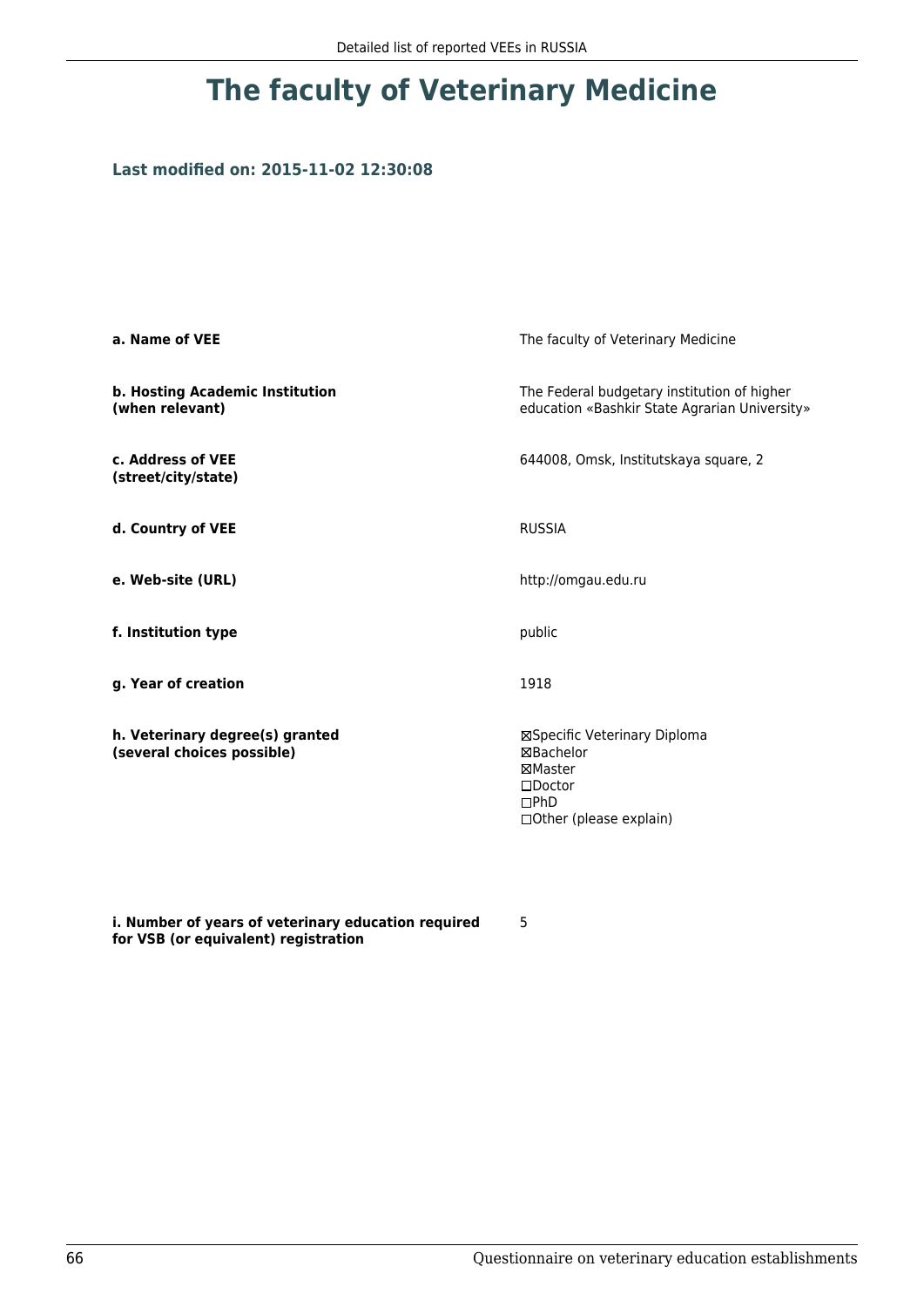|                                                                                                   | 1st Year                                                                                                                                                              | 151-200                                                                             |
|---------------------------------------------------------------------------------------------------|-----------------------------------------------------------------------------------------------------------------------------------------------------------------------|-------------------------------------------------------------------------------------|
|                                                                                                   | 2d Year                                                                                                                                                               | 151-200                                                                             |
|                                                                                                   | 3d Year                                                                                                                                                               | 151-200                                                                             |
|                                                                                                   | 4th Year                                                                                                                                                              | 151-200                                                                             |
|                                                                                                   | 5th Year                                                                                                                                                              | 151-200                                                                             |
|                                                                                                   | 6th Year                                                                                                                                                              |                                                                                     |
|                                                                                                   | 7th Year                                                                                                                                                              |                                                                                     |
| k. Average number of veterinary graduates per year<br>from the establishment                      | 101-150                                                                                                                                                               |                                                                                     |
| I. Minimum education required for admission to the<br>establishment<br>(several choices possible) | ⊠High School University Entrance<br>Qualification<br>□Pre-Veterinary Science Diploma<br>□Pre-Veterinary Science Degree<br>□Other specific VEE entrance qualifications |                                                                                     |
| m. Is there a selection procedure at<br>(several choices possible)                                | □National level<br>□State level<br>□Establishment level                                                                                                               |                                                                                     |
| n. National accreditation/certification/approval                                                  | Yes                                                                                                                                                                   |                                                                                     |
|                                                                                                   | <b>Accrediting agency:</b>                                                                                                                                            |                                                                                     |
|                                                                                                   | <b>Name of the Agency</b>                                                                                                                                             | the State<br>Service for<br>Supervision in<br>Education and<br>Science              |
|                                                                                                   | <b>Address of the</b><br><b>Agency</b>                                                                                                                                | Russia,<br>Moscow,<br>127994,<br>Sadovaya-<br>Sukharevskaya,<br>16. Date<br>granted |
|                                                                                                   | Country of the<br><b>Agency</b>                                                                                                                                       | Russia                                                                              |
|                                                                                                   | Date granted (yyyy-<br>mm-dd)                                                                                                                                         | 2012-03-14                                                                          |
|                                                                                                   | <b>Period of validity</b><br>(years)                                                                                                                                  | $\pmb{0}$                                                                           |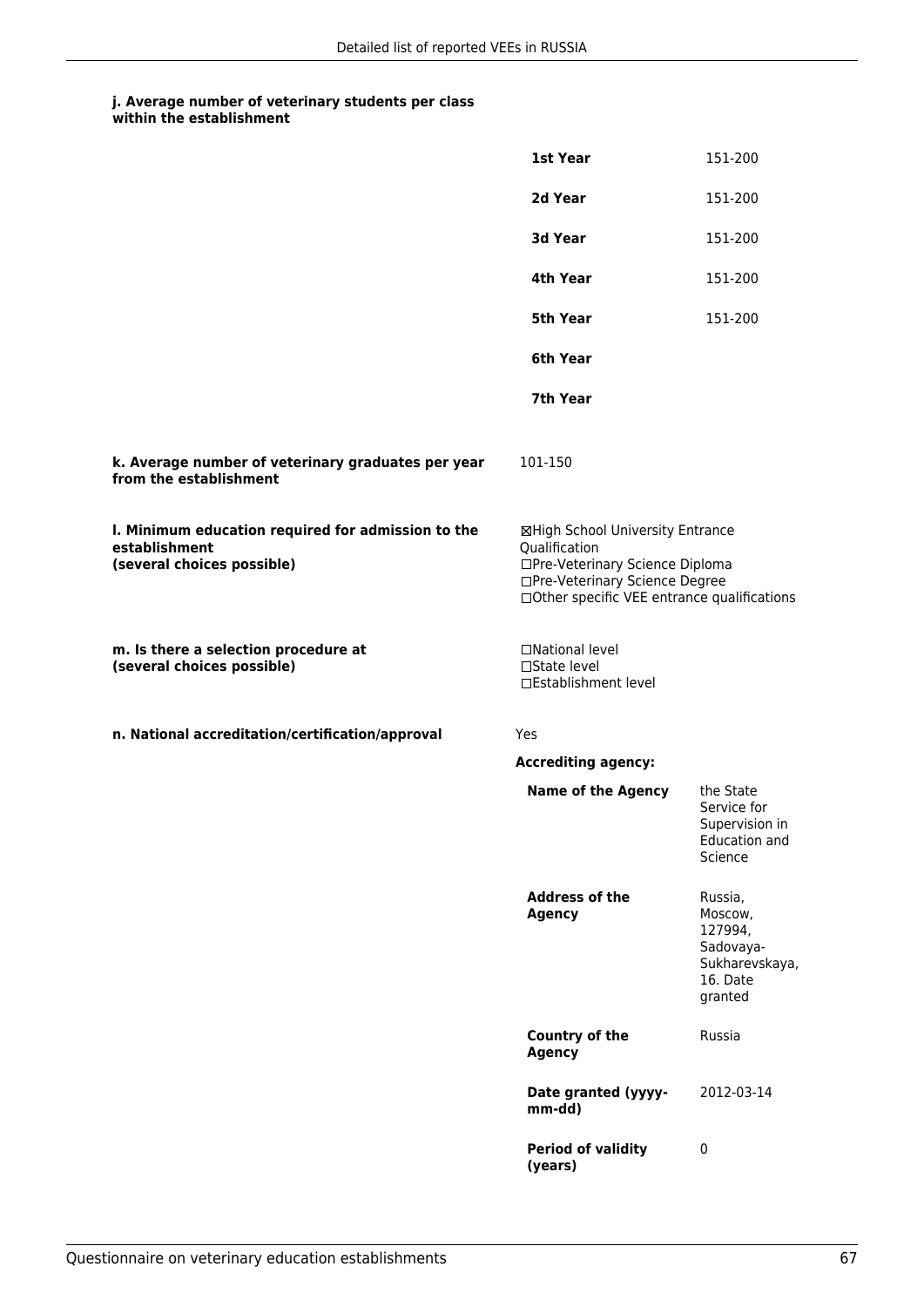**p. Any form of other international accreditation/certification/approval?** No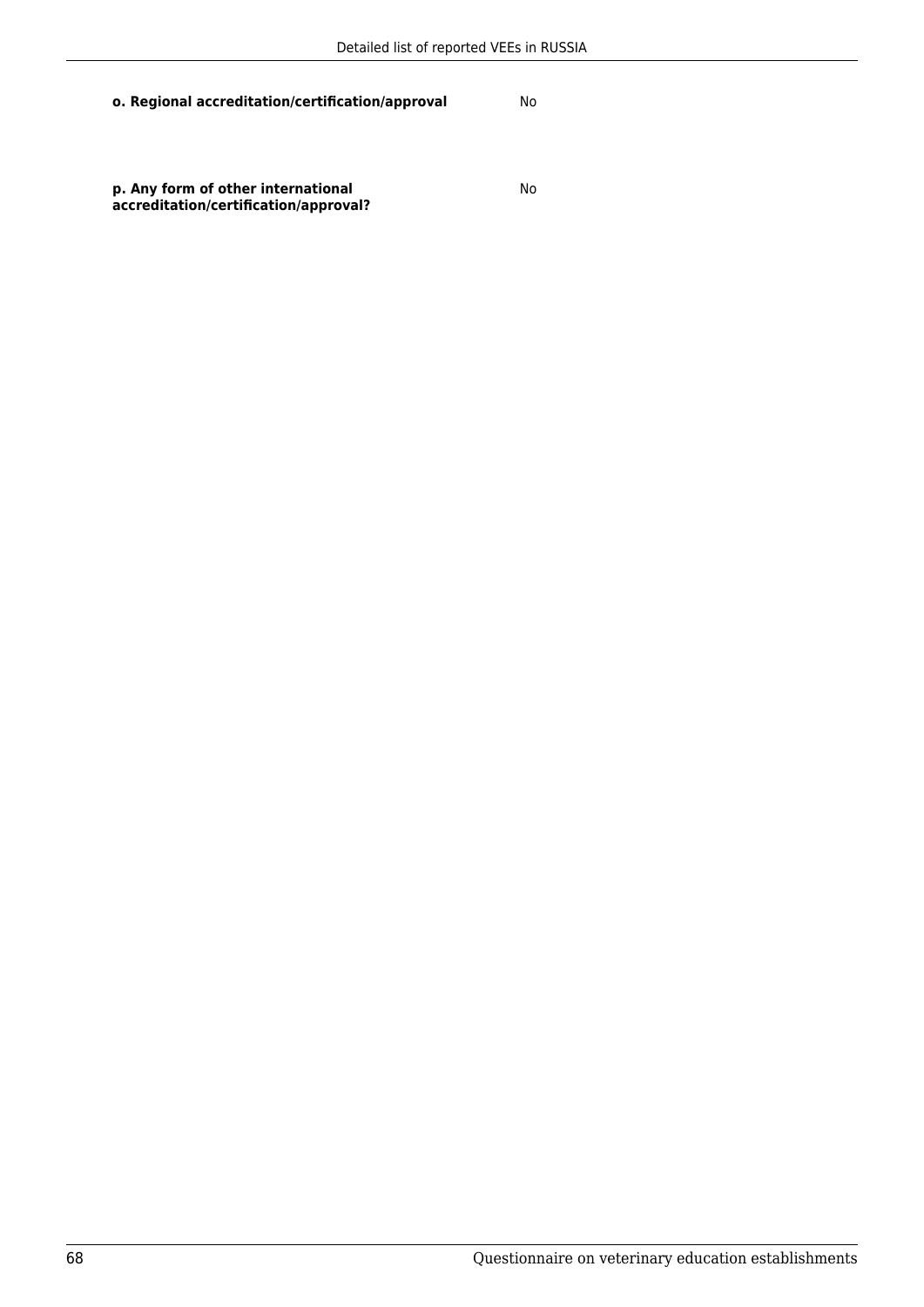### **Last modified on: 2015-11-02 12:32:01**

| a. Name of VEE                                                | The faculty of Veterinary Medicine                                                                                 |
|---------------------------------------------------------------|--------------------------------------------------------------------------------------------------------------------|
| b. Hosting Academic Institution<br>(when relevant)            | The Federal budgetary institution of higher<br>education «Bashkir State Agrarian University»                       |
| c. Address of VEE<br>(street/city/state)                      | 302019, Orel region, Orel, General Rodin<br>street, 69                                                             |
| d. Country of VEE                                             | <b>RUSSIA</b>                                                                                                      |
| e. Web-site (URL)                                             | http://www.orelsau.ru                                                                                              |
| f. Institution type                                           | public                                                                                                             |
| g. Year of creation                                           | 1986                                                                                                               |
| h. Veterinary degree(s) granted<br>(several choices possible) | ⊠Specific Veterinary Diploma<br>□Bachelor<br>$\Box$ Master<br>$\square$ Doctor<br>DPhD<br>□ Other (please explain) |

**i. Number of years of veterinary education required for VSB (or equivalent) registration**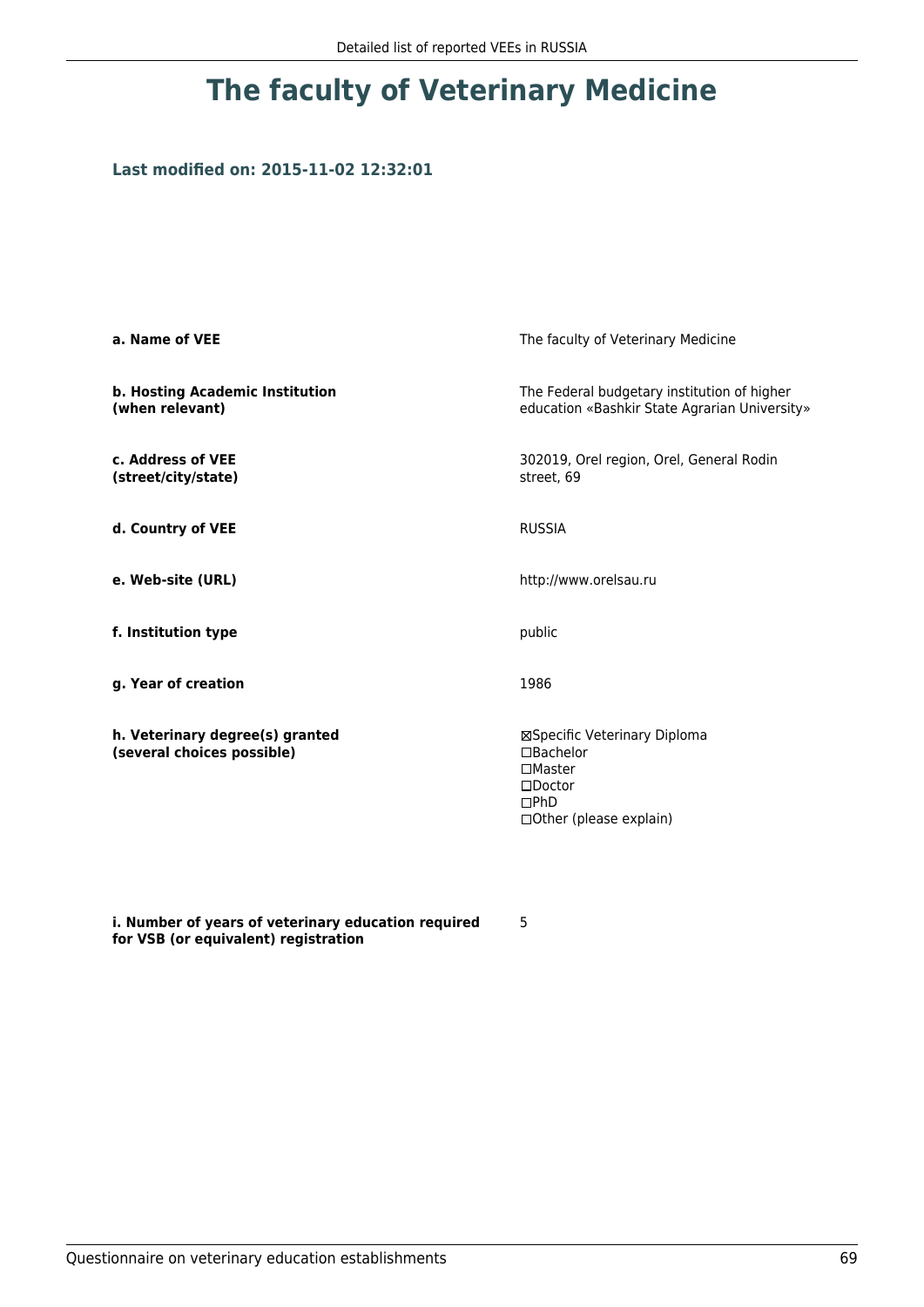|                                                                                                   | 1st Year                                                                                                                                                              | $0 - 50$                                                               |
|---------------------------------------------------------------------------------------------------|-----------------------------------------------------------------------------------------------------------------------------------------------------------------------|------------------------------------------------------------------------|
|                                                                                                   | 2d Year                                                                                                                                                               | $0 - 50$                                                               |
|                                                                                                   | 3d Year                                                                                                                                                               | $0 - 50$                                                               |
|                                                                                                   | 4th Year                                                                                                                                                              | $0 - 50$                                                               |
|                                                                                                   | 5th Year                                                                                                                                                              | $0 - 50$                                                               |
|                                                                                                   | 6th Year                                                                                                                                                              |                                                                        |
|                                                                                                   | 7th Year                                                                                                                                                              |                                                                        |
| k. Average number of veterinary graduates per year<br>from the establishment                      | $0 - 50$                                                                                                                                                              |                                                                        |
| I. Minimum education required for admission to the<br>establishment<br>(several choices possible) | ⊠High School University Entrance<br>Qualification<br>□Pre-Veterinary Science Diploma<br>□Pre-Veterinary Science Degree<br>□Other specific VEE entrance qualifications |                                                                        |
| m. Is there a selection procedure at<br>(several choices possible)                                | □National level<br>□State level<br>□Establishment level                                                                                                               |                                                                        |
| n. National accreditation/certification/approval                                                  | Yes                                                                                                                                                                   |                                                                        |
|                                                                                                   | <b>Accrediting agency:</b>                                                                                                                                            |                                                                        |
|                                                                                                   | <b>Name of the Agency</b>                                                                                                                                             | the State<br>Service for<br>Supervision in<br>Education and<br>Science |
|                                                                                                   | <b>Address of the</b><br><b>Agency</b>                                                                                                                                | Russia,<br>Moscow,<br>127994,<br>Sadovaya-<br>Sukharevskaya,<br>16.    |
|                                                                                                   | <b>Country of the</b><br><b>Agency</b>                                                                                                                                | Russia                                                                 |
|                                                                                                   | Date granted (yyyy-<br>mm-dd)                                                                                                                                         | 2014-02-04                                                             |
|                                                                                                   | <b>Period of validity</b><br>(years)                                                                                                                                  | $\pmb{0}$                                                              |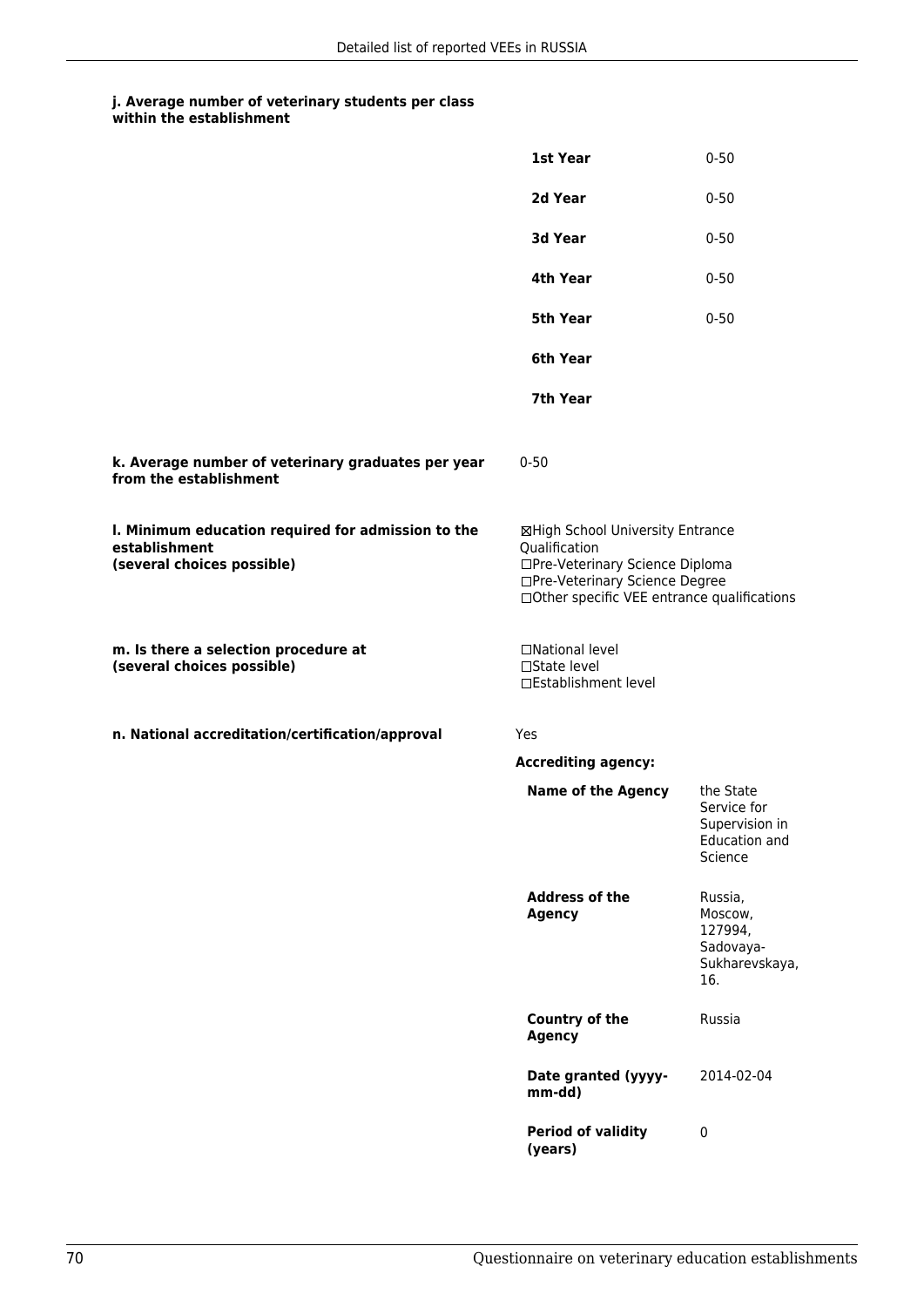**p. Any form of other international accreditation/certification/approval?** No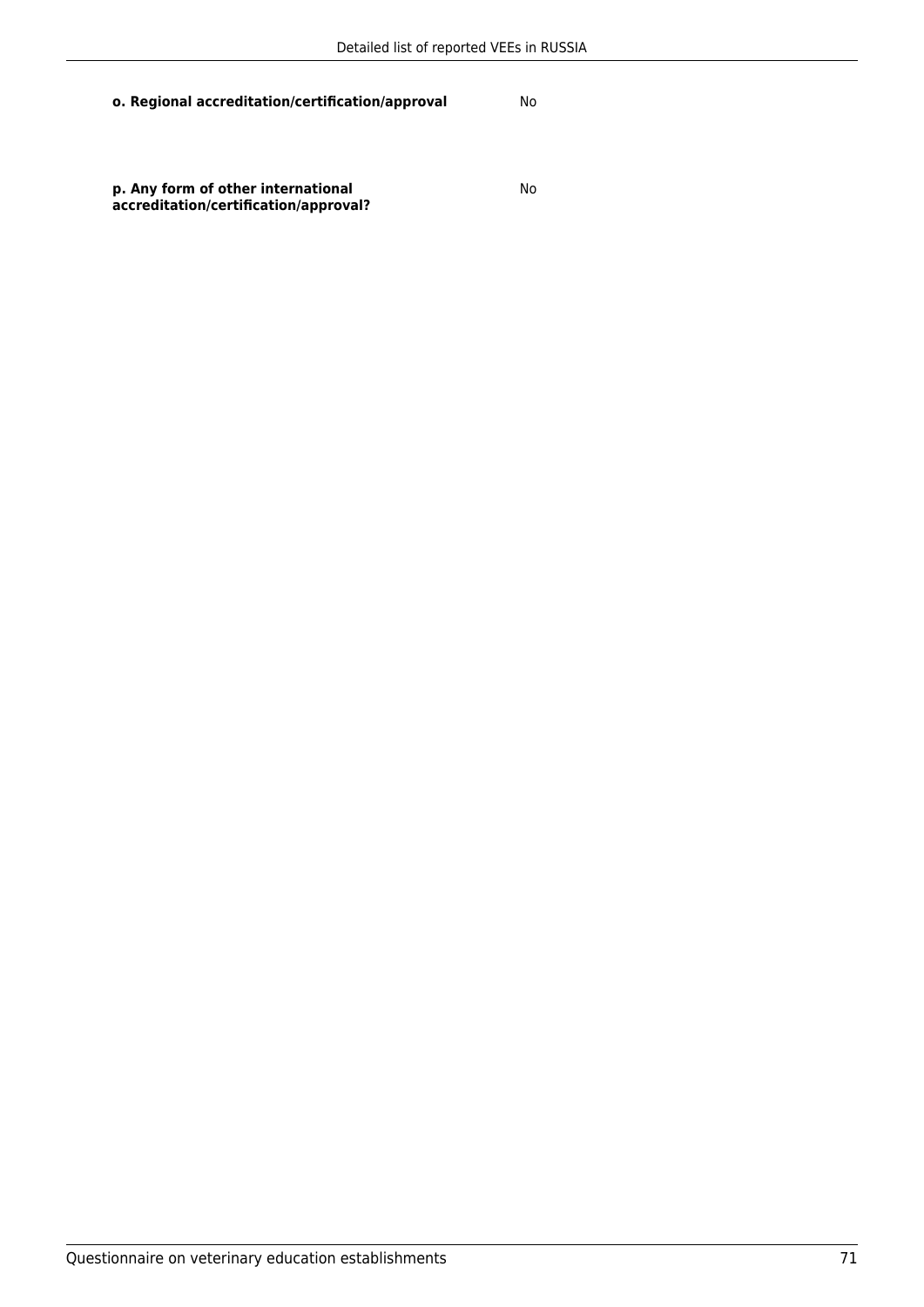### **Last modified on: 2015-11-02 12:34:21**

| a. Name of VEE                                                | The faculty of Veterinary Medicine                                                                                |  |
|---------------------------------------------------------------|-------------------------------------------------------------------------------------------------------------------|--|
| b. Hosting Academic Institution<br>(when relevant)            | The Federal budgetary institution of higher<br>education «Bashkir State Agrarian University»                      |  |
| c. Address of VEE<br>(street/city/state)                      | 460014, Orenburg region, Orenburg, street<br>Cheluskintsev, 18                                                    |  |
| d. Country of VEE                                             | <b>RUSSIA</b>                                                                                                     |  |
| e. Web-site (URL)                                             | http://www.orensau.ru                                                                                             |  |
| f. Institution type                                           | public                                                                                                            |  |
| g. Year of creation                                           | 1930                                                                                                              |  |
| h. Veterinary degree(s) granted<br>(several choices possible) | ⊠Specific Veterinary Diploma<br>⊠Bachelor<br>⊠Master<br>$\square$ Doctor<br>⊠PhD<br>$\Box$ Other (please explain) |  |

**i. Number of years of veterinary education required for VSB (or equivalent) registration**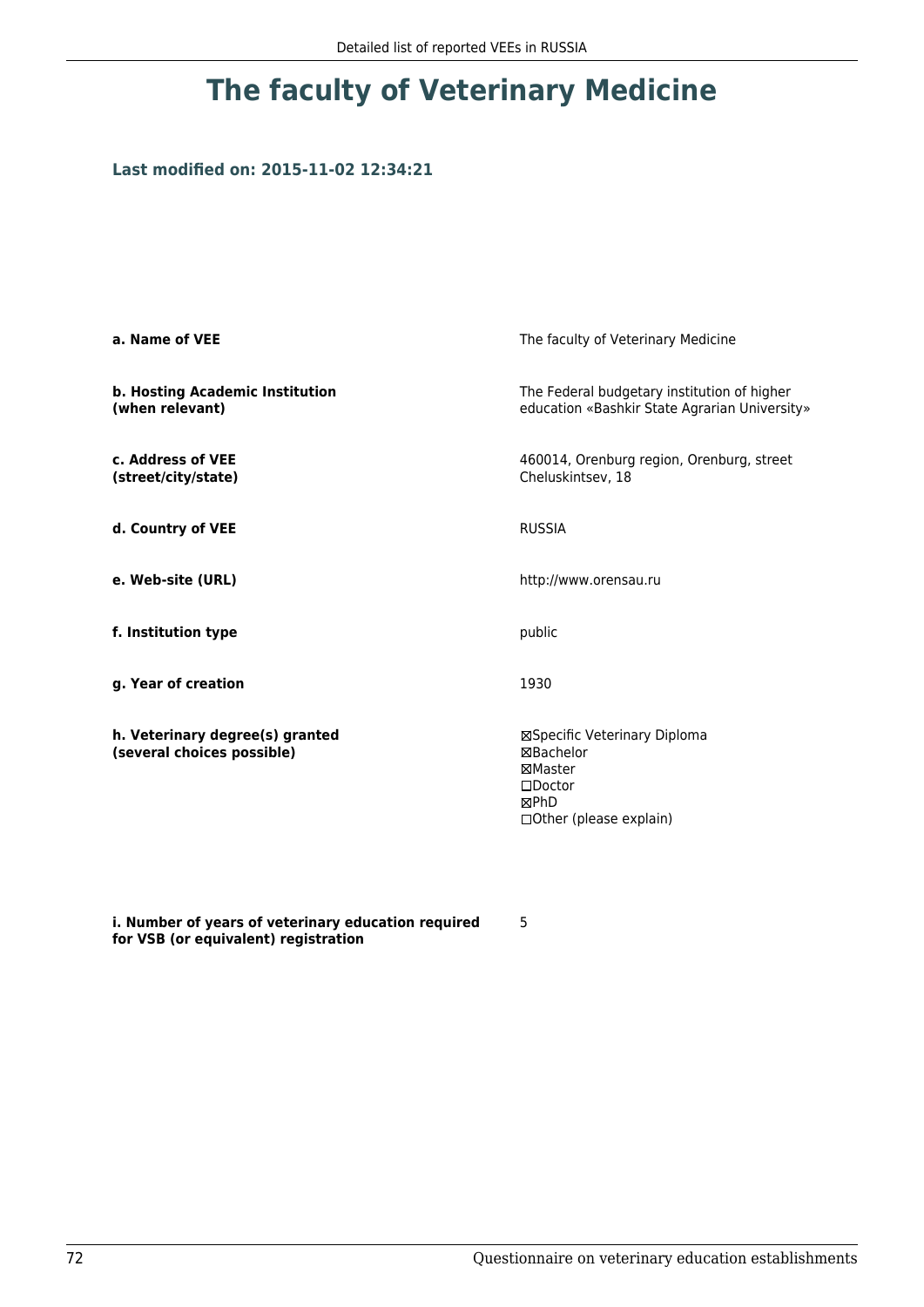|                                                                                                   | 1st Year                                                                                                                                                              | 51-100                                                                        |
|---------------------------------------------------------------------------------------------------|-----------------------------------------------------------------------------------------------------------------------------------------------------------------------|-------------------------------------------------------------------------------|
|                                                                                                   | 2d Year                                                                                                                                                               | 51-100                                                                        |
|                                                                                                   | 3d Year                                                                                                                                                               | 51-100                                                                        |
|                                                                                                   | 4th Year                                                                                                                                                              | 51-100                                                                        |
|                                                                                                   | 5th Year                                                                                                                                                              | 51-100                                                                        |
|                                                                                                   | 6th Year                                                                                                                                                              |                                                                               |
|                                                                                                   | 7th Year                                                                                                                                                              |                                                                               |
| k. Average number of veterinary graduates per year<br>from the establishment                      | 51-100                                                                                                                                                                |                                                                               |
| I. Minimum education required for admission to the<br>establishment<br>(several choices possible) | ⊠High School University Entrance<br>Qualification<br>□Pre-Veterinary Science Diploma<br>□Pre-Veterinary Science Degree<br>□Other specific VEE entrance qualifications |                                                                               |
| m. Is there a selection procedure at<br>(several choices possible)                                | □National level<br>□State level<br>□Establishment level                                                                                                               |                                                                               |
| n. National accreditation/certification/approval                                                  | <b>Yes</b>                                                                                                                                                            |                                                                               |
|                                                                                                   | <b>Accrediting agency:</b>                                                                                                                                            |                                                                               |
|                                                                                                   | <b>Name of the Agency</b>                                                                                                                                             | the State<br>Service for<br>Supervision in<br><b>Education and</b><br>Science |
|                                                                                                   | <b>Address of the</b><br><b>Agency</b>                                                                                                                                | Russia,<br>Moscow,<br>127994,<br>Sadovaya-<br>Sukharevskaya,<br>16            |
|                                                                                                   | <b>Country of the</b><br><b>Agency</b>                                                                                                                                | Russia                                                                        |
|                                                                                                   | Date granted (yyyy-<br>mm-dd)                                                                                                                                         | 2013-05-31                                                                    |
|                                                                                                   | <b>Period of validity</b><br>(years)                                                                                                                                  | $\pmb{0}$                                                                     |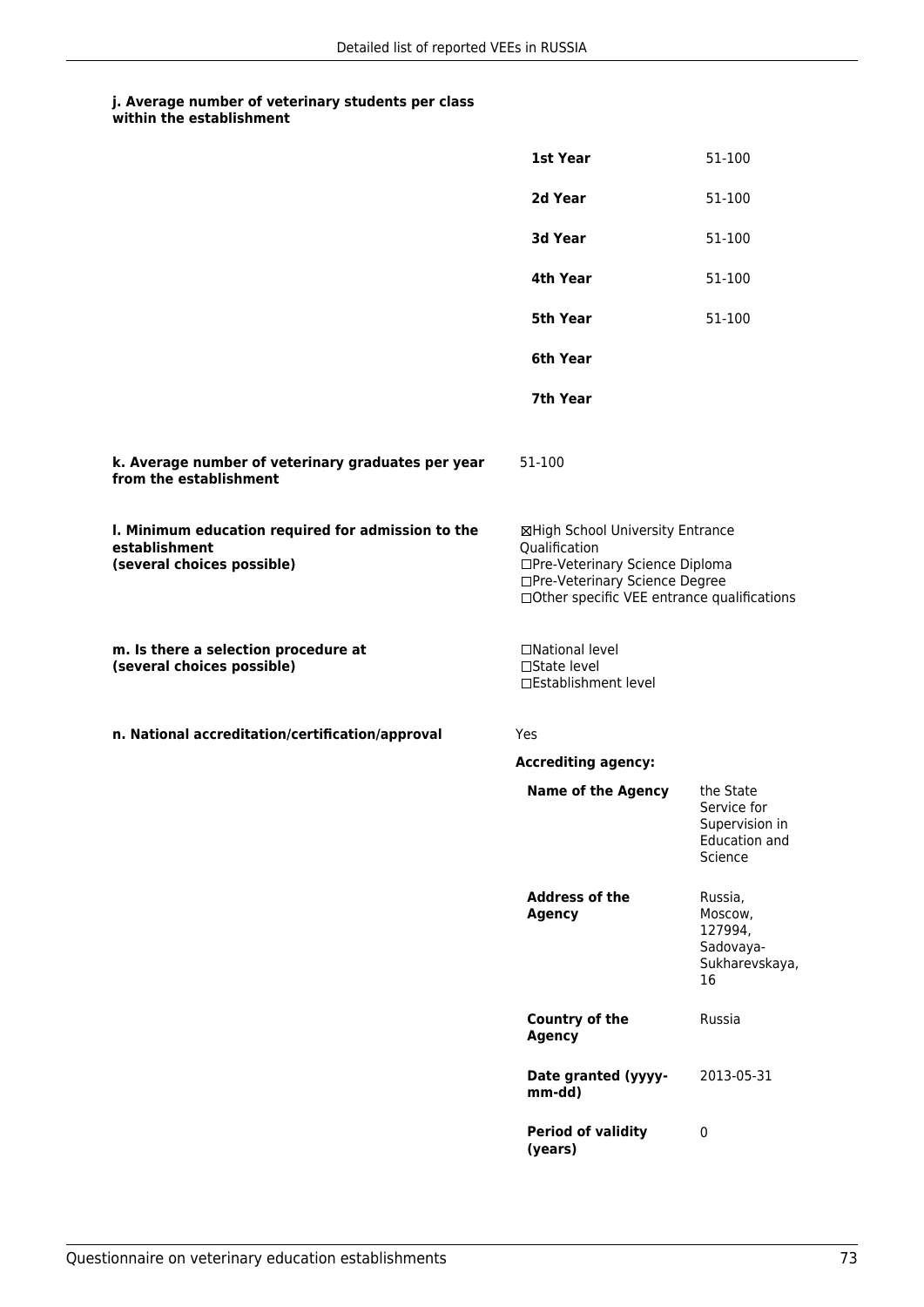No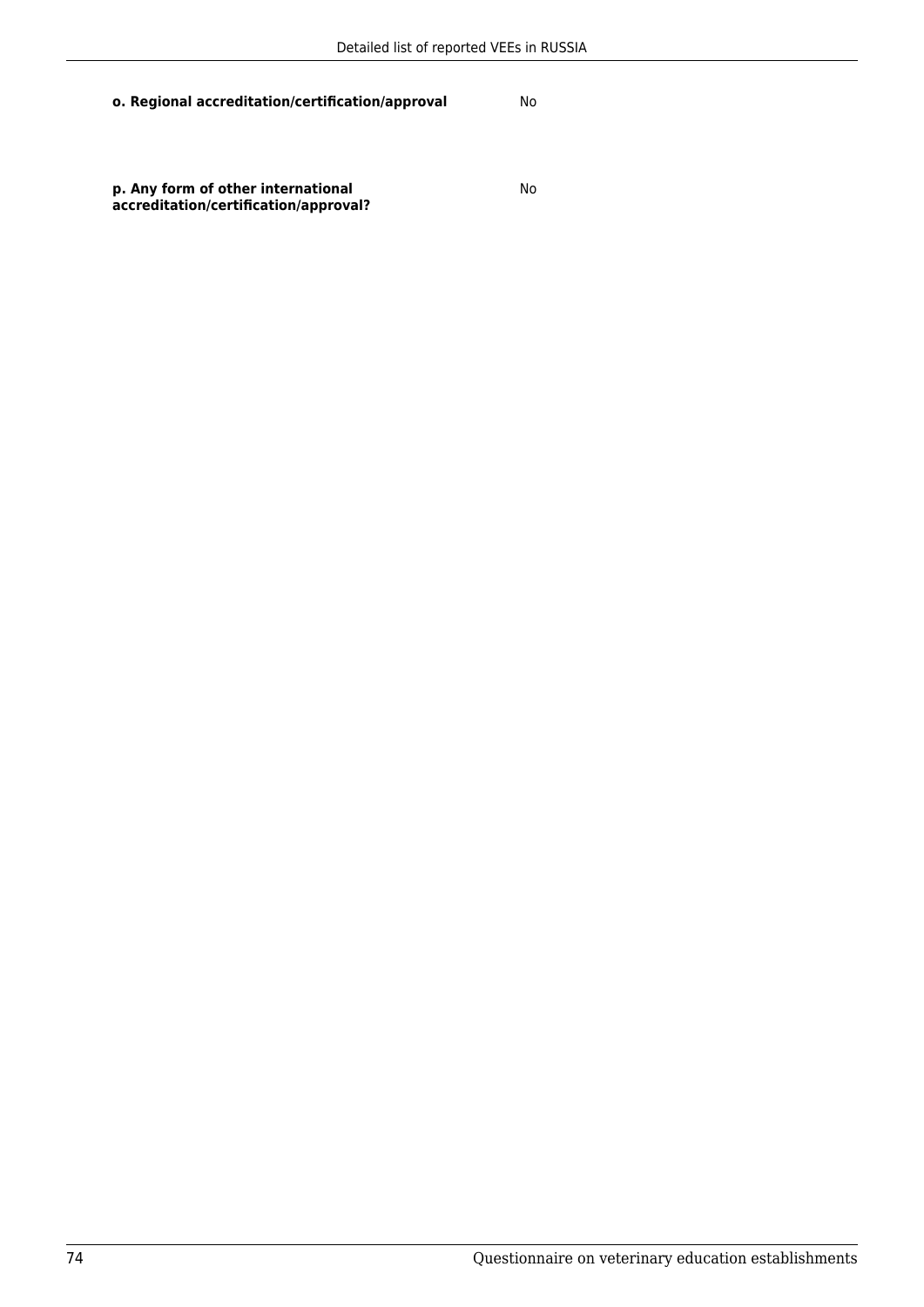### **Last modified on: 2015-11-02 12:36:47**

| a. Name of VEE                                                | The faculty of Veterinary Medicine                                                                                         |
|---------------------------------------------------------------|----------------------------------------------------------------------------------------------------------------------------|
| b. Hosting Academic Institution<br>(when relevant)            | The Federal budgetary institution of higher<br>education «Bashkir State Agrarian University»                               |
| c. Address of VEE<br>(street/city/state)                      | 614990, Perm`region, Perm`, Petropavlovsk<br>street, 23                                                                    |
| d. Country of VEE                                             | <b>RUSSIA</b>                                                                                                              |
| e. Web-site (URL)                                             | http://www.pgsha.ru                                                                                                        |
| f. Institution type                                           | public                                                                                                                     |
| g. Year of creation                                           | 1992                                                                                                                       |
| h. Veterinary degree(s) granted<br>(several choices possible) | ⊠Specific Veterinary Diploma<br>⊠Bachelor<br>$\square$ Master<br>$\square$ Doctor<br>⊠PhD<br>$\Box$ Other (please explain) |

**i. Number of years of veterinary education required for VSB (or equivalent) registration**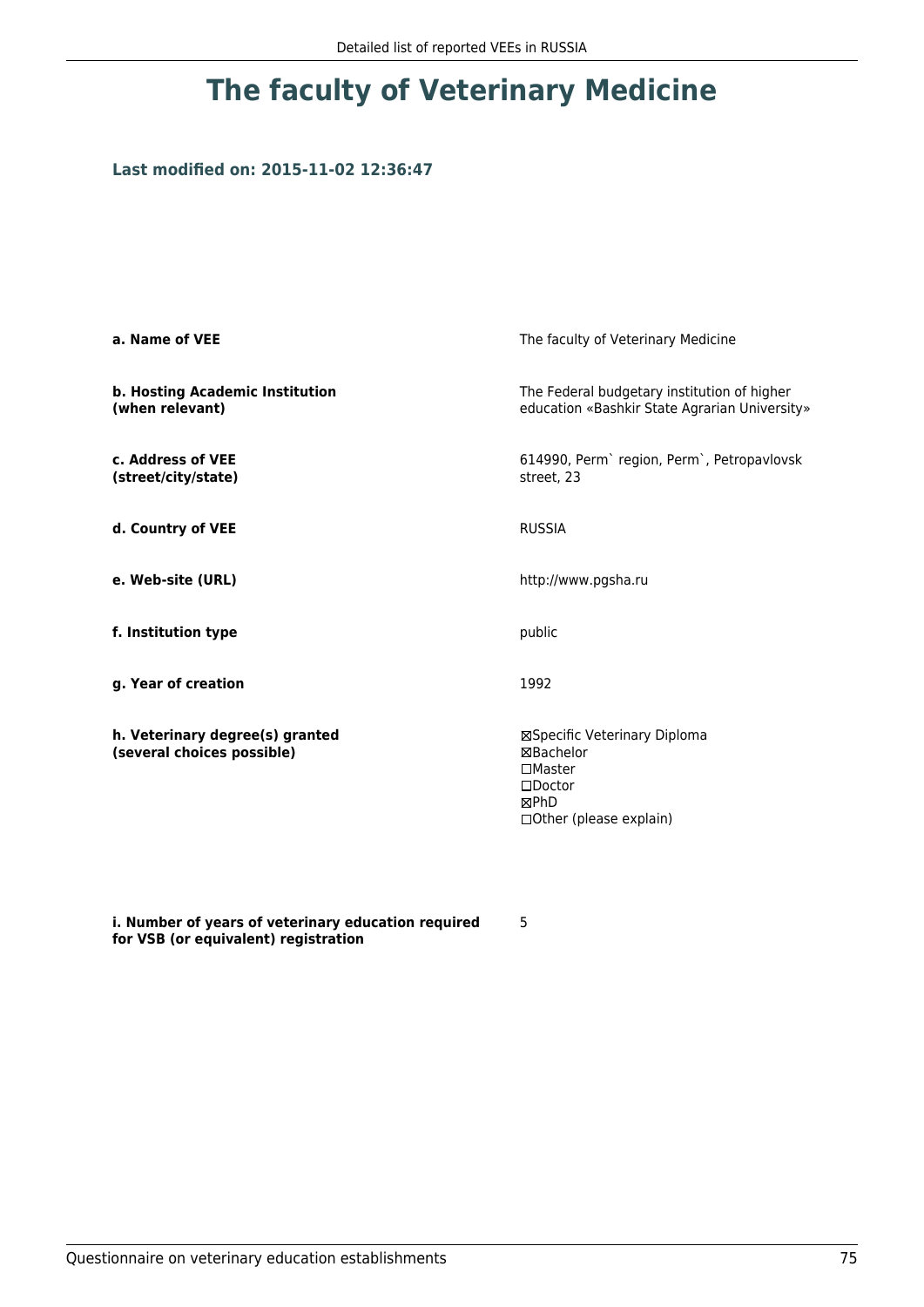|                                                                                                   | 1st Year                                                                                                                                                              | 101-150                                                                |
|---------------------------------------------------------------------------------------------------|-----------------------------------------------------------------------------------------------------------------------------------------------------------------------|------------------------------------------------------------------------|
|                                                                                                   | 2d Year                                                                                                                                                               | 101-150                                                                |
|                                                                                                   | <b>3d Year</b>                                                                                                                                                        | 101-150                                                                |
|                                                                                                   | 4th Year                                                                                                                                                              | 101-150                                                                |
|                                                                                                   | 5th Year                                                                                                                                                              | 101-150                                                                |
|                                                                                                   | 6th Year                                                                                                                                                              |                                                                        |
|                                                                                                   | 7th Year                                                                                                                                                              |                                                                        |
| k. Average number of veterinary graduates per year<br>from the establishment                      | $0 - 50$                                                                                                                                                              |                                                                        |
| I. Minimum education required for admission to the<br>establishment<br>(several choices possible) | ⊠High School University Entrance<br>Qualification<br>□Pre-Veterinary Science Diploma<br>□Pre-Veterinary Science Degree<br>□Other specific VEE entrance qualifications |                                                                        |
| m. Is there a selection procedure at<br>(several choices possible)                                | □National level<br>□State level<br>□Establishment level                                                                                                               |                                                                        |
| n. National accreditation/certification/approval                                                  | Yes                                                                                                                                                                   |                                                                        |
|                                                                                                   | <b>Accrediting agency:</b>                                                                                                                                            |                                                                        |
|                                                                                                   | <b>Name of the Agency</b>                                                                                                                                             | the State<br>Service for<br>Supervision in<br>Education and<br>Science |
|                                                                                                   | <b>Address of the</b><br><b>Agency</b>                                                                                                                                | Russia,<br>Moscow,<br>127994,<br>Sadovaya-<br>Sukharevskaya,<br>16.    |
|                                                                                                   | <b>Country of the</b><br><b>Agency</b>                                                                                                                                | Russia                                                                 |
|                                                                                                   | Date granted (yyyy-<br>mm-dd)                                                                                                                                         | 2012-02-09                                                             |
|                                                                                                   | <b>Period of validity</b><br>(years)                                                                                                                                  | $\pmb{0}$                                                              |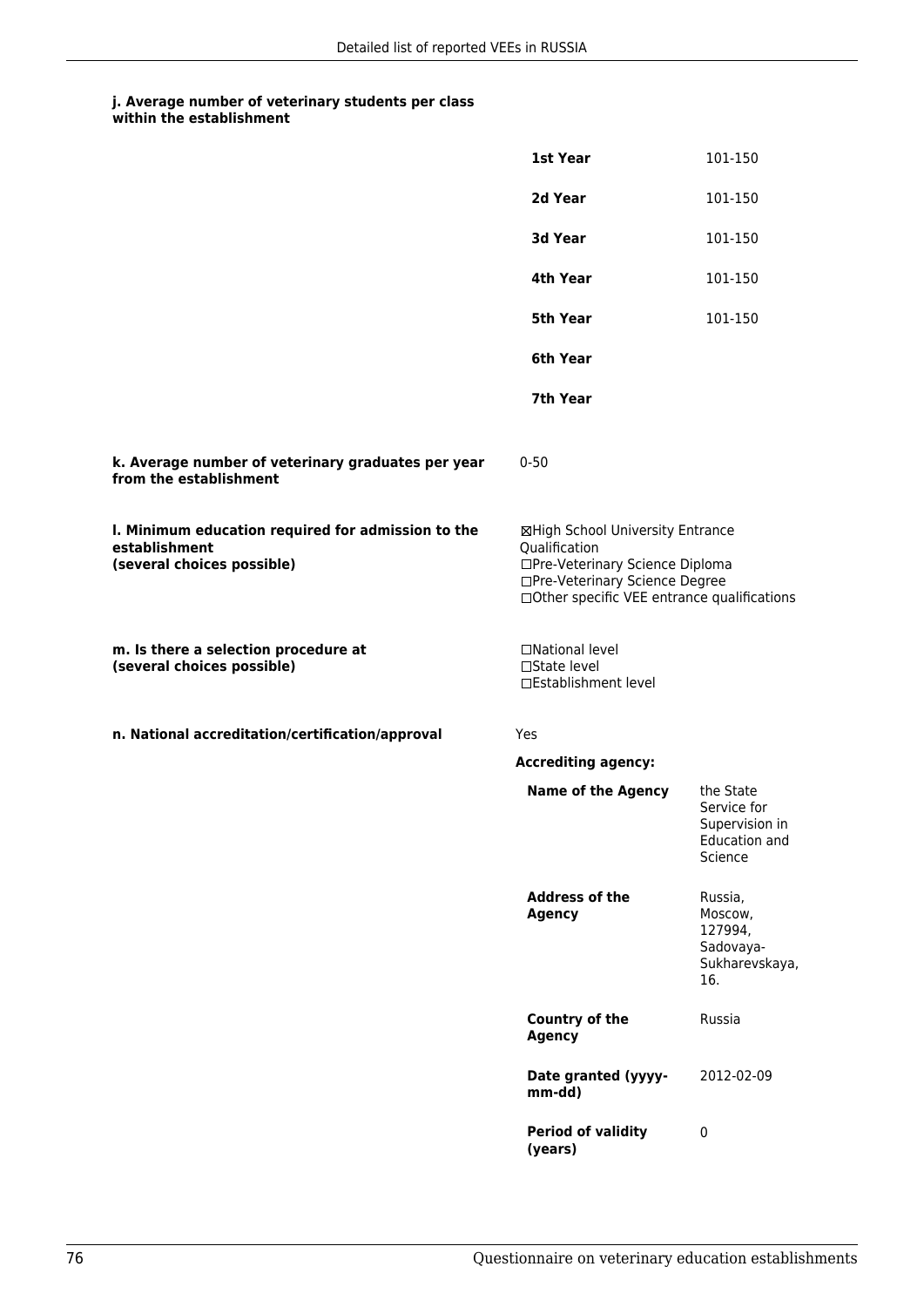No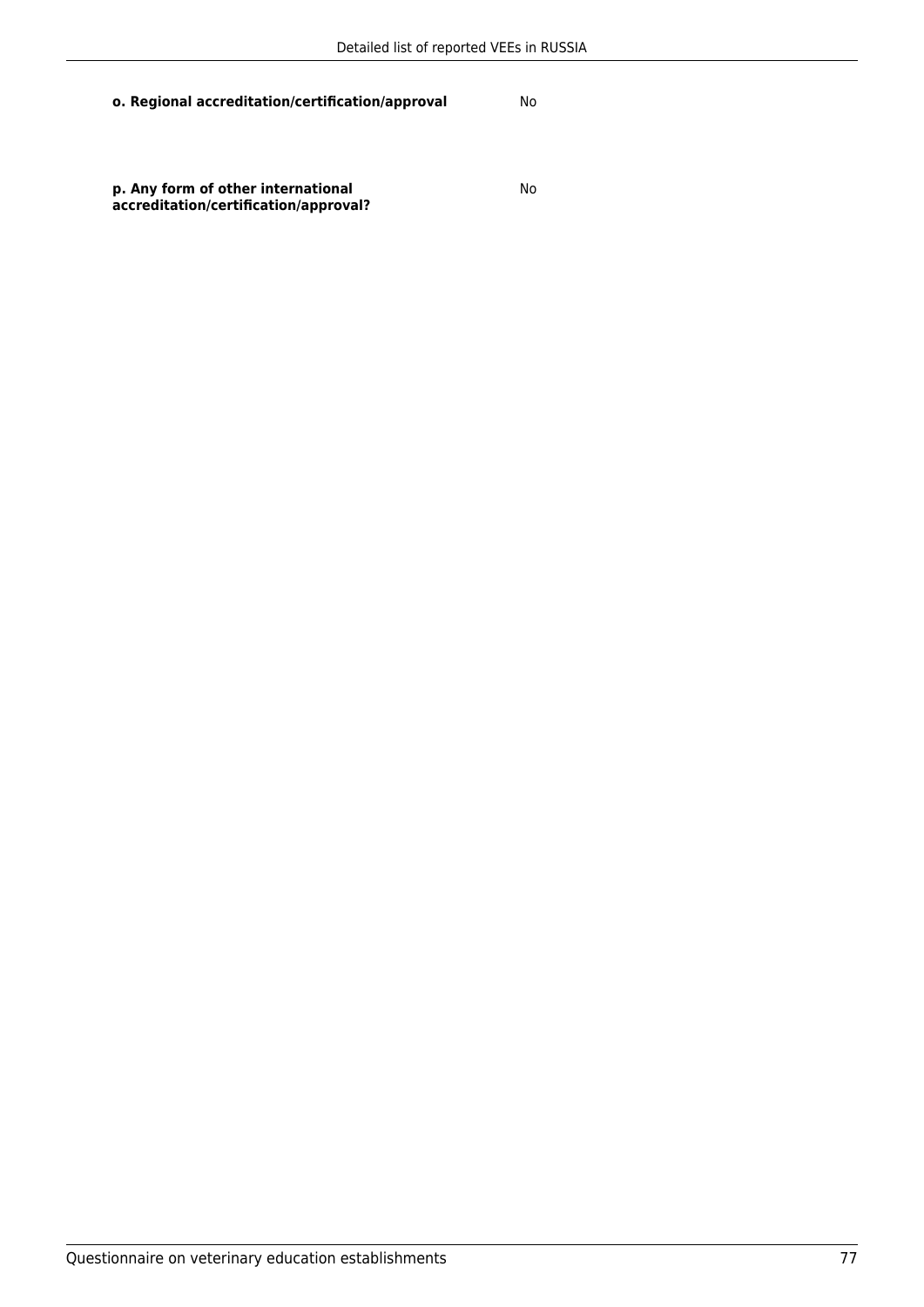## **Last modified on: 2015-11-02 12:38:54**

| a. Name of VEE                                                | The faculty of Veterinary Medicine                                                                                    |
|---------------------------------------------------------------|-----------------------------------------------------------------------------------------------------------------------|
| b. Hosting Academic Institution<br>(when relevant)            | The Federal budgetary institution of higher<br>education «Bashkir State Agrarian University»                          |
| c. Address of VEE<br>(street/city/state)                      | Primorsk region, Ussuriysk, Blucher avenue,<br>44                                                                     |
| d. Country of VEE                                             | <b>RUSSIA</b>                                                                                                         |
| e. Web-site (URL)                                             | http://www.primacad.ru                                                                                                |
| f. Institution type                                           | public                                                                                                                |
| g. Year of creation                                           | 1997                                                                                                                  |
| h. Veterinary degree(s) granted<br>(several choices possible) | ⊠Specific Veterinary Diploma<br>⊠Bachelor<br>$\square$ Master<br>$\square$ Doctor<br>DPhD<br>□ Other (please explain) |

**i. Number of years of veterinary education required for VSB (or equivalent) registration**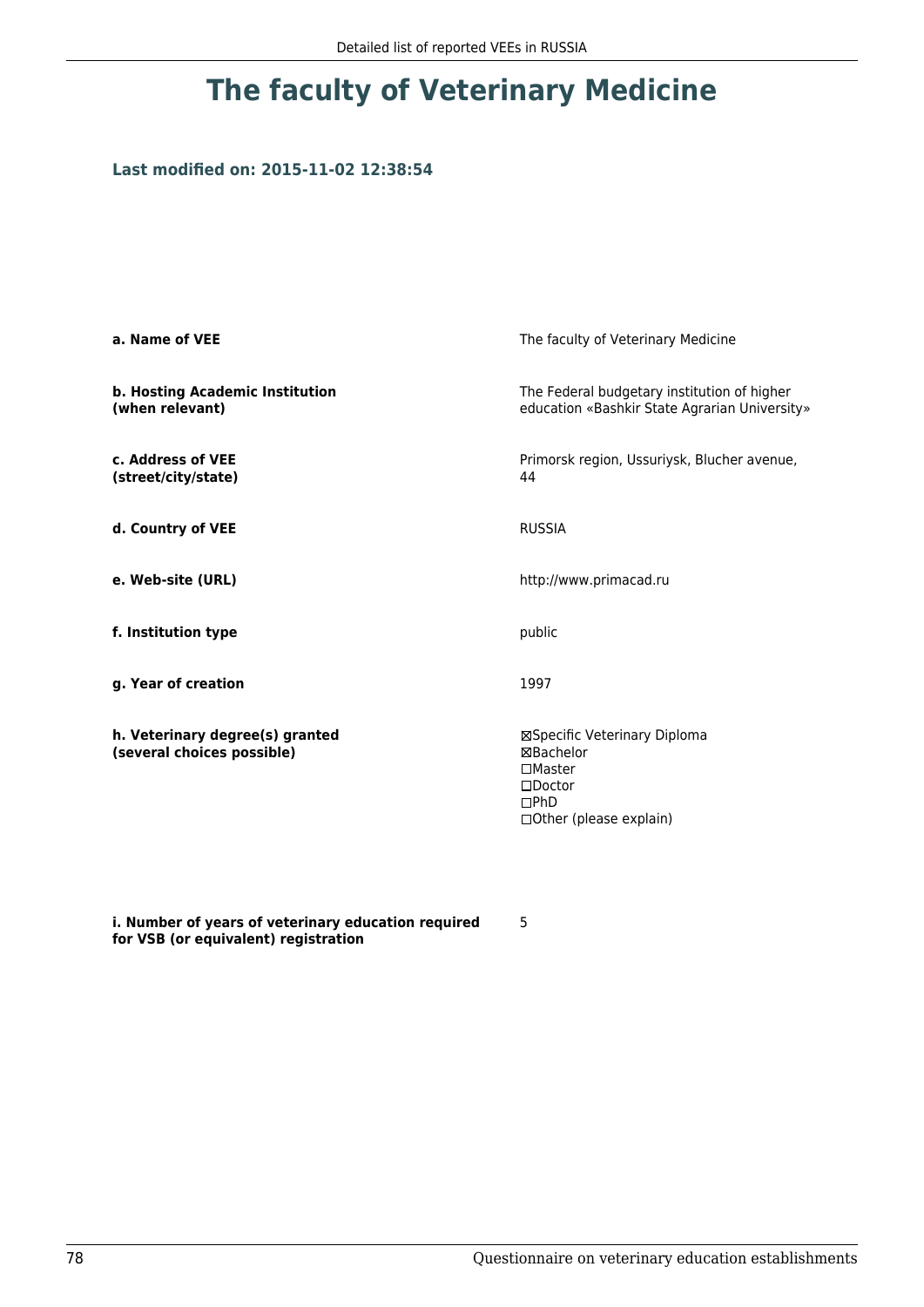|                                                                                                   | 1st Year                                                                                                                                                              | 101-150                                                                       |
|---------------------------------------------------------------------------------------------------|-----------------------------------------------------------------------------------------------------------------------------------------------------------------------|-------------------------------------------------------------------------------|
|                                                                                                   | 2d Year                                                                                                                                                               | 101-150                                                                       |
|                                                                                                   | 3d Year                                                                                                                                                               | 101-150                                                                       |
|                                                                                                   | 4th Year                                                                                                                                                              | 101-150                                                                       |
|                                                                                                   | <b>5th Year</b>                                                                                                                                                       | 101-150                                                                       |
|                                                                                                   | 6th Year                                                                                                                                                              |                                                                               |
|                                                                                                   | 7th Year                                                                                                                                                              |                                                                               |
| k. Average number of veterinary graduates per year<br>from the establishment                      | 51-100                                                                                                                                                                |                                                                               |
| I. Minimum education required for admission to the<br>establishment<br>(several choices possible) | ⊠High School University Entrance<br>Qualification<br>□Pre-Veterinary Science Diploma<br>□Pre-Veterinary Science Degree<br>□Other specific VEE entrance qualifications |                                                                               |
| m. Is there a selection procedure at<br>(several choices possible)                                | □National level<br>$\square$ State level<br>□Establishment level                                                                                                      |                                                                               |
| n. National accreditation/certification/approval                                                  | Yes                                                                                                                                                                   |                                                                               |
|                                                                                                   | <b>Accrediting agency:</b>                                                                                                                                            |                                                                               |
|                                                                                                   | <b>Name of the Agency</b>                                                                                                                                             | the State<br>Service for<br>Supervision in<br><b>Education and</b><br>Science |
|                                                                                                   | <b>Address of the</b><br><b>Agency</b>                                                                                                                                | Russia,<br>Moscow,<br>127994,<br>Sadovaya-<br>Sukharevskaya,<br>16.           |
|                                                                                                   | <b>Country of the</b><br><b>Agency</b>                                                                                                                                | Russia                                                                        |
|                                                                                                   | Date granted (yyyy-<br>mm-dd)                                                                                                                                         | 2014-03-13                                                                    |
|                                                                                                   | <b>Period of validity</b><br>(years)                                                                                                                                  | $\pmb{0}$                                                                     |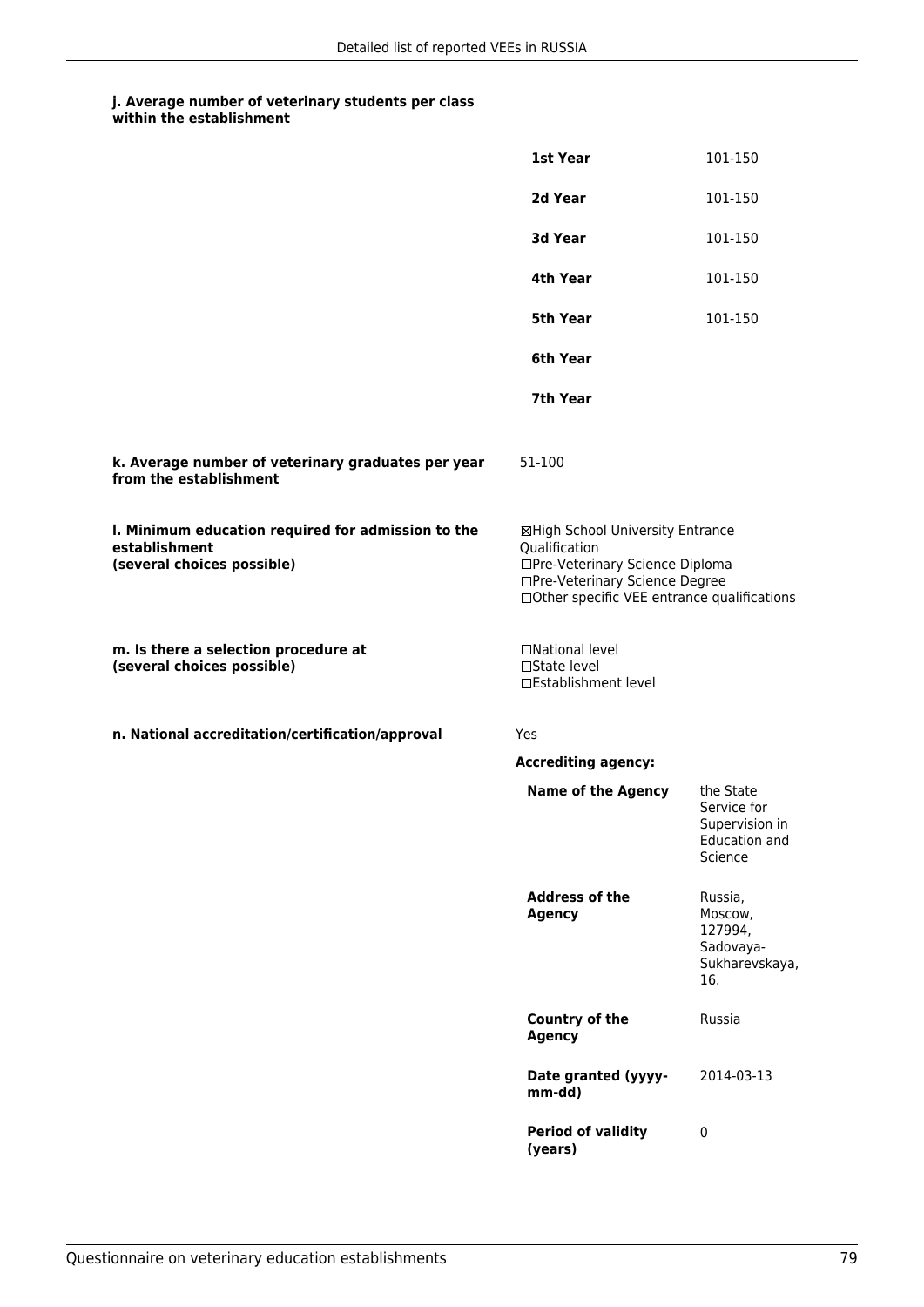No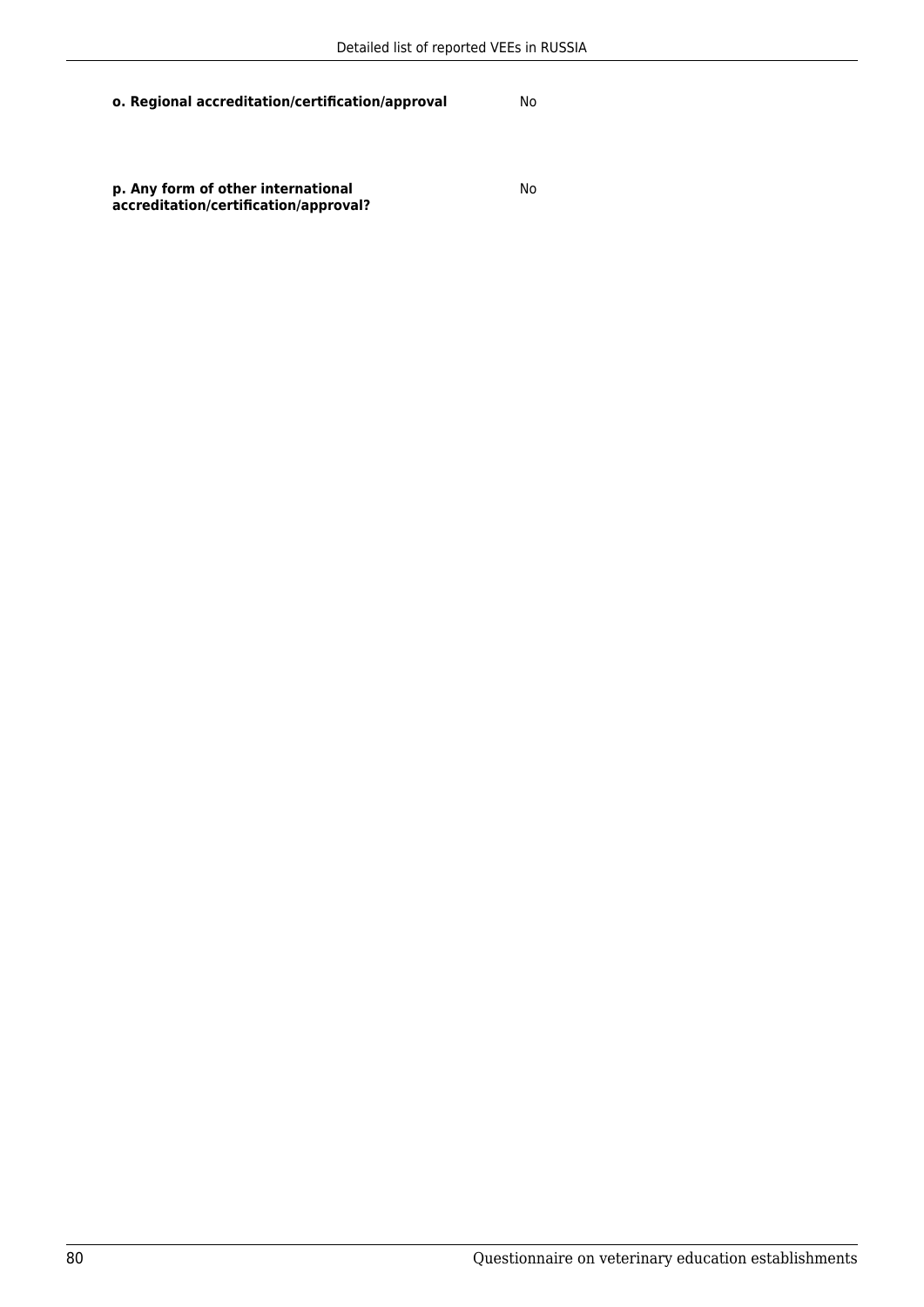## **Last modified on: 2015-11-02 12:41:00**

| a. Name of VEE                                                | The faculty of Veterinary Medicine                                                                                    |
|---------------------------------------------------------------|-----------------------------------------------------------------------------------------------------------------------|
| b. Hosting Academic Institution<br>(when relevant)            | The Federal budgetary institution of higher<br>education «Bashkir State Agrarian University»                          |
| c. Address of VEE<br>(street/city/state)                      | The faculty of Veterinary Medicine: 390025,<br>Ryazan`, Chernovitskogo street, 54                                     |
| d. Country of VEE                                             | <b>RUSSIA</b>                                                                                                         |
| e. Web-site (URL)                                             | http://www.rgatu.ru                                                                                                   |
| f. Institution type                                           | public                                                                                                                |
| g. Year of creation                                           | 1998                                                                                                                  |
| h. Veterinary degree(s) granted<br>(several choices possible) | ⊠Specific Veterinary Diploma<br>⊠Bachelor<br>$\square$ Master<br>$\square$ Doctor<br>DPhD<br>□ Other (please explain) |

**i. Number of years of veterinary education required for VSB (or equivalent) registration**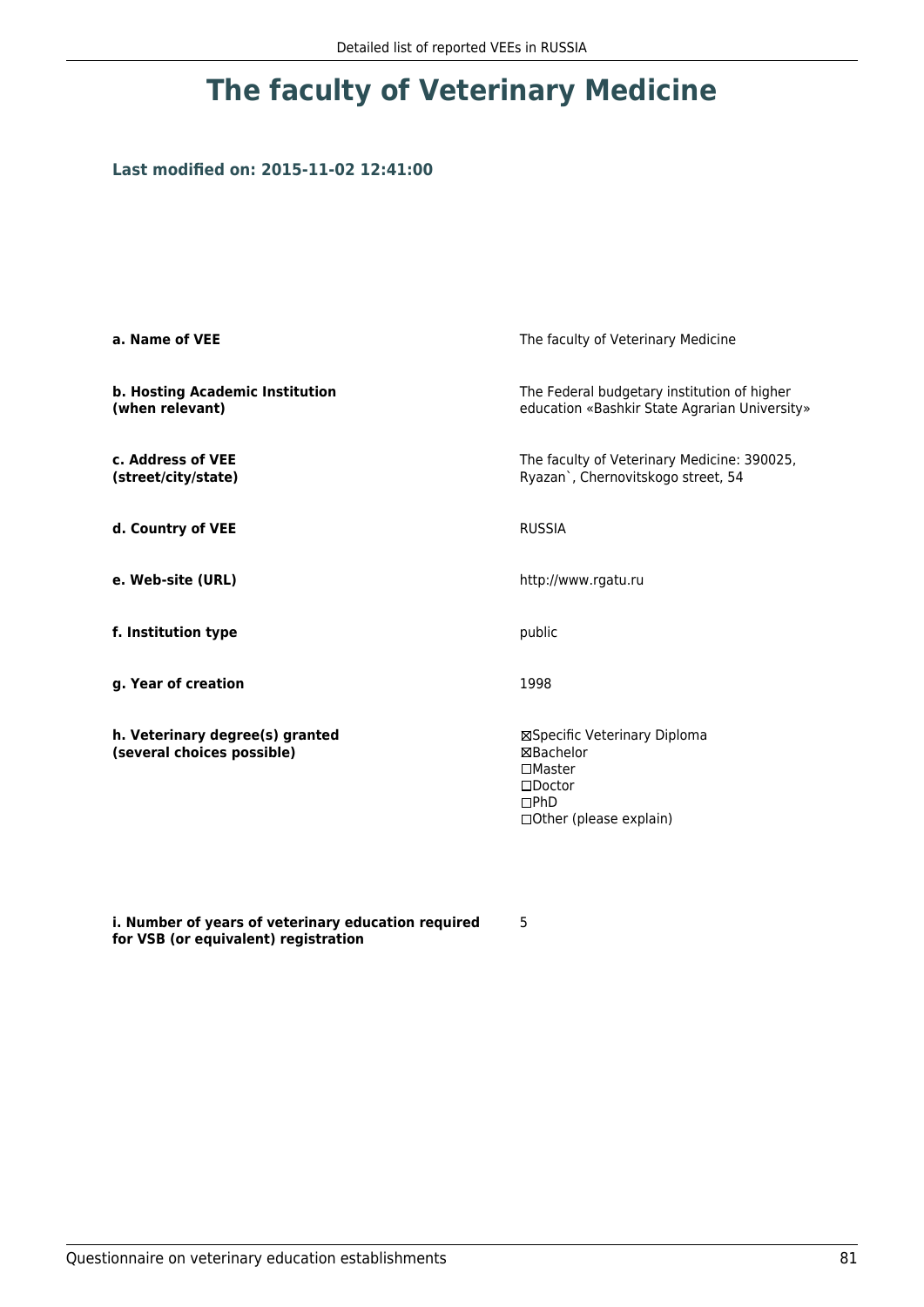|                                                                                                   | 1st Year                                                                                                                                                              | 101-150                                                                |
|---------------------------------------------------------------------------------------------------|-----------------------------------------------------------------------------------------------------------------------------------------------------------------------|------------------------------------------------------------------------|
|                                                                                                   | 2d Year                                                                                                                                                               | 101-150                                                                |
|                                                                                                   | 3d Year                                                                                                                                                               | 101-150                                                                |
|                                                                                                   | 4th Year                                                                                                                                                              | 101-150                                                                |
|                                                                                                   | <b>5th Year</b>                                                                                                                                                       | 101-150                                                                |
|                                                                                                   | 6th Year                                                                                                                                                              |                                                                        |
|                                                                                                   | 7th Year                                                                                                                                                              |                                                                        |
| k. Average number of veterinary graduates per year<br>from the establishment                      | 51-100                                                                                                                                                                |                                                                        |
| I. Minimum education required for admission to the<br>establishment<br>(several choices possible) | ⊠High School University Entrance<br>Qualification<br>□Pre-Veterinary Science Diploma<br>□Pre-Veterinary Science Degree<br>□Other specific VEE entrance qualifications |                                                                        |
| m. Is there a selection procedure at<br>(several choices possible)                                | □National level<br>□State level<br>□Establishment level                                                                                                               |                                                                        |
| n. National accreditation/certification/approval                                                  | Yes                                                                                                                                                                   |                                                                        |
|                                                                                                   | <b>Accrediting agency:</b>                                                                                                                                            |                                                                        |
|                                                                                                   | <b>Name of the Agency</b>                                                                                                                                             | the State<br>Service for<br>Supervision in<br>Education and<br>Science |
|                                                                                                   | <b>Address of the</b><br><b>Agency</b>                                                                                                                                | Russia,<br>Moscow,<br>127994,<br>Sadovaya-<br>Sukharevskaya,<br>16.    |
|                                                                                                   | Country of the<br><b>Agency</b>                                                                                                                                       | Russia                                                                 |
|                                                                                                   | Date granted (yyyy-<br>mm-dd)                                                                                                                                         | 2011-09-01                                                             |
|                                                                                                   | <b>Period of validity</b><br>(years)                                                                                                                                  | $\pmb{0}$                                                              |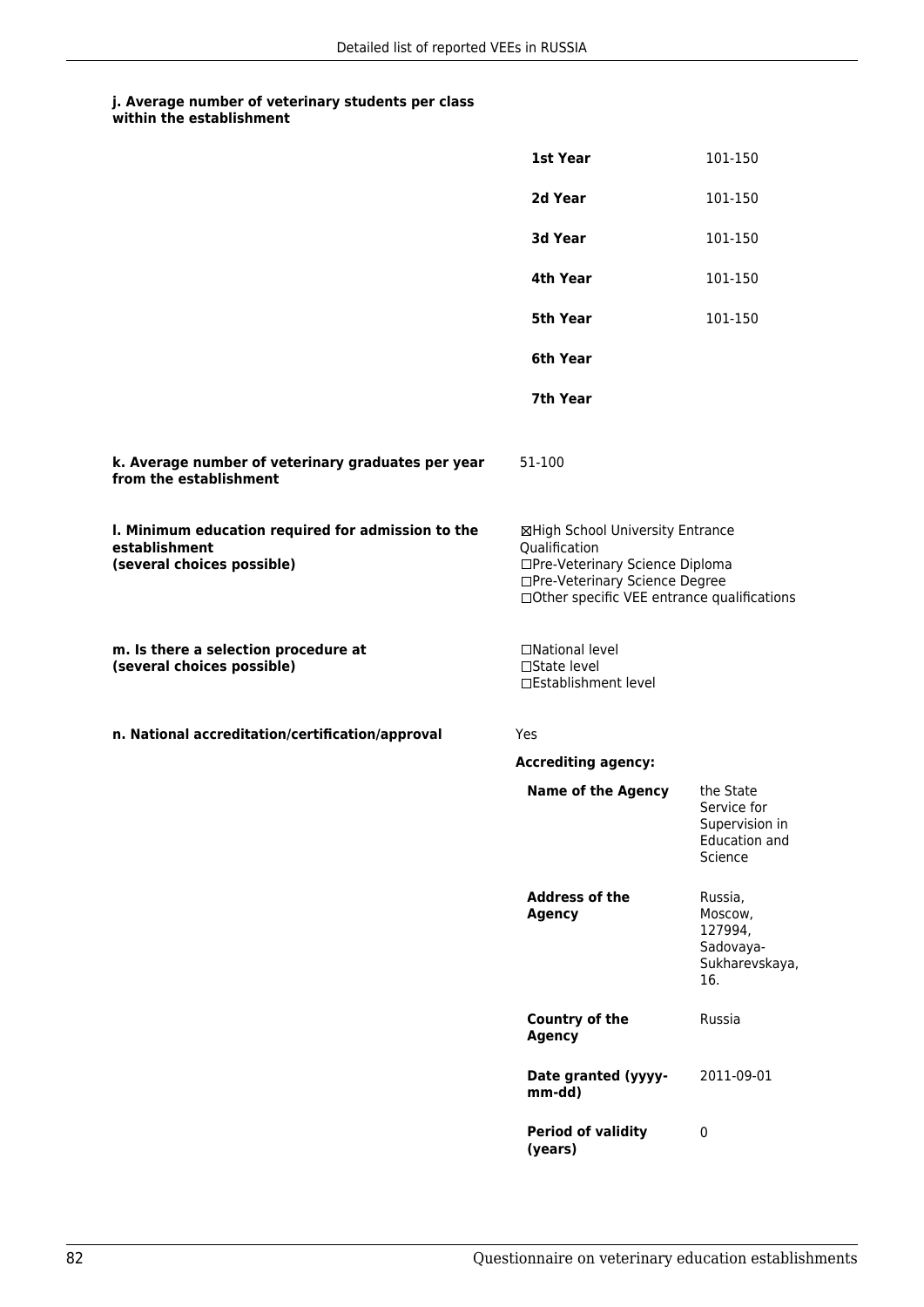**p. Any form of other international accreditation/certification/approval?** No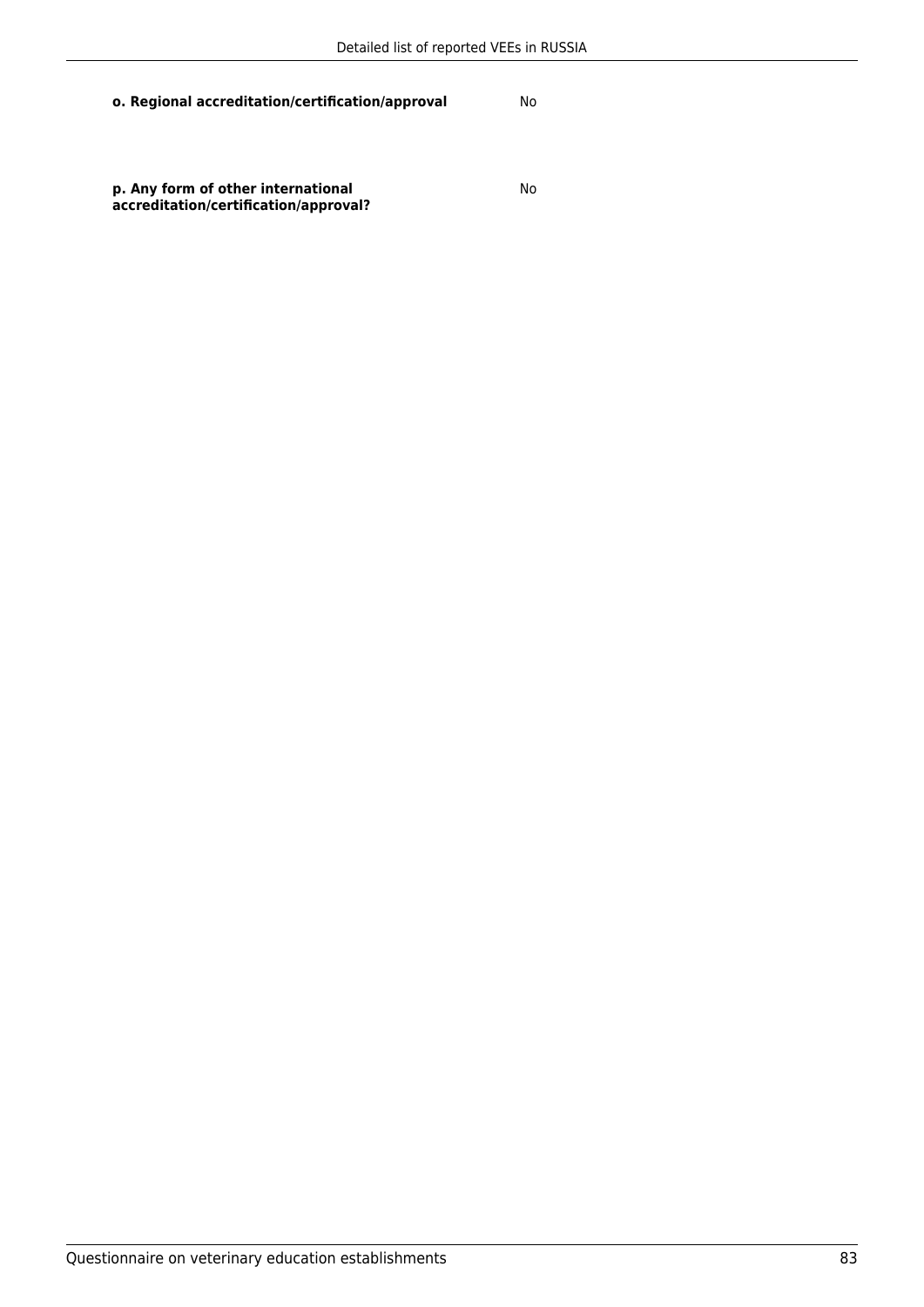### **Last modified on: 2015-11-02 12:46:35**

| a. Name of VEE                                                | The faculty of Veterinary Medicine                                                                                 |
|---------------------------------------------------------------|--------------------------------------------------------------------------------------------------------------------|
| b. Hosting Academic Institution<br>(when relevant)            | The Federal budgetary institution of higher<br>education «Bashkir State Agrarian University»                       |
| c. Address of VEE<br>(street/city/state)                      | 214000, Smolensk, Bol`shaya Smolenskaya,<br>10/2                                                                   |
| d. Country of VEE                                             | <b>RUSSIA</b>                                                                                                      |
| e. Web-site (URL)                                             | http://www.sgau.ru                                                                                                 |
| f. Institution type                                           | public                                                                                                             |
| g. Year of creation                                           | 2005                                                                                                               |
| h. Veterinary degree(s) granted<br>(several choices possible) | ⊠Specific Veterinary Diploma<br>⊠Bachelor<br>$\Box$ Master<br>$\square$ Doctor<br>⊠PhD<br>□ Other (please explain) |

**i. Number of years of veterinary education required for VSB (or equivalent) registration**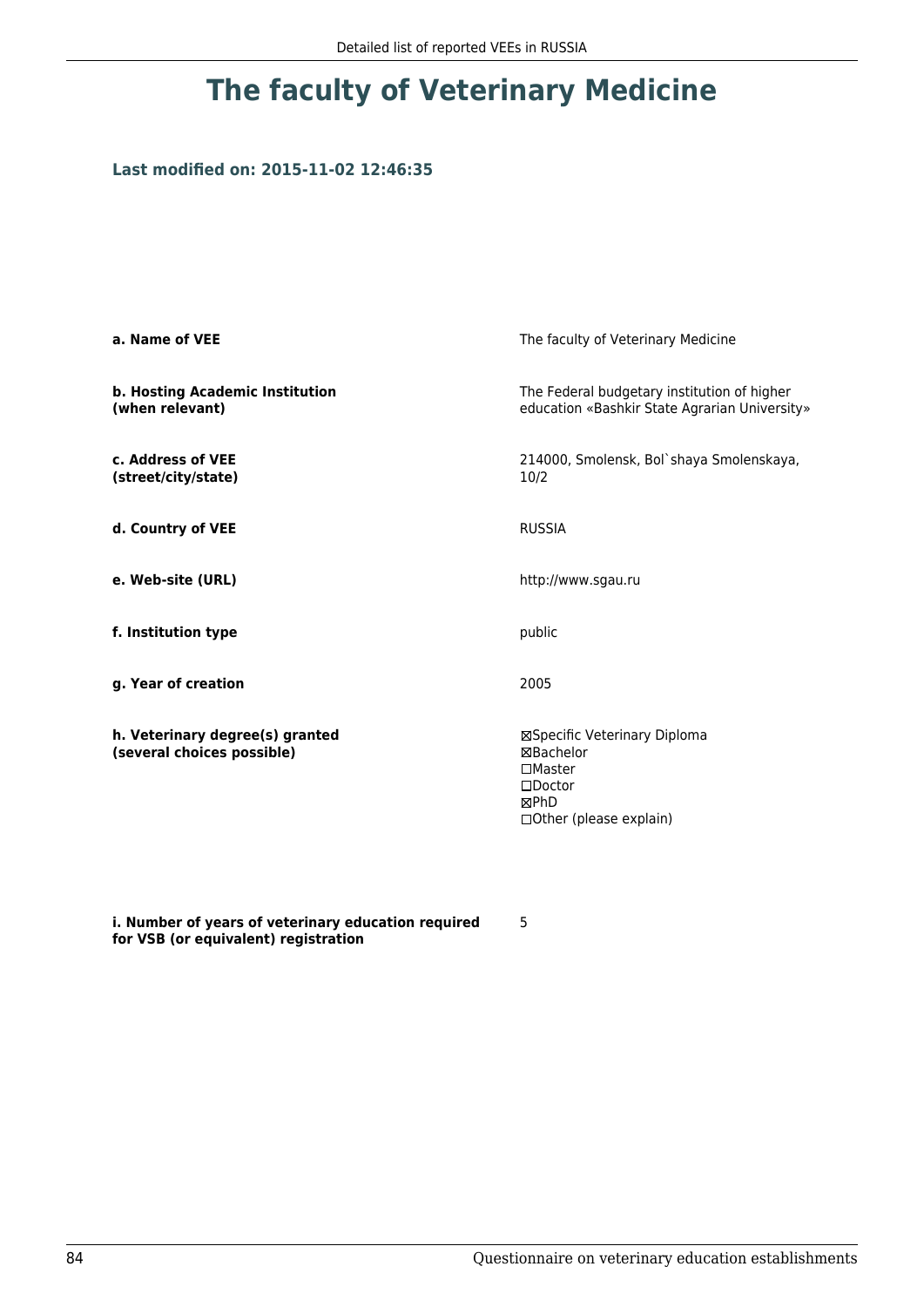|                                                                                                   | 1st Year                                                                                                                                                              | $0 - 50$                                                               |
|---------------------------------------------------------------------------------------------------|-----------------------------------------------------------------------------------------------------------------------------------------------------------------------|------------------------------------------------------------------------|
|                                                                                                   | 2d Year                                                                                                                                                               | $0 - 50$                                                               |
|                                                                                                   | 3d Year                                                                                                                                                               | $0 - 50$                                                               |
|                                                                                                   | 4th Year                                                                                                                                                              | $0 - 50$                                                               |
|                                                                                                   | <b>5th Year</b>                                                                                                                                                       | $0 - 50$                                                               |
|                                                                                                   | 6th Year                                                                                                                                                              |                                                                        |
|                                                                                                   | 7th Year                                                                                                                                                              |                                                                        |
| k. Average number of veterinary graduates per year<br>from the establishment                      | $0 - 50$                                                                                                                                                              |                                                                        |
| I. Minimum education required for admission to the<br>establishment<br>(several choices possible) | ⊠High School University Entrance<br>Qualification<br>□Pre-Veterinary Science Diploma<br>□Pre-Veterinary Science Degree<br>□Other specific VEE entrance qualifications |                                                                        |
| m. Is there a selection procedure at<br>(several choices possible)                                | □National level<br>$\square$ State level<br>□Establishment level                                                                                                      |                                                                        |
| n. National accreditation/certification/approval                                                  | Yes                                                                                                                                                                   |                                                                        |
|                                                                                                   | <b>Accrediting agency:</b>                                                                                                                                            |                                                                        |
|                                                                                                   | <b>Name of the Agency</b>                                                                                                                                             | the State<br>Service for<br>Supervision in<br>Education and<br>Science |
|                                                                                                   | <b>Address of the</b><br><b>Agency</b>                                                                                                                                | Russia,<br>Moscow,<br>127994,<br>Sadovaya-<br>Sukharevskaya,<br>16.    |
|                                                                                                   | <b>Country of the</b><br><b>Agency</b>                                                                                                                                | Russia                                                                 |
|                                                                                                   | Date granted (yyyy-<br>mm-dd)                                                                                                                                         | 2014-05-07                                                             |
|                                                                                                   | <b>Period of validity</b><br>(years)                                                                                                                                  | 6                                                                      |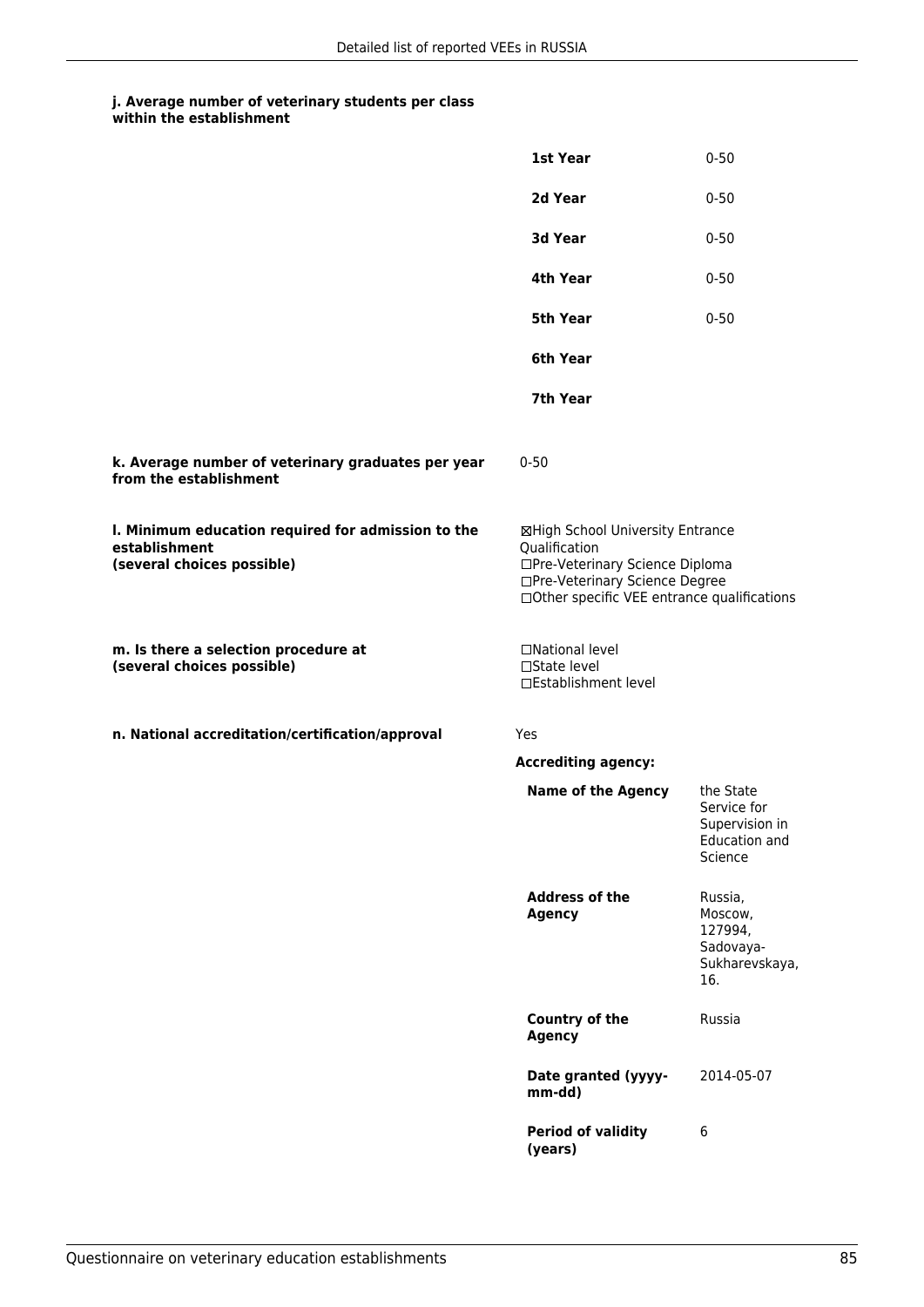No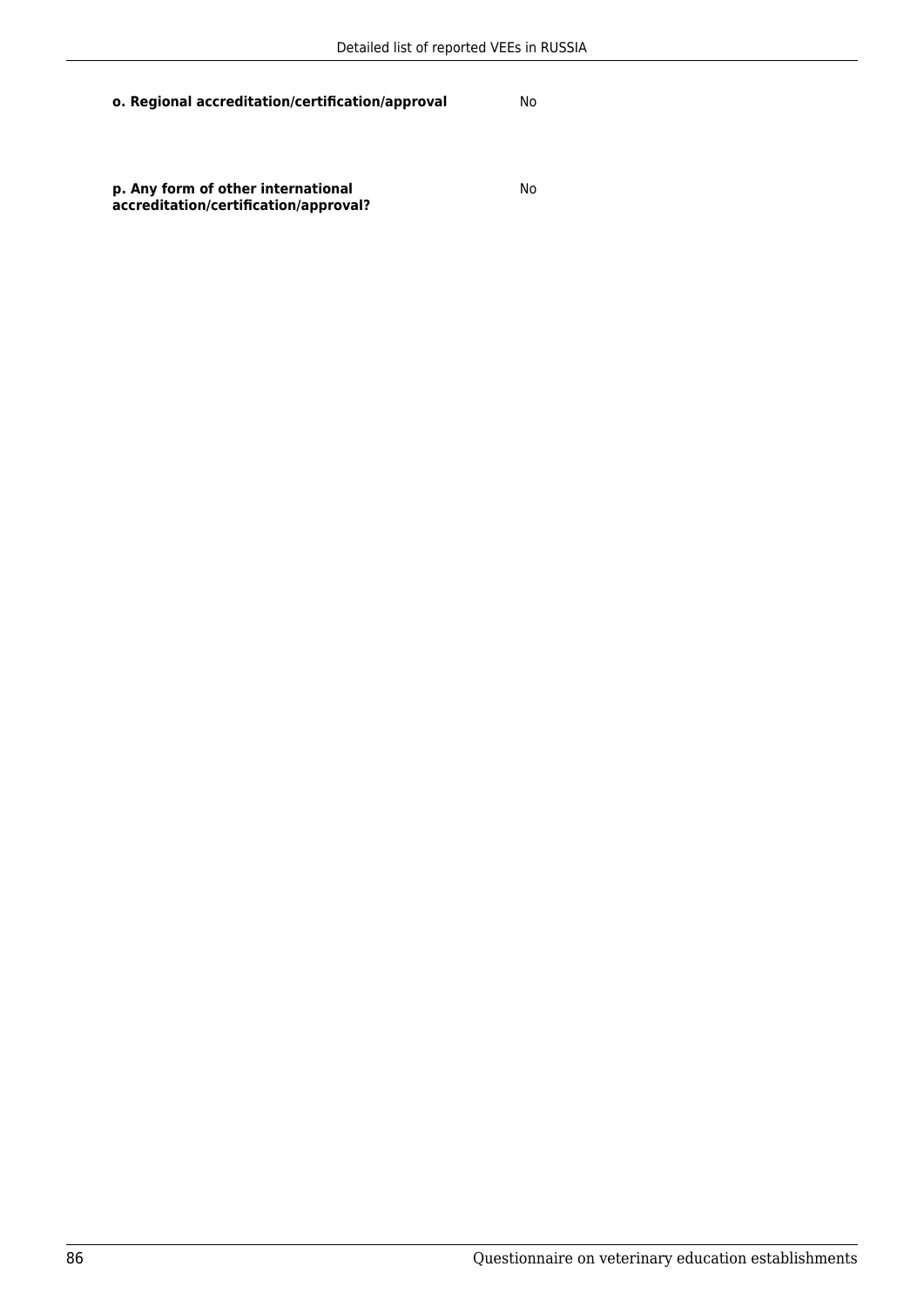### **Last modified on: 2015-11-02 12:49:33**

| a. Name of VEE                                                | The faculty of Veterinary Medicine                                                                                |
|---------------------------------------------------------------|-------------------------------------------------------------------------------------------------------------------|
| b. Hosting Academic Institution<br>(when relevant)            | The Federal budgetary institution of higher<br>education «Bashkir State Agrarian University»                      |
| c. Address of VEE<br>(street/city/state)                      | 196084, St. Petersburg, Chernigovskaya<br>street, 5                                                               |
| d. Country of VEE                                             | <b>RUSSIA</b>                                                                                                     |
| e. Web-site (URL)                                             | http://www.spbgavm.ru                                                                                             |
| f. Institution type                                           | public                                                                                                            |
| g. Year of creation                                           | 1808                                                                                                              |
| h. Veterinary degree(s) granted<br>(several choices possible) | ⊠Specific Veterinary Diploma<br>⊠Bachelor<br>$\square$ Master<br>⊠Doctor<br>⊠PhD<br>$\Box$ Other (please explain) |

**i. Number of years of veterinary education required for VSB (or equivalent) registration**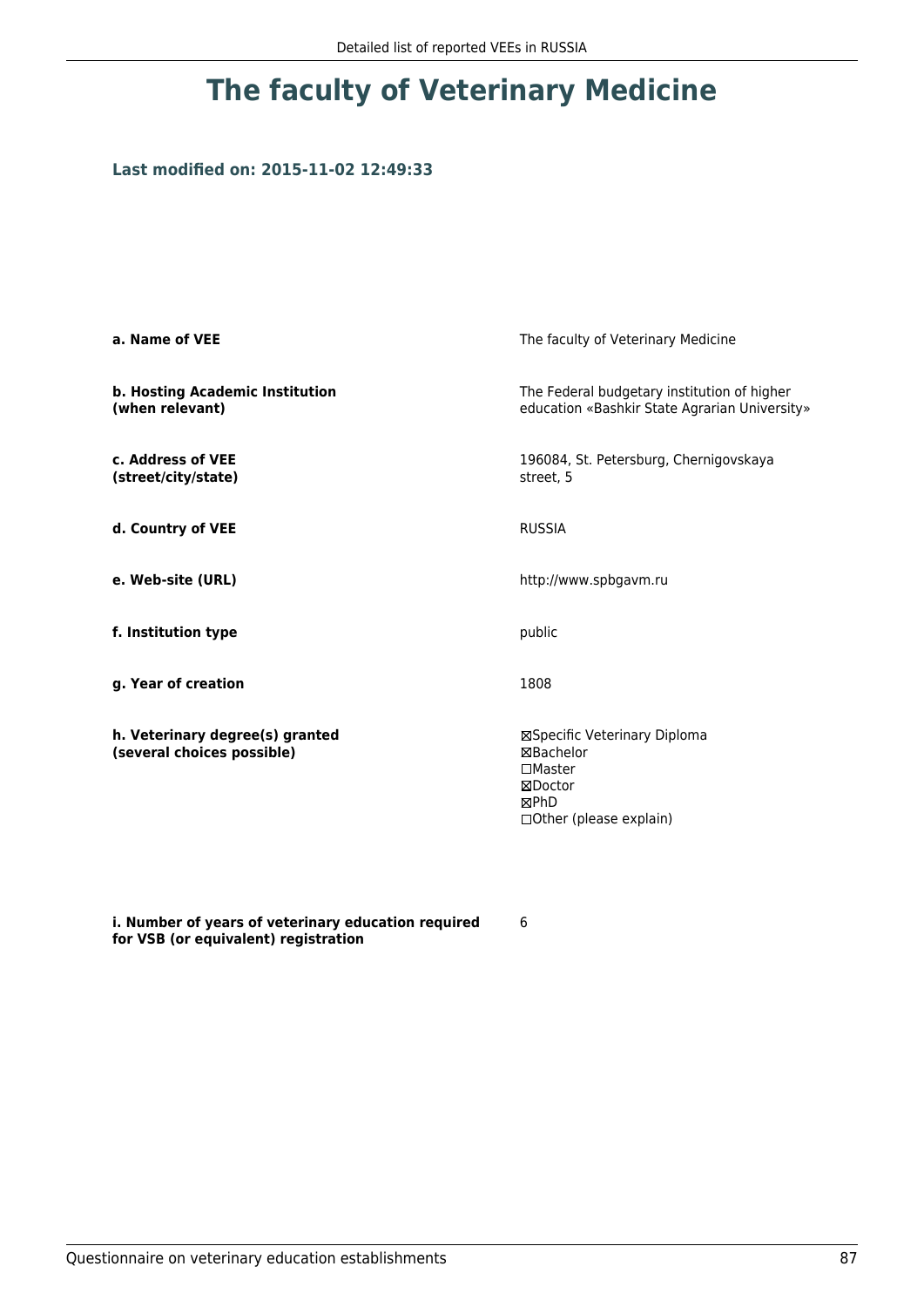|                                                                                                   | <b>1st Year</b>                                                                                                                                                       | $+200$                                                                 |
|---------------------------------------------------------------------------------------------------|-----------------------------------------------------------------------------------------------------------------------------------------------------------------------|------------------------------------------------------------------------|
|                                                                                                   | 2d Year                                                                                                                                                               | $+200$                                                                 |
|                                                                                                   | 3d Year                                                                                                                                                               | $+200$                                                                 |
|                                                                                                   | 4th Year                                                                                                                                                              | $+200$                                                                 |
|                                                                                                   | 5th Year                                                                                                                                                              | $+200$                                                                 |
|                                                                                                   | 6th Year                                                                                                                                                              | $+200$                                                                 |
|                                                                                                   | 7th Year                                                                                                                                                              |                                                                        |
| k. Average number of veterinary graduates per year<br>from the establishment                      | $+200$                                                                                                                                                                |                                                                        |
| I. Minimum education required for admission to the<br>establishment<br>(several choices possible) | ⊠High School University Entrance<br>Qualification<br>□Pre-Veterinary Science Diploma<br>□Pre-Veterinary Science Degree<br>□Other specific VEE entrance qualifications |                                                                        |
| m. Is there a selection procedure at<br>(several choices possible)                                | □National level<br>□State level<br>□Establishment level                                                                                                               |                                                                        |
| n. National accreditation/certification/approval                                                  | Yes                                                                                                                                                                   |                                                                        |
|                                                                                                   | <b>Accrediting agency:</b>                                                                                                                                            |                                                                        |
|                                                                                                   | <b>Name of the Agency</b>                                                                                                                                             | the State<br>Service for<br>Supervision in<br>Education and<br>Science |
|                                                                                                   | <b>Address of the</b><br><b>Agency</b>                                                                                                                                | Russia,<br>Moscow,<br>127994,<br>Sadovaya-<br>Sukharevskaya,<br>16     |
|                                                                                                   | Country of the<br><b>Agency</b>                                                                                                                                       | Russia                                                                 |
|                                                                                                   | Date granted (yyyy-<br>mm-dd)                                                                                                                                         | 2015-02-26                                                             |
|                                                                                                   | <b>Period of validity</b><br>(years)                                                                                                                                  | 6                                                                      |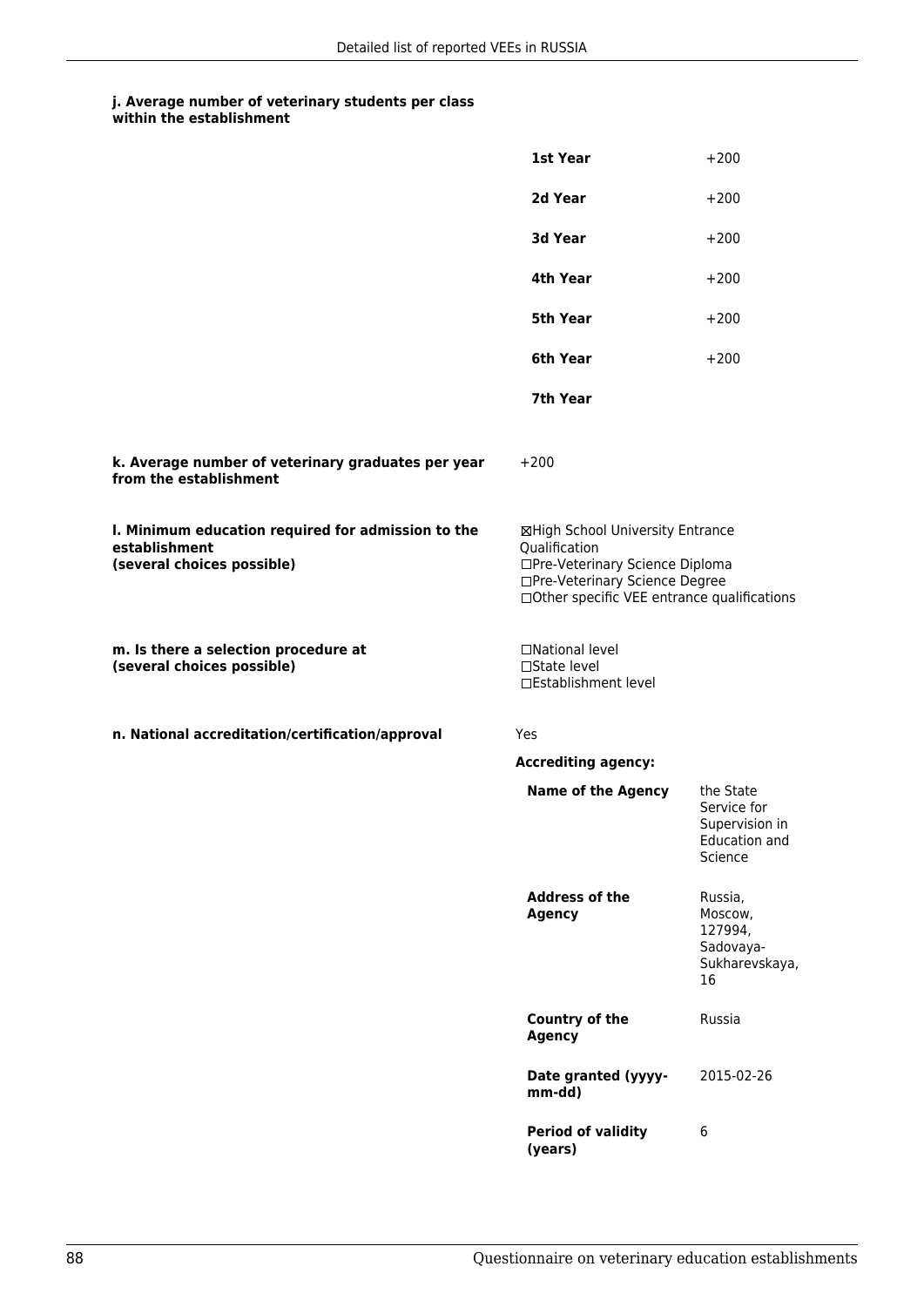**p. Any form of other international accreditation/certification/approval?** No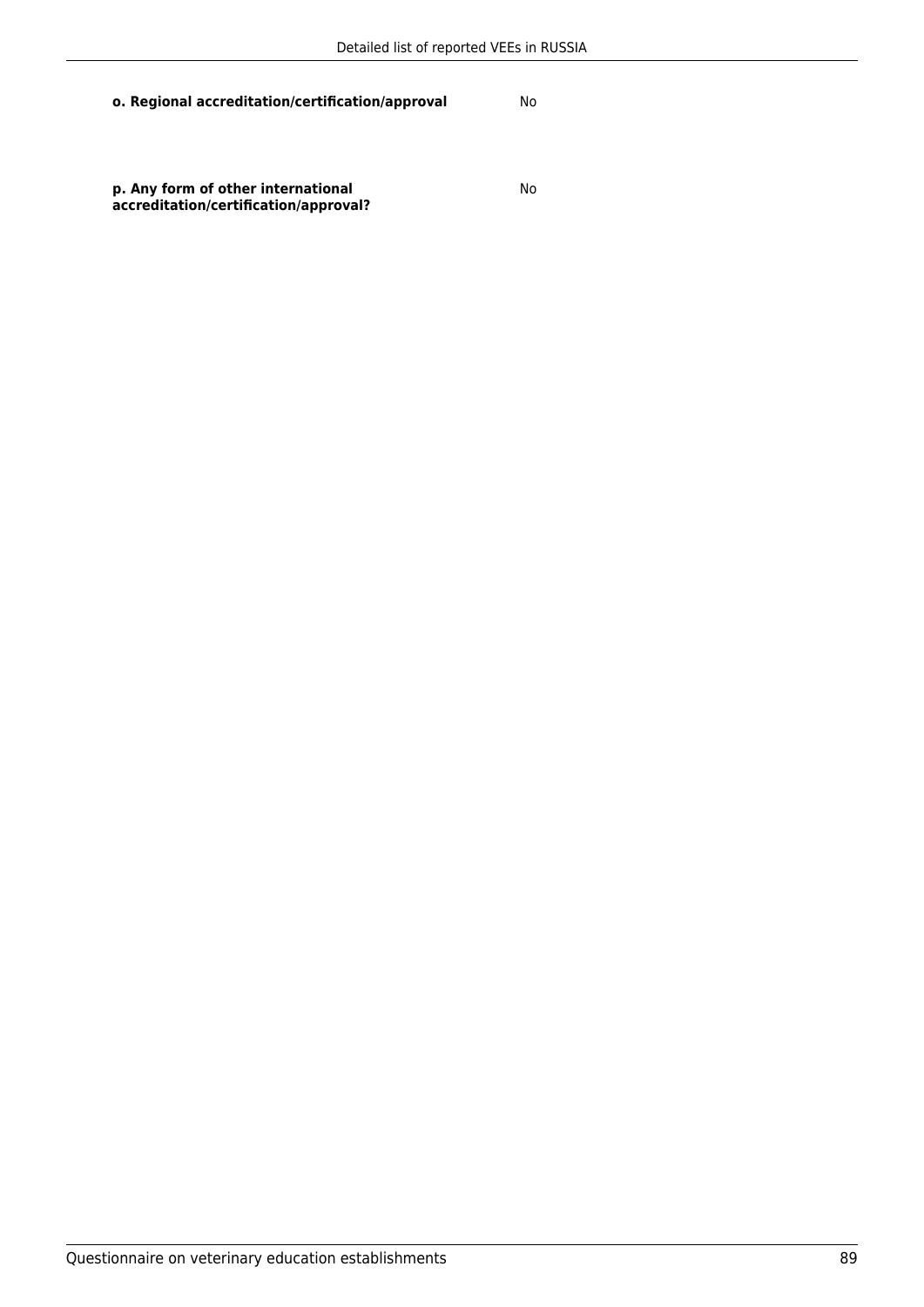## **Last modified on: 2015-11-02 12:51:54**

| a. Name of VEE                                                | The faculty of Veterinary Medicine                                                                                    |
|---------------------------------------------------------------|-----------------------------------------------------------------------------------------------------------------------|
| b. Hosting Academic Institution<br>(when relevant)            | The Federal budgetary institution of higher<br>education «Bashkir State Agrarian University»                          |
| c. Address of VEE<br>(street/city/state)                      | 355017, Stavropol, Zootechnical pereulok, 12                                                                          |
| d. Country of VEE                                             | <b>RUSSIA</b>                                                                                                         |
| e. Web-site (URL)                                             | http://www.stgau.ru                                                                                                   |
| f. Institution type                                           | public                                                                                                                |
| g. Year of creation                                           | 1939                                                                                                                  |
| h. Veterinary degree(s) granted<br>(several choices possible) | ⊠Specific Veterinary Diploma<br>⊠Bachelor<br>$\square$ Master<br>$\square$ Doctor<br>DPhD<br>□ Other (please explain) |

**i. Number of years of veterinary education required for VSB (or equivalent) registration**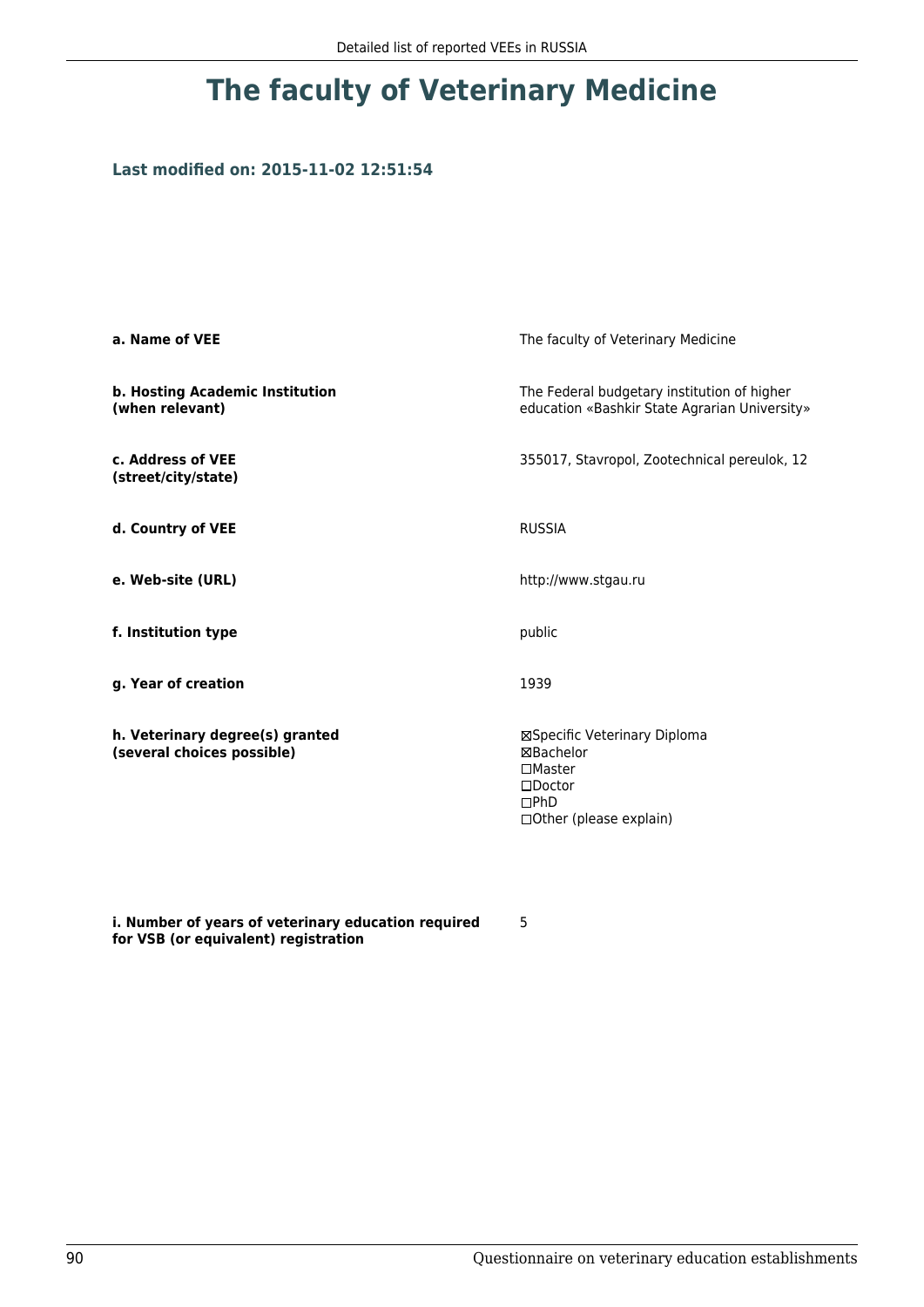|                                                                                                   | 1st Year                                                                                                                                                              | 101-150                                                                       |
|---------------------------------------------------------------------------------------------------|-----------------------------------------------------------------------------------------------------------------------------------------------------------------------|-------------------------------------------------------------------------------|
|                                                                                                   | 2d Year                                                                                                                                                               | 101-150                                                                       |
|                                                                                                   | 3d Year                                                                                                                                                               | 101-150                                                                       |
|                                                                                                   | 4th Year                                                                                                                                                              | 101-150                                                                       |
|                                                                                                   | 5th Year                                                                                                                                                              | 101-150                                                                       |
|                                                                                                   | 6th Year                                                                                                                                                              |                                                                               |
|                                                                                                   | 7th Year                                                                                                                                                              |                                                                               |
| k. Average number of veterinary graduates per year<br>from the establishment                      | 101-150                                                                                                                                                               |                                                                               |
| I. Minimum education required for admission to the<br>establishment<br>(several choices possible) | ⊠High School University Entrance<br>Qualification<br>□Pre-Veterinary Science Diploma<br>□Pre-Veterinary Science Degree<br>□Other specific VEE entrance qualifications |                                                                               |
| m. Is there a selection procedure at<br>(several choices possible)                                | □National level<br>□State level<br>□Establishment level                                                                                                               |                                                                               |
| n. National accreditation/certification/approval                                                  | Yes                                                                                                                                                                   |                                                                               |
|                                                                                                   | <b>Accrediting agency:</b>                                                                                                                                            |                                                                               |
|                                                                                                   | <b>Name of the Agency</b>                                                                                                                                             | the State<br>Service for<br>Supervision in<br><b>Education and</b><br>Science |
|                                                                                                   | <b>Address of the</b><br><b>Agency</b>                                                                                                                                | Russia,<br>Moscow,<br>127994,<br>Sadovaya-<br>Sukharevskaya,<br>16.           |
|                                                                                                   | <b>Country of the</b><br><b>Agency</b>                                                                                                                                | Russia                                                                        |
|                                                                                                   | Date granted (yyyy-<br>mm-dd)                                                                                                                                         | 2014-03-09                                                                    |
|                                                                                                   | <b>Period of validity</b><br>(years)                                                                                                                                  | $\pmb{0}$                                                                     |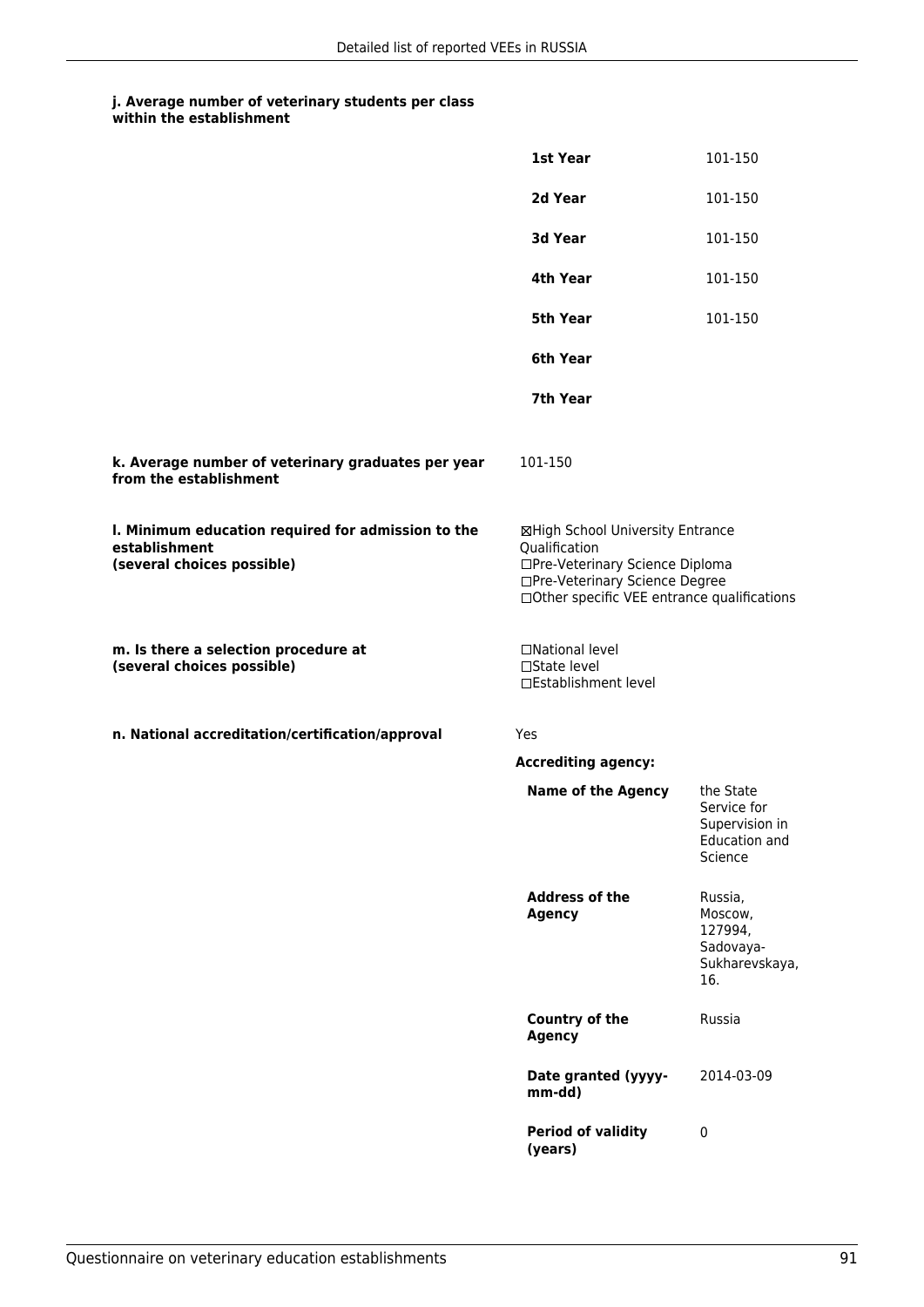**p. Any form of other international accreditation/certification/approval?** No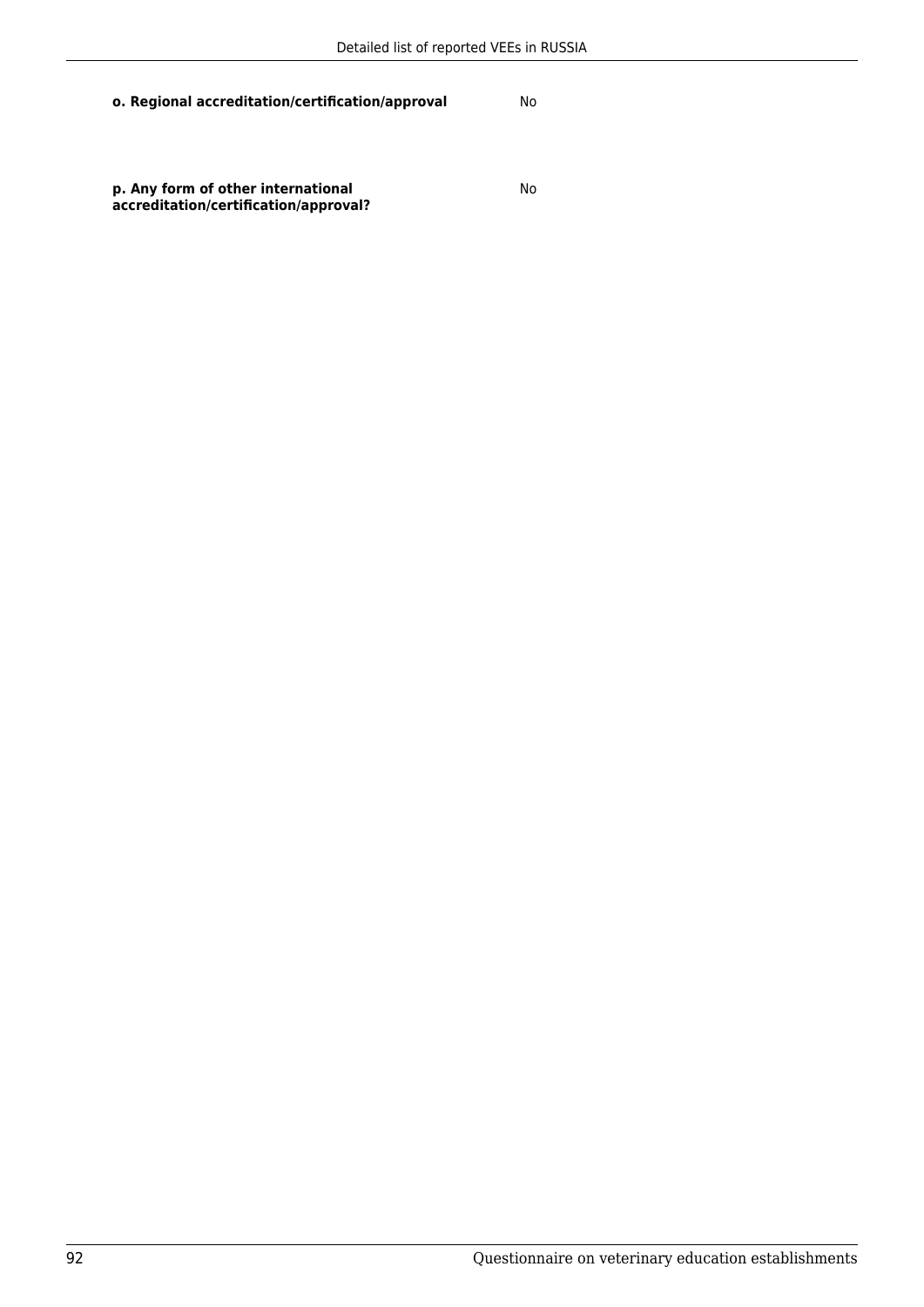## **Last modified on: 2015-11-02 12:53:58**

| a. Name of VEE                                                | The faculty of Veterinary Medicine                                                                           |
|---------------------------------------------------------------|--------------------------------------------------------------------------------------------------------------|
| b. Hosting Academic Institution<br>(when relevant)            | The Federal budgetary institution of higher<br>education «Bashkir State Agrarian University»                 |
| c. Address of VEE<br>(street/city/state)                      | 432601, Ulyanovsk region, Ulyanovsk,<br>boulevard Novyi Venets, 1                                            |
| d. Country of VEE                                             | <b>RUSSIA</b>                                                                                                |
| e. Web-site (URL)                                             | http://www.ugsha.ru                                                                                          |
| f. Institution type                                           | public                                                                                                       |
| g. Year of creation                                           | 1943                                                                                                         |
| h. Veterinary degree(s) granted<br>(several choices possible) | □Specific Veterinary Diploma<br>⊠Bachelor<br>⊠Master<br>$\square$ Doctor<br>DPhD<br>□ Other (please explain) |

**i. Number of years of veterinary education required for VSB (or equivalent) registration**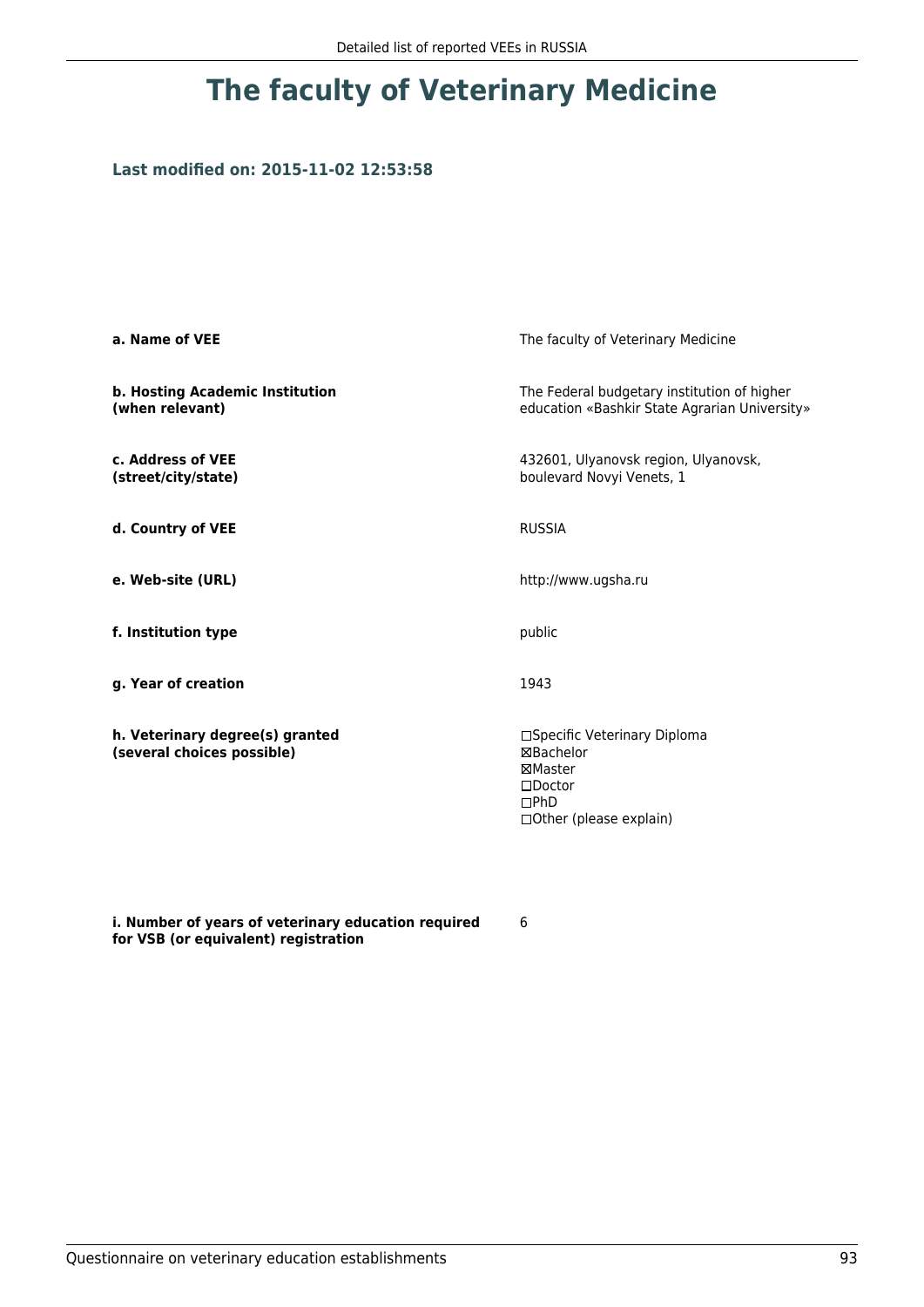|                                                                                                   | 1st Year                                                                                                                                                              | 101-150                                                                       |
|---------------------------------------------------------------------------------------------------|-----------------------------------------------------------------------------------------------------------------------------------------------------------------------|-------------------------------------------------------------------------------|
|                                                                                                   | 2d Year                                                                                                                                                               | 101-150                                                                       |
|                                                                                                   | 3d Year                                                                                                                                                               | 101-150                                                                       |
|                                                                                                   | 4th Year                                                                                                                                                              | 101-150                                                                       |
|                                                                                                   | 5th Year                                                                                                                                                              | 101-150                                                                       |
|                                                                                                   | 6th Year                                                                                                                                                              | 101-150                                                                       |
|                                                                                                   | 7th Year                                                                                                                                                              |                                                                               |
| k. Average number of veterinary graduates per year<br>from the establishment                      | 51-100                                                                                                                                                                |                                                                               |
| I. Minimum education required for admission to the<br>establishment<br>(several choices possible) | ⊠High School University Entrance<br>Qualification<br>□Pre-Veterinary Science Diploma<br>□Pre-Veterinary Science Degree<br>□Other specific VEE entrance qualifications |                                                                               |
| m. Is there a selection procedure at<br>(several choices possible)                                | □National level<br>□State level<br>□Establishment level                                                                                                               |                                                                               |
| n. National accreditation/certification/approval                                                  | Yes                                                                                                                                                                   |                                                                               |
|                                                                                                   | <b>Accrediting agency:</b>                                                                                                                                            |                                                                               |
|                                                                                                   | <b>Name of the Agency</b>                                                                                                                                             | the State<br>Service for<br>Supervision in<br><b>Education and</b><br>Science |
|                                                                                                   | <b>Address of the</b><br><b>Agency</b>                                                                                                                                | Russia,<br>Moscow,<br>127994,<br>Sadovaya-<br>Sukharevskaya,<br>16            |
|                                                                                                   | <b>Country of the</b><br><b>Agency</b>                                                                                                                                | Russia                                                                        |
|                                                                                                   | Date granted (yyyy-<br>mm-dd)                                                                                                                                         | 2014-08-26                                                                    |
|                                                                                                   | <b>Period of validity</b><br>(years)                                                                                                                                  | $\pmb{0}$                                                                     |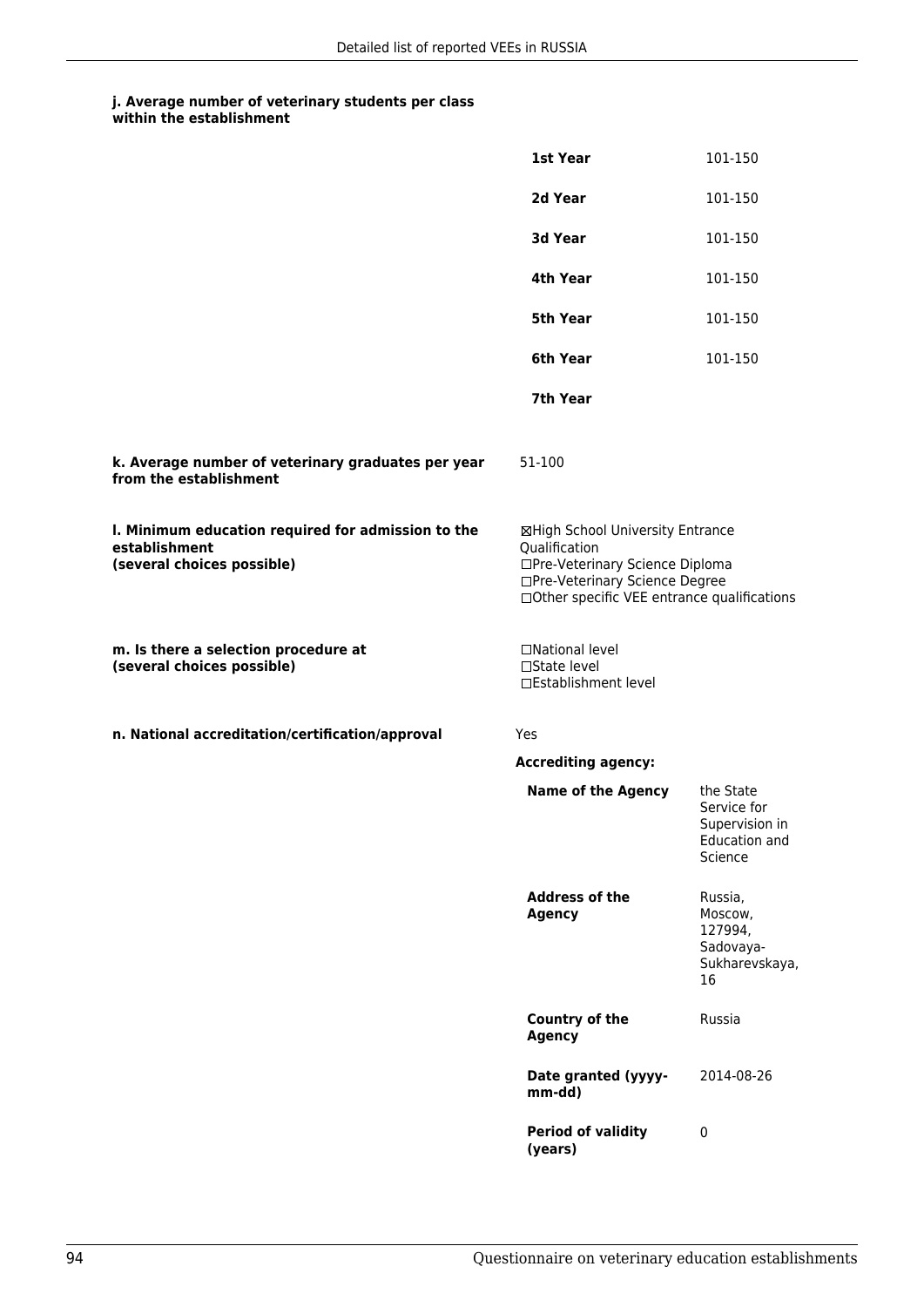No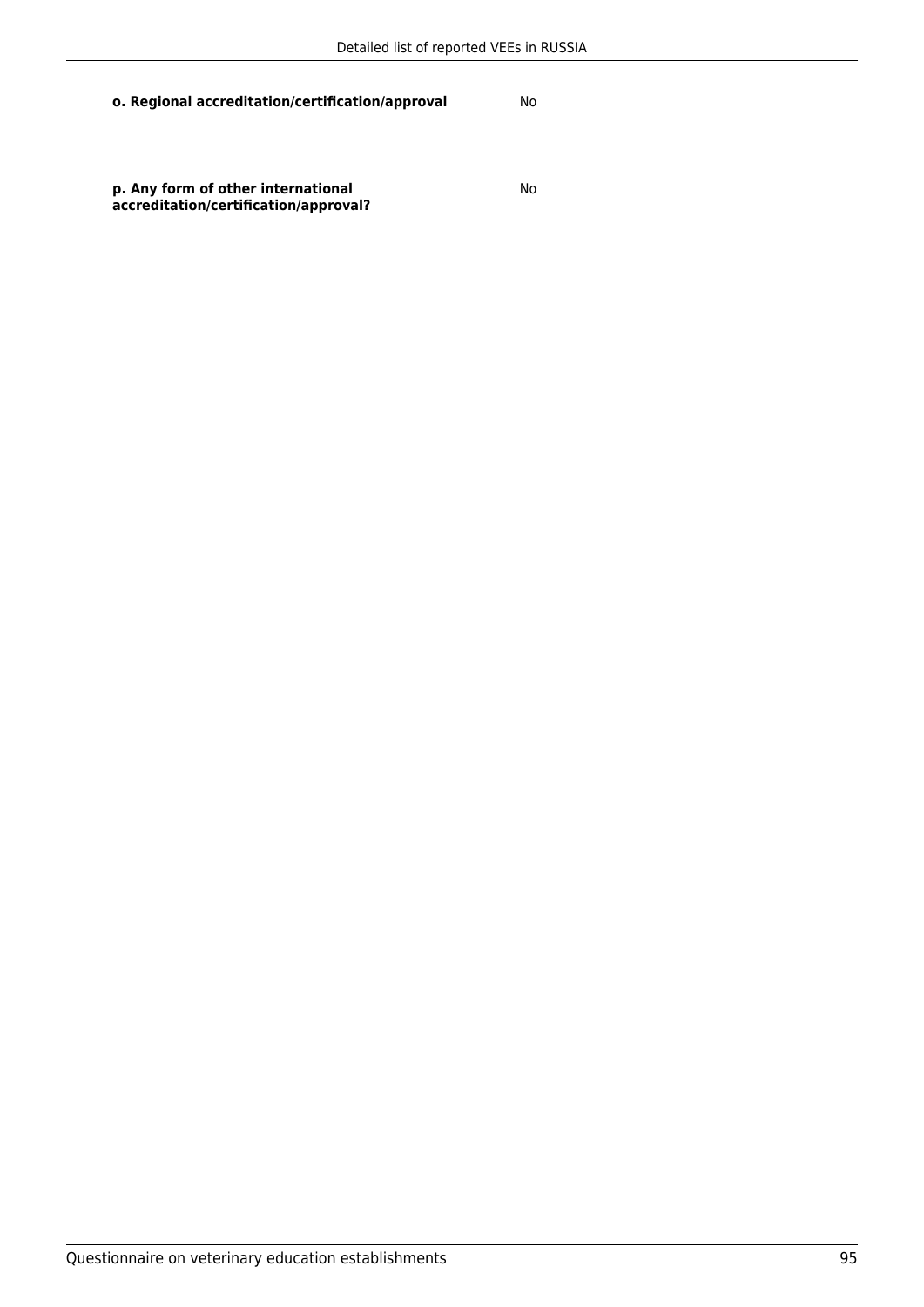## **Last modified on: 2015-11-02 12:56:12**

| a. Name of VEE                                                | The faculty of Veterinary Medicine                                                                                    |
|---------------------------------------------------------------|-----------------------------------------------------------------------------------------------------------------------|
| b. Hosting Academic Institution<br>(when relevant)            | The Federal budgetary institution of higher<br>education «Bashkir State Agrarian University»                          |
| c. Address of VEE<br>(street/city/state)                      | 620219, Yekaterinburg, Karl Liebknecht<br>street, 42                                                                  |
| d. Country of VEE                                             | <b>RUSSIA</b>                                                                                                         |
| e. Web-site (URL)                                             | http://www.urgau.ru                                                                                                   |
| f. Institution type                                           | public                                                                                                                |
| g. Year of creation                                           | 1940                                                                                                                  |
| h. Veterinary degree(s) granted<br>(several choices possible) | ⊠Specific Veterinary Diploma<br>⊠Bachelor<br>$\square$ Master<br>$\square$ Doctor<br>DPhD<br>□ Other (please explain) |

**i. Number of years of veterinary education required for VSB (or equivalent) registration**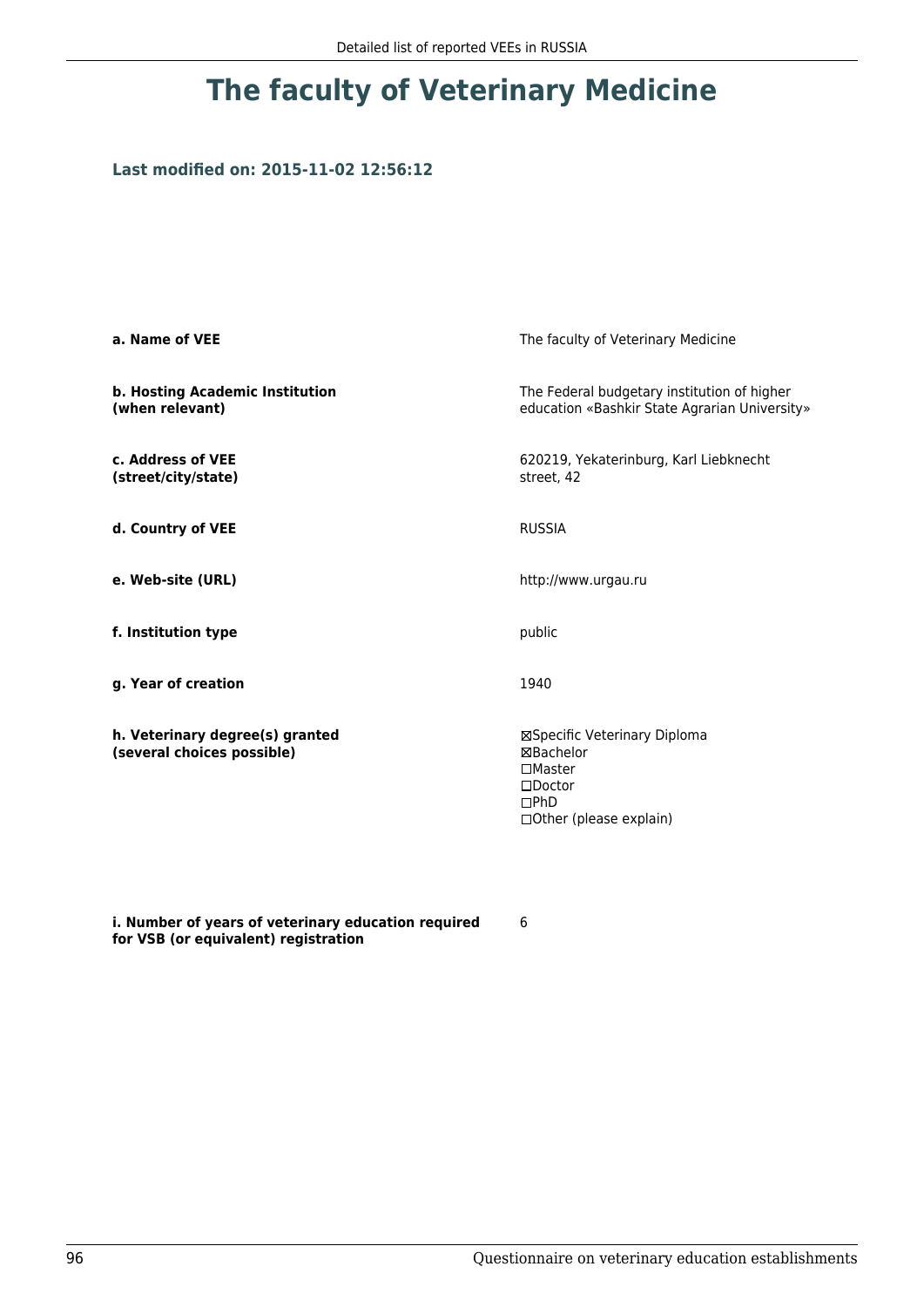|                                                                                                   | 1st Year                                                                                                                                                              | 151-200                                                                       |
|---------------------------------------------------------------------------------------------------|-----------------------------------------------------------------------------------------------------------------------------------------------------------------------|-------------------------------------------------------------------------------|
|                                                                                                   | 2d Year                                                                                                                                                               | 151-200                                                                       |
|                                                                                                   | 3d Year                                                                                                                                                               | 151-200                                                                       |
|                                                                                                   | 4th Year                                                                                                                                                              | 151-200                                                                       |
|                                                                                                   | 5th Year                                                                                                                                                              | 151-200                                                                       |
|                                                                                                   | 6th Year                                                                                                                                                              | 151-200                                                                       |
|                                                                                                   | 7th Year                                                                                                                                                              |                                                                               |
| k. Average number of veterinary graduates per year<br>from the establishment                      | 101-150                                                                                                                                                               |                                                                               |
| I. Minimum education required for admission to the<br>establishment<br>(several choices possible) | ⊠High School University Entrance<br>Qualification<br>□Pre-Veterinary Science Diploma<br>□Pre-Veterinary Science Degree<br>□Other specific VEE entrance qualifications |                                                                               |
| m. Is there a selection procedure at<br>(several choices possible)                                | □National level<br>□State level<br>□Establishment level                                                                                                               |                                                                               |
| n. National accreditation/certification/approval                                                  | Yes                                                                                                                                                                   |                                                                               |
|                                                                                                   | <b>Accrediting agency:</b>                                                                                                                                            |                                                                               |
|                                                                                                   | <b>Name of the Agency</b>                                                                                                                                             | the State<br>Service for<br>Supervision in<br><b>Education and</b><br>Science |
|                                                                                                   | <b>Address of the</b><br><b>Agency</b>                                                                                                                                | Russia,<br>Moscow,<br>127994,<br>Sadovaya-<br>Sukharevskaya,<br>16.           |
|                                                                                                   | <b>Country of the</b><br><b>Agency</b>                                                                                                                                | Russia                                                                        |
|                                                                                                   | Date granted (yyyy-<br>mm-dd)                                                                                                                                         | 2013-12-24                                                                    |
|                                                                                                   | <b>Period of validity</b><br>(years)                                                                                                                                  | $\pmb{0}$                                                                     |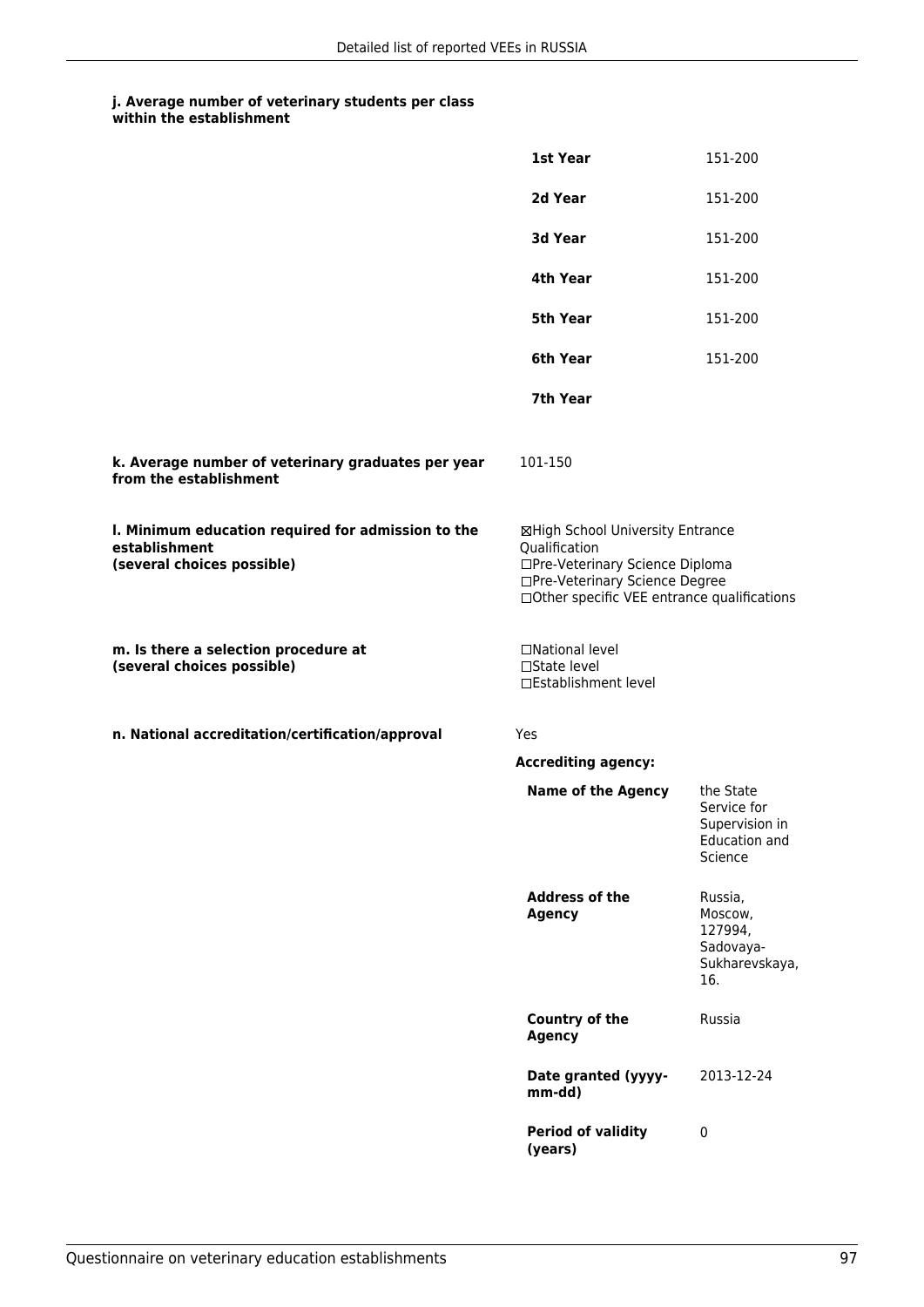No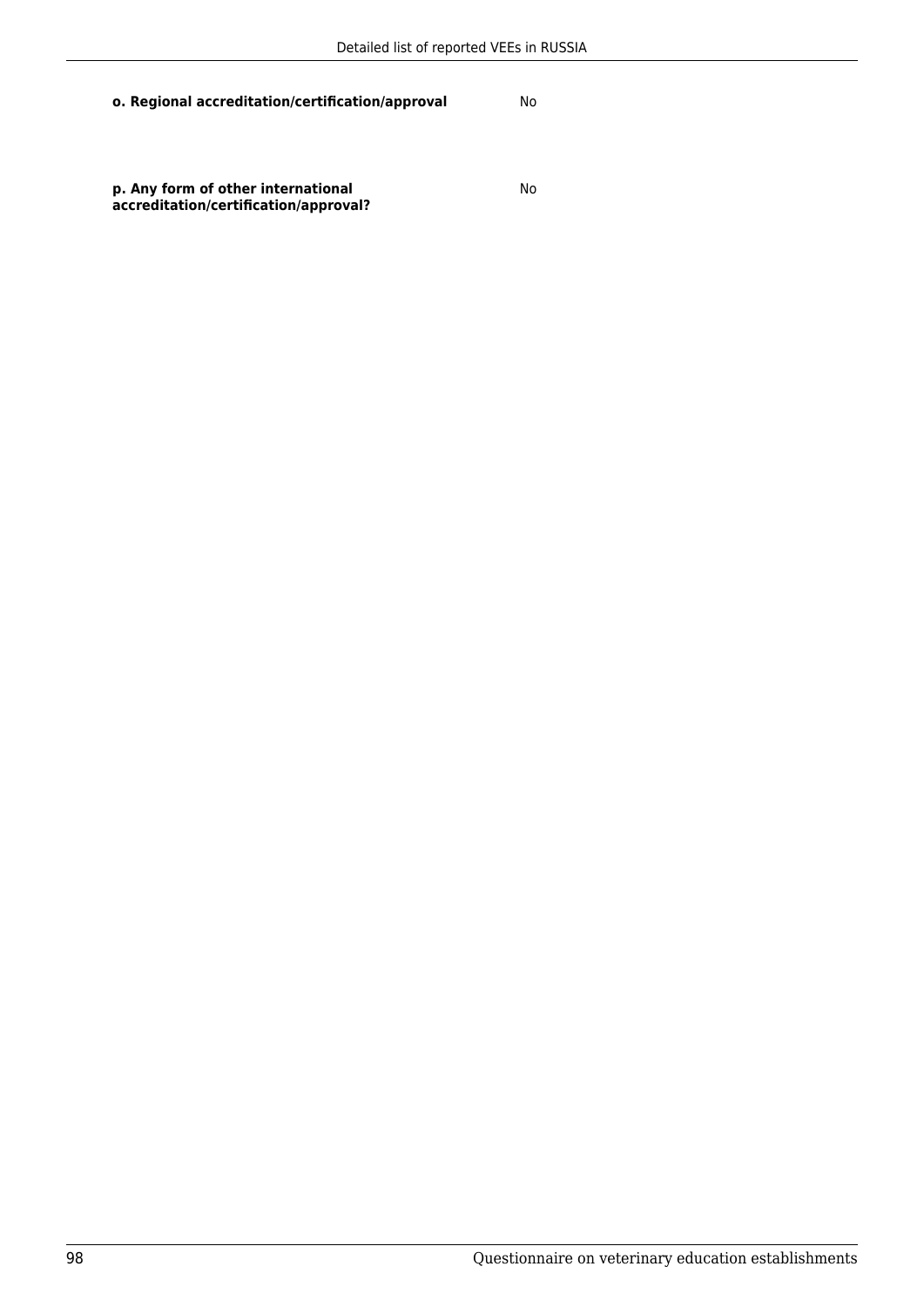### **Last modified on: 2015-11-02 12:58:37**

| a. Name of VEE                                                | The faculty of Veterinary Medicine                                                                                    |
|---------------------------------------------------------------|-----------------------------------------------------------------------------------------------------------------------|
| b. Hosting Academic Institution<br>(when relevant)            | The Federal budgetary institution of higher<br>education «Bashkir State Agrarian University»                          |
| c. Address of VEE<br>(street/city/state)                      | 302019, Orel region, Orel, General Rodin<br>street, 69                                                                |
| d. Country of VEE                                             | <b>RUSSIA</b>                                                                                                         |
| e. Web-site (URL)                                             | http://www.orelsau.ru                                                                                                 |
| f. Institution type                                           | public                                                                                                                |
| g. Year of creation                                           | 1986                                                                                                                  |
| h. Veterinary degree(s) granted<br>(several choices possible) | ⊠Specific Veterinary Diploma<br>□Bachelor<br>$\square$ Master<br>$\square$ Doctor<br>DPhD<br>□ Other (please explain) |

**i. Number of years of veterinary education required for VSB (or equivalent) registration**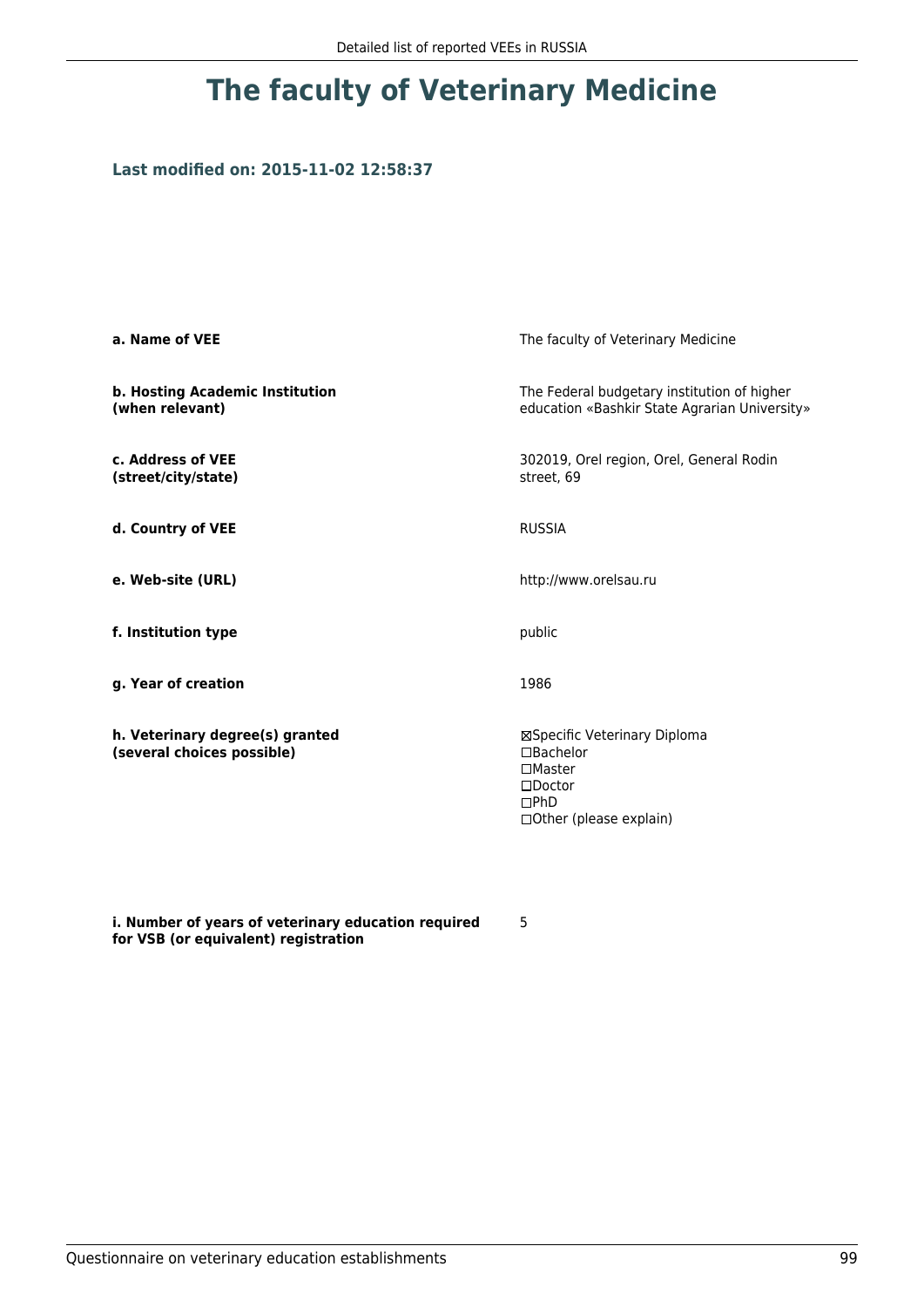|                                                                                                   | 1st Year                                                                                                                                                              | $0 - 50$                                                                      |
|---------------------------------------------------------------------------------------------------|-----------------------------------------------------------------------------------------------------------------------------------------------------------------------|-------------------------------------------------------------------------------|
|                                                                                                   | 2d Year                                                                                                                                                               | $0 - 50$                                                                      |
|                                                                                                   | 3d Year                                                                                                                                                               | $0 - 50$                                                                      |
|                                                                                                   | 4th Year                                                                                                                                                              | $0 - 50$                                                                      |
|                                                                                                   | 5th Year                                                                                                                                                              | $0 - 50$                                                                      |
|                                                                                                   | 6th Year                                                                                                                                                              |                                                                               |
|                                                                                                   | 7th Year                                                                                                                                                              |                                                                               |
| k. Average number of veterinary graduates per year<br>from the establishment                      | $0 - 50$                                                                                                                                                              |                                                                               |
| I. Minimum education required for admission to the<br>establishment<br>(several choices possible) | ⊠High School University Entrance<br>Qualification<br>□Pre-Veterinary Science Diploma<br>□Pre-Veterinary Science Degree<br>□Other specific VEE entrance qualifications |                                                                               |
| m. Is there a selection procedure at<br>(several choices possible)                                | □National level<br>□State level<br>□Establishment level                                                                                                               |                                                                               |
| n. National accreditation/certification/approval                                                  | Yes                                                                                                                                                                   |                                                                               |
|                                                                                                   | <b>Accrediting agency:</b>                                                                                                                                            |                                                                               |
|                                                                                                   | <b>Name of the Agency</b>                                                                                                                                             | the State<br>Service for<br>Supervision in<br><b>Education and</b><br>Science |
|                                                                                                   | <b>Address of the</b><br><b>Agency</b>                                                                                                                                | Russia,<br>Moscow,<br>127994,<br>Sadovaya-<br>Sukharevskaya,<br>16            |
|                                                                                                   | <b>Country of the</b><br><b>Agency</b>                                                                                                                                | Russia                                                                        |
|                                                                                                   | Date granted (yyyy-<br>mm-dd)                                                                                                                                         | 2014-02-04                                                                    |
|                                                                                                   | <b>Period of validity</b><br>(years)                                                                                                                                  | 6                                                                             |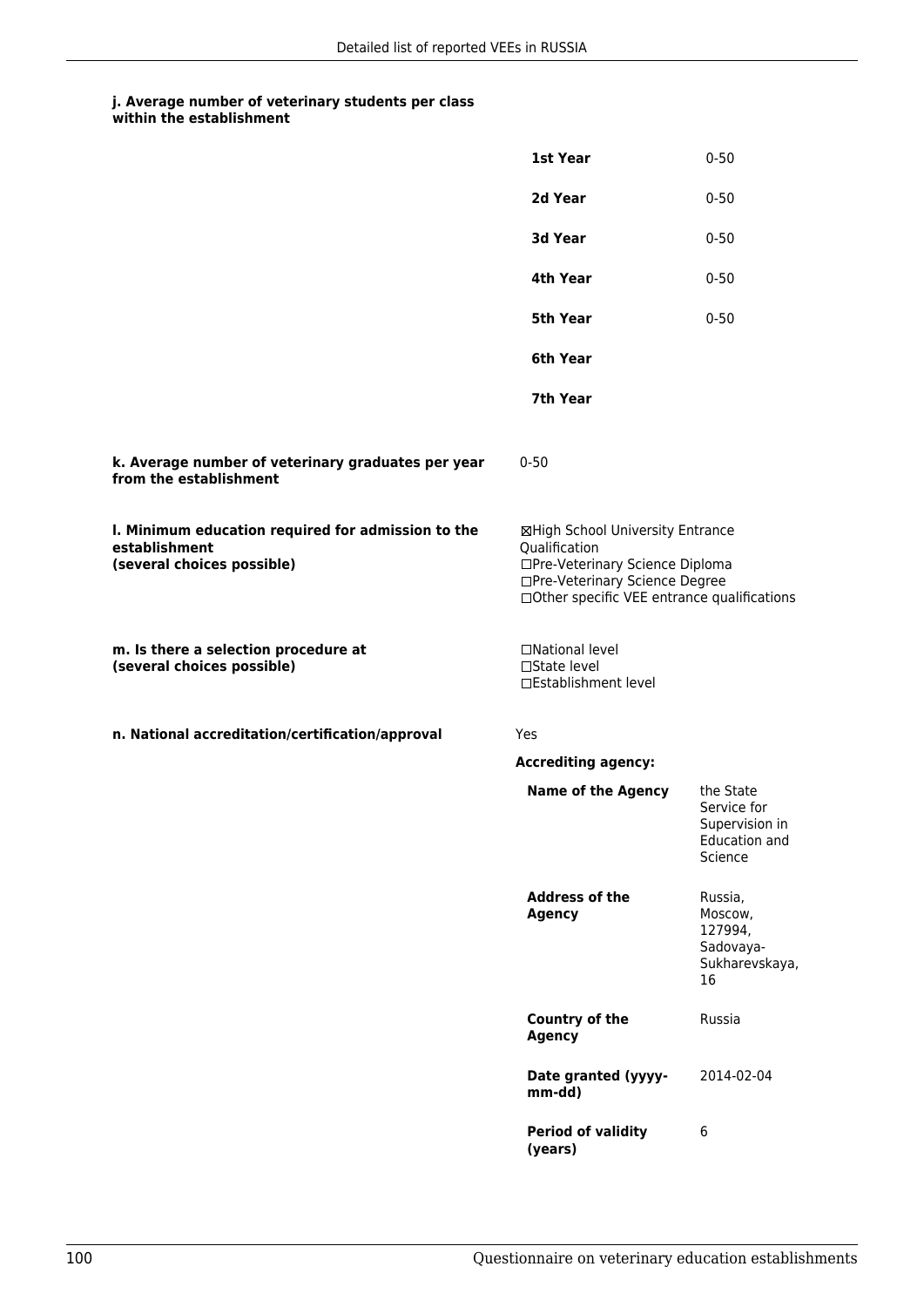No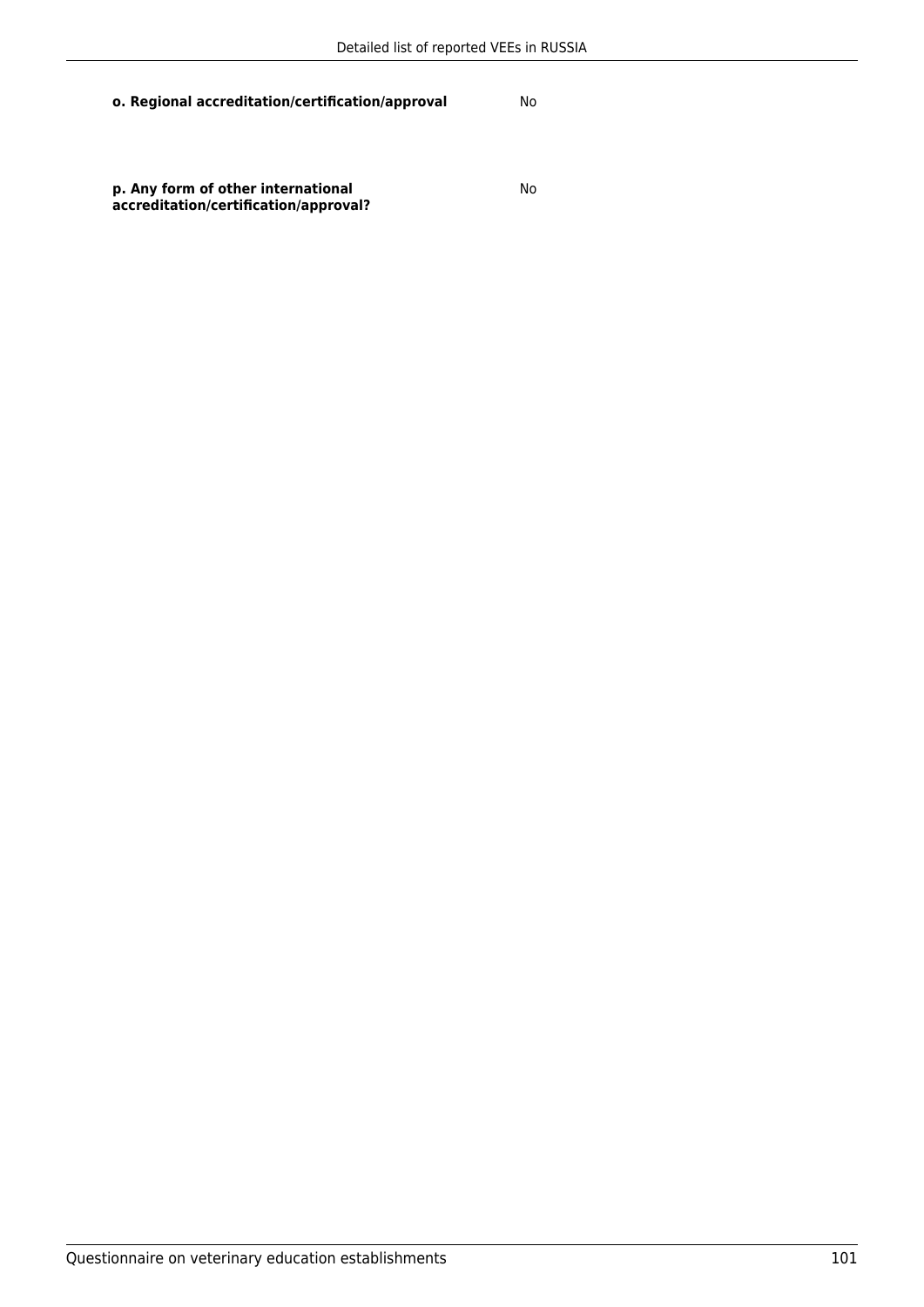## **Last modified on: 2015-11-02 13:00:35**

| a. Name of VEE                                                | The faculty of Veterinary Medicine                                                                                    |
|---------------------------------------------------------------|-----------------------------------------------------------------------------------------------------------------------|
| b. Hosting Academic Institution<br>(when relevant)            | The Federal budgetary institution of higher<br>education «Bashkir State Agrarian University»                          |
| c. Address of VEE<br>(street/city/state)                      | Address of the faculty: Russia, 182112, Pskov<br>region, Velikie Luki, Lenin prospect, 2                              |
| d. Country of VEE                                             | <b>RUSSIA</b>                                                                                                         |
| e. Web-site (URL)                                             | http://www.ftga.ru                                                                                                    |
| f. Institution type                                           | public                                                                                                                |
| g. Year of creation                                           | 2006                                                                                                                  |
| h. Veterinary degree(s) granted<br>(several choices possible) | ⊠Specific Veterinary Diploma<br>□Bachelor<br>$\square$ Master<br>$\square$ Doctor<br>⊠PhD<br>□ Other (please explain) |

**i. Number of years of veterinary education required for VSB (or equivalent) registration**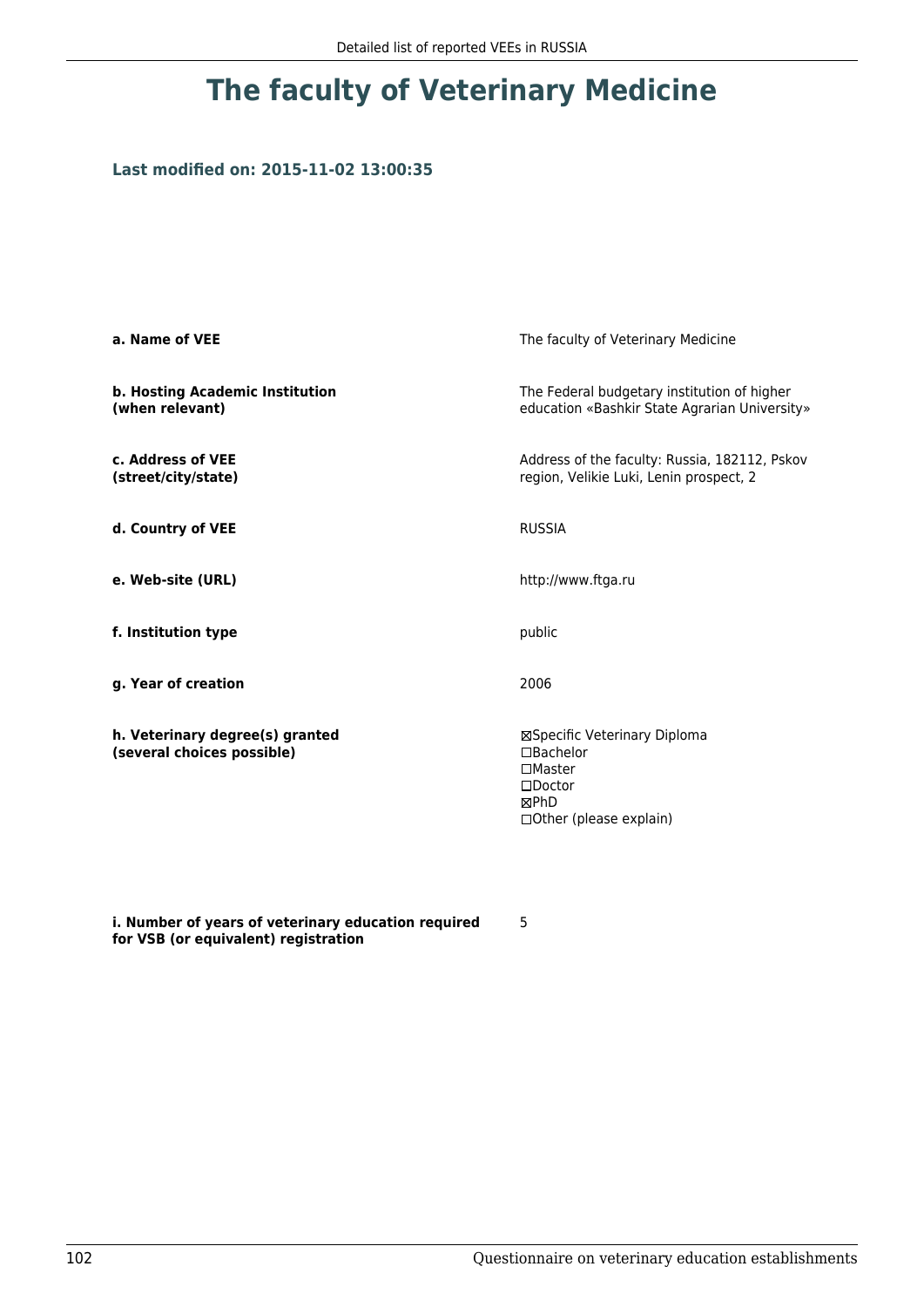|                                                                                                   | 1st Year                                                                                                                                                              | $0 - 50$                                                                      |
|---------------------------------------------------------------------------------------------------|-----------------------------------------------------------------------------------------------------------------------------------------------------------------------|-------------------------------------------------------------------------------|
|                                                                                                   | 2d Year                                                                                                                                                               | $0 - 50$                                                                      |
|                                                                                                   | 3d Year                                                                                                                                                               | $0 - 50$                                                                      |
|                                                                                                   | 4th Year                                                                                                                                                              | $0 - 50$                                                                      |
|                                                                                                   | 5th Year                                                                                                                                                              | $0 - 50$                                                                      |
|                                                                                                   | 6th Year                                                                                                                                                              |                                                                               |
|                                                                                                   | 7th Year                                                                                                                                                              |                                                                               |
| k. Average number of veterinary graduates per year<br>from the establishment                      | $0 - 50$                                                                                                                                                              |                                                                               |
| I. Minimum education required for admission to the<br>establishment<br>(several choices possible) | ⊠High School University Entrance<br>Qualification<br>□Pre-Veterinary Science Diploma<br>□Pre-Veterinary Science Degree<br>□Other specific VEE entrance qualifications |                                                                               |
| m. Is there a selection procedure at<br>(several choices possible)                                | □National level<br>$\Box$ State level<br>□Establishment level                                                                                                         |                                                                               |
| n. National accreditation/certification/approval                                                  | Yes                                                                                                                                                                   |                                                                               |
|                                                                                                   | <b>Accrediting agency:</b>                                                                                                                                            |                                                                               |
|                                                                                                   | <b>Name of the Agency</b>                                                                                                                                             | the State<br>Service for<br>Supervision in<br><b>Education and</b><br>Science |
|                                                                                                   | <b>Address of the</b><br><b>Agency</b>                                                                                                                                | Russia,<br>Moscow,<br>127994,<br>Sadovaya-<br>Sukharevskaya,<br>16            |
|                                                                                                   | <b>Country of the</b><br><b>Agency</b>                                                                                                                                | Russia                                                                        |
|                                                                                                   | Date granted (yyyy-<br>mm-dd)                                                                                                                                         | 2013-07-08                                                                    |
|                                                                                                   | <b>Period of validity</b><br>(years)                                                                                                                                  | $\pmb{0}$                                                                     |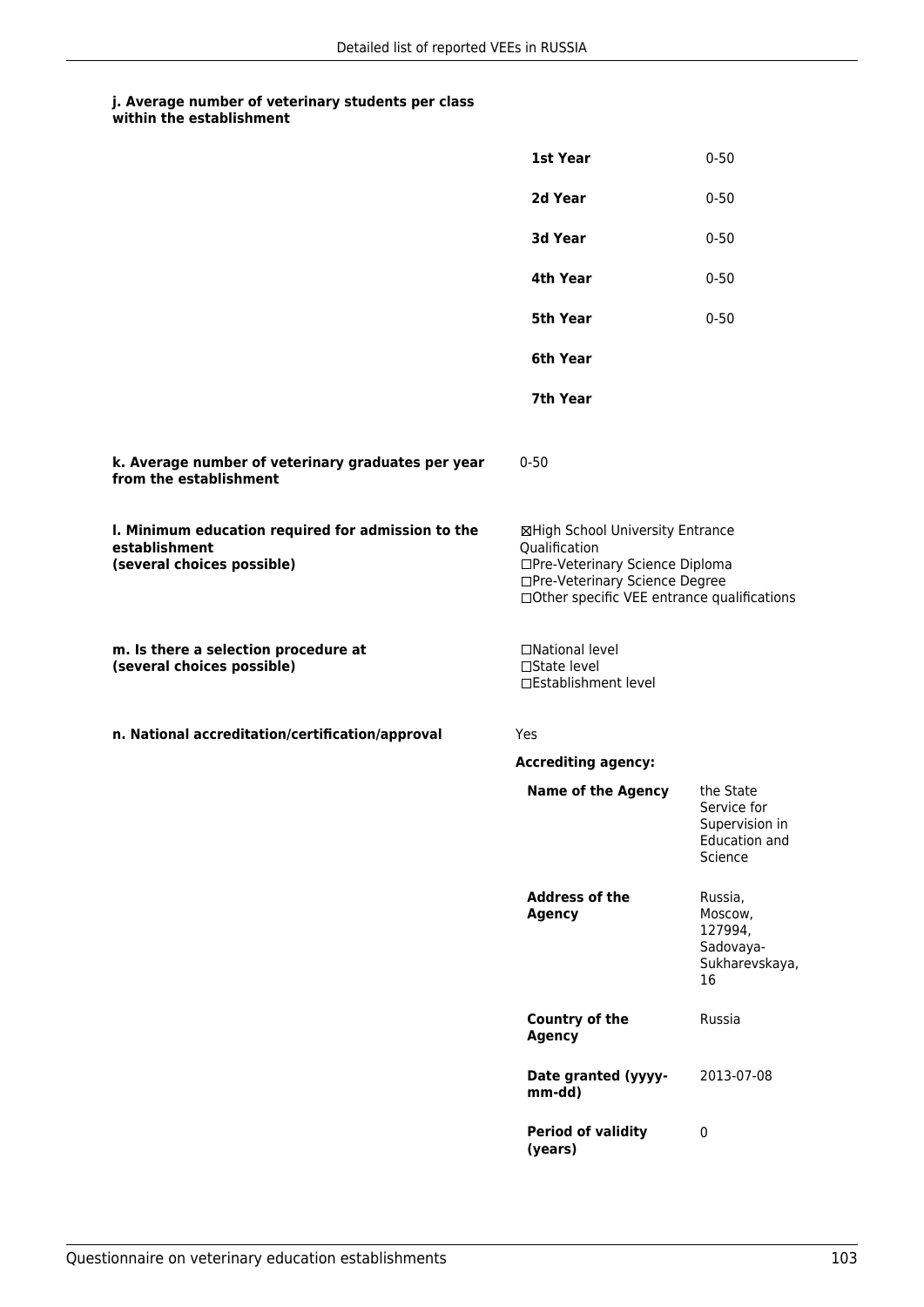No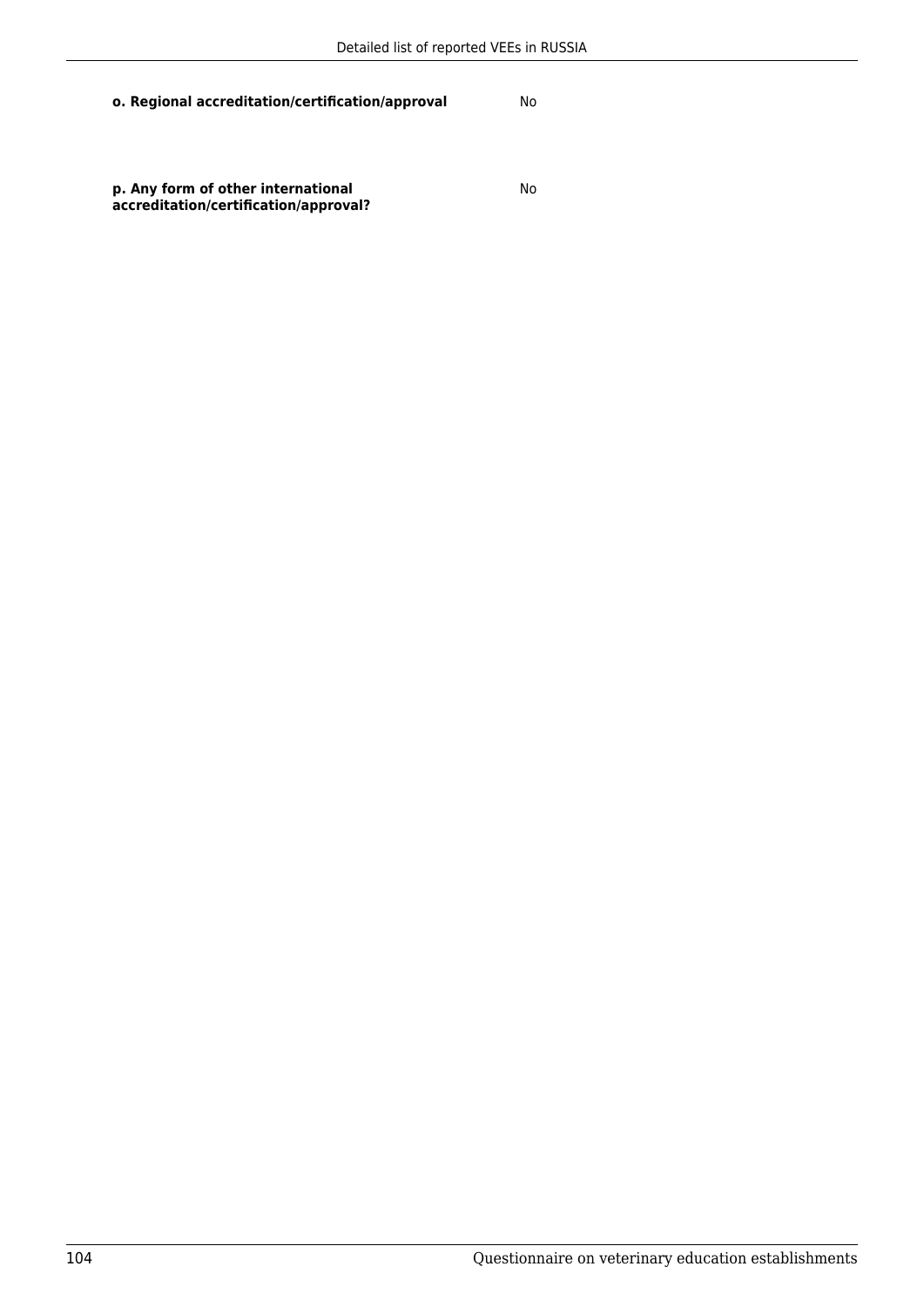## **Last modified on: 2015-11-02 13:02:33**

| a. Name of VEE                                                | The faculty of Veterinary Medicine                                                                                          |
|---------------------------------------------------------------|-----------------------------------------------------------------------------------------------------------------------------|
| b. Hosting Academic Institution<br>(when relevant)            | The Federal budgetary institution of higher<br>education «Bashkir State Agrarian University»                                |
| c. Address of VEE<br>(street/city/state)                      | Address of the faculty: Russia, 160555,<br>Vologodsk region, Vologda, Shmidt street, 2                                      |
| d. Country of VEE                                             | <b>RUSSIA</b>                                                                                                               |
| e. Web-site (URL)                                             | http://www.molochnoe.ru                                                                                                     |
| f. Institution type                                           | public                                                                                                                      |
| g. Year of creation                                           | 1976                                                                                                                        |
| h. Veterinary degree(s) granted<br>(several choices possible) | ⊠Specific Veterinary Diploma<br>□Bachelor<br>$\Box$ Master<br>$\square$ Doctor<br>$\square$ PhD<br>□ Other (please explain) |

**i. Number of years of veterinary education required for VSB (or equivalent) registration**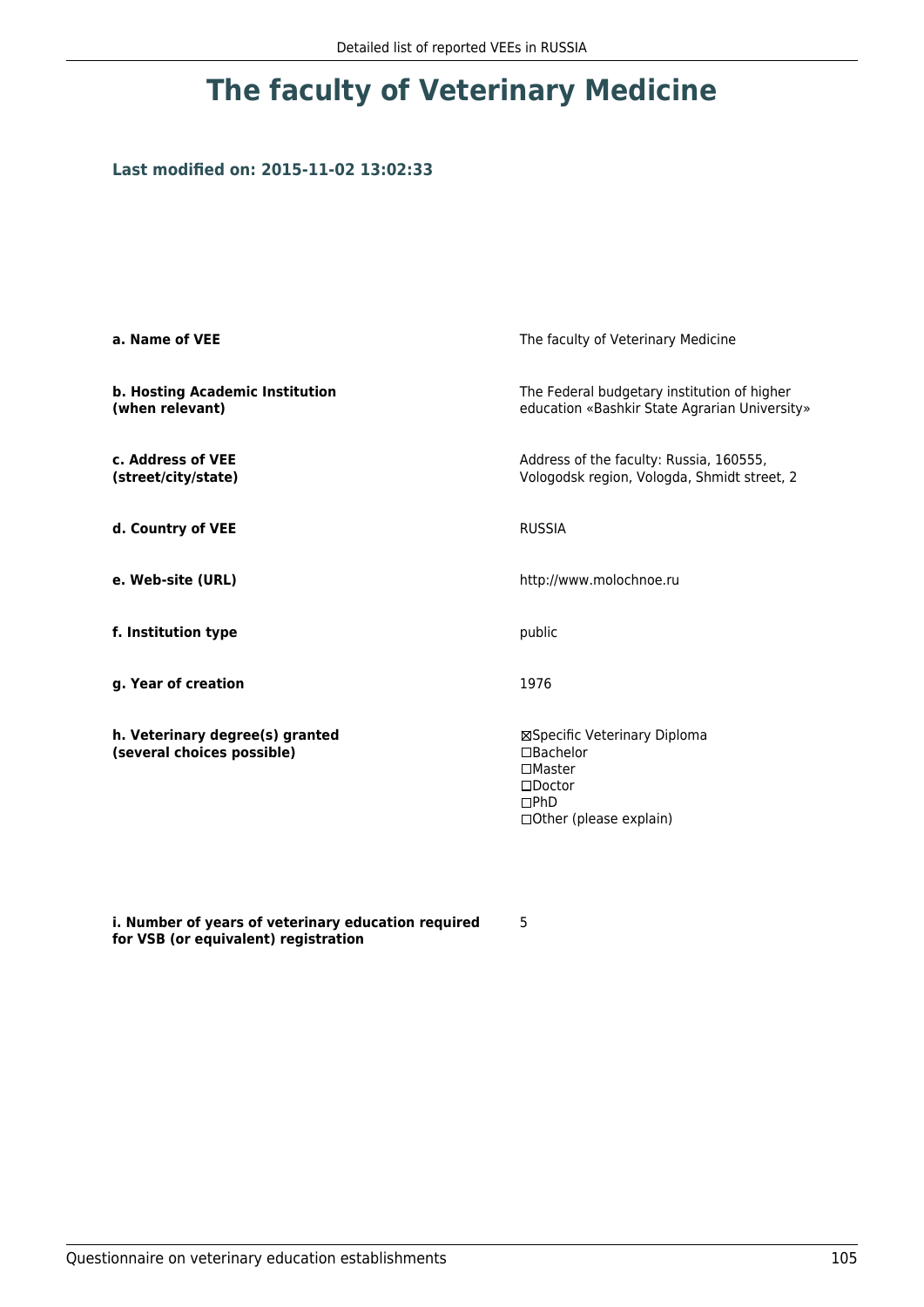|                                                                                                   | 1st Year                                                                                                                                                              | 101-150                                                                |
|---------------------------------------------------------------------------------------------------|-----------------------------------------------------------------------------------------------------------------------------------------------------------------------|------------------------------------------------------------------------|
|                                                                                                   | 2d Year                                                                                                                                                               | 101-150                                                                |
|                                                                                                   | 3d Year                                                                                                                                                               | 101-150                                                                |
|                                                                                                   | 4th Year                                                                                                                                                              | 101-150                                                                |
|                                                                                                   | 5th Year                                                                                                                                                              | 101-150                                                                |
|                                                                                                   | 6th Year                                                                                                                                                              |                                                                        |
|                                                                                                   | 7th Year                                                                                                                                                              |                                                                        |
| k. Average number of veterinary graduates per year<br>from the establishment                      | $0 - 50$                                                                                                                                                              |                                                                        |
| I. Minimum education required for admission to the<br>establishment<br>(several choices possible) | ⊠High School University Entrance<br>Qualification<br>□Pre-Veterinary Science Diploma<br>□Pre-Veterinary Science Degree<br>□Other specific VEE entrance qualifications |                                                                        |
| m. Is there a selection procedure at<br>(several choices possible)                                | □National level<br>□State level<br>□Establishment level                                                                                                               |                                                                        |
| n. National accreditation/certification/approval                                                  | Yes                                                                                                                                                                   |                                                                        |
|                                                                                                   | <b>Accrediting agency:</b>                                                                                                                                            |                                                                        |
|                                                                                                   | <b>Name of the Agency</b>                                                                                                                                             | the State<br>Service for<br>Supervision in<br>Education and<br>Science |
|                                                                                                   | <b>Address of the</b><br><b>Agency</b>                                                                                                                                | Russia,<br>Moscow,<br>127994,<br>Sadovaya-<br>Sukharevskaya,<br>16.    |
|                                                                                                   | <b>Country of the</b><br><b>Agency</b>                                                                                                                                | Russia                                                                 |
|                                                                                                   | Date granted (yyyy-<br>mm-dd)                                                                                                                                         | 2015-01-12                                                             |
|                                                                                                   | <b>Period of validity</b><br>(years)                                                                                                                                  | $\pmb{0}$                                                              |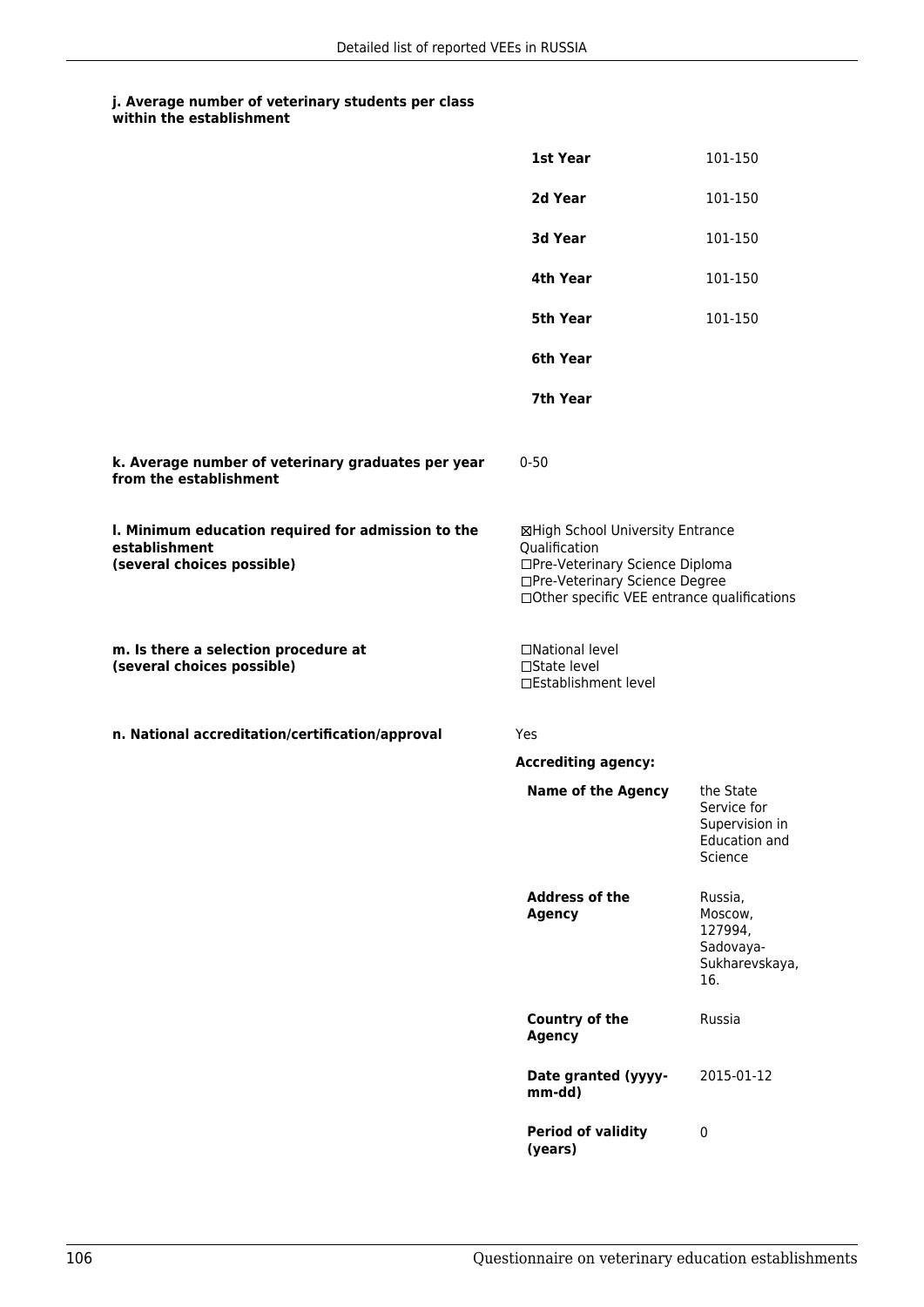No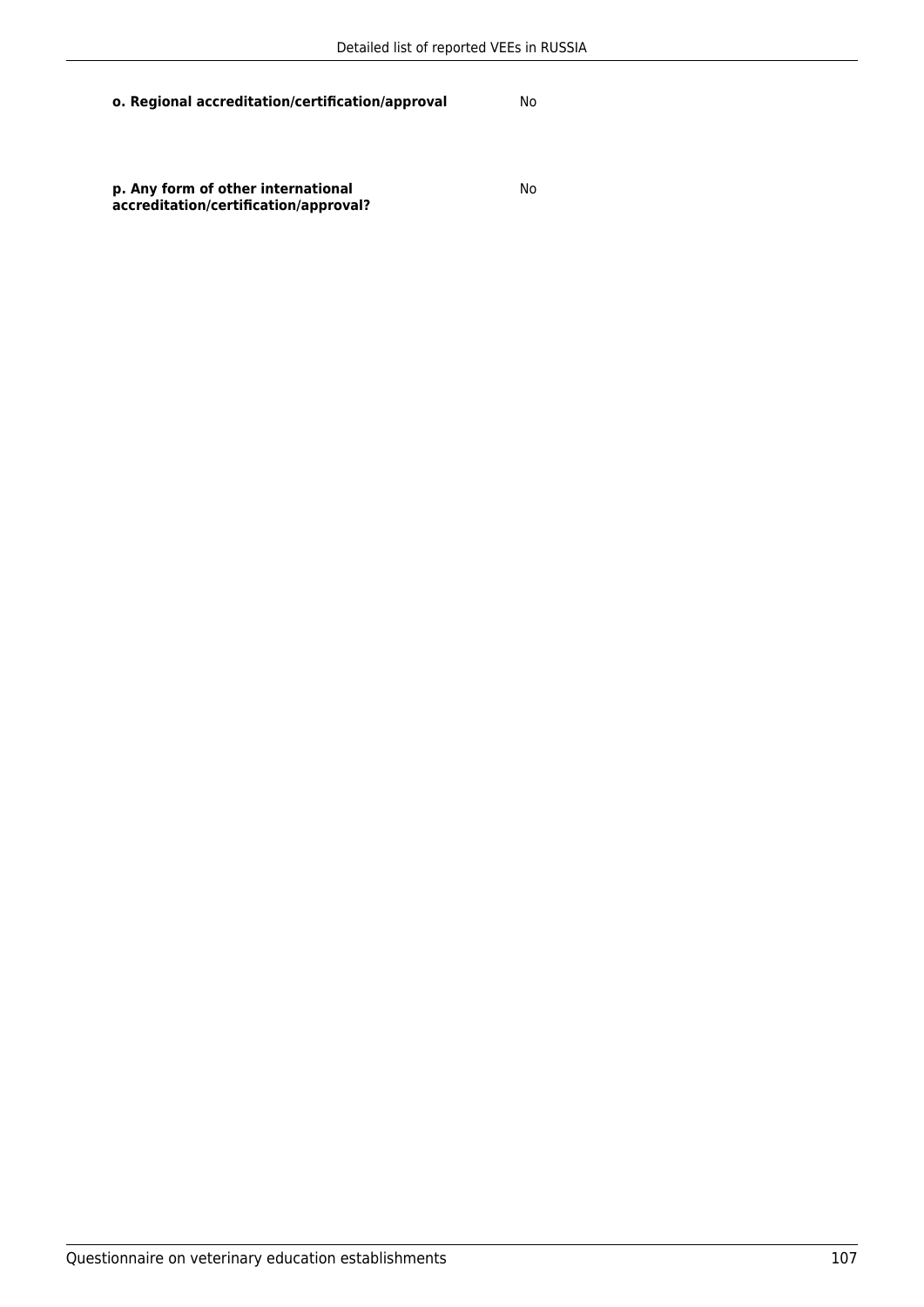### **Last modified on: 2015-11-02 13:04:46**

| a. Name of VEE                                                | The faculty of Veterinary Medicine                                                                                         |
|---------------------------------------------------------------|----------------------------------------------------------------------------------------------------------------------------|
| b. Hosting Academic Institution<br>(when relevant)            | The Federal budgetary institution of higher<br>education «Bashkir State Agrarian University»                               |
| c. Address of VEE<br>(street/city/state)                      | Address of the faculty: Russia, 610017,<br>Kirovsk region, Kirov, Oktyabrsky prospect,<br>133                              |
| d. Country of VEE                                             | <b>RUSSIA</b>                                                                                                              |
| e. Web-site (URL)                                             | http://www.vgsha.info                                                                                                      |
| f. Institution type                                           | public                                                                                                                     |
| g. Year of creation                                           | 1930                                                                                                                       |
| h. Veterinary degree(s) granted<br>(several choices possible) | ⊠Specific Veterinary Diploma<br>$\Box$ Bachelor<br>$\square$ Master<br>$\square$ Doctor<br>⊠PhD<br>□Other (please explain) |

**i. Number of years of veterinary education required for VSB (or equivalent) registration**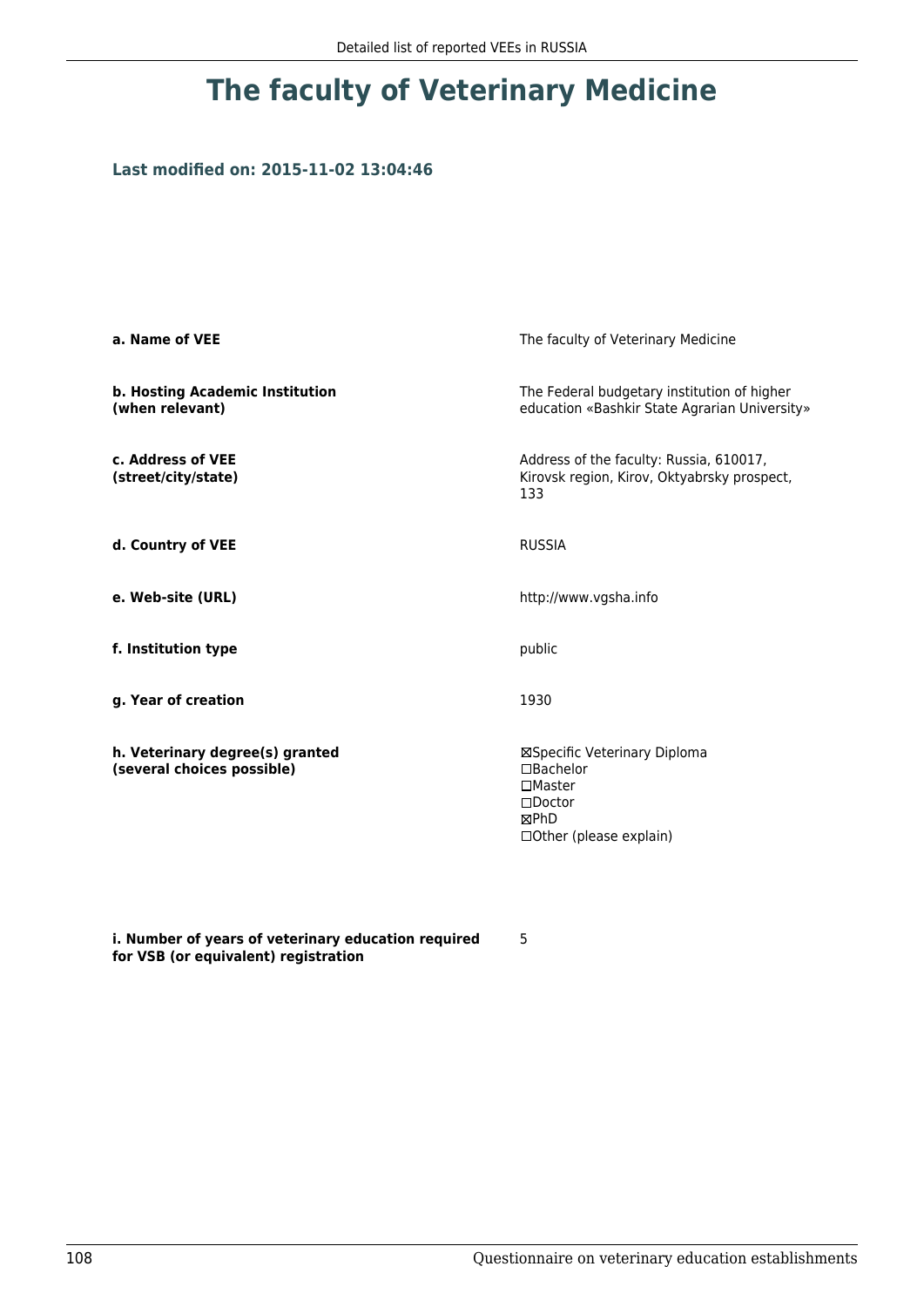## **j. Average number of veterinary students per class within the establishment**

|                                                                                                   | 1st Year                                                                                                                                                               | 101-150                                                                |
|---------------------------------------------------------------------------------------------------|------------------------------------------------------------------------------------------------------------------------------------------------------------------------|------------------------------------------------------------------------|
|                                                                                                   | 2d Year                                                                                                                                                                | 101-150                                                                |
|                                                                                                   | 3d Year                                                                                                                                                                | 101-150                                                                |
|                                                                                                   | 4th Year                                                                                                                                                               | 101-150                                                                |
|                                                                                                   | <b>5th Year</b>                                                                                                                                                        | 101-150                                                                |
|                                                                                                   | 6th Year                                                                                                                                                               |                                                                        |
|                                                                                                   | 7th Year                                                                                                                                                               |                                                                        |
| k. Average number of veterinary graduates per year<br>from the establishment                      | $0 - 50$                                                                                                                                                               |                                                                        |
| I. Minimum education required for admission to the<br>establishment<br>(several choices possible) | ⊠High School University Entrance<br>Qualification<br>□Pre-Veterinary Science Diploma<br>□Pre-Veterinary Science Degree<br>□ Other specific VEE entrance qualifications |                                                                        |
| m. Is there a selection procedure at<br>(several choices possible)                                | □National level<br>□State level<br>□Establishment level                                                                                                                |                                                                        |
| n. National accreditation/certification/approval                                                  | Yes                                                                                                                                                                    |                                                                        |
|                                                                                                   | <b>Accrediting agency:</b>                                                                                                                                             |                                                                        |
|                                                                                                   | <b>Name of the Agency</b>                                                                                                                                              | the State<br>Service for<br>Supervision in<br>Education and<br>Science |
|                                                                                                   | <b>Address of the</b><br><b>Agency</b>                                                                                                                                 | Russia,<br>Moscow,<br>127994,<br>Sadovaya-<br>Sukharevskaya,<br>16.    |
|                                                                                                   | <b>Country of the</b><br><b>Agency</b>                                                                                                                                 | Russia                                                                 |
|                                                                                                   | Date granted (yyyy-<br>mm-dd)                                                                                                                                          | 2013-03-07                                                             |
|                                                                                                   | <b>Period of validity</b><br>(years)                                                                                                                                   | $\pmb{0}$                                                              |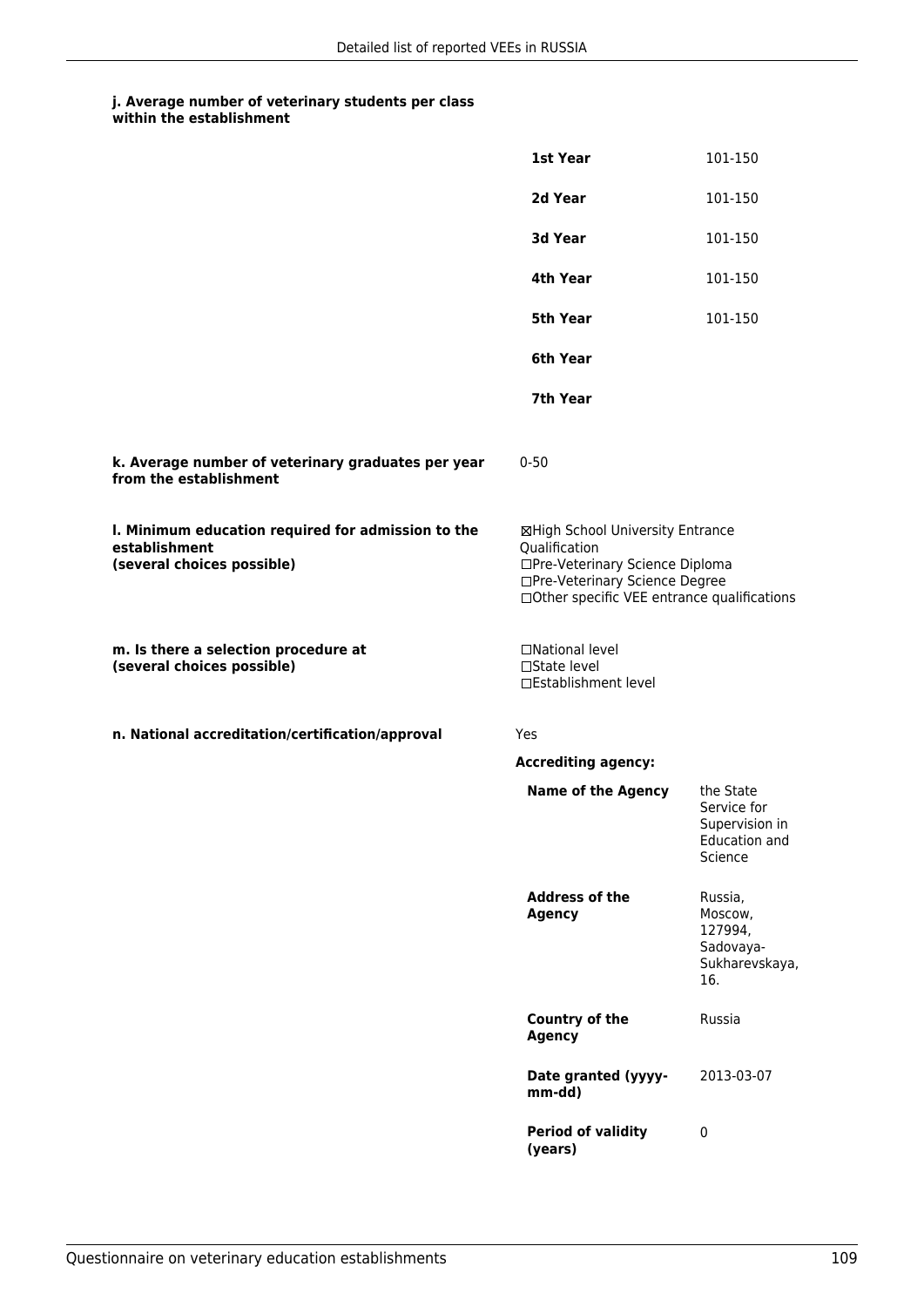**o. Regional accreditation/certification/approval** No

No

**p. Any form of other international accreditation/certification/approval?**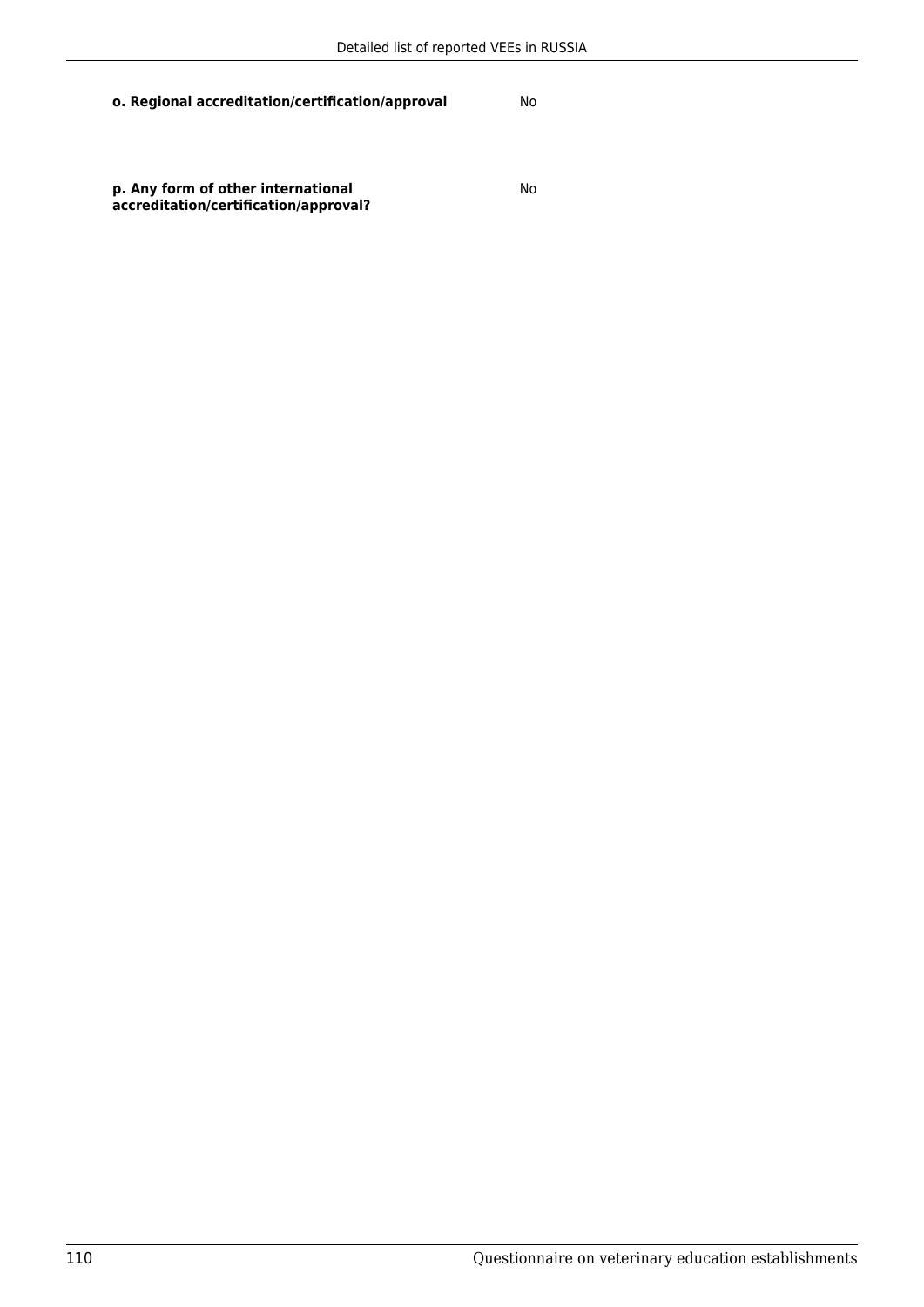## **The faculty of Veterinary Medicine**

## **Last modified on: 2015-11-02 13:07:36**

| a. Name of VEE                                                | The faculty of Veterinary Medicine                                                                          |  |
|---------------------------------------------------------------|-------------------------------------------------------------------------------------------------------------|--|
| b. Hosting Academic Institution<br>(when relevant)            | The Federal budgetary institution of higher<br>education «Bashkir State Agrarian University»                |  |
| c. Address of VEE<br>(street/city/state)                      | 677007, Yakutia, Yakutsk, Krasil`nikov street,<br>15                                                        |  |
| d. Country of VEE                                             | <b>RUSSIA</b>                                                                                               |  |
| e. Web-site (URL)                                             | http://www.ysaa.ru                                                                                          |  |
| f. Institution type                                           | public                                                                                                      |  |
| g. Year of creation                                           | 1930                                                                                                        |  |
| h. Veterinary degree(s) granted<br>(several choices possible) | ⊠Specific Veterinary Diploma<br>⊠Bachelor<br>⊠Master<br>$\square$ Doctor<br>DPhD<br>□Other (please explain) |  |

**i. Number of years of veterinary education required for VSB (or equivalent) registration**

6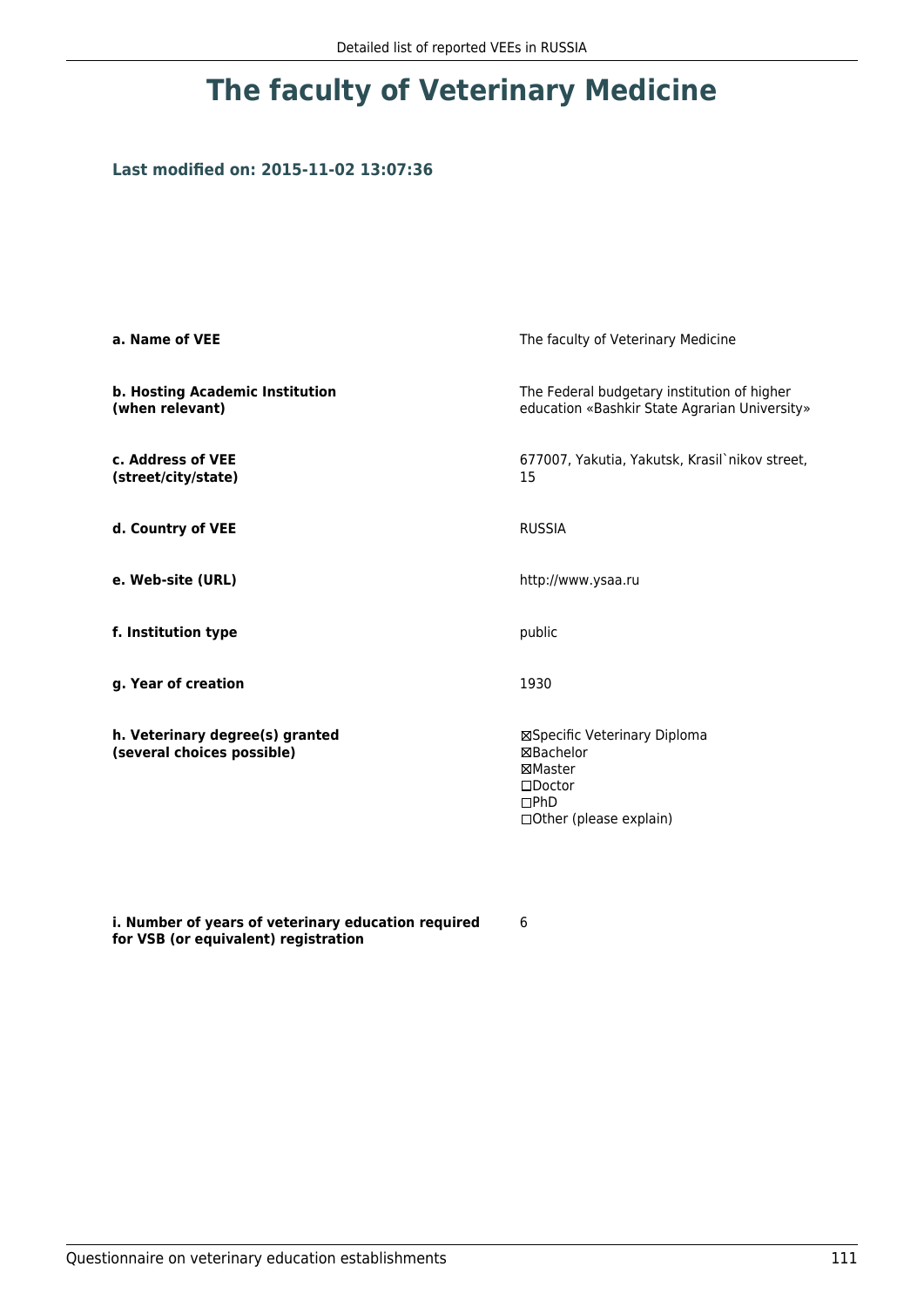## **j. Average number of veterinary students per class within the establishment**

|                                                                                                   | 1st Year                                                                                                                                                              | $+200$                                                                 |
|---------------------------------------------------------------------------------------------------|-----------------------------------------------------------------------------------------------------------------------------------------------------------------------|------------------------------------------------------------------------|
|                                                                                                   | 2d Year                                                                                                                                                               | $+200$                                                                 |
|                                                                                                   | 3d Year                                                                                                                                                               | $+200$                                                                 |
|                                                                                                   | 4th Year                                                                                                                                                              | $+200$                                                                 |
|                                                                                                   | 5th Year                                                                                                                                                              | $+200$                                                                 |
|                                                                                                   | 6th Year                                                                                                                                                              | $+200$                                                                 |
|                                                                                                   | 7th Year                                                                                                                                                              |                                                                        |
| k. Average number of veterinary graduates per year<br>from the establishment                      | $+200$                                                                                                                                                                |                                                                        |
| I. Minimum education required for admission to the<br>establishment<br>(several choices possible) | ⊠High School University Entrance<br>Qualification<br>□Pre-Veterinary Science Diploma<br>□Pre-Veterinary Science Degree<br>□Other specific VEE entrance qualifications |                                                                        |
| m. Is there a selection procedure at<br>(several choices possible)                                | □National level<br>$\Box$ State level<br>□Establishment level                                                                                                         |                                                                        |
| n. National accreditation/certification/approval                                                  | <b>Yes</b>                                                                                                                                                            |                                                                        |
|                                                                                                   | <b>Accrediting agency:</b>                                                                                                                                            |                                                                        |
|                                                                                                   | <b>Name of the Agency</b>                                                                                                                                             | the State<br>Service for<br>Supervision in<br>Education and<br>Science |
|                                                                                                   | <b>Address of the</b><br><b>Agency</b>                                                                                                                                | Russia,<br>Moscow,<br>127994,<br>Sadovaya-<br>Sukharevskaya,<br>16.    |
|                                                                                                   | <b>Country of the</b><br><b>Agency</b>                                                                                                                                | Russia                                                                 |
|                                                                                                   | Date granted (yyyy-<br>mm-dd)                                                                                                                                         | 2012-07-21                                                             |
|                                                                                                   | <b>Period of validity</b><br>(years)                                                                                                                                  | $\pmb{0}$                                                              |